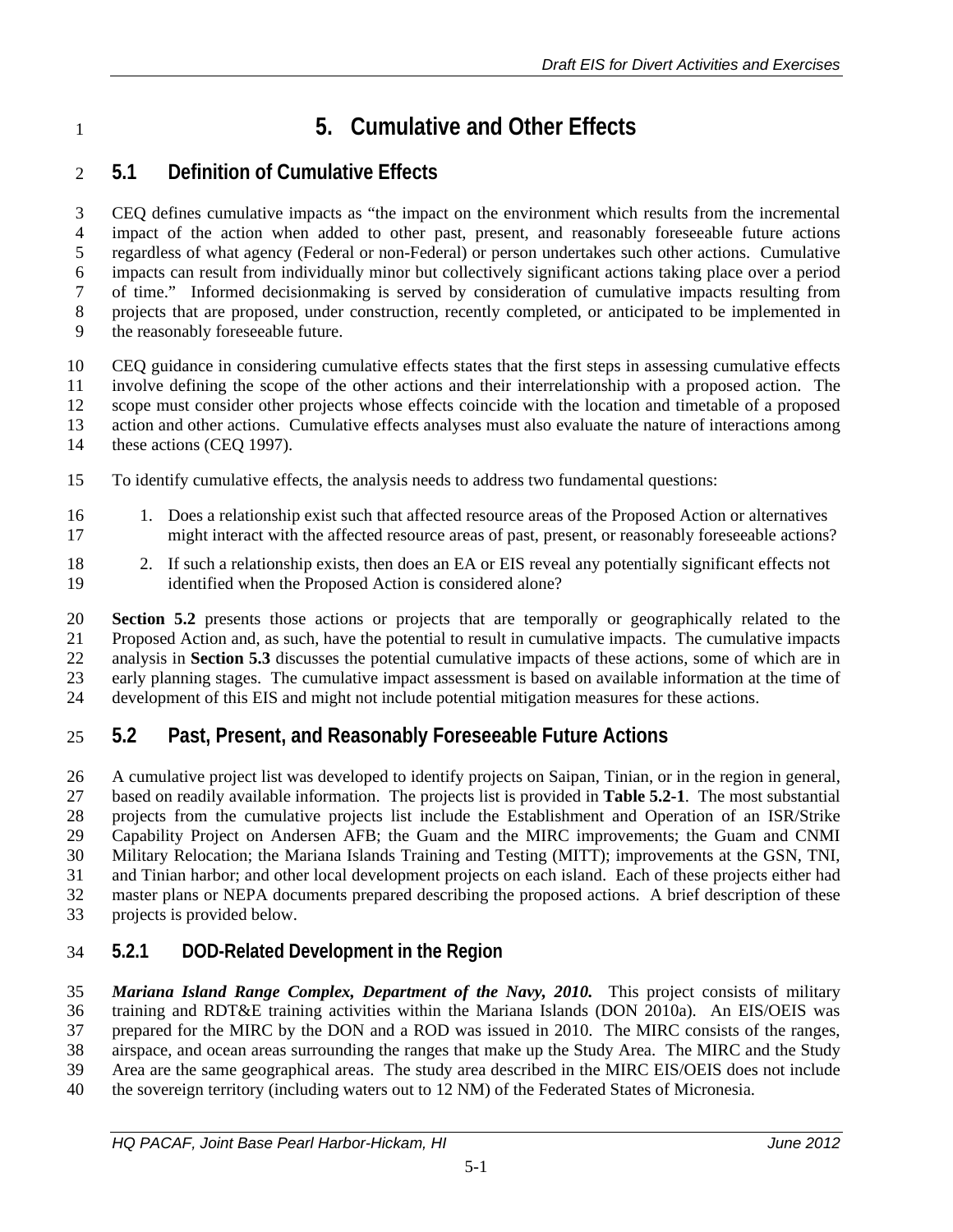|  |  |  |  | Table 5.2-1. List of Past, Present, and Reasonably Foreseeable Future Actions |
|--|--|--|--|-------------------------------------------------------------------------------|
|--|--|--|--|-------------------------------------------------------------------------------|

| Lead Agency or<br>Proponent                                                                       | <b>Project Name/</b><br>Location                                       | Area of<br><b>Interest</b> | Construction<br>Year | <b>Status</b>                                                                                                                                                                                                                                         | <b>Description</b>                                                                                                                                                                                                                                                                                                                                                 | Timeframe*                                                                                                                                                    | <b>Reason</b> for<br><b>Dismissal</b>                                    |
|---------------------------------------------------------------------------------------------------|------------------------------------------------------------------------|----------------------------|----------------------|-------------------------------------------------------------------------------------------------------------------------------------------------------------------------------------------------------------------------------------------------------|--------------------------------------------------------------------------------------------------------------------------------------------------------------------------------------------------------------------------------------------------------------------------------------------------------------------------------------------------------------------|---------------------------------------------------------------------------------------------------------------------------------------------------------------|--------------------------------------------------------------------------|
| <b>DOD-Related Regional Projects</b>                                                              |                                                                        |                            |                      |                                                                                                                                                                                                                                                       |                                                                                                                                                                                                                                                                                                                                                                    |                                                                                                                                                               |                                                                          |
| U.S. Forces Japan<br>(USFJ)                                                                       | <b>Guam Aviation</b><br>Training<br>Relocation<br>(GATR)               | Region                     | <b>TBD</b>           | TBD.                                                                                                                                                                                                                                                  | GATR being conducted in the MIRC as<br>part of USFJ Transformation &<br>Realignment Operations.                                                                                                                                                                                                                                                                    | P                                                                                                                                                             | Currently<br>training levels<br>are contained<br>within the<br>MIRC EIS. |
| Department of Navy<br>(DON)/Naval<br>Facilities<br>Engineering<br>Command, Pacific<br>(NAVFACPAC) | Mariana Island<br>Range<br>Complex                                     | Region                     | 2011                 | FEIS May 2010.                                                                                                                                                                                                                                        | Covers proposed action and alternatives<br>for continued use of the MIRC.                                                                                                                                                                                                                                                                                          | P                                                                                                                                                             | Retained.                                                                |
| DON/JGPO                                                                                          | Guam and<br><b>CNMI</b> Military<br>Relocation                         | Region                     | TBD                  | FEIS July 2010<br><b>ROD</b> for Marine<br>relocation to<br>Guam, training on<br>Tinian, and<br><b>AMDTF</b><br>construction and<br>operations,<br>September 2010.<br>Decision deferred<br>on CVN and Live<br><b>Fire Training</b><br>Ranges on Guam. | Relocation of Marines from Okinawa.<br>Project notionally includes infrastructure<br>construction, beddown, and training of<br>personnel on Guam; training activities on<br>Tinian; CVN Berthing on Guam; and the<br>location and operation of an Army<br>Ballistic Missile Defense System on<br>Guam.                                                             | $P - Note:$<br><b>SEIS</b> for Live<br>Fire Training<br>Range on<br>Guam NOA<br>to be<br>completed in<br>accordance<br>with 9th<br>Circuit Court<br>decision. | Retained.                                                                |
| USAF/36 WG<br><b>PACAF</b>                                                                        | ISR/Strike                                                             | Region                     | 2007-2016            | ROD signed 2007.                                                                                                                                                                                                                                      | Basing of four unmanned aerial<br>reconnaissance aircraft and 12 refueling<br>aircraft at Andersen AFB and<br>accommodating 48 fighter and six bomber<br>aircraft on a rotational basis. An<br>additional 2,400 personnel would be<br>based at Andersen AFB.                                                                                                       | P                                                                                                                                                             | Retained.                                                                |
| DON/U.S. Pacific<br>Fleet                                                                         | Mariana<br>Islands<br>Training and<br>Testing (MITT)                   | Region                     | TBD                  | NOI released<br>September 2011.                                                                                                                                                                                                                       | Conduct military training and testing<br>activities within the MITT Study Area.                                                                                                                                                                                                                                                                                    | RF                                                                                                                                                            | Retained.                                                                |
| Naval Air Warfare<br>(NAVAIR) beddown<br>of Broad Area<br>Maritime<br>Surveillance<br>(BAMS)      | Proposed<br><b>BAMS</b><br>Beddown at<br>Andersen AFB                  | Region                     | 2013-2015            | TBD.                                                                                                                                                                                                                                                  | Construction of an additional hangar and<br>the beddown of up to 22 BAMS aircraft at<br>Andersen AFB. BAMS Training is<br>covered in the MIRC.                                                                                                                                                                                                                     | RF                                                                                                                                                            | Retained.                                                                |
| <b>Other Regional Projects</b>                                                                    |                                                                        |                            |                      |                                                                                                                                                                                                                                                       |                                                                                                                                                                                                                                                                                                                                                                    |                                                                                                                                                               |                                                                          |
| U.S. Congress                                                                                     | Marianas<br>Trench<br>National<br>Marine<br>Monument<br>Visitor Center | Region                     | TBD                  | Unsigned.                                                                                                                                                                                                                                             | A bill was introduced in March 2011 to<br>authorize the Secretary of the Interior to<br>establish and operate a visitor facility to<br>fulfill the purposes of the Marianas<br>Trench Marine National Monument. As<br>of September 2011, the bill has been<br>referred to Subcommittee on Fisheries,<br>Wildlife, Oceans, and Insular Affairs.<br>(H.R. 1207 2012) | RF                                                                                                                                                            | This is a plan<br>or policy, not<br>development.                         |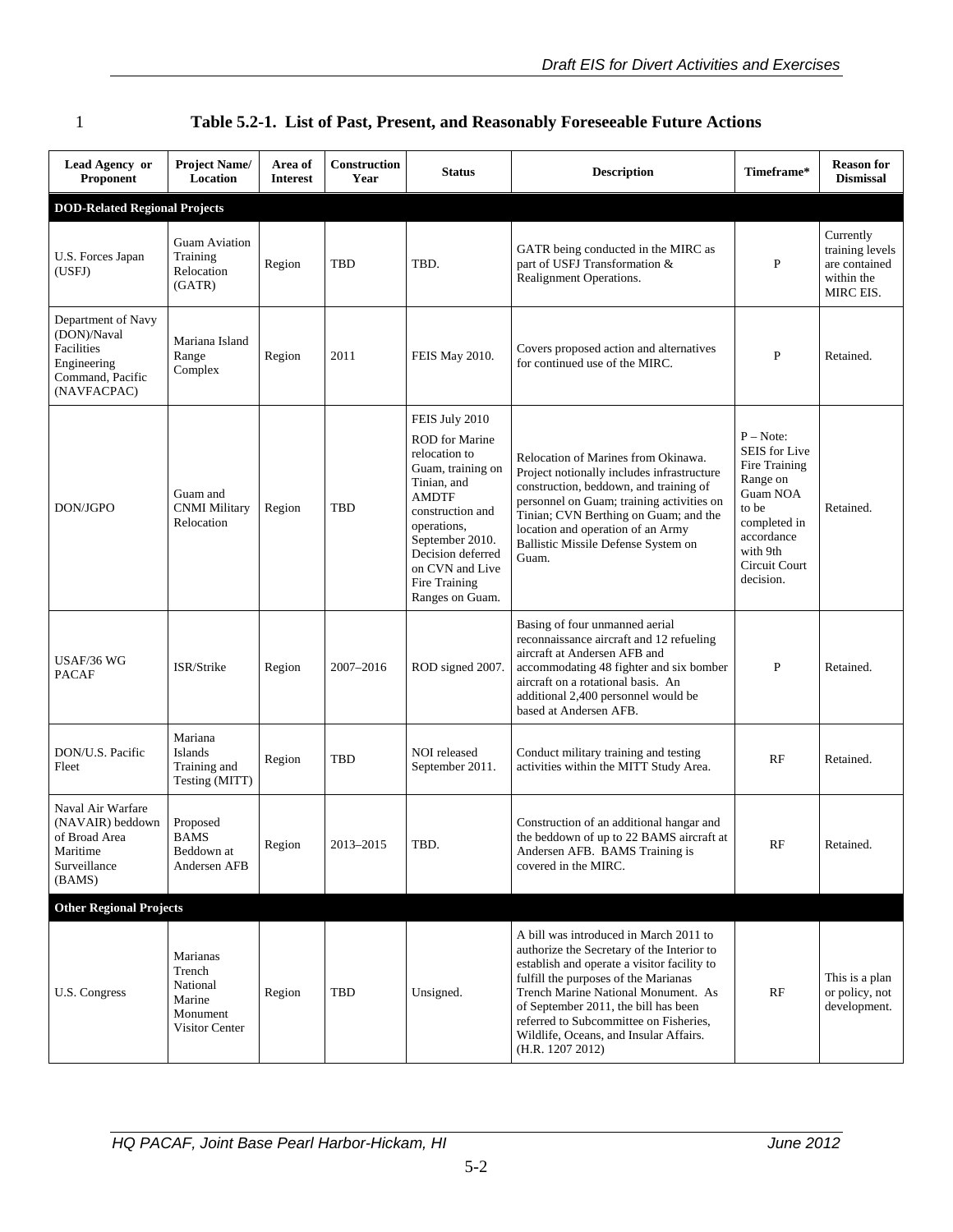| Lead Agency or<br>Proponent                            | <b>Project Name/</b><br>Location                                             | Area of<br><b>Interest</b>                                               | Construction<br>Year | <b>Status</b>                                                          | <b>Description</b>                                                                                                                                                                                                                                                                                                                                                   | Timeframe*   | <b>Reason</b> for<br><b>Dismissal</b>                           |
|--------------------------------------------------------|------------------------------------------------------------------------------|--------------------------------------------------------------------------|----------------------|------------------------------------------------------------------------|----------------------------------------------------------------------------------------------------------------------------------------------------------------------------------------------------------------------------------------------------------------------------------------------------------------------------------------------------------------------|--------------|-----------------------------------------------------------------|
| <b>Other Regional Projects (continued)</b>             |                                                                              |                                                                          |                      |                                                                        |                                                                                                                                                                                                                                                                                                                                                                      |              |                                                                 |
| U.S. Department of<br>Homeland Security                | Russian Visa<br>Waiver<br>Program                                            | Region                                                                   | N/A                  | Program has been<br>approved and is in<br>progress.                    | A program was approved to allow tourists<br>from Russia to visit Guam without travel<br>visas. An increase in tourism is expected<br>across the Marianas and an increased<br>visitor market is expected. (Guam PDN<br>2012)                                                                                                                                          | $\mathbf{P}$ | This is a plan<br>or policy and<br>not specific<br>development. |
| <b>CNMI</b> Government-<br><b>DPW</b>                  | Primary and<br>Secondary<br>Road<br>Resurfacing<br>and Hazard<br>Elimination | Regional-<br>Saipan<br>and Tinian<br>(Discussed<br>under each<br>island) | Unknown              | Unknown.                                                               | This includes the construction,<br>resurfacing, and repaving of primary and<br>secondary roads that are in dire need of<br>repair and rehabilitation. This project will<br>also allow for the elimination of hazard<br>materials, rights-of-way, debris, some<br>curb and gutters, and other hazardous and<br>safety problems. (CNMI Department of<br>Commerce 2009) | RF           | Retained.                                                       |
| <b>Saipan Projects</b>                                 |                                                                              |                                                                          |                      |                                                                        |                                                                                                                                                                                                                                                                                                                                                                      |              |                                                                 |
| <b>CNMI</b> Government                                 | Legalization of<br>Casino Gaming                                             | Saipan                                                                   | N/A                  | Unsigned.                                                              | As of 21 December 2011, a bill is being<br>reviewed by the CNMI government that<br>would permit casino gaming in Saipan<br>(Saipan Tribune 2011c).                                                                                                                                                                                                                   | RF           | This is a plan<br>or policy, not<br>development.                |
| <b>CNMI</b> Government-<br>CUC and DOI                 | Geothermal<br>Power<br>Development                                           | Saipan                                                                   | 2012-2020            | Exploratory<br>drilling has<br>commenced.                              | An Australian energy company was<br>awarded a concession by CUC for<br>geothermal power development and<br>would sell electricity to the transmission<br>grid. Drilling will occur first to confirm<br>geothermal activity and flow (Proactive<br>Investors 2012).                                                                                                   | P            | Retained.                                                       |
| <b>CNMI</b> Government-<br><b>CUC</b>                  | Solar Power<br>Development                                                   | Saipan                                                                   | 2012-2020            | One contract<br>awarded to<br>Chinese solar<br>development<br>company. | Two solar energy proposals are being<br>reviewed and will be awarded contracts.<br>The two projects are expected to produce<br>an additional 15 to 20 MW for Saipan's<br>power grid (Saipan Tribune 2012)                                                                                                                                                            | $\mathbf P$  | Retained.                                                       |
| <b>CNMI</b> Government-<br><b>DPW</b>                  | Saipan Water<br>System<br>Improvements                                       | Saipan                                                                   | 2012-2020            | U.S. Public Health<br>Service is<br>upgrading system.                  | Designed to meet a USEPA stipulated<br>order, this project will provide focus and<br>direction to meet CWA and SDWA<br>requirements in Saipan on the existing<br>water quality outputs. (CNMI<br>Department of Commerce 2009)                                                                                                                                        | $\mathbf P$  | Retained.                                                       |
| <b>CNMI</b> Government-<br><b>CPA</b>                  | <b>GSN Public</b><br>Announcement<br>System                                  | Saipan                                                                   | 2012                 | Underway.                                                              | GSN currently has a public announcement<br>system that does not work. The airport<br>needs a new public announcement system<br>to meet emergencies and general call<br>announcements. (CNMI Department of<br>Commerce 2009)                                                                                                                                          | $\mathbf{P}$ | Retained.                                                       |
| <b>CNMI</b> Government-<br>$\ensuremath{\mathsf{DPW}}$ | Water/Waste<br>Water System<br>for Saipan                                    | Saipan                                                                   | 2012-2020            | Underway.                                                              | This is a U.S. Federal Court ordered<br>project. The existing waste water / sewer<br>system needs major rehabilitation and<br>USEPA compliance upgrades. (CNMI<br>Department of Commerce 2009)                                                                                                                                                                       | P            | Retained.                                                       |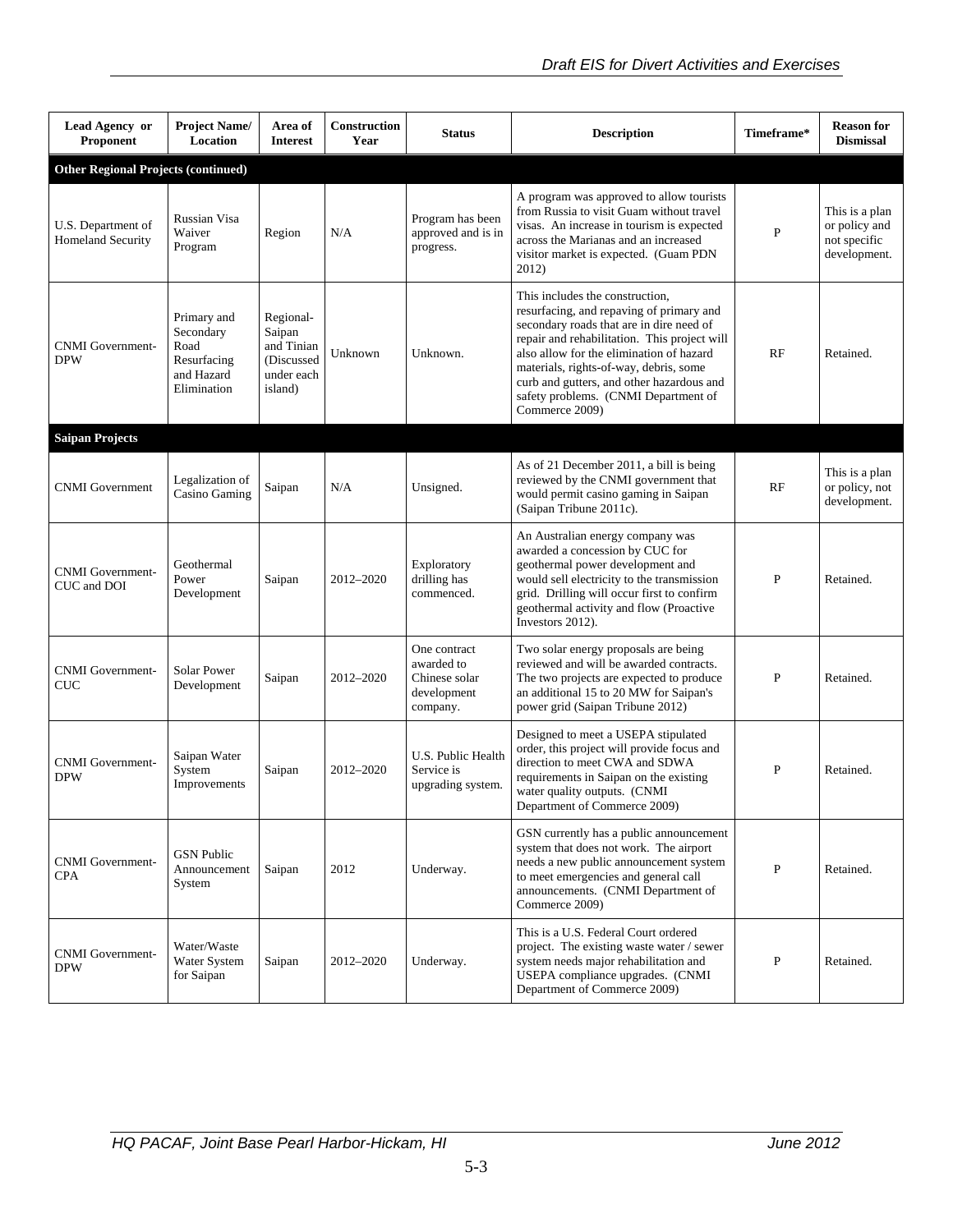| Lead Agency or<br>Proponent           | <b>Project Name/</b><br>Location                      | Area of<br><b>Interest</b> | Construction<br>Year | <b>Status</b>          | <b>Description</b>                                                                                                                                                                                                                                                                                                                                                          | Timeframe*   | <b>Reason for</b><br><b>Dismissal</b>                                                                           |
|---------------------------------------|-------------------------------------------------------|----------------------------|----------------------|------------------------|-----------------------------------------------------------------------------------------------------------------------------------------------------------------------------------------------------------------------------------------------------------------------------------------------------------------------------------------------------------------------------|--------------|-----------------------------------------------------------------------------------------------------------------|
| <b>Saipan Projects (continued)</b>    |                                                       |                            |                      |                        |                                                                                                                                                                                                                                                                                                                                                                             |              |                                                                                                                 |
| <b>CNMI</b> Government-<br><b>DPW</b> | Replace Traffic<br>Lighting<br>System, Saipan         | Saipan                     | 2012-2015            | Underway.              | The existing traffic lighting system on<br>Saipan is old and sometimes works<br>intermittently. This project aims to<br>correct deficiencies and add safety to<br>traffic flow. (CNMI Department of<br>Commerce 2009)                                                                                                                                                       | $\mathbf{P}$ | Retained.                                                                                                       |
| <b>CNMI</b> Government-<br>CPA        | <b>GSN</b> Fuel<br><b>Storage Facility</b>            | Saipan                     | 2012                 | Currently<br>unfunded. | GSN is the largest of the CNMI and has<br>the capability to refuel large aircraft. The<br>need for expanding the fuel farm facility<br>is to help provide an opportunity for<br>competition and lower prices to help<br>stimulate more international air service<br>and tourism as requested by airlines.<br>(CNMI Department of Commerce 2009)                             | RF           | Retained.                                                                                                       |
| <b>CNMI</b> Government-<br>СНС        | Improvement<br>of CHC                                 | Saipan                     | 2012                 | Underway.              | This project is to repair, improve and<br>upgrade the main and auxiliary medical<br>facilities in Saipan. (CNMI Department<br>of Commerce 2009)                                                                                                                                                                                                                             | P            | Retained.                                                                                                       |
| <b>Tinian Projects</b>                |                                                       |                            |                      |                        |                                                                                                                                                                                                                                                                                                                                                                             |              |                                                                                                                 |
| <b>CNMI</b> Government-<br><b>CPA</b> | ILS for TNI                                           | Tinian                     | 2012                 | Canceled.              | The Municipality of Tinian believes that<br>an ILS is necessary to bring more tourists<br>to the island and remove a level of danger<br>for large aircraft. "The funds are there.<br>Need to expedite the process." (CNMI<br>Department of Commerce 2009)                                                                                                                   | RF           | This project<br>has been<br>cancelled<br>because a<br>GPS system is<br>scheduled to<br>be installed in<br>2013. |
| <b>CNMI</b> Government-<br>CPA        | TNI Fuel Farm                                         | Tinian                     | 2012-2020            | Currently<br>unfunded. | In order to be a "complete" facility that<br>can accommodate various types of aircraft<br>flying direct from Asia, TNI will need<br>refueling capability. (CNMI Department<br>of Commerce 2009)                                                                                                                                                                             | RF           | Retained.                                                                                                       |
| <b>CNMI</b> Government-<br>CPA        | <b>Tinian Seaport</b><br>Rehabilitation               | Tinian                     | 2012-2020            | Currently<br>unfunded. | Repairing the seawall is critical to<br>maintaining the long-term continuous and<br>safe use of the port. This project will<br>require planning, environmental studies<br>and construction. (CNMI Department of<br>Commerce 2009)                                                                                                                                           | RF           | Retained.                                                                                                       |
| <b>CNMI</b> Government-<br><b>CPA</b> | <b>Tinian Seaport</b><br>Rehabilitation<br>- Dredging | Tinian                     | 2015-2020            | Currently<br>unfunded. | Currently the waterway has a 28-foot draft<br>which is sufficient to meet the local needs.<br>This dredging project has been separated<br>from the other aspects of the Tinian<br>Seaport Rehabilitation because any<br>dredging beyond 28 feet is required by the<br>military, not the CNMI/Tinian needs.<br>(CNMI Department of Commerce 2009)                            | RF           | Retained.                                                                                                       |
| Private Developers                    | <b>Casino Resort</b><br>Development                   | Tinian                     | <b>TBD</b>           | TBD.                   | Proposed development of a casino resort<br>by Neo Gold Wings and Marianas Resort<br>Development Co. (MRDC) (Saipan<br>Tribune 2011b). There are five gaming<br>licenses that are available for the Island of<br>Tinian. One license is currently issued to<br>the Tinian Dynasty. The other four<br>licenses are available; two are planned for<br>Neo Gold Wings and MRDC. | RF           | Retained.                                                                                                       |

\*Timeframe Key: RC = Recently Completed; P = Present; RF = Reasonably Foreseeable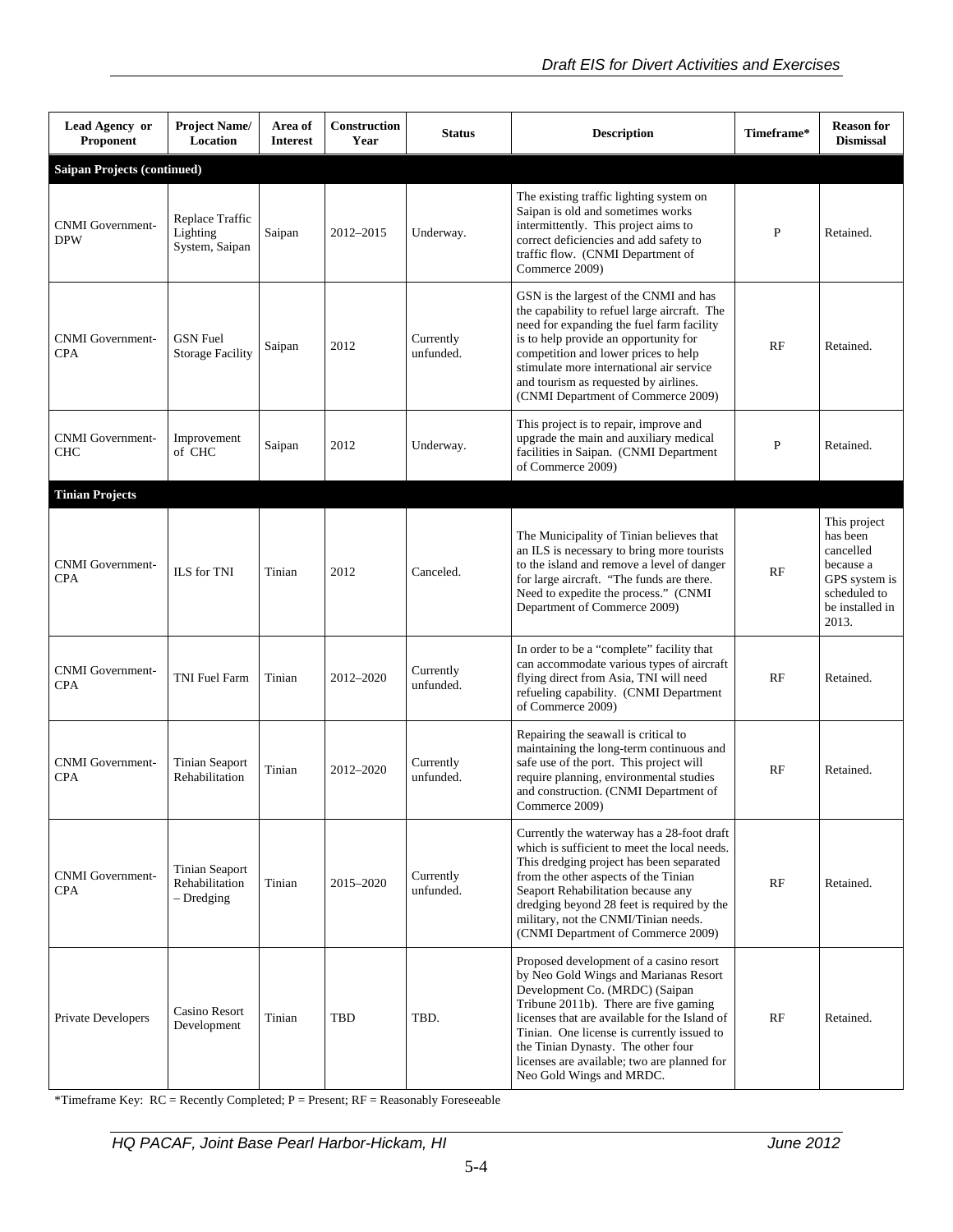1 The proposed action would result in critical enhancements to increase training capabilities (especially in 2 the undersea and air warfare areas) that are necessary if the military services are to maintain a state of 3 military readiness commensurate with the national defense mission. The proposed action primarily 4 focuses on the development and improvement of existing training capabilities in the MIRC, and would 5 not include any military construction projects. However, the proposed action does not involve extensive 6 changes to the MIRC facilities, activities, or training capabilities, nor does it involve an expansion of the 7 existing MIRC property or airspace requirements. It does not involve the redeployment of Marine Corps 8 or Air Force personnel or assets, carrier berthing capability, or deployment of strategic missile defense 9 assets to the Marianas.

 Governing procedures for the use of training areas, ranges, and airspace operated and controlled by the Commander U.S. Naval Forces, Marianas (such as instructions and procedures for the use of Guam, Saipan, Tinian, Rota and FDM) are included in Commander Navy Region Marianas Instruction 3500.4 (Marianas Training Handbook). This guidance identifies specific land use constraints to enable protection of environmental resources during military training in the MIRC. These procedures would continue to be followed. Modification and augmentations of these procedures are being discussed among stakeholders. No new types of training would be required that would warrant new procedures in the MIRC EIS/OEIS

(DON 2010b).

In summary, the MIRC ROD establishes the MIRC and the training that occurs jointly within the MIRC.

Training that occurs within the MIRC includes those exercises that would initiate at the airport or airports

being proposed for improvements within this Divert EIS.

 *Guam and CNMI Military Relocation, DON, 2010.* This project includes the relocation of Marines from Okinawa. An EIS was prepared by the DON and Joint Guam Program Office (JGPO) and a ROD was issued in 2010 (DON 2010b). This relocation is proposed to occur during the same timeframe as a proposed wharf construction in Guam's Apra Harbor to support U.S. Navy transiting nuclear aircraft carriers. A U.S. Army Air and Missile Defense Task Force (AMDTF) is also proposed for Guam to protect against the threat of harm from ballistic missile attacks. The main components of the proposed actions are as follows:

• *Marine Corps Relocation*

| 29<br>30       |           | Develop and construct facilities and infrastructure to support approximately<br>$\circ$<br>8,600 Marines and their 9,000 dependents relocated from Okinawa (Japan) to Guam.                         |
|----------------|-----------|-----------------------------------------------------------------------------------------------------------------------------------------------------------------------------------------------------|
| 31<br>32       |           | Develop and construct facilities and infrastructure to support training and operations on<br>$\circ$<br>Guam and Tinian for the relocated Marines.                                                  |
| 33             |           | Navy Apra Harbor                                                                                                                                                                                    |
| 34<br>35<br>36 |           | Construct a new deep-draft wharf with shoreside infrastructure improvements creating<br>$\circ$<br>the capability in Apra Harbor, Guam, to support a transient nuclear-powered aircraft<br>carrier. |
| 37             | $\bullet$ | Army AMDTF                                                                                                                                                                                          |
| 38<br>39       |           | Develop facilities and infrastructure on Guam to support relocating approximately<br>$\circ$<br>600 military personnel and their 900 dependents to establish and operate an AMDTF.                  |
| 40             | $\bullet$ | <i><b>Utilities</b></i>                                                                                                                                                                             |
| 41<br>42       |           | Alternatives to accommodate the increase demand on existing utilities and roadway<br>$\circ$<br>infrastructure are considered.                                                                      |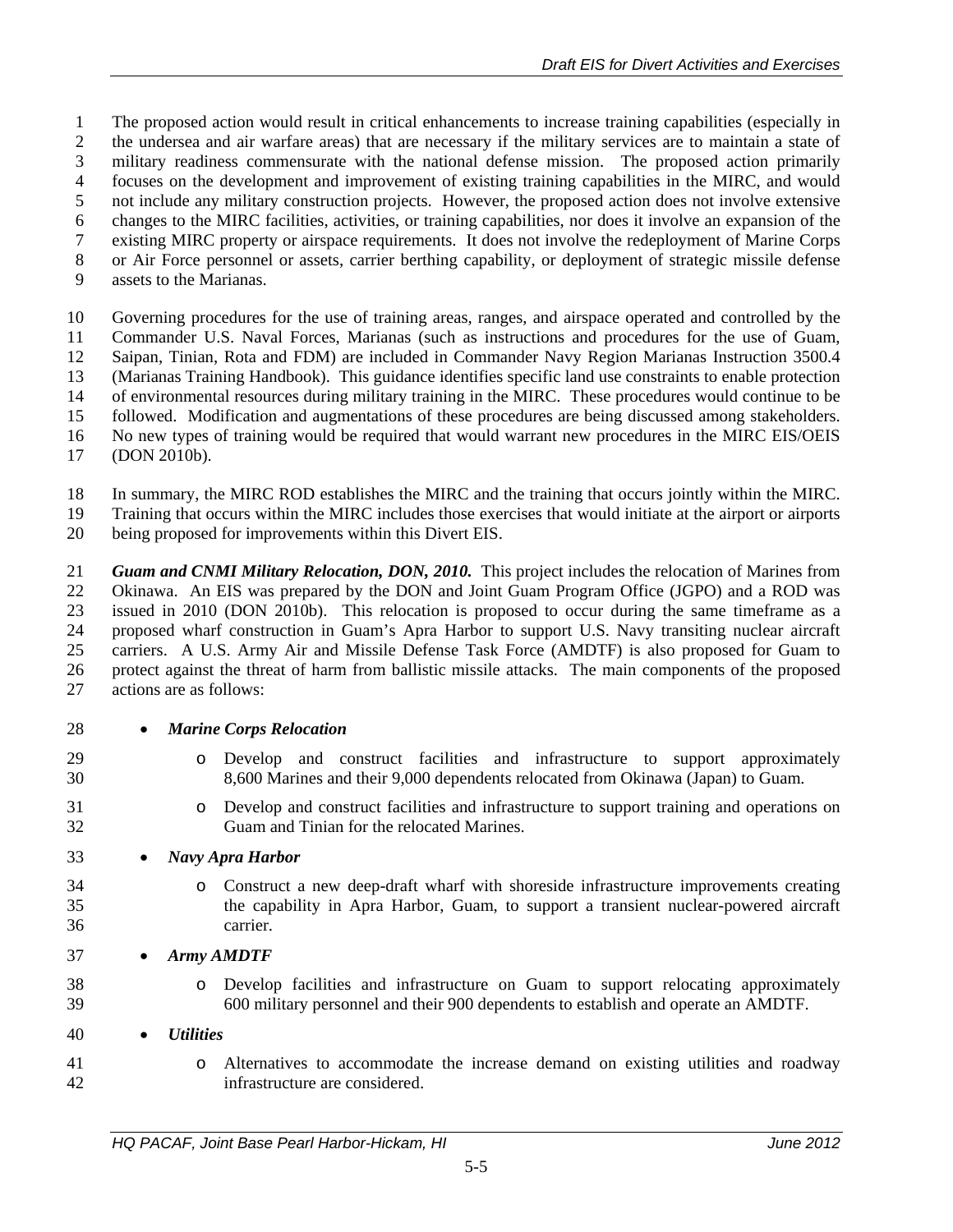*Establishment and Operation of an ISR/Strike Capability, Andersen AFB, Guam, Department of the*  2 Air Force, 2006. This project includes the establishment of an ISR/Strike operational capability in the 3 Western Pacific, in four phases, over an approximate 16-year period beginning in fiscal year 2007. The 4 ISR/Strike capability would consist of fighter, aerial refueling, bomber, unmanned aerial vehicle aircraft, 5 and support personnel. The ISR/Strike EIS was finalized in 2006 and a ROD was issued in January 2007 6 (USAF 2006).

7 Andersen AFB was identified as the installation best suited to host the ISR/Strike capability. The average 8 airfield operations would increase from 235 to 297 as a result of the action. The increase in aircraft 9 events into and out of Andersen AFB requires improved range infrastructure to accommodate this increased training tempo, newer aircraft, and weapon systems commensurate with ISR/Strike force structure. There would be increased activity on all the current training areas supporting Air Force activities. Land acquisition is not proposed.

 There would be construction to support approximately 3,000 additional personnel, including 190 family housing units. The Air Force would beddown and operate two squadrons and three training programs at Northwest Field, concurrent with ISR/Strike capability (addressed in a separate environmental

assessment).

As part of the ISR/Strike mitigation plan, a new Habitat Management Unit of 148 acres (60 hectares)

would be established as a mitigation measure for impacts on biological resources. This mitigation plan

- would include the following:
- 20 Development of an ungulate control plan
- Ungulate exclusion fencing
- Funding for a full-time wildlife management specialist position
- Planting of trees that are important to the Mariana fruit bat or the Marianna crow
- 24 A noise study.

 The Air Force was able to address the cumulative impacts of establishing an ISR/Strike Capability in their EIS (USAF 2006) relative to a host of other cumulative projects identified.

 The ISR/Strike ROD establishes the strike group, including 12 aerial refueling tankers, and beddown aircraft at Andersen AFB which would be used during Divert activities and exercises.

 *Mariana Island Testing and Training (MITT), Department of the Navy, U.S. Pacific Fleet, Undated.*  This proposed project includes conducting military training and testing activities within the MITT Study Area. The training is needed to meet the U.S. Navy's statutory responsibilities described in Title 10 U.S.C. § 5062 to achieve and maintain military readiness. The EIS/OEIS is being prepared to renew current regulatory permits and authorizations. The MITT Study Area includes the training and testing locations in the western Pacific, including the existing MIRC area, the high seas, and Apra Harbor.

 *Proposed Broad Area Maritime Surveillance (BAMS) Beddown, USAF, 36WG, Undated.* This proposed project includes the construction of an additional hangar and the beddown of up to 22 BAMS aircraft at Andersen AFB. The facilities (hangars) for the BAMS would be adjacent to the Global Hawk

hangars. BAMS Training is covered in the MIRC EIS/OEIS.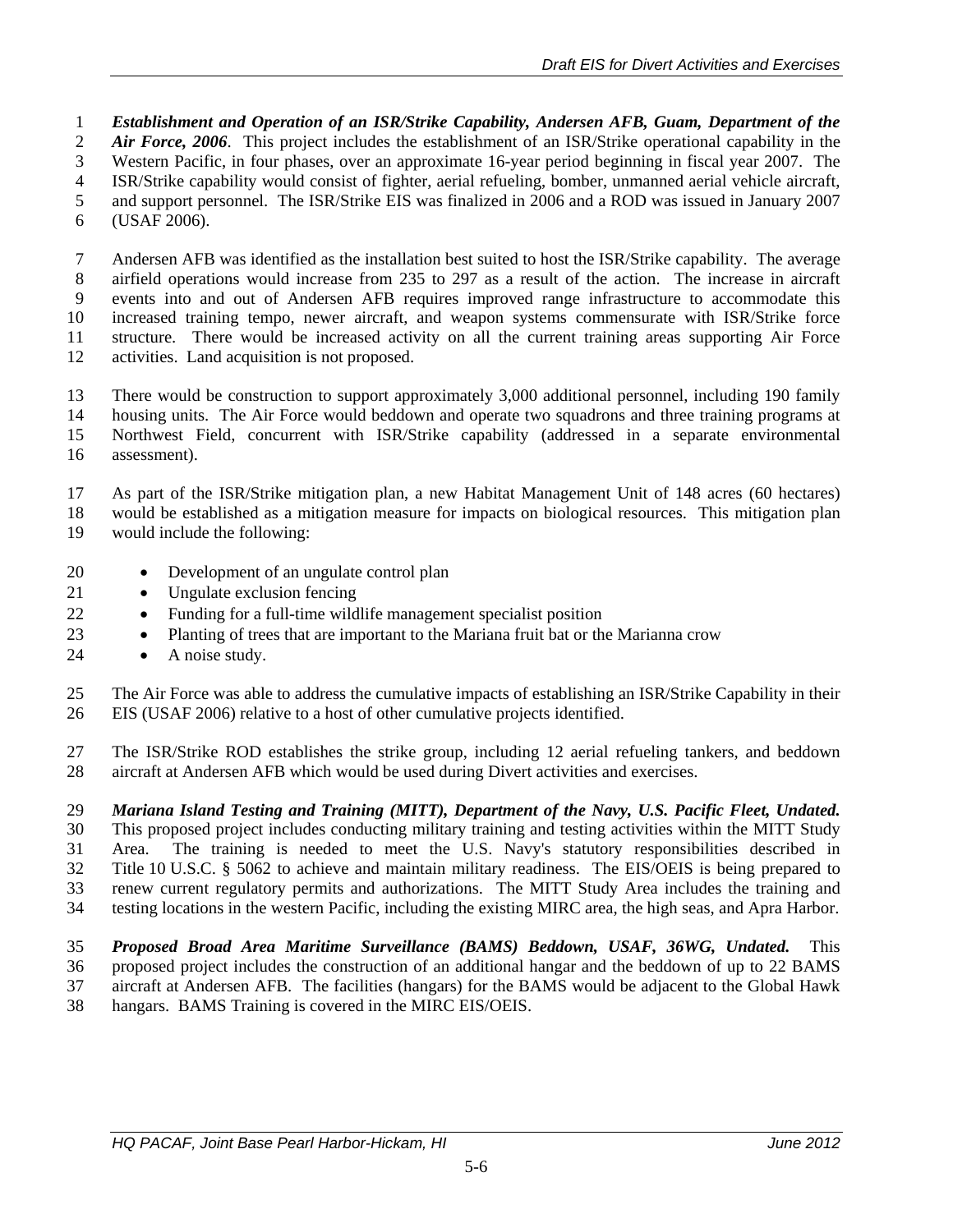## **5.2.2 Other Local and Regional Development**

## **5.2.2.1 Saipan**

*Road Resurfacing and Hazard Elimination.* This includes the construction, resurfacing, and repaving of 4 primary and secondary roads that are in dire need of repair and rehabilitation. This project will also allow 5 for the elimination of hazard materials, rights-of-ways, debris, some curb and gutters, and other hazardous 6 and safety problems. This project will also allow for the purchase of additional road signs, street 7 markings, reflectors, school and pedestrian crossing markings, and other road safety features. Saipan has 8 the largest amount of existing roadway infrastructure among the three islands within the CNMI. The draft 9 2008 CNMI Highway Comprehensive Master Plan identifies two short-term goals of (1) implementing a Roadway Pavement and Delineation Maintenance and Improvement Program and (2) Roadway Classifications.

- On Saipan, the following long-range projects are recommended:
- Construct new bridge and connection along Route 36
- Upgrade and pave Lau Lau Road to Kagman
- Realign Texas Road and modify Middle Road and Monsignor Guerrero to a 4-leg intersection
- 16 Realign Micro Beach Road between Beach Road and Middle Road. Widen roadway to provide a third lane that would become a westbound left-turn lane, and add bike lanes. Add pedestrian pathway to Micro Beach Road
- Widen Beach Road from Quartermaster Road to Gualo Rai Road
- Construct pedestrian facilities and bike lanes on Middle Road
- Upgrade drainage along Chalan Monsignor Guerrero near Chalan Tun Herman Pan Road
- <sup>22</sup> Widen Beach Road from Chalan Monsignor Guerrero to Afetna and install two-way left-turn lane<br><sup>23</sup> in median (CNMI Department of Commerce 2009). in median (CNMI Department of Commerce 2009).

 *Geothermal Power Development.* An Australian energy company was awarded a concession by CUC for geothermal power development and would sell electricity to the transmission grid. Drilling will occur first to confirm geothermal activity and flow. If geothermal activity is satisfactorily confirmed, additional geological and feasibility studies will be performed. Locations for the studies have not yet been identified. Funding has been secured from the U.S. Government for the geothermal exploration (Proactive Investors 2012).

 *Solar Power Development.* Two solar energy proposals are being reviewed and will be awarded contracts. Once awarded, the two projects are expected to produce an additional 15 to 20 MW for Saipan's power grid. One contract has been awarded to a Chinese solar development company. No additional details on the second contract or locations for development are available (Saipan Tribune 2012).

 *Saipan Water System Improvements*. Designed to meet an USEPA stipulated order, this project will provide focus and direction to meet CWA and SDWA requirements on Saipan on the existing water quality (CNMI Department of Commerce 2009).

 *GSN Public Announcement System.* GSN currently has a public announcement system that does not work. The lack of the system inhibits the airport's ability to communicate with passengers and employees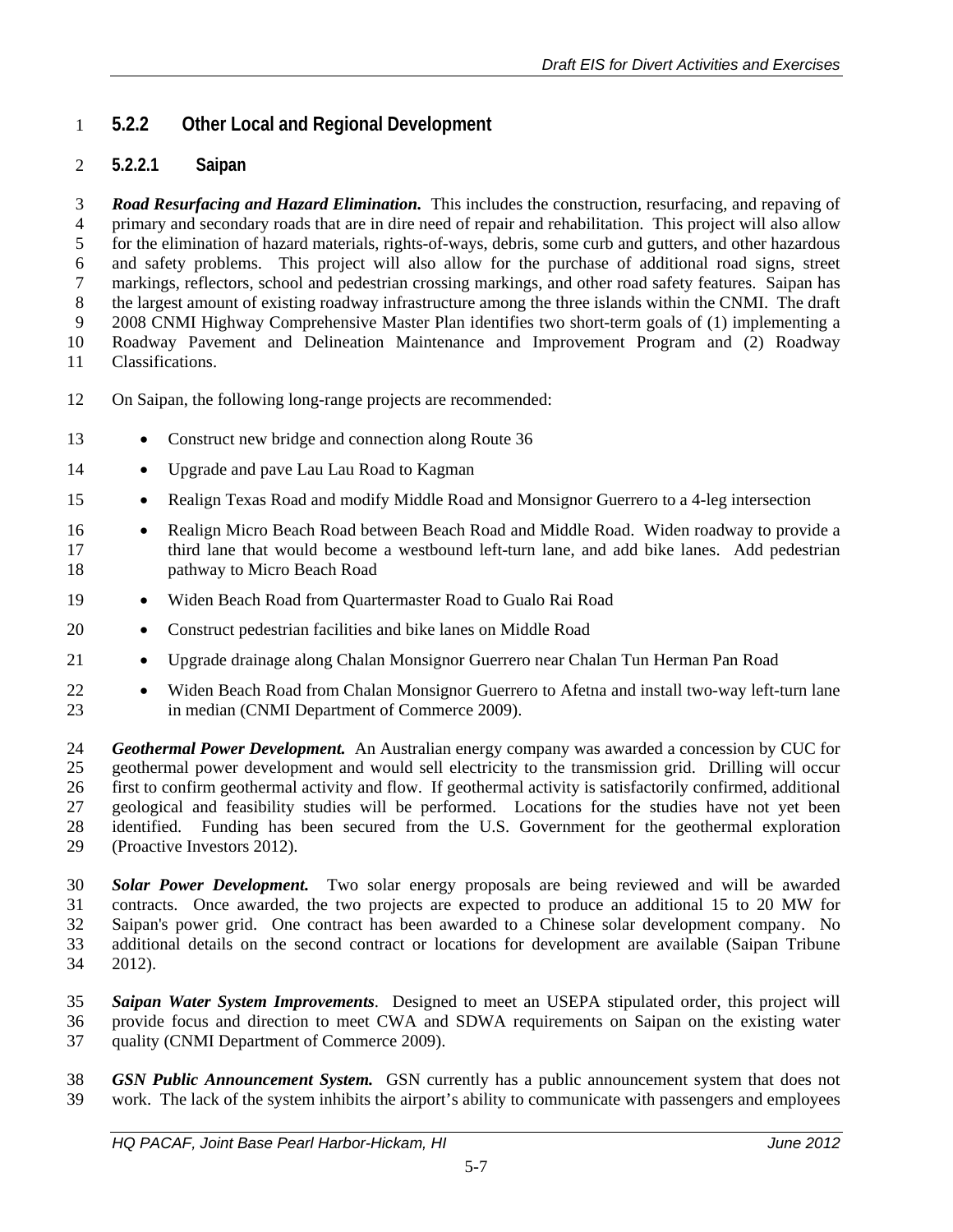1 both on a daily basis and emergency situations. An emergency announcement system is needed to meet

- 2 FAA standards. This project recently received \$1 million in grant funding (CNMI Department of
- 3 Commerce 2009).

*Water/Wastewater System.* This is a U.S. Federal Court-ordered project. The existing wastewater/sewer 5 system needs major rehabilitation and USEPA compliance upgrades; water quality also needs to be 6 improved. The current water quality is unacceptable and the CNMI is subject to fines if it does not start 7 the process of compliance. An EA has not yet been completed for this project (CNMI Department of 8 Commerce 2009).

*Replace Traffic Lighting System.* The existing traffic lighting system on Saipan is antiquated and sometimes works intermittently. In the past, it has been a source of concern for the safety of the public and pedestrians. Due to the corrosive nature of island air, the internal components of the traffic system are subject to accelerated deterioration. This project aims to correct deficiencies and add safety to traffic flow (CNMI Department of Commerce 2009).

 *GSN Fuel Facility Expansion*. GSN is the largest of the CNMI and does have the capability to refuel large aircraft. Expanding the fuel farm facility would help provide an opportunity for competition and lower prices to help stimulate more international air service and tourism as requested by airlines (CNMI Department of Commerce 2009).

 *Improve the Commonwealth Health Center.* This project is to repair, improve, and upgrade the main and auxiliary medical facilities on Saipan. The CHC facility on Saipan is the state's primary caregiving facility for citizens, tourists, and other visitors to the CNMI. The facilities need to be repaired and upgraded in order to accommodate the needs of the medical community. This upgrade will not only add value to the building, but also improve the equipment, medical infrastructure, and other related needs of 23 the operation (CNMI Department of Commerce 2009).

**5.2.2.2 Tinian**

 *Road Resurfacing and Hazard Elimination.* This includes the construction, resurfacing, and repaving of primary and secondary roads that are in dire need of repair and rehabilitation. This project will also allow for the elimination of hazard materials, rights-of-ways, debris, some curb and gutters, and other hazardous and safety problems. This project will also allow for the purchase of additional roads signs, street markings, reflectors, school and pedestrian crossing markings, and other road safety features. The draft 2008 CNMI Highway Comprehensive Master Plan provides a full analysis of recommended improvements and cost/benefit analysis. The plan identifies two short-term goals of (1) implementing a Roadway Pavement and Delineation Maintenance and Improvement Program and (2) Roadway Classifications.

- The following long-term projects are identified for Tinian:
- Upgrade and pave roadways and construct pedestrian facilities in San Jose Village
- Upgrade and improve Broadway from Route 201 south to Limestone Forest Trail (CNMI Department of Commerce 2009).

 *TNI Fuel Farm.* In order to be a "complete" facility that can accommodate various types of aircraft flying direct from Asia, TNI will need refueling capability. Having a facility on Tinian will also potentially help reduce the cost of aviation fuel, facilitating travel (CNMI Department of Commerce 2009).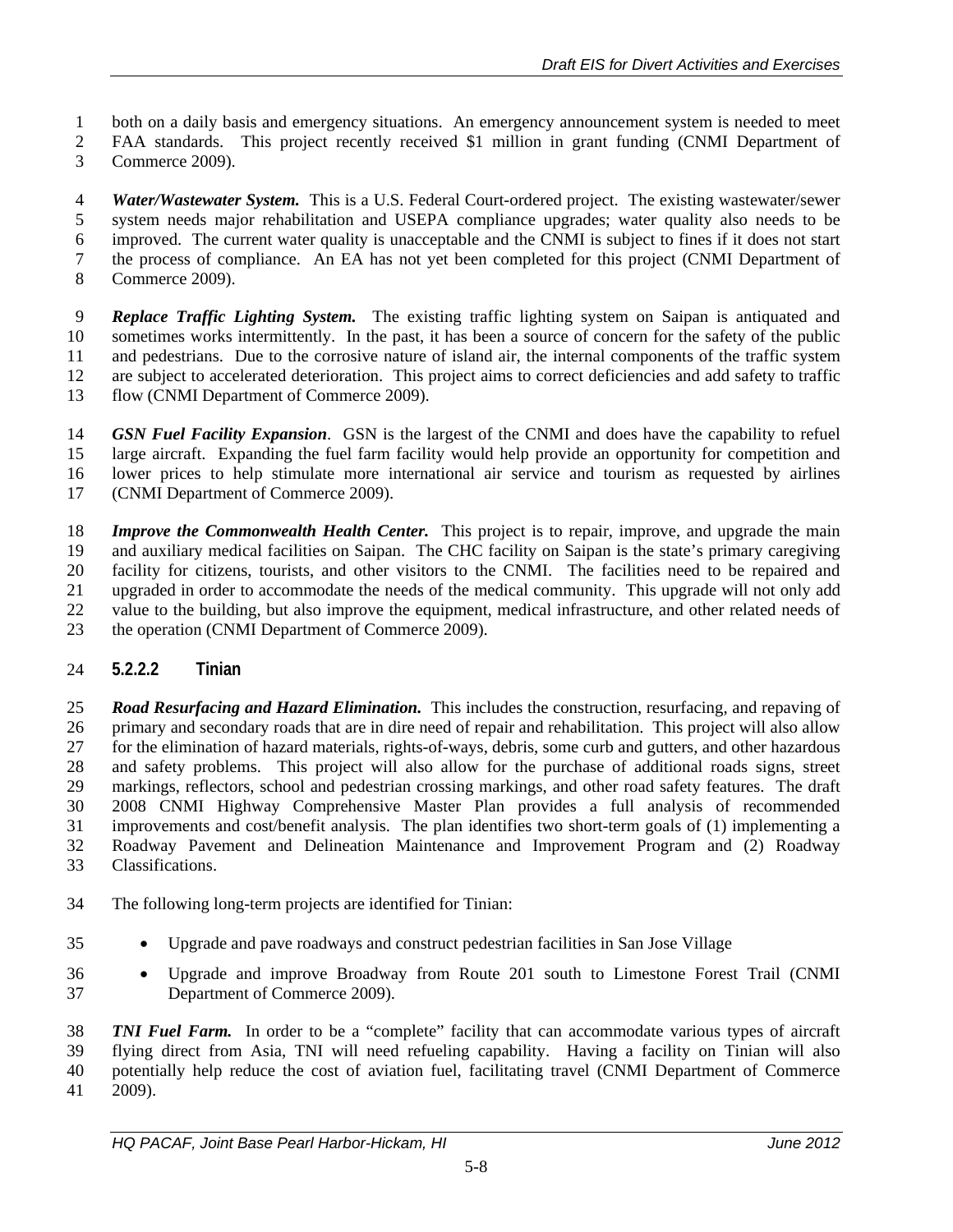*Tinian Seaport Rehabilitation.* The Tinian seaport is critical to Tinian. The existing breakwater was 2 built after World War II and has deteriorated over time. It does not protect the harbor from large swells 3 and storm damage to dock facilities. In its current state, a large storm could destroy the existing seawall 4 and will add additional cost to dredge the harbor repeatedly. Repairing the seawall is critical to 5 maintaining the long-term continuous and safe use of the port. This project will require planning, 6 environmental studies, and construction. A continuing decline in the current state of the seawall will 7 cause more economic damage to the island. A state of emergency was declared for the harbor in 2007 8 when part of Tinian transportation infrastructure nearly collapsed due to severe storm damage and failure 9 to repair damages immediately (CNMI Department of Commerce 2009).

 *Tinian Seaport Rehabilitation- Dredging*. The Tinian Seaport serves as the major mode of transportation of goods and services for Tinian. The port will also be the main conduit to move heavy equipment and military goods into Tinian if DOD uses Tinian for military training exercises. Currently the waterway has a 28-foot draft which is sufficient to meet the local needs. This dredging project has been separated from the other aspects of the Tinian Seaport Rehabilitation because any dredging beyond 28 feet is required by the military, not the CNMI/Tinian needs. This project requires a plethora of planning and environmental studies and has a level of high costs. However, it is critical to every aspect of this island's economy (CNMI Department of Commerce 2009).

 *Casino Resort Development.* There are five gaming licenses that are available for the Island of Tinian. One license is currently issued to the Tinian Dynasty, the existing hotel casino. The other four licenses are available and tentatively proposed and planned for development, but on hold due to immigration changes and downturn of the economy. Two projects are specifically planned, including the development of casino resorts by Neo Gold Wings and Marianas Resort Development Co. (MRDC). MRDC plans to lease 337 acres (136.5 hectares) of public land on Tinian to build the \$300-million Matua Bay Casino Resort on Tinian, which includes an 18-hole championship golf course and hotel casino (Saipan Tribune 2011b). Phase I of MRDC's project will be completed after an initial investment of more than \$170 million. It will involve the construction of a 300-room hotel casino, with 100 full suites and 200 junior suites, four full-service restaurants, a spa, wedding chapel, shopping arcade, and a convention facility that will accommodate 600 people. The initial phase, expected to take 16 to 24 months, will also culminate in a completion of an 18-hole championship golf course, the first on the Island of Tinian. Phase II of the project will involve the construction of luxury bungalows and additional rooms at the hotel casino (Saipan Tribune 2007). Details of the Neo Gold Wings development are not yet developed or released.

## **5.3 Cumulative Effects Analysis**

## **5.3.1 Noise**

 Short- and long-term, minor to moderate, adverse, cumulative impacts on the noise environment would be expected.

 This EIS addresses the ground movements and immediate approaches and departures at the airport alternative locations during unit-level training and exercises. Actual air warfare and air logistics training (i.e., above 10,000 feet) are addressed by the MIRC EIS, for which a ROD was issued. This EIS does not propose or analyze increased air operations beyond what is addressed by the MIRC EIS (DON 2010). In addition, this EIS addresses the potential increase in civilian operations from the airfield improvements that would occur under the alternatives. As discussed in **Sections 4.1.1.2** and **4.1.2.2**, the aircraft operations under the Baseline Scenario were increased by 15 percent to account for this potential increase. Therefore, no cumulative impacts would be expected on the noise environment due to the air operations

discussed in this EIS and the MIRC EIS.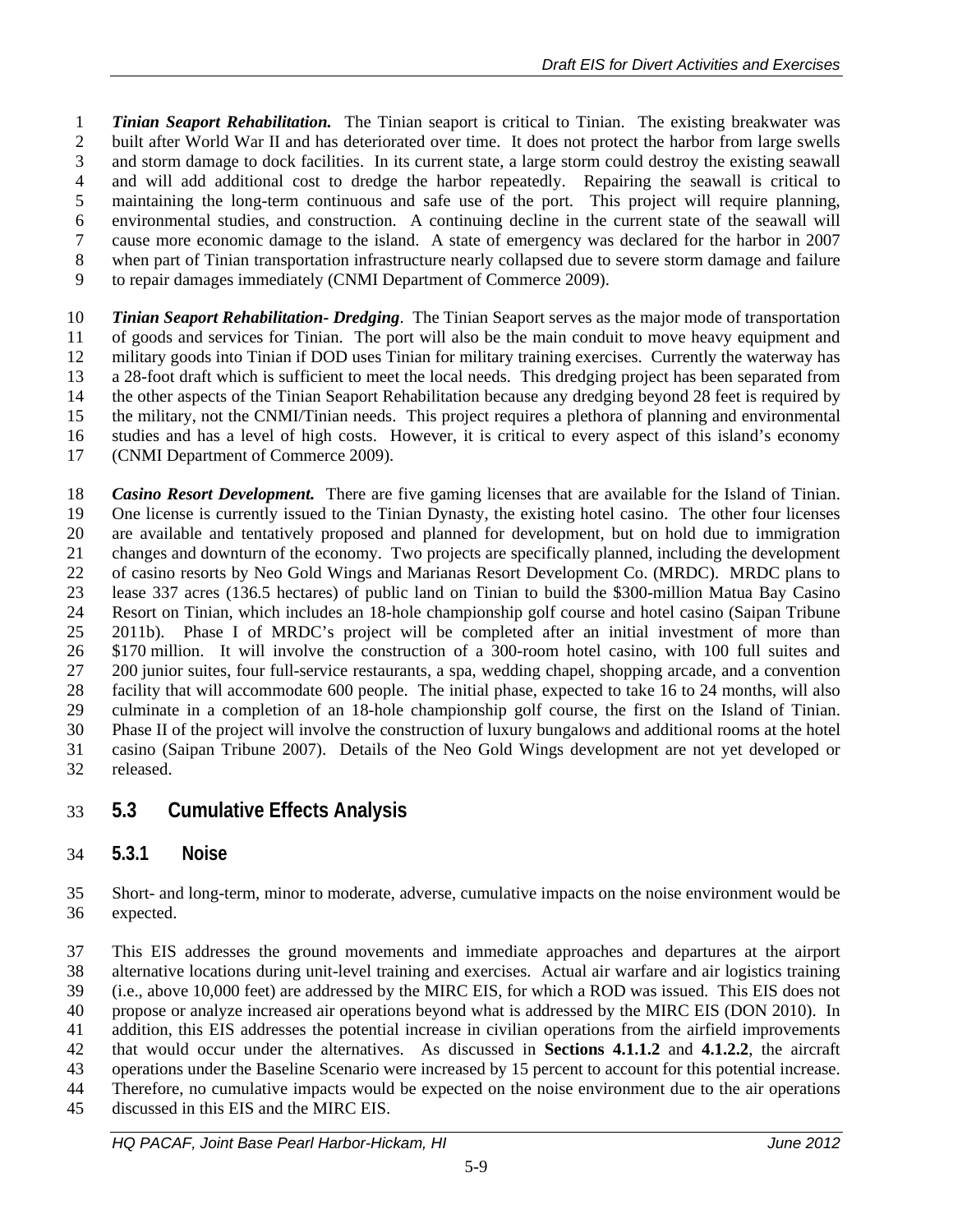1 The ISR/Strike EIS establishes the strike group, including 12 aerial refueling tankers, and beddown 2 aircraft at Andersen AFB that would be used during divert activities and exercises. Since the aircraft 3 analyzed in the ISR/Strike EIS would be used during divert exercises, there would be no cumulative 4 impacts on the noise environment from air operations of these aircraft.

## **5.3.1.1 Alternative 1 – GSN (Preferred Alternative)**

6 Short-term, minor to moderate, adverse, cumulative noise impacts could occur. Numerous construction 7 projects are proposed on Saipan. At this time, many of these projects do not have definitive locations or 8 construction dates. Under Alternative 1, vehicle traffic would increase on a short-term basis during 9 construction activities and on a long-term, periodic basis with the delivery of fuel. Fuel truck deliveries would occur during a 14-day period initially and then throughout the 8 weeks of anticipated operations each year. The additional truck traffic would use existing roadways commonly used by similar delivery trucks on each island. The increase of roadway vehicles as compared to existing average daily traffic on these roadways would not present a significant increase in current noise levels. However, the increase of traffic analyzed in this EIS combined with construction vehicles from potential projects on Saipan could result in periodic minor to moderate, adverse, cumulative impacts on the noise environment, depending on the location of the site and the construction date.

 In the Feasibility Assessment for the Establishment of Special Use Airspace for Marine Corps Training Activities on the islands of Guam, Tinian, and Pagan, October 2011, one of alternatives includes the construction of four firing ranges on the northern end of Tinian. The proposed ranges would affect GSN aircraft approach procedures. This could impact noise levels around the airport since aircraft arriving at GSN could be required fly at different elevations if the approach procedures were changed.

## **5.3.1.2 Alternative 2 – TNI**

 Short-term, minor to major, adverse cumulative noise impacts could occur. Numerous construction projects are proposed on Tinian. At this time, many of these projects do not have definitive locations or construction dates. Under Alternative 2, vehicle traffic would increase on a short-term basis during construction activities and on a long-term, periodic basis with the delivery of fuel. Fuel truck deliveries would occur during a 14-day period initially and then throughout the 8 weeks of anticipated operations each year. The additional truck traffic would use existing roadways commonly used by similar delivery trucks on each island. The increase of roadway vehicles as compared to existing average daily traffic on these roadways would not present a significant increase in current noise levels. However, the increase of traffic analyzed in this EIS combined with construction vehicles from potential projects on Tinian could result in periodic minor to moderate, adverse, cumulative impacts on the noise environment, depending on the location of the site and the construction date.

 Intermittent, long-term, moderate, adverse cumulative impacts on noise could occur. In the JGPO EIS, the proposed military aircraft operations were compared to the number of existing operations at TNI. The JGPO EIS listed a range of percentage increases under that proposed action, with the greatest increase at 14 percent with the CH-46; it was stated that the noise impacts would be less than significant under this scenario. An analysis of the increase in DNL noise contours at TNI was not completed for the JGPO EIS. The increase in aircraft operations discussed in the JGPO EIS combined with increase in aircraft operations discussed in this EIS would increase noise levels around TNI if both projects were implemented. In addition, military training from these projects would occur at the same time. Therefore, adverse cumulative impacts on the noise environment from military training would be expected to be periodic and moderate.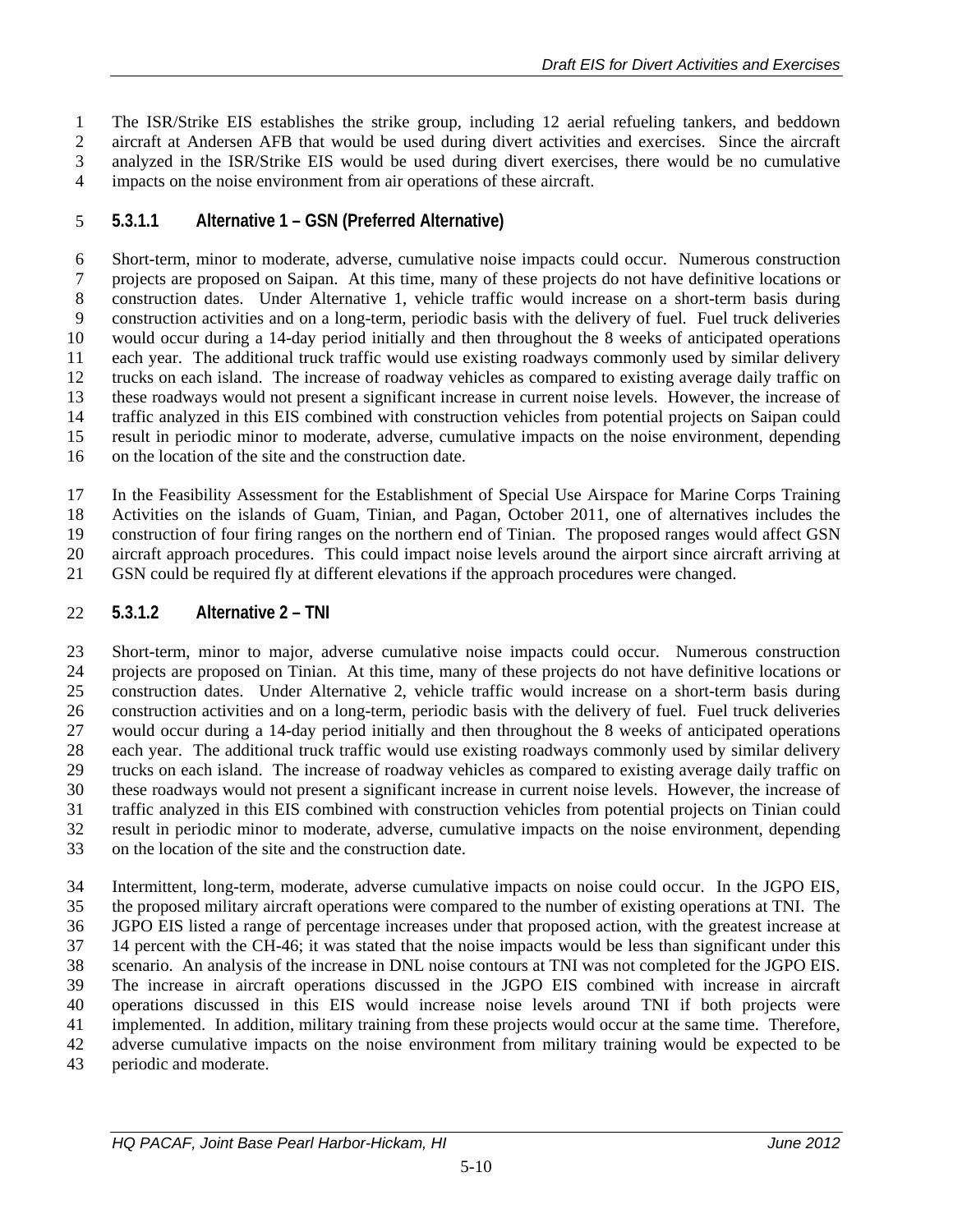1 The JGPO EIS shows small arms range noise contours in the Leaseback Area, which is north of TNI. 2 Under Alternative 2–Medium and High Scenarios in this EIS, the noise contours at TNI would overlap 3 with the small arms range noise contours shown in the JGPO EIS. This overlap would occur north of TNI 4 in the Leaseback Area, which is military property. Consequently, noise-sensitive populations would not 5 be impacted in this region.

6 Two casino resorts are planned on land leased to Neo Gold Wings and MRDC. Property leased to Neo 7 Gold Wings is southeast of TNI and property leased to MRDC is directly south of TNI. Under 8 Alternative 2–Medium Scenario, both of these properties are within the 65 and 70 dBA DNL noise 9 contours. Under Alternative 2–High Scenario, these properties are within the 65 to 80 dBA DNL noise contours. USAF guidelines do not recommend constructing resorts within the 75 to 80+ dBA DNL noise contours. Within the 65 to 74 dBA DNL noise contours, resorts are generally considered compatible but with restrictions.

## **5.3.2 Air Quality**

 Short- and long-term, minor, adverse cumulative impacts on local and regional air quality would be anticipated from implementation of the Proposed Action. Cumulative impacts from proposed airfield operations were already analyzed in the ISR/Strike EIS and the MIRC EIS

### **5.3.2.1 Alternative 1 – GSN (Preferred Alternative)**

 Saipan is within the CNMI and is designated as attainment/unclassifiable for all criteria pollutants. All proposed construction projects under Alternative 1 would have short-term, minor, adverse cumulative impacts on local and regional air quality. Ongoing or reasonably foreseeable projects that would generate air emissions during construction include the primary and secondary road resurfacing and hazard elimination, water system improvements, water/wastewater system, airport fuel storage facility, and Commonwealth Health Center improvements would generate criteria air pollutant emissions. Even if construction activities from these other regional actions were to occur at the same time as Alternative 1, no significant cumulative impacts on local and regional air quality would occur.

 All proposed operational actions under Alternative 1 would have periodic, minor, adverse cumulative impacts on local and regional air quality. Ongoing or reasonably foreseeable projects that would result in new sources of air emissions during the operation phase of Alternative 1 include the water/wastewater system (process emissions) and the airport fuel storage facility (process emissions). Even if operational activities from these other regional actions were to occur at the same time as Alternative 1, no significant cumulative impacts on local and regional air quality could occur.

## **5.3.2.2 Alternative 2 – TNI**

 Tinian is within the CNMI and is designated as attainment/unclassifiable for all criteria pollutants. All proposed construction projects under Alternative 2 would have short-term, minor, adverse cumulative impacts on local and regional air quality. Ongoing or reasonably foreseeable projects that would generate air emissions during construction include primary and secondary road resurfacing and hazard elimination, airport fuel farm, and casino resort development. Even if construction activities from these other regional actions were to occur at the same time as Alternative 2, no significant cumulative impacts on local and regional air quality would occur.

 All proposed operational actions under Alternative 2 would have periodic, minor, adverse cumulative impacts on local and regional air quality. Ongoing or reasonably foreseeable projects that would result in new sources of air emissions during the operational phase of Alternative 2 include the Guam and CNMI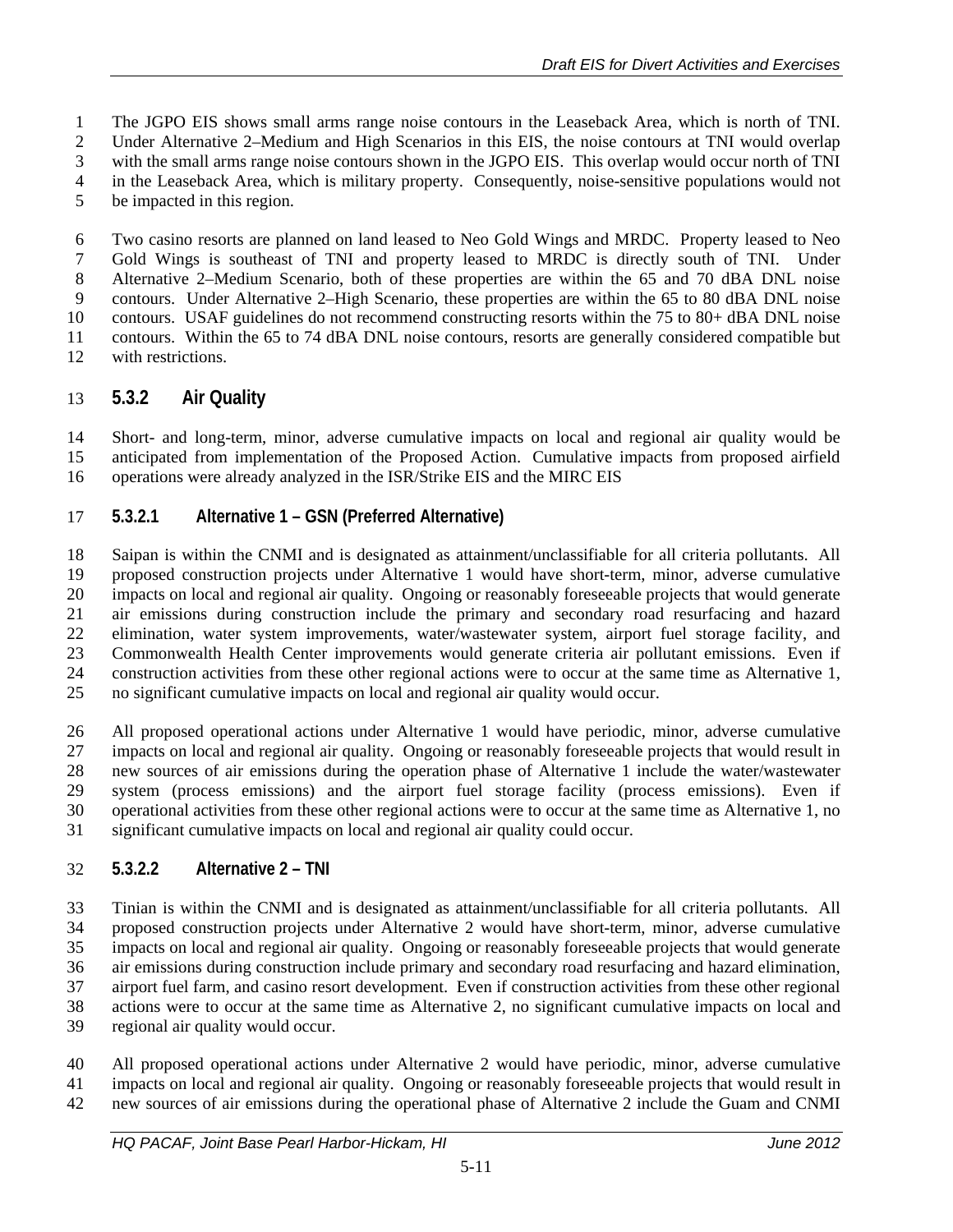1 Military Relocation EIS military training (firing ranges, off-road vehicle emissions), airport fuel farm 2 (process emissions), and casino resort development (process emissions). Even if operational activities 3 from these other regional actions were to occur at the same time as Alternative 2, no significant 4 cumulative impacts on local and regional air quality could occur.

## 5 **5.3.3 Airspace Management and Airfield Operations**

6 Minor to moderate, adverse, cumulative impacts would be expected on airspace and airfield operations 7 from the proposed action. For this analysis, elements of the proposed action—including runway 8 dimensions, aircraft parking apron size, airfield hours of operations, IFR capabilities, hazardous cargo<br>9 areas, arm/de-arm pads, aircraft refueling capabilities, munitions storage area, arresting systems, ATC 9 areas, arm/de-arm pads, aircraft refueling capabilities, munitions storage area, arresting systems, ATC 10 services, and CPA services—were considered in relation to other past, present, and reasonably 11 foreseeable future actions. Past and present actions on Saipan and Tinian were included in the description 12 of the existing environment and the potential effects of implementing the proposed action and alternatives 13 are discussed in **Section 4.3**.

 This section concentrates on the potential for cumulative impacts on airspace and airfield operations as a result of the proposed action when implemented along with reasonably foreseeable future actions. **Table 5.3-1** identifies the reasonably foreseeable future actions that could affect airspace and airfields on Saipan and Tinian. A discussion of the potential cumulative effects associated with each alternative 18 follows.

| Project                                                   | <b>Description</b>                                                                                                                                                                                                                                                                                        |
|-----------------------------------------------------------|-----------------------------------------------------------------------------------------------------------------------------------------------------------------------------------------------------------------------------------------------------------------------------------------------------------|
| <b>NAVAIR</b><br>Proposed BAMS Beddown<br>at Andersen AFB | Construction of an additional hangar and the beddown of up to 22 BAMS<br>aircraft at Andersen AFB. BAMS Training is covered in the MIRC.                                                                                                                                                                  |
| CNMI Government - CPA<br><b>GSN Fuel Storage Facility</b> | GSN is the largest of the CNMI and does have the capability to refuel large<br>aircraft. The need for expanding the fuel farm facility is to provide an<br>opportunity for competition and lower prices to help stimulate more air<br>international air service and tourism as requested by the airlines. |
| <b>CNMI</b> Government - CPA<br><b>ILS</b> for TNI        | The Municipality of Tinian believes that an ILS is necessary to bring more<br>tourists to the island and remove a level of danger for large aircraft. Larger<br>international aircraft require the ILS. The funds for this project have been<br>set aside by the Tinian Mayor's office.                   |
| <b>CNMI</b> Government - CPA<br><b>TNI Fuel Farm</b>      | In order to accommodate various types of aircraft flying directly from Asia,<br>TNI will need refueling capability. Having a fuel farm facility on Tinian<br>will also potentially help reduce the cost of aviation fuel, facilitating travel.                                                            |

### 19 **Table 5.3-1. Reasonably Foreseeable Future Actions that Impact Airspace and Airfields**

## 20 **5.3.3.1 Alternative 1 – GSN (Preferred Alternative)**

 Under Alternative 1, each proposed construction and implementation activity has a short-term, minor to moderate, direct, adverse impact on airspace and airport operations as a result of temporary airfield obstructions or from possible airspace obstruction. Long-term, direct, moderate, beneficial impacts on the airspace and airfield would be expected from implementation of the jet fuel receiving, storage, and distribution system.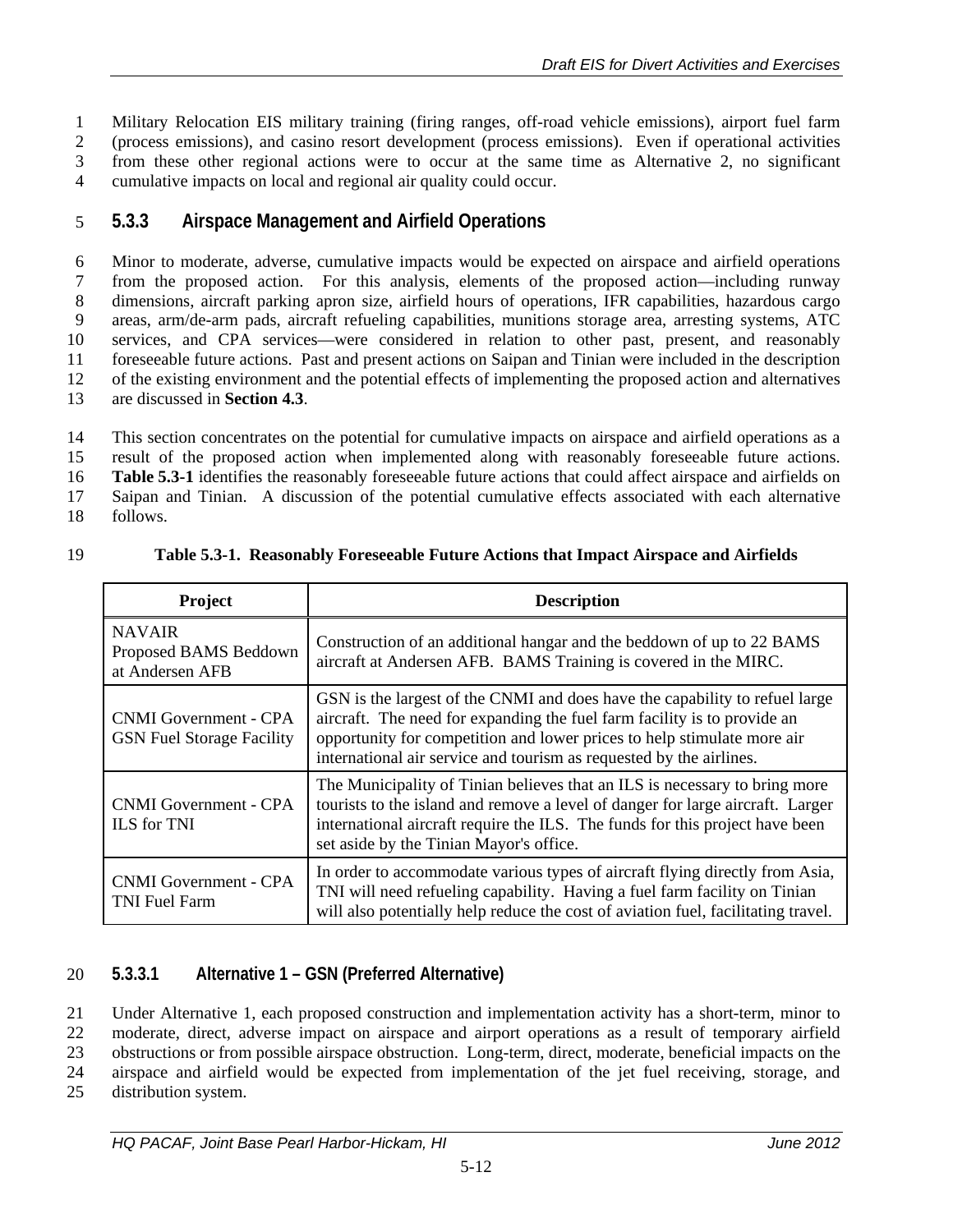1 Direct impacts on airfield operations from construction would be short-term, with the location changing 2 within the construction footprint throughout the construction activities. Simultaneous construction 3 activities by DOD, as a part of the proposed action and by the CPA to improve fuel storage and dispersing

5 facilities, could result in short-term, moderate impacts on airfield operations. Adequate planning and 6 coordination between the construction activity and CPA would reduce most moderate, adverse impacts to 7 a minor level. Resulting facilities (e.g., hangar, fuel tanks) would require evaluation under the 8 requirements of FAR Part 77 and subsequent possible modification of approach procedures to address 9 obstacle clearance. Fuel capacity requirements driving the size of the fuel tanks for multiple actions could affect required procedure modification.

 Long-term, direct, moderate, adverse cumulative impacts on airspace and airfield operations would be expected from implementation of the Proposed Action. In the Feasibility Assessment for the Establishment of Special Use Airspace for Marine Corps Training Activities on the islands of Guam, Tinian, and Pagan, October 2011, one of alternatives includes the construction of four firing ranges on the northern end of Tinian. The proposed ranges would affect GSN aircraft approach procedures, which could increase potential delays to commercial air traffic and would require increased ATC support to maintain requirements of the existing airspace parameters. Adverse impacts would be minimized and manageable through close coordination between military trainers, CPA, and ATC; restructured airspace to address overlap of controls on airspace by the various activities; and the installation of radar capabilities on Tinian. Without restructured airspace, increased NAVAIDs and local ATC presence, moderately adverse cumulative impacts on civilian aviation could occur as a result of this increased military air traffic in the area.

## **5.3.3.2 Alternative 2 – TNI**

 Cumulative impacts from the proposed action's construction activities on Tinian would be similar to those identified for Alternative 1 – GSN. Short- and long-term, direct, minor to moderate, adverse cumulative impacts on airspace and airfield operations would be expected. Several construction projects are planned for Tinian, such as Marines Corps relocation, casino resort development, and defense training (which would require clearing, construction, and live-fire ranges); however, construction activities would have a minor to moderate impact on TNI air operations because only small commuter aircraft operate out of TNI. Additionally, flexibility in timing of commuter flights and the ability to establish routine timing for the commuter flights, in close coordination with the construction planners, would reduce potential impacts.

 In the Feasibility Assessment for the Establishment of Special Use Airspace for Marine Corps Training Activities on the islands of Guam, Tinian, and Pagan, October 2011, one of alternatives includes the construction of four firing ranges on the northern end of Tinian. The proposed ranges would affect GSN aircraft approach procedures which could increase potential delays to commercial air traffic and would require increased ATC support to maintain requirements of the existing airspace parameters. Adverse impacts would be minimized and manageable through close coordination between military trainers, CPA, and ATC; restructured airspace to address overlap of controls on airspace by the various activities; and with the installation of radar capabilities on Tinian. Without restructured airspace, increased NAVAIDs and local ATC presence, moderately adverse cumulative impacts on civilian aviation could occur as a result of this increased military air traffic in the area.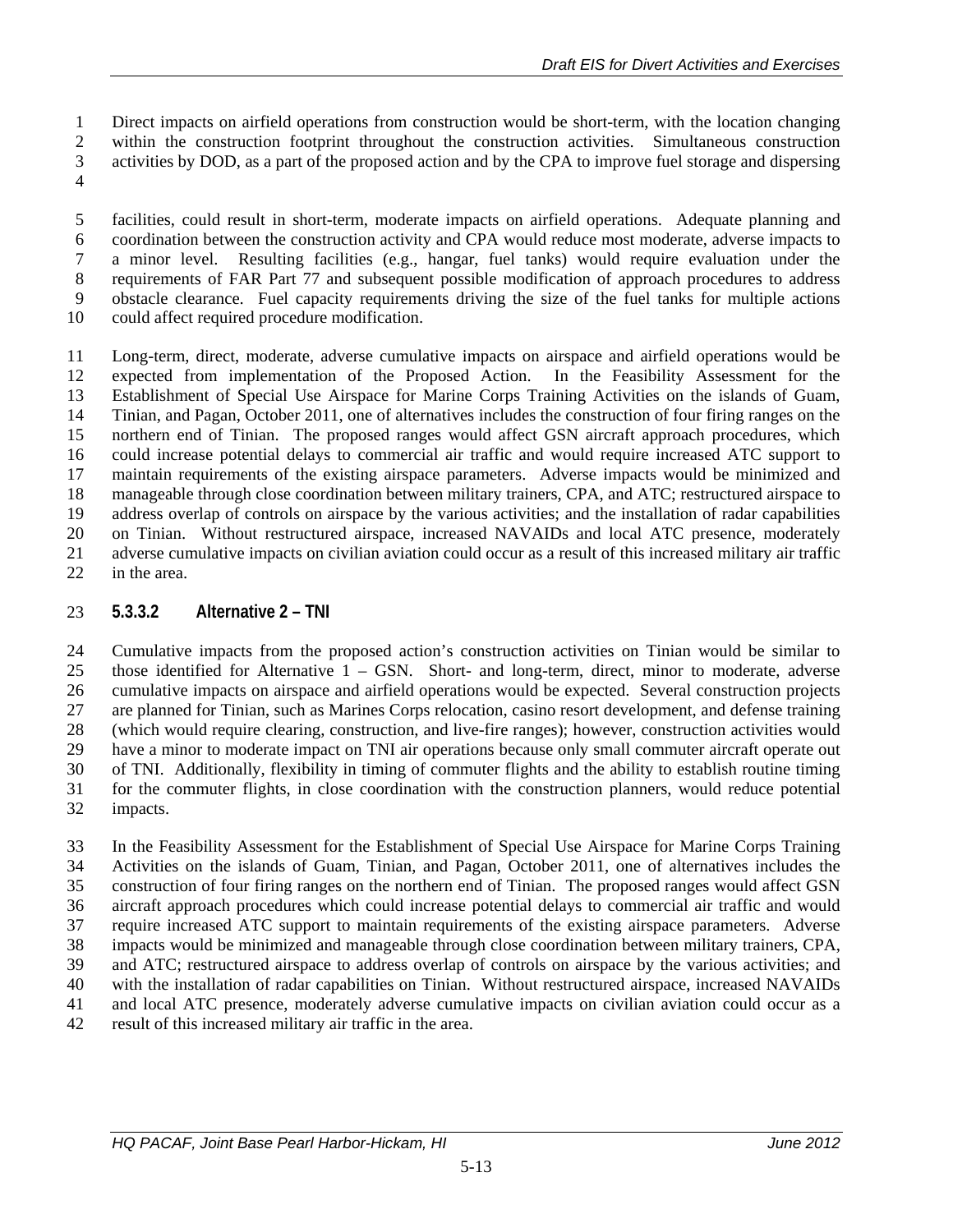## **5.3.4 Geological Resources and Soils**

## **5.3.4.1 Alternative 1 – GSN (Preferred Alternative)**

3 Individually, all construction and utility installation activities could have short-term, negligible to minor, 4 adverse impacts as a result of vegetation removal, compaction of surrounding soils, and increased soil 5 erosion and sedimentation. Cumulatively, impacts on geological resources would be expected to be 6 short- and long-term, minor to moderate, and adverse. Direct impacts on topography, geology, and soils 7 from construction would be localized to the site that is being developed. Implementation of erosion- and 8 sediment-control BMPs would be expected to limit potentially adverse, cumulative impacts. All new 9 facilities would be designed in accordance with the CNMI's Building Safety Code, which would cumulatively reduce potential for adverse impacts following a seismic event or during a typhoon.

 Soil surveys should be conducted prior to any ground-disturbing activities. Prior to construction activities in areas of possible contamination, soils would be sampled to determine the extent of contamination, and remediated in accordance with laws and regulations. If results of the sampling indicated the presence of contamination, remediation efforts would take place prior to commencement of construction activities. The handling, storage, transportation, and disposal of hazardous substances would be conducted in accordance with applicable laws and regulations. Long-term, beneficial, cumulative impacts would occur from the removal of contaminated soils.

## **5.3.4.2 Alternative 2 – TNI**

 Cumulatively, impacts on geological resources would be expected to be short- and long-term, minor to moderate, and adverse. Cumulative impacts under Alternative 2 would be similar to, but greater than, those described for Alternative 1 as more land would likely be disturbed as a result of Marines Corps relocation, casino resort development, and defense training, which require clearing, construction (introduction of impervious surfaces), and live-fire ranges. Live-fire ranges would probably involve grading so an appropriate line-of-sight could be obtained, and soil could be excavated for installation of stationary and moving targets. Grading and compaction of soil would result in disturbance of soil structure, resulting in increased storm water runoff and erosion and sedimentation.

## **5.3.5 Water Resources**

## **5.3.5.1 Alternative 1 – GSN (Preferred Alternative)**

 Short-term, minor, adverse, cumulative impacts on the water resources of Saipan could occur from earth-disturbing construction activities from Alternative 1 and other past, present, and reasonably foreseeable actions. An increase in earth-disturbing activities would increase potential for soil erosion and sedimentation within fresh water bodies and nearshore waters on Saipan. Implementation of soil erosion and sedimentation controls and storm water pollution prevention at construction sites would minimize the potential for adverse impacts from individual construction sites and, therefore, reduce potential cumulative impacts on water resources.

 Long-term, minor to moderate, cumulative, adverse impacts on groundwater could occur from the overall increases in impervious surfaces on Saipan from the Proposed Action and other past, present, and 38 reasonably foreseeable actions. Alternative 1 could result in the addition of 2,392,200 ft<sup>2</sup> (54.9 acres) of impervious surfaces. Additional proposed future construction projects on Saipan, including the GSN fuel facility expansion and road construction and resurfacing on the island, would result in additional impervious surfaces on the island and the increased prevention of rainwater infiltration into the underlying aquifer. In addition, construction activities could introduce pollutants into the underlying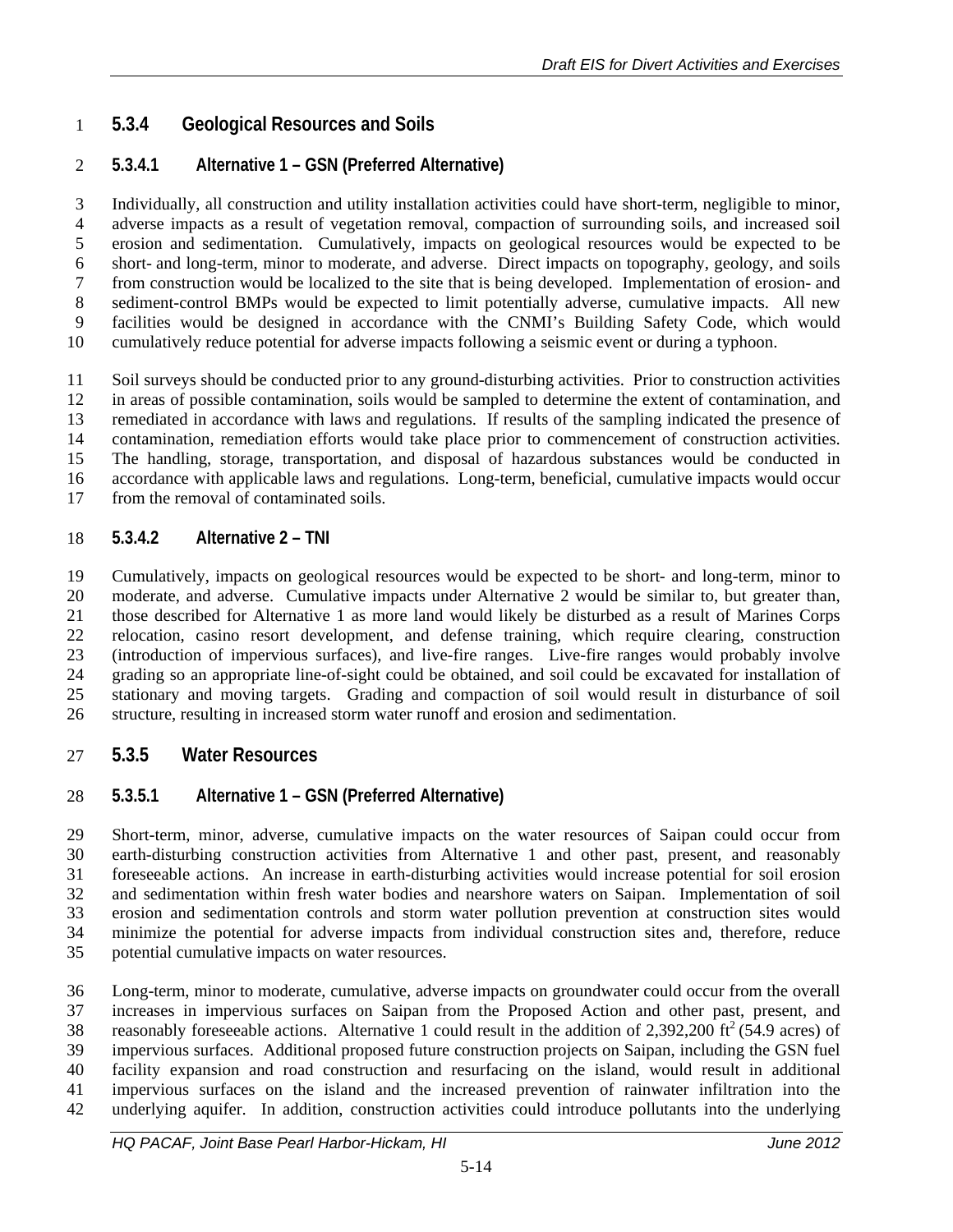1 aquifer due to accidental spills of petroleum or other pollutants. Adherence to Section 438 of the EISA 2 and the CNMI DEQ/Guam Stormwater Management Manual would help mitigate these cumulative 3 adverse impacts on groundwater supply and quality.

### **5.3.5.2 Alternative 2 – TNI**

5 Short-term, minor, adverse, cumulative impacts on water resources at Tinian could occur from 6 earth-disturbing construction activities from Alternative 2 and other past, present, and reasonably 7 foreseeable actions. An increase in earth-disturbing activities would increase potential for soil erosion 8 and sedimentation within fresh water bodies and nearshore waters on Tinian. Implementation of soil 9 erosion and sedimentation controls and storm water pollution prevention at construction sites would minimize the potential for adverse impacts from individual construction sites and, therefore, reduce potential cumulative impacts on water resources.

 Long-term, moderate, cumulative, adverse impacts on groundwater could occur from the overall increases in impervious surfaces on Tinian. Alternative 2 would result in the addition of 4,090,800 ft<sup>2</sup> (93.9 acres) of impervious surfaces. Additional proposed future construction projects on Tinian, including the TNI fuel farm, road construction and resurfacing, and casino resort development on the island, would result in additional impervious surfaces on Tinian and the increased prevention of rainwater infiltration into the underlying aquifer. In addition, construction activities could introduce pollutants into the underlying aquifer due to accidental spills of petroleum or other pollutants. Adherence to Section 438 of the EISA and the CNMI DEQ/Guam Stormwater Management Manual would help mitigate these cumulative adverse impacts on groundwater supply and quality.

**5.3.6 Terrestrial Biological Resources**

## **5.3.6.1 Alternative 1 – GSN (Preferred Alternative)**

 No cumulative impacts on vegetation would be expected. Other projects are ongoing or reasonably foreseeable on Saipan. There could be some overlap in the schedules of construction activities for Alternative 1 and those of other planned construction projects. Impacts on vegetation associated with other projects could occur. However, Alternative 1 is not expected to impact native vegetation, and, therefore, would not contribute to cumulative impacts on vegetation at GSN.

 Short- and long-term, minor, adverse, cumulative impacts on wildlife and threatened and endangered species could occur. If construction projects overlap, this could also result in increased ambient noise levels. Wildlife could be permanently displaced from the areas and temporarily dispersed from areas adjacent to the project areas during periods of construction activities. Nightingale reed warbler habitat and potentially reed warbler territories would be affected by Alternative 1. Impacts will be determined based on ongoing surveys and consultation with USFWS, but loss of nightingale reed warbler habitat is anticipated. Other ongoing and reasonably foreseeable projects on Saipan might also result in loss of tangantangan and other suitable nightingale reed warbler, which would have a long-term, adverse, cumulative impact. However, mitigation would be implemented for loss of any active nightingale reed warbler territories determined to occur in the Project Area; therefore, Alternative 1 would be expected to have a minor contribution to cumulative impacts on nightingale reed warblers.

## **5.3.6.2 Alternative 2 – TNI**

 No cumulative impacts on vegetation would be expected. Other projects are ongoing or reasonably foreseeable on Tinian. There could be some overlap in the schedules of construction activities for Alternative 2 and those of other planned construction projects. Impacts on vegetation associated with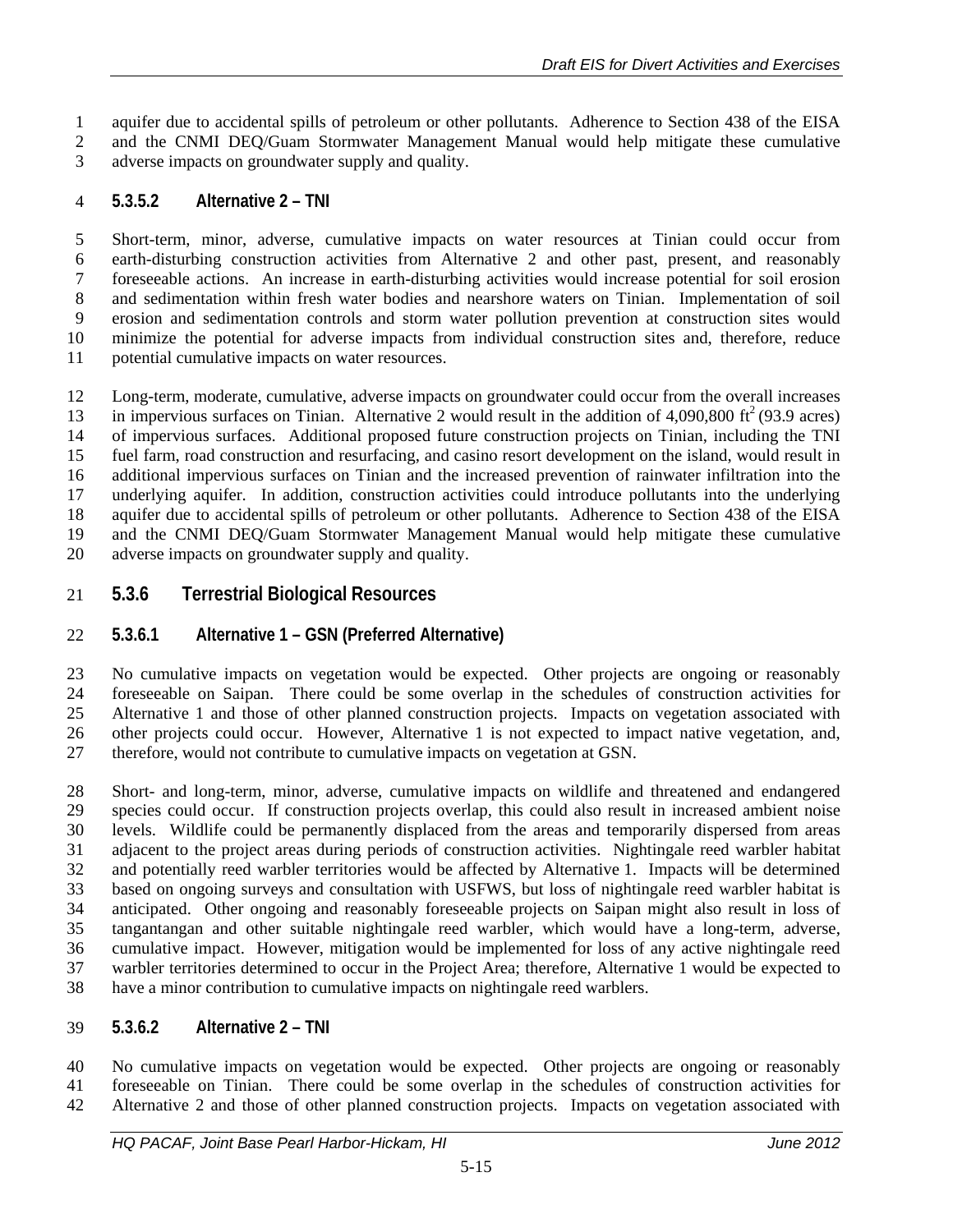1 other projects could occur. However, Alternative 2 is not expected to impact native vegetation, and, 2 therefore, would not contribute to cumulative impacts on vegetation at TNI.

3 Short- and long-term, minor, adverse, cumulative impacts on wildlife could occur. If construction 4 projects overlap, this could also result in increased ambient noise levels. Wildlife could be permanently 5 displaced from the areas and temporarily dispersed from areas adjacent to the project areas during periods 6 of construction activities. There are no known threatened and endangered species on Tinian. Although 7 growth and development can be expected to continue outside of the airport and within the surrounding 8 natural areas, cumulative adverse impacts on these resources would not be expected. Alternative 2 would 9 not contribute to cumulative impacts on threatened and endangered species when combined with other projects.

## **5.3.7 Marine Biological Resources**

**5.3.7.1 Alternative 1 – GSN (Preferred Alternative)** 

 *Sea Turtles.* Intermittent, short-term, negligible, adverse cumulative impacts on sea turtles would occur under Alternative 1. Some of the DOD redevelopment projects in the region could result in increases in noise from low-flying aircraft or other training activities. These include activities associated with MIRC, operation of ISR/Strike Capability, and MITT activities. While these activities have the potential to result in an increase in noise over the nearshore waters and beaches of Saipan, this impact is expected to be negligible. As with the noise associated with take-offs and landings under Alternative 1, it is unlikely that low-flying aircraft associated with these projects would result in more than a negligible increase in noise over the beaches where sea turtles nest in Saipan. As such, Alternative 1 would have a negligible contribution to cumulative impacts.

 *Marine Mammals.* Intermittent, short-term, negligible, adverse cumulative impacts on marine mammals would occur under Alternative 1. Some of the DOD redevelopment projects in the region could result in increases in noise from low-flying aircraft or other training activities. These include activities associated with MIRC, operation of ISR/Strike Capability, and MITT activities. While these activities have the potential to result in an increase in noise over the nearshore waters Saipan, this impact is expected to be negligible. It is extremely unlikely that individual animals would be repeatedly exposed to low-altitude overflights. As such, Alternative 1 would have a negligible contribution on cumulative impacts.

### **5.3.7.2 Alternative 2 – TNI**

 *Sea Turtles.* Intermittent short-term, negligible, adverse cumulative impacts on sea turtles would occur under Alternative 2. Some of the DOD redevelopment projects in the region could result in increases in noise from low-flying aircraft or other training activities. These include activities associated with MIRC, operation of ISR/Strike Capability, and MITT activities. Additionally, Tinian seaport redevelopment could result in an increase in noise in the immediate beaches and nearshore waters. While these activities have the potential to result in an increase in noise over the nearshore waters and beaches of Tinian, this impact is expected to be negligible. The largest concentration of sea turtles occurs at Tinian Harbor; however, Alternative 2 is not expected to result in an increase in noise at Tinian Harbor. As such, Alternative 2 would have a negligible contribution to cumulative impacts.

 *Marine Mammals.* Intermittent, short-term, negligible, adverse cumulative impacts on marine mammals would occur under Alternative 2. Some of the DOD redevelopment projects in the region could result in increases in noise from low-flying aircraft or other training activities. These include activities associated with MIRC, operation of ISR/Strike Capability, and MITT activities. Additionally, Tinian seaport redevelopment and dredging could result in an increase in noise in the immediate beaches and nearshore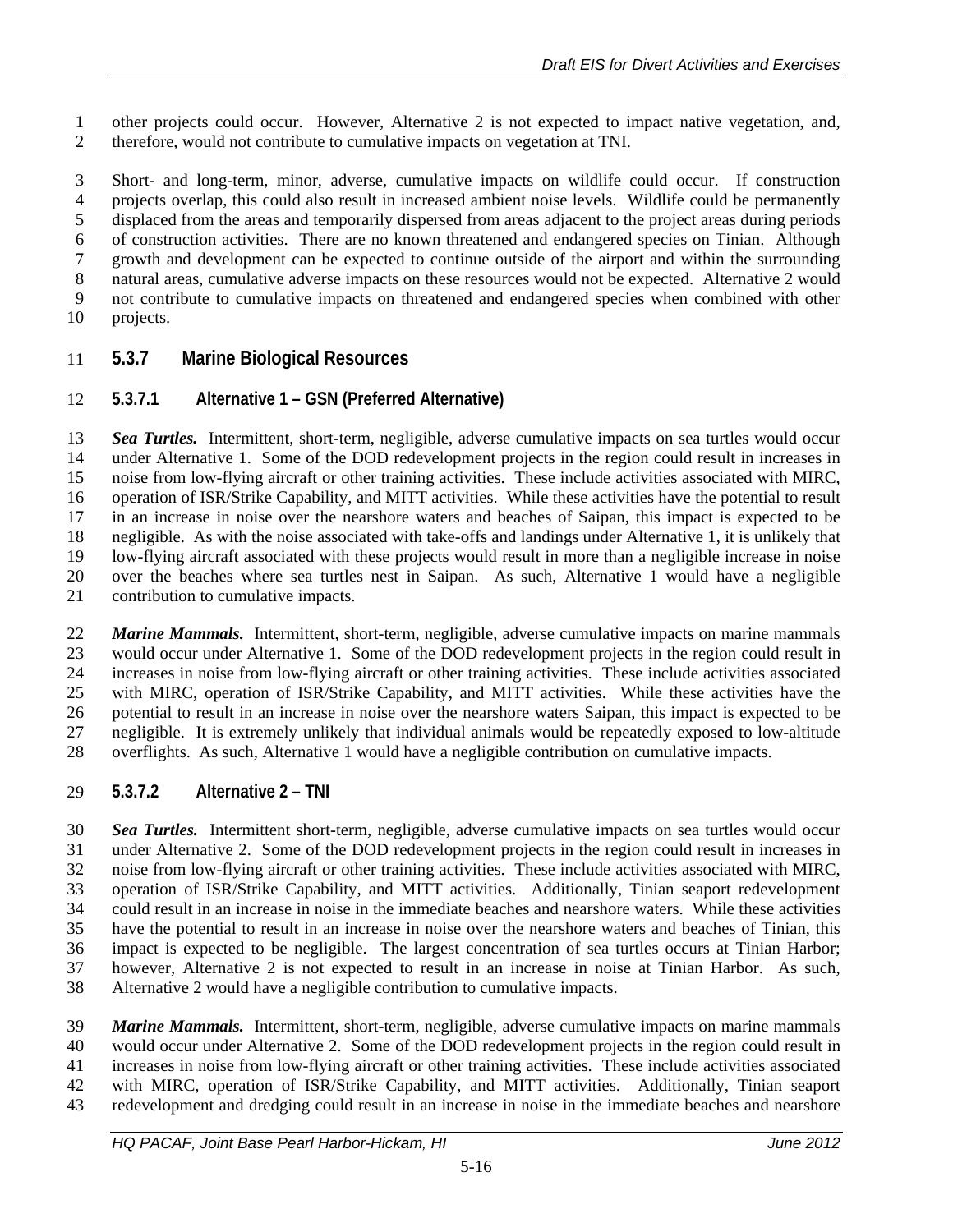1 waters. It is extremely unlikely that individual animals would be repeatedly exposed to low-altitude 2 overflights of this project, the DOD redevelopment projects, and the noise associated with Tinian seaport 3 redevelopment. As such, Alternative 2 would have a negligible contribution to cumulative impacts.

## **5.3.8 Cultural Resources**

5 Evaluation of cumulative impacts on cultural resources involves consideration of NRHP-eligible or listed 6 resources' response to change and capacity to withstand stress; determination of stresses that would be 7 placed on such resources by the proposed construction and implementation activities; and comparison of 8 these impacts to a baseline condition assessment of those resources (i.e., their current condition). As<br>9 presented in **Section 3.8**, cultural resources within the study area consist of prehistoric and historic 9 presented in **Section 3.8**, cultural resources within the study area consist of prehistoric and historic archaeological sites, historic engineering features, and historic architecture. It is therefore pertinent to discuss, in a general way, the relative susceptibility of these types of resources to change and their capacity to withstand stress. While all of these resource types are susceptible to destruction during construction, their susceptibility to indirect and long-term impacts differ considerably. While the specific processes of site transformation over time are debated by archaeologists, for conservation and preservation purposes, archaeological sites can be thought of as high-entropy, low-energy structures compared to low-entropy, high-energy structures, such as standing historic architecture. Therefore, archaeological sites are relatively stable in the absence of direct disturbance whereas standing structures are less so.

 Most of the long-term impacts on cultural resources from the proposed divert activities would result from increased use of the study area during training exercises as emergencies requiring actual diversion of personnel and equipment would, by definition, be rare. Nevertheless, in both cases, long-term impacts on historic fabric could develop from increased numbers of take-offs and landings by aircraft; increased 23 ground vehicular traffic, especially between fuel ports and the airfields; and increased numbers of military<br>24 and civilian personnel living and working in the study area during divert activities and training exercises and civilian personnel living and working in the study area during divert activities and training exercises.

## **5.3.8.1 Alternative 1 – GSN (Preferred Alternative)**

 Cumulative impacts on prehistoric archaeological sites are not expected. There are no known NRHP-eligible, pre-contact archaeological sites in the study area that are threatened directly by construction-phase activities, and none are likely to exist given the tremendous amount of disturbance that occurred in the area as a result of World War II and subsequent construction at the airport. However, any as yet unknown pre-contact archaeological sites that might exist in the study area are unlikely to be threatened over time by the types of secondary effects that would be expected from implementation of Alternative 1.

 Alternative 1 could contribute to long-term, indirect, adverse cumulative impacts on historical resources associated with the Japanese and U.S. occupations prior to, during, and immediately following WWII. Most of the historic structures in the Isley/Aslito field historic district and landmark are far enough away from the divert activity and training exercise areas proposed under Alternative 1 that long-term, cumulative impacts on these structures are expected to be minimal. There are, however, two exceptions: (1) the proposed parking aprons along the north side of GSN's runways, and (2) the proposed BEAR-kit site at the north end of an existing soccer field between Flame Tree and Airport Roads. In both cases the impacted resources are concrete air raid bunkers associated with the Japanese military build-up before World War II and defense during World War II. Six such structures lie in very close proximity to the proposed parking aprons while two lie at one edge of the field that is proposed for the BEAR-kit site. Direct avoidance of these resources is already planned during construction and implementation. However, the structures are susceptible to secondary impacts from vibration-related deterioration due to heavy aircraft traffic at the parking aprons and increased vehicle traffic and personnel presence at the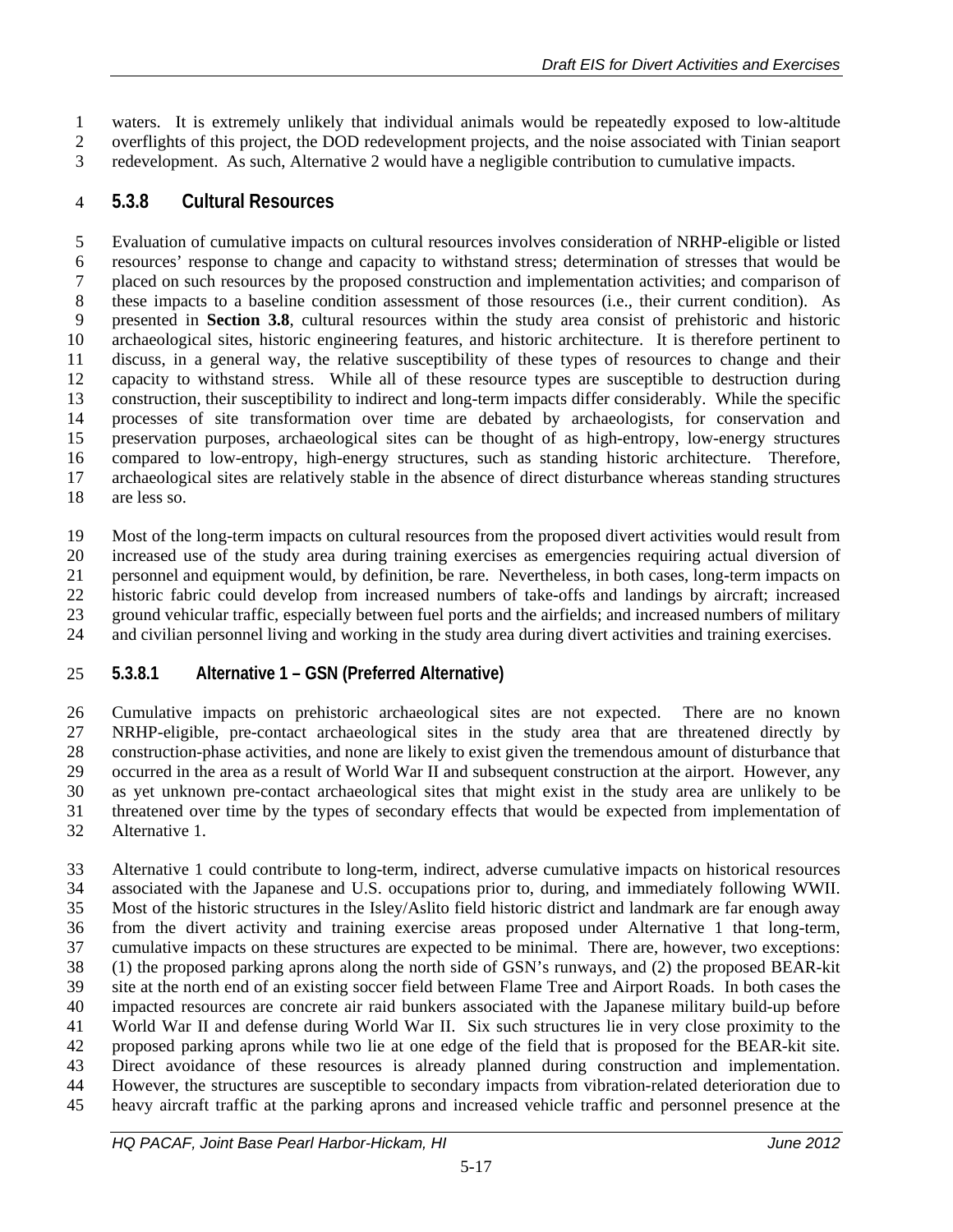1 BEAR-kit site. In addition, the latter could face an increased risk of vandalism from military and civilian 2 personnel stationed at the BEAR-kit site during divert activities and training exercises. Further, the 3 district as a whole faces increased fragmentation of its constituent parts from development. This process 4 is already well underway from continued improvements for commercial air travel at GSN. However, 5 impacts on the district's overall cohesiveness from divert-related construction and implementation 6 activities are possible.

## **5.3.8.2 Alternative 2 – TNI**

8 Alternative 2 has the potential to contribute to long-term, direct and indirect, adverse, cumulative impacts 9 on historic and archaeological resources. Potential cumulative impacts would involve damage to the four NRHP-listed historic structures in San Jose due to increased heavy vehicle traffic associated with fuel and other supply traffic from the harbor to the airport. This possibility would be evaluated by determining the actual proximity of supply truck routes from Tinian's harbor to TNI and comparing the magnitude of traffic volumes and weights under current conditions and under the conditions to current traffic volumes and weights. If the change is minor, or if the historic structures are sufficient distance from the truck routes to result in no adverse impacts, there would be no cumulative impacts on historic structures in San Jose under Alternative 2. In addition, military use of TNI could have cumulative impacts on the Japanese-era Gurguan Airfield historic site, the U.S. WWII-era West Field site, and the WWII-era 18 U.S. Naval Air Base HQ, the HQ LAA 18<sup>th</sup> AAA, and the D Battery, 18<sup>th</sup> AAA site. These sites could face an increased risk of vandalism from military and civilian personnel stationed at the site during divert activities and training exercises. These sites are also susceptible to secondary impacts from vibration-related deterioration due to heavy aircraft traffic at the airport. Finally, cumulative impacts are possible on unrecorded archaeological sites and historic structures in the project area, which has not been completely surveyed for archaeological or architectural resources. This issue will be resolved through archaeological and historic building surveys prior to construction.

## **5.3.9 Recreation**

## **5.3.9.1 Alternative 1 – GSN (Preferred Alternative)**

 Short-term, minor, adverse, cumulative impacts and long-term, minor, beneficial cumulative impacts could occur from construction activities. Alternative 1 would generally be consistent with the present and foreseeable use of recreational activities when combined with other projects, such as road resurfacing and hazard elimination, MIRC exercises, or GSN fuel facility expansion as part of the Comprehensive Economic Development Strategic Plan for the CNMI. Short-term, cumulative, minor, adverse, impacts on recreational resources could occur if multiple construction projects associated with road resurfacing, upgrading the lighting system, construction described in Alternative 1, and other construction projects were to occur simultaneously. Travel time to recreational resources could be increased, which could inconvenience tourists. Once completed, an increase in the number of travelers on newly constructed roads could occur; however, access to recreational resources would still be possible and, once completed, proposed roadway improvements could reduce travel times to available recreational resources, resulting in long-term, minor, beneficial cumulative impacts on recreational resources. Alternative 1 would have a negligible contribution to these long-term, beneficial impacts.

 Long-term, minor to moderate, beneficial and adverse, cumulative impacts would be expected on recreational resources from GSN fuel facility expansion associated with the Comprehensive Economic Development Strategic Plan and Alternative 1. An increased fuel capacity would allow GSN to refuel a larger number of planes, which could increase international air service and tourism. Recreational resources throughout the island would subsequently become more frequently used; therefore, long-term, moderate, beneficial, cumulative impacts would be expected.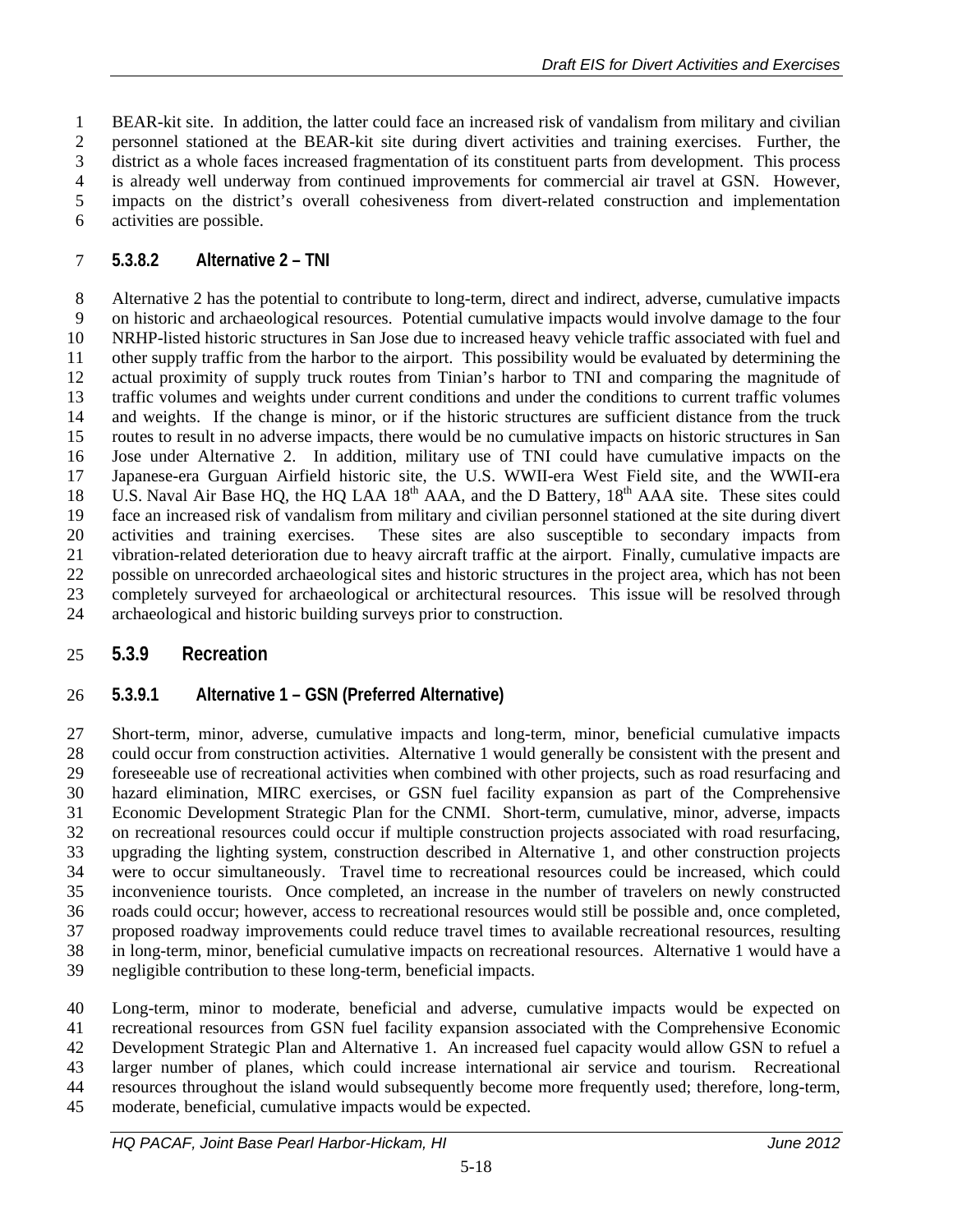## **5.3.9.2 Alternative 2 – TNI**

2 Short-term, minor, adverse, cumulative impacts could occur if construction associated with roadway 3 improvements, airport and seaport upgrades (as proposed in Alternative 2 and other development 4 projects), and casino development were to occur simultaneously. Travel time to recreational resources could be increased: however, access to recreational activities would not be restricted. 5 could be increased; however, access to recreational activities would not be restricted.

6 As projects are completed (e.g., construction of roadway improvements, fuel upgrades at the airport and 7 seaport, casino development), long-term, moderate, beneficial, cumulative impacts on recreational 8 resources would be expected. Having an increased fuel capacity would reduce travel costs and could 9 increase the use of the airfield. An increase in the use of recreational resources could be expected due to the increase in travelers to the island. Casino resort development would increase the number of tourists and recreational opportunities on Tinian. Lodging on the island would expand and the initial phase of casino development would bring an 18-hole championship golf course to the island.

 Intermittent, long-term, minor to moderate, adverse, cumulative impacts would be expected on recreational resources from the exercises described in the MIRC EIS, JGPO EIS, and Alternative 2. Restricting access to recreational resources during training activities and the noise associated with those activities could result in a reduction of recreational activities. Training activities would not occur year-round; however, cumulative exercises on Tinian would be more frequent that those on Saipan.

Long-term, minor, adverse, cumulative impacts on recreational resources associated with increased noise

levels at TNI would be similar to, but less substantial than those described for Alternative 1, due to the

- lower number of recreational resources near the airport.
- **5.3.10 Land Use**

### **5.3.10.1 Alternative 1 – GSN (Preferred Alternative)**

 No cumulative impacts on land and submerged land use in Saipan would occur. Alternative 1 is consistent with the Saipan Zoning Law of 2008.

- **5.3.10.2 Alternative 2 TNI**
- No cumulative impacts on land and submerged land use in Tinian would occur. Alternative 2 would be consistent with the CNMI DPL land use designations.

### **5.3.11 Transportation**

### **5.3.11.1 Alternative 1 – GSN (Preferred Alternative)**

 Saipan has the largest roadway network in the Mariana Islands. Most roadways operate at an acceptable LOS. The exception is Beach Road north of As Perdido Road, which operates at LOS E or F. Pavement conditions on Saipan tend to be poor as a result of drainage issues and the use of coral and acidic-based pavement materials (CNMI DPW 2009). Short-term, minor to moderate, adverse, cumulative impacts and long-term, minor to moderate, adverse, cumulative impacts would be expected on ground transportation in Saipan.

 Individually, all ongoing and reasonably foreseeable construction activities on Saipan could have short-term, negligible to minor, adverse impacts on the local transportation network. Impacts on transportation during construction activities include increased traffic congestion from workers commuting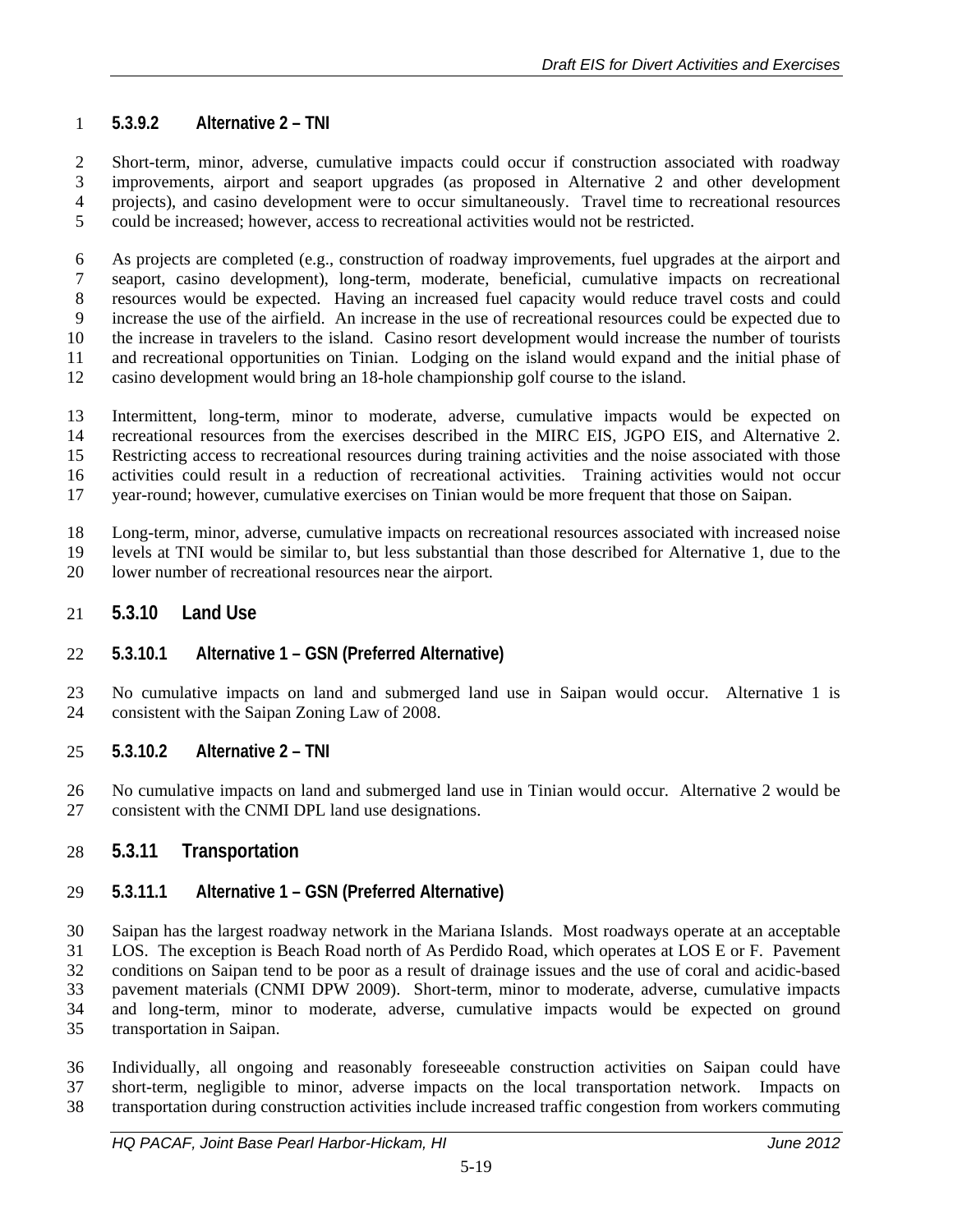1 to and from the job site, and increased delivery of goods and miscellaneous trips needed to support 2 construction activities. Additionally, road maintenance and construction would be expected to result in 3 lane or road closures, temporarily increasing traffic congestion and delays while active construction is 4 occurring. Projects occurring at the same time and in the same vicinity have the greatest potential for 5 adverse, cumulative impacts on the transportation network. Short-term, minor to moderate, adverse, 6 cumulative impacts on transportation systems could occur.

7 Specific short-term road improvements along the proposed fuel truck route include the following 8 (CNMI DPW 2009):

- Intersection modifications at Chalan Monsignor Guerrero and Chalan Pale Arnold
- Intersection modifications at Chalan Monsignor Guerrero and Beach Road
- 11 Intersection modifications at Chalan Pale Arnold and Navy Hill Road
- 12 Intersection modifications at Tun Herman Pan and Flame Tree Drive
- Intersection modifications at Beach Road and Chalan Monsignor Martinez
- New traffic signal installation at the intersection of Beach Road and Tun Segundo Street
- Pedestrian crossing relocation on Chalan Pale Arnold near Commonwealth
- Mid-block or signalized crosswalk additions on Beach Road
- Speed enforcement on Chalan Monsignor Guerrero and Chalan Pale Arnold
- Hazard elimination along Route 30 (Chalan Pale Arnold).
- Specific long-range road improvements along the proposed fuel truck route include the following (CNMI DPW 2009):
- Construct pedestrian facilities and bike lanes along Chalan Pale Arnold
- Upgrade drainage along Chalan Monsignor Guerrero near Chalan Tun Herman Pan Road
- Widen Beach Road from Chalan Monsignor Guerrero to Afetna to install two-way left-turn lane
- Upgrade and improve Route 35 (Chalan Tun Herman Pan).

 Other short- and long-term transportation improvements are also planned in the vicinity of the proposed fuel truck route. These road improvement projects would result in long-term, minor to moderate, beneficial impacts on the Saipan transportation network by increasing road safety and capacity. However, 28 no cumulative beneficial impacts would be expected as a result of implementing the Proposed Action<br>29 under Alternative 1. Ongoing or reasonably foreseeable projects that would be expected to dramatically under Alternative 1. Ongoing or reasonably foreseeable projects that would be expected to dramatically increase the population have not been identified in this analysis, but the population has increased over the past few decades. It is reasonable to assume that population will continue to increase, independent of implementation of Alternative 1, and any population increase would add to existing road congestion. Planned road improvements would help accommodate some population growth. The long-term, periodic traffic increases associated with Alternative 1 would have a minor, adverse contribution to cumulative impacts on the Saipan transportation network.

## **5.3.11.2 Alternative 2 – TNI**

 All roadways in Tinian operate at LOS A. Pavement conditions tend to be poor as a result of drainage issues and the use of coral and acidic-based pavement materials (CNMI DPW 2009). Short-term, minor to moderate, adverse, cumulative impacts and long-term, minor to moderate, beneficial, cumulative

impacts would be expected on ground transportation in Tinian. Long-term, adverse, cumulative impacts

would be minor.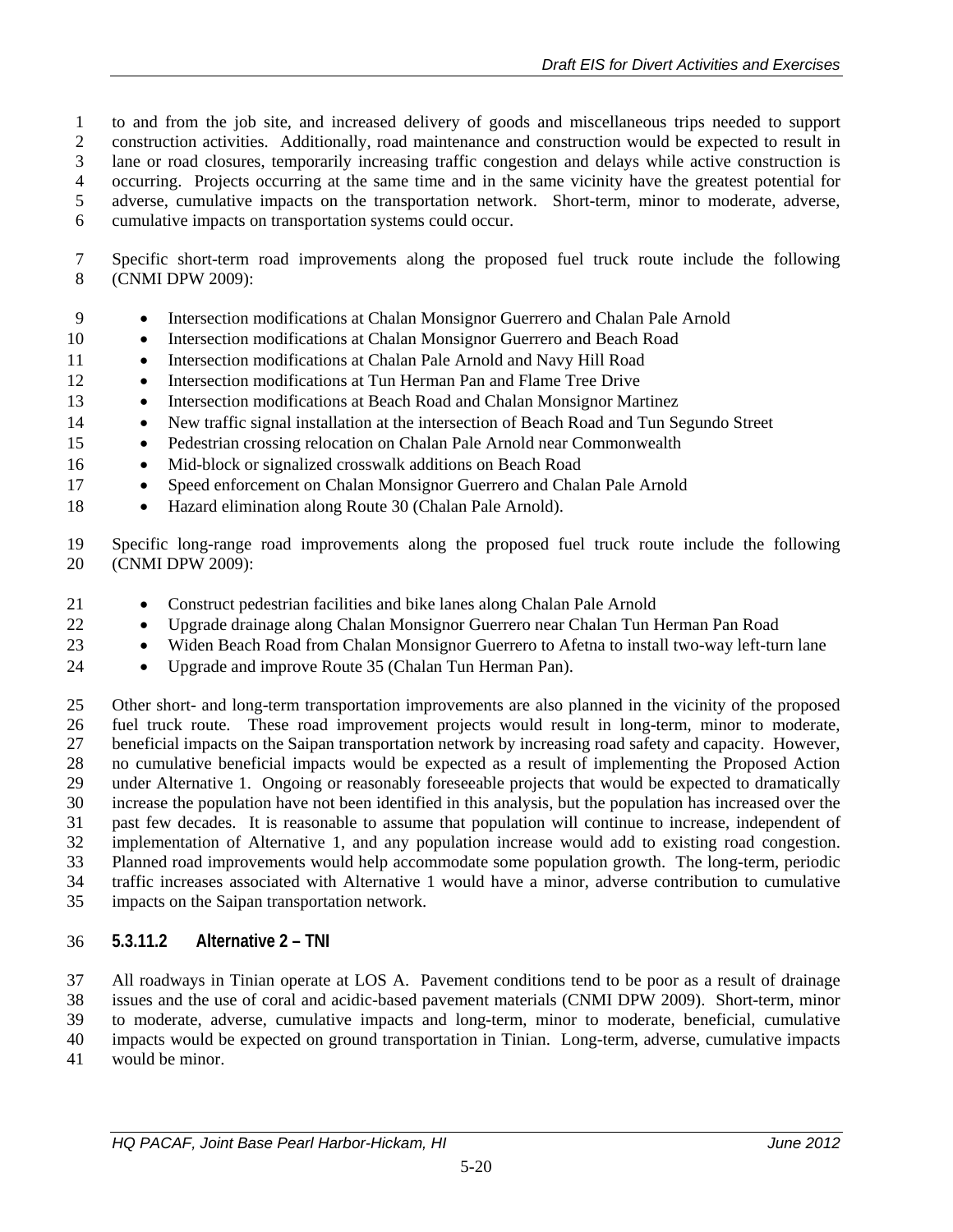1 Individually, all construction activities on Tinian could have short-term, negligible to minor, adverse 2 impacts on the local transportation network. Impacts on transportation during construction-type activities 3 include increased traffic congestion from workers commuting to and from the job site and increased 4 delivery of goods and miscellaneous trips needed to support construction activities. Additionally, road 5 maintenance and construction would be expected to result in lane or road closures, temporarily increasing 6 traffic congestion and delays while active construction is occurring. Projects occurring at the same time 7 and in the same vicinity have the greatest potential for adverse impacts on the transportation network.

8 Short-term, minor to moderate, adverse impacts on transportation systems could occur.

9 Specific short-term road improvements include implementing a directional and guide sign program in San Jose Village, which is in the vicinity of the proposed fuel truck route. Long-term road improvement projects include upgrading and improving Broadway (south of the proposed fuel truck route); upgrading and paving roadways and constructing sidewalks in San Jose Village (near proposed fuel truck route); and upgrading major roadways in Lower Pina, Marpo, and Carolinas (east of fuel truck route) (CNMI DPW 2009). These road improvement projects would result in long-term, minor to moderate, beneficial impacts on the Tinian transportation network by increasing road safety and capacity. However, no cumulative beneficial impacts would be expected due to implementing the Proposed Action under Alternative 2. In addition to the implementation phase associated with Alternative 2, several projects are planned on Tinian that could result in increased roadway use, including the casino development and the relocated Marine Corps training and operations. However, since all roadways operate at an acceptable LOS and have substantial excess capacity, it is anticipated that long-term, cumulative impacts from increased traffic would be minor.

**5.3.12 Hazardous Materials and Wastes**

### **5.3.12.1 Alternative 1 – GSN (Preferred Alternative)**

 Short- and long-term, minor, adverse cumulative impacts associated with hazardous materials, hazardous wastes, and petroleum products would be expected from Alternative 1. Implementation of many of the projects identified in **Table 5-1** would require increased quantities of hazardous materials and petroleum products to be delivered, stored, and used on Saipan on a short-term basis during construction and on a long-term basis during facility operations. Increases in hazardous materials, hazardous wastes, and petroleum products when combined with the effects from Alternative 1 would not be significant. No cumulative impacts would result with respect to existing contamination areas, ACMs, LBP, PCB, pesticides, and radon.

### **5.3.12.2 Alternative 2 – TNI**

 Short- and long-term, minor, adverse cumulative impacts associated with hazardous materials, hazardous wastes, and petroleum products would be expected from Alternative 2. Implementation of many of the projects identified in **Table 5-1** would require increased quantities of hazardous materials and petroleum products to be delivered, stored, and used on Tinian on a short-term basis during construction and on a long-term basis during facility operations. A proposed project to construct an airport fuel farm at TNI to accommodate various types of commercial and private aircraft flying direct from Asia would provide TNI with additional jet fuel storage capacity and possibly jet fuel transfer infrastructure beyond that proposed under Alternative 2. Increases in hazardous materials, hazardous wastes, and petroleum products when combined with the effects from or Alternative 2 would not be significant. No cumulative impacts would result with respect to existing contamination areas, ACMs, LBP, PCB, pesticides, and radon.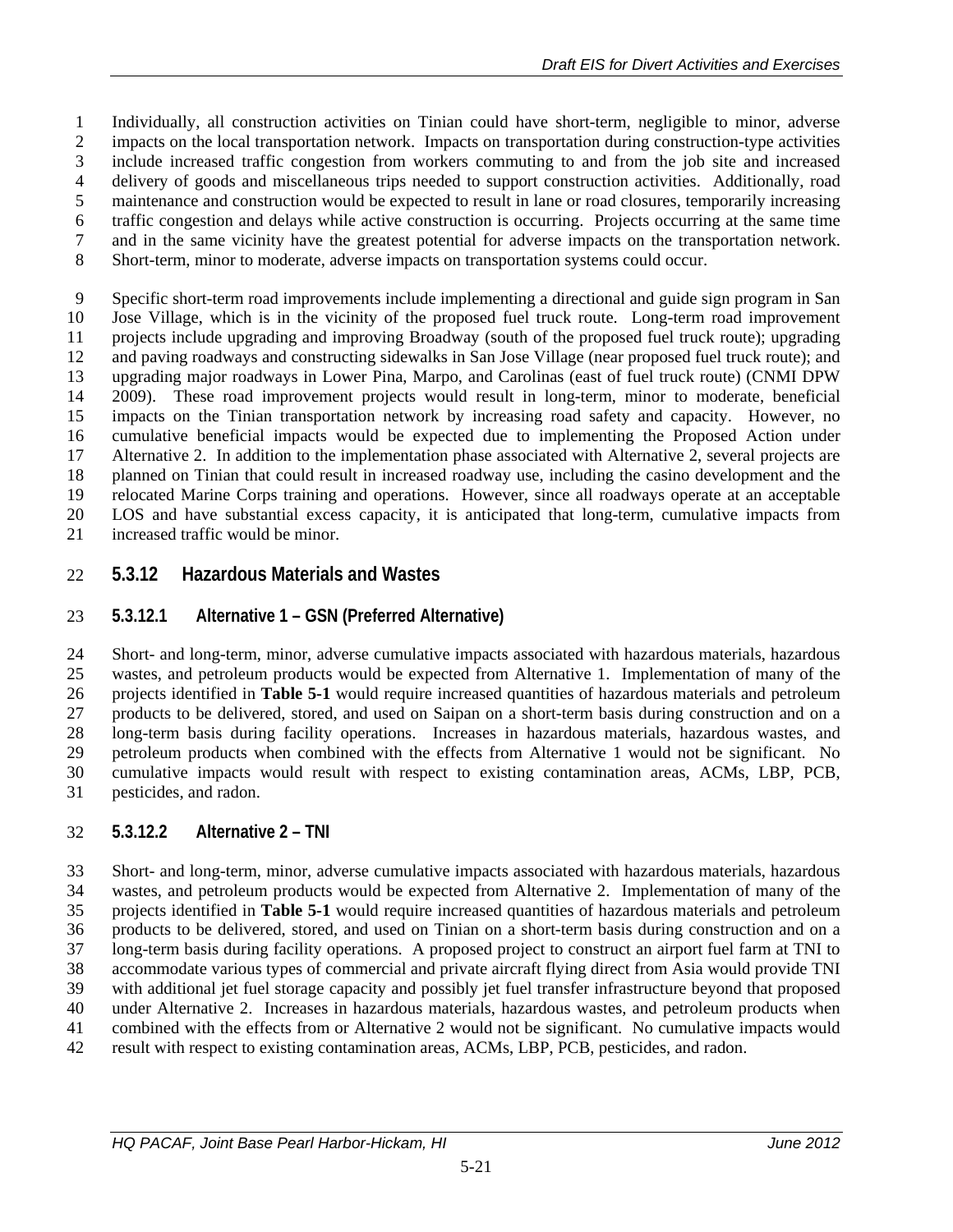## **5.3.13 Infrastructure and Utilities**

## **5.3.13.1 Alternative 1 – GSN (Preferred Alternative)**

3 Long-term, moderate, adverse and beneficial, cumulative impacts on several infrastructure resources 4 would be expected. Intermittent, short-term, minor, adverse, cumulative impacts might also occur for 5 utility interconnections during construction.

6 Implementation of Alternative 1 would contribute to long-term, moderate, beneficial, cumulative impacts 7 on the infrastructure at the airfield, the communications system at GSN, and the aviation fuel supply 8 system at the seaport and GSN.

9 The electrical system, storm water drainage and conveyances, wastewater system, and water supply system are in poor condition and require upgrades. There are ongoing or reasonably foreseeable projects to address some of these issues. Future projects to improve the electrical system include geothermal, wind, and solar power development. Additionally, P.L. 15-87 promotes the integration of renewable energy sources into the grid distribution system on Saipan (DON 2010a). The water/wastewater system will be undergoing planned upgrades until 2020. The water supply system is also going planned upgrades until 2020 to meet CWA and SDWA requirements. CNMI DEQ's storm water management regulations and BMPs help to control the storm water management issues. It is possible that development projects and increases in population on Saipan would increase the burden on the electrical, storm drainage, wastewater, and water supply systems, resulting in short-term, minor to moderate, adverse, cumulative impacts. However, it is anticipated that ongoing and reasonably foreseeable improvements to these infrastructure systems will help meet current and future demand and also improve utility reliability. Overall, long-term, minor to moderate, beneficial, cumulative impacts are anticipated from improvements.

 Alternative 1 and other development projects would result in short- and long-term, minor, adverse cumulative impacts on the solid waste system. There would be no anticipated cumulative impacts on the heating and cooling and natural gas systems.

### **5.3.13.2 Alternative 2 – TNI**

 Long-term, moderate, adverse and beneficial, cumulative impacts on several infrastructure resources would be expected. Intermittent, short-term, minor, adverse, cumulative impacts might also occur for utility interconnections during construction.

 Implementation of Alternative 2 and other ongoing and reasonably foreseeable projects would contribute to long-term, moderate, beneficial, cumulative impacts on TNI and seaport, airport communications system, and aviation fuel supply and refueling capability.

 Tinian's electrical system is in good condition. Implementation of Alternative 2 and other ongoing and reasonably foreseeable projects (e.g., new casinos) would result in short- and long-term, minor, adverse cumulative impacts on the electrical system, particularly if several additional casinos open.

 The water supply system on Tinian is sufficient; however, approximately 50 percent of the water supply is lost due to leaks in the system. Implementation of Alternative 2 and other ongoing and reasonably foreseeable projects (e.g., new casinos) would result in short- and long-term, minor, adverse cumulative

impacts on the water supply system.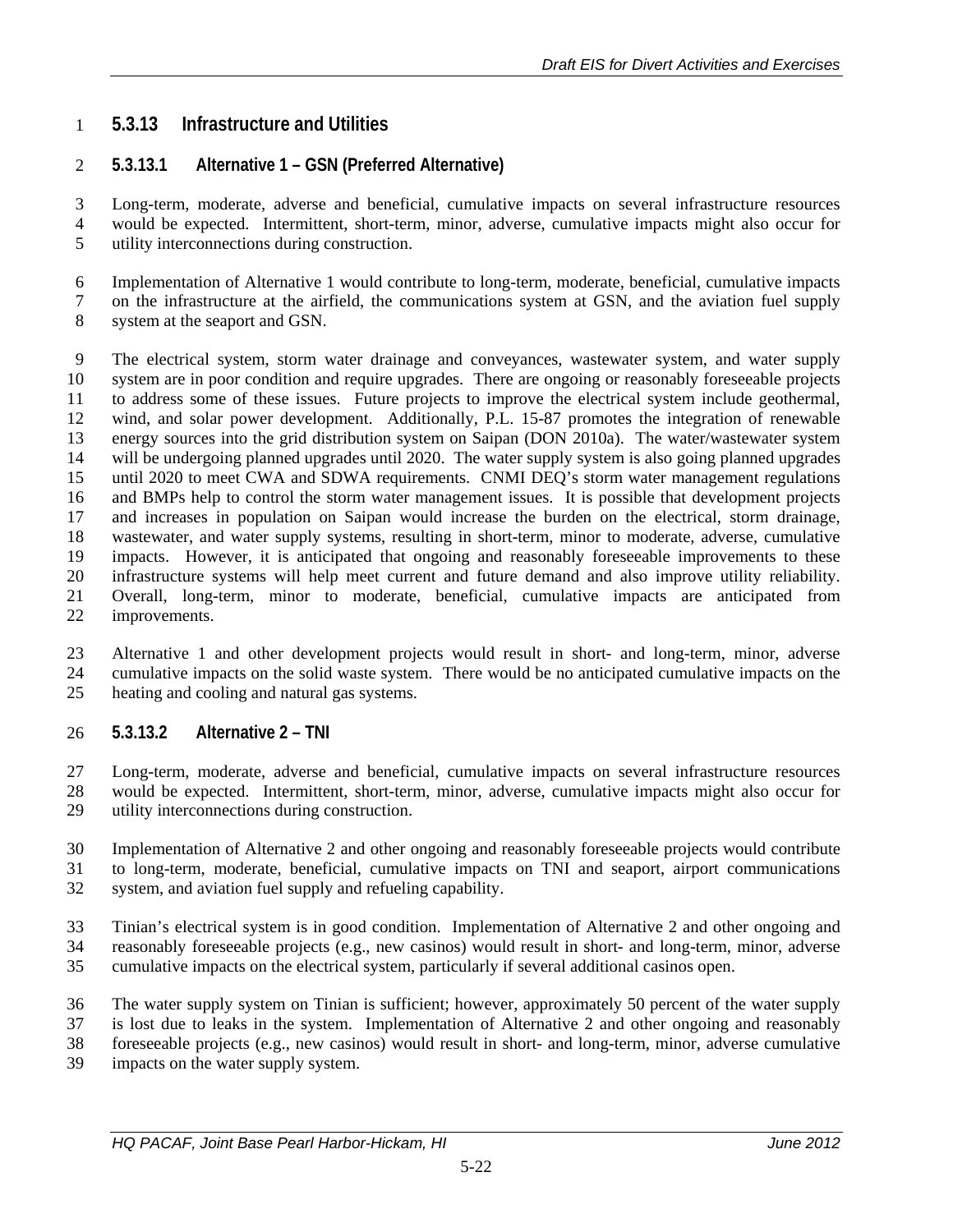1 Storm water management is a major concern on Tinian. Past development activities on the island have 2 resulted in storm water management issues. New development projects (e.g., new casinos) have the 3 potential to result in short- and long-term, minor, adverse cumulative impacts on storm water 4 management. CNMI DEQ's storm water management regulations and BMPs would help to control the 5 storm water management issues.

6 All solid waste on Tinian is shipped off island for disposal. Implementation of Alternative 2 and ongoing 7 and reasonably foreseeable projects would result in short- and long-term, moderate, adverse, cumulative 8 impacts on the solid waste system.

9 Tinian has septic systems throughout the island; therefore, there would be no cumulative impacts on the wastewater system. Additionally, there would be no anticipated cumulative impacts on the heating and cooling and natural gas systems.

- **5.3.14 Socioeconomics and Environmental Justice**
- **5.3.14.1 Alternative 1 GSN (Preferred Alternative)**
- **Socioeconomics**

 *Population Characteristics.* Short-term, adverse, cumulative impacts could occur. None of the projects considered in this cumulative analysis would directly result in significant permanent increases to the populations of Saipan, except perhaps casino resort development. Similar to Alternative 1, several development projects would likely result in short-term temporary and long-term periodic population increases in Saipan. The quantity and source of construction workers used for development projects are not known. However, due to the small workforces on Saipan it is likely that foreign workers would make up portions of the workforce on each project. If construction for Alternative 1 overlapped temporally with construction of other development projects, there could be a cumulative impact due to the combined temporary population increases.

*Housing.* Short-term, adverse, cumulative impacts could occur. The quantity and source of construction workers for all ongoing and reasonably foreseeable projects are not known. However, it is likely that foreign workers would make up portions of the construction workforce on each project, and these workers would need temporary housing. Saipan has a larger supply of possible housing than Tinian, although there is a limited supply of hotels and other housing units on both islands. If construction of the Proposed Action occurred simultaneous to the construction of other development projects, there would be a cumulative impact on housing due to possible shortages.

 *Economic Characteristics.* Construction of other projects and the Proposed Action would result in short-term and long-term beneficial cumulative impacts on the economy of Saipan due to increases in employment and spending on goods and services. Indirect beneficial impacts would likely result from secondary increased spending from the increased population (construction workers and long-term personnel), and economic advantages of the increased efficiency and enhancement of infrastructure on Saipan. Therefore, combination of Alternative 1 with other cumulative projects would result in significant short-term and long-term, beneficial, cumulative impacts on the local economy.

 *Public Services.*Short-term, adverse, cumulative impacts could occur. Most ongoing and reasonably foreseeable projects, including Alternative 1, would have adverse impacts on public services due to the associated short- and long-term population increases. Population increases would increase demand for public services such as medical, law enforcement, and firefighting services. These services, particularly medical care, are currently strained on Saipan, and it is anticipated that the services would not be able to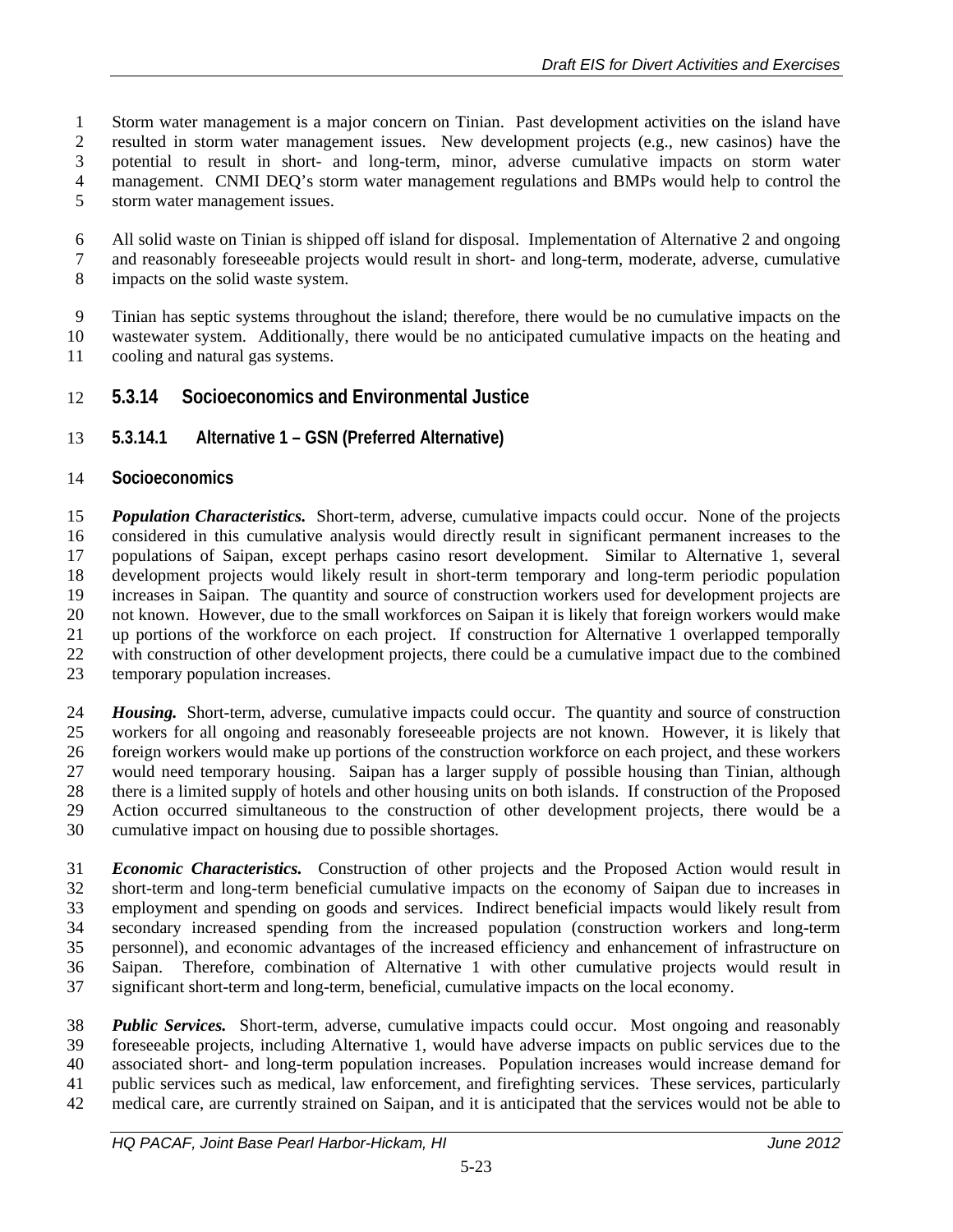1 adequately manage additional demand. Cumulative impacts on public services would result from the 2 construction and implementation of Alternative 1 combined with other projects.

*Sociocultural Issues.*Negligible to minor, adverse, cumulative impacts could occur. Alternative 1 4 would not have a significant impact on sociocultural issues. Some of the proposed activities would occur 5 on land that could otherwise be used by local residents, and it would contribute to temporary and periodic 6 population increases that could stress the local communities. Other cumulative projects could result in 7 significant impacts on sociocultural issues in Saipan due to large influxes of temporary foreign workers 8 and permanent displacement of local residents from areas. Cumulative impacts on sociocultural issues 9 would occur, but it is not anticipated that these impacts would be significant.

### **Environmental Justice**

 Based on 2000 U.S. Census data, approximately 98 percent or more of the total populations of Saipan and Tinian are considered minority populations, while 28 percent to 50 percent of each island's population is low-income. The specific areas of impact for each cumulative project are not known; however, there is the potential under Alterative 1 for there to be disproportionately high and adverse impacts on minority or low-income populations due to an increase in aircraft noise. Therefore, there is the potential for disproportionately high and adverse cumulative impacts on minority or low-income populations.

**5.3.14.2 Alternative 2 – TNI** 

## **Socioeconomics**

 *Population Characteristics.* Short-term, adverse, cumulative impacts could occur. Cumulative impacts under Alternative 2 would be similar to, but greater than, those described for Alternative 1. If several large construction projects overlapped temporally with Alternative 2 on Tinian, there could be a cumulative impact due to the combined temporary population increases.

*Housing.* Short-term, adverse, cumulative impacts could occur. Cumulative impacts under Alternative 2 would be similar to, but greater than, those described for Alternative 1. There is a smaller supply of possible housing on Tinian than Saipan, and a limited supply of hotels and other housing units on both 26 islands. If several large construction projects overlapped temporally with Alternative 2 on Tinian, there<br>27 could be adverse cumulative impacts because the existing housing supply is very low and would not be could be adverse cumulative impacts because the existing housing supply is very low and would not be able to support increases needed for large construction projects.

 *Economic Characteristics.* Short- and long-term beneficial impacts would be expected. Cumulative impacts under Alternative 2 would be similar to, but greater than, those described for Alternative 1. Alternative 2 could also result in adverse impacts on the local economy due to airport disruptions during construction and implementation, and from the 10,000-foot-long Runway Option that would require rerouting of Broadway and possible displacement of local ranchers. Combination of the adverse impacts of the Proposed Action with other cumulative projects would result in cumulative impacts. Cumulative impacts could occur on Tinian where other projects, including the training activities under the Guam and CNMI Military Relocation, would also periodically or permanently displace persons and place restrictions on land use that prevent its beneficial economic use.

 *Public Services.*Short-term, adverse, cumulative impacts could occur. Cumulative impacts under Alternative 2 would be similar to those described for Alternative 1.

 *Sociocultural Issues.* Negligible to minor, adverse, cumulative impacts could occur. Cumulative impacts under Alternative 2 would be similar to those described for Alternative 1.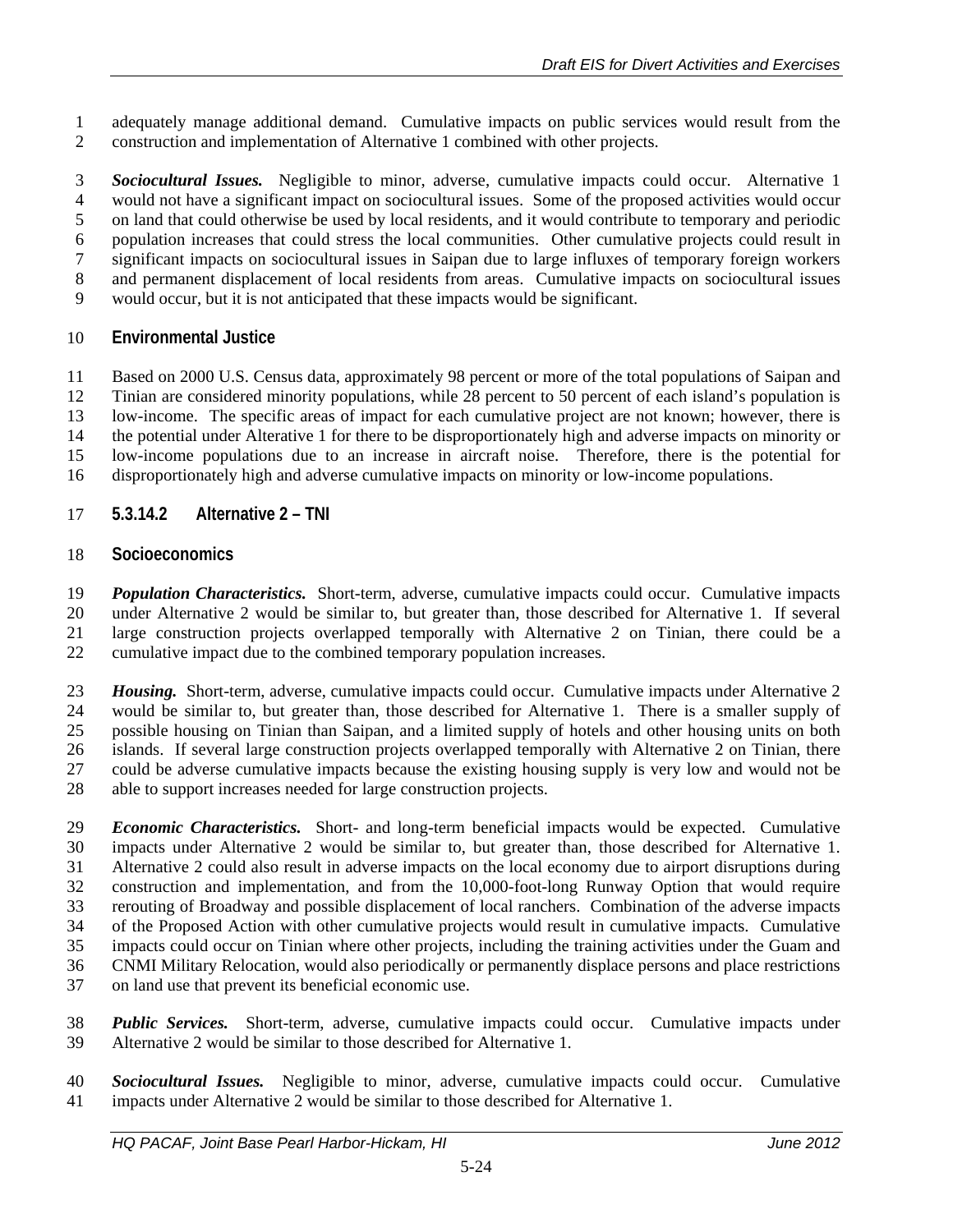### **Environmental Justice**

2 Based on 2000 U.S. Census data, approximately 98 percent or more of the total populations of Saipan and 3 Tinian are considered minority populations, while 28 percent to 50 percent of each island's population is 4 low-income. The specific areas of impact for each cumulative project are not known; however, disproportionately high and adverse impacts on minority and low-income populations are not expected 5 disproportionately high and adverse impacts on minority and low-income populations are not expected 6 under Alternative 2. Therefore, disproportionately high and adverse cumulative impacts on minority or 7 low-income populations are also not expected.

## **5.3.15 Human Health and Safety**

### **5.3.15.1 Alternative 1 – GSN (Preferred Alternative)**

 Implementation of Alternative 1, when added to other past, current, and future projects, would result in various short-term and long-term cumulative impacts on health and safety. Short-term, minor, adverse, cumulative impacts could occur during construction, when activities necessary to construct the proposed airport and seaport infrastructure would accumulate with impacts from other projects under construction at Saipan at the same time. The short-term cumulative impacts would generally be on contractor health and safety and airfield safety from activities such as those that increase contractor exposure to hazardous work environments and hazardous materials, increase local construction traffic accessing sites, and create temporary airfield obstructions and changes. Adherence to OSHA, USAF AFOSH, and local regulations would minimize the potential for adverse effects on construction workers. Adherence to DOD, USAF, and FAA regulations and policies would reduce the adverse effects on airfield safety. Alternative 1 would not result in short-term, cumulative impacts on military health and safety, public health and safety, and explosive safety.

 Long-term, adverse and beneficial, cumulative impacts on health and safety would be expected from the operational activities associated with Alternative 1. Long-term, negligible, adverse, cumulative impacts on contractor health and safety, public health and safety, and explosive safety could occur. Construction activities within QD safety zones must be coordinated with appropriate airfield or weapons safety personnel to ensure the safety of construction workers. Implementation of many of the projects identified in **Table 5-1** would result in long-term maintenance and repair of infrastructure by contactors and increases in aircraft and vehicle traffic on the island. Long-term, minor, beneficial, cumulative impacts on military health and safety and airfield safety would be expected from improvements at the airfield, including communications enhancements.

### **5.3.15.2 Alternative 2 – TNI**

 Short-term, minor, adverse, cumulative impacts from Alternative 2 could occur during construction, when activities necessary to construct the proposed airport and seaport infrastructure would accumulate with impacts from other projects under construction at Tinian at the same time. Similar to Alternative 1, the short-term, cumulative effects from Alternative 2 would generally be on contractor health and safety and airfield safety from activities such as those that increase contractor exposure to hazardous work environments and hazardous materials, increase local construction traffic accessing sites, and create temporary airfield obstructions and changes. Alternative 2 would not result in short-term, cumulative impacts on military health and safety, public health and safety, and explosive safety.

Long-term, adverse and beneficial, cumulative impacts on health and safety would be expected from the

41 operational activities associated with Alternative 2. Long-term, negligible, adverse, cumulative effects on<br>42 contractor health and safety and explosive safety could occur. Construction activities within OD safety

 contractor health and safety and explosive safety could occur. Construction activities within QD safety zones must be coordinated with appropriate airfield or weapons safety personnel to ensure the safety of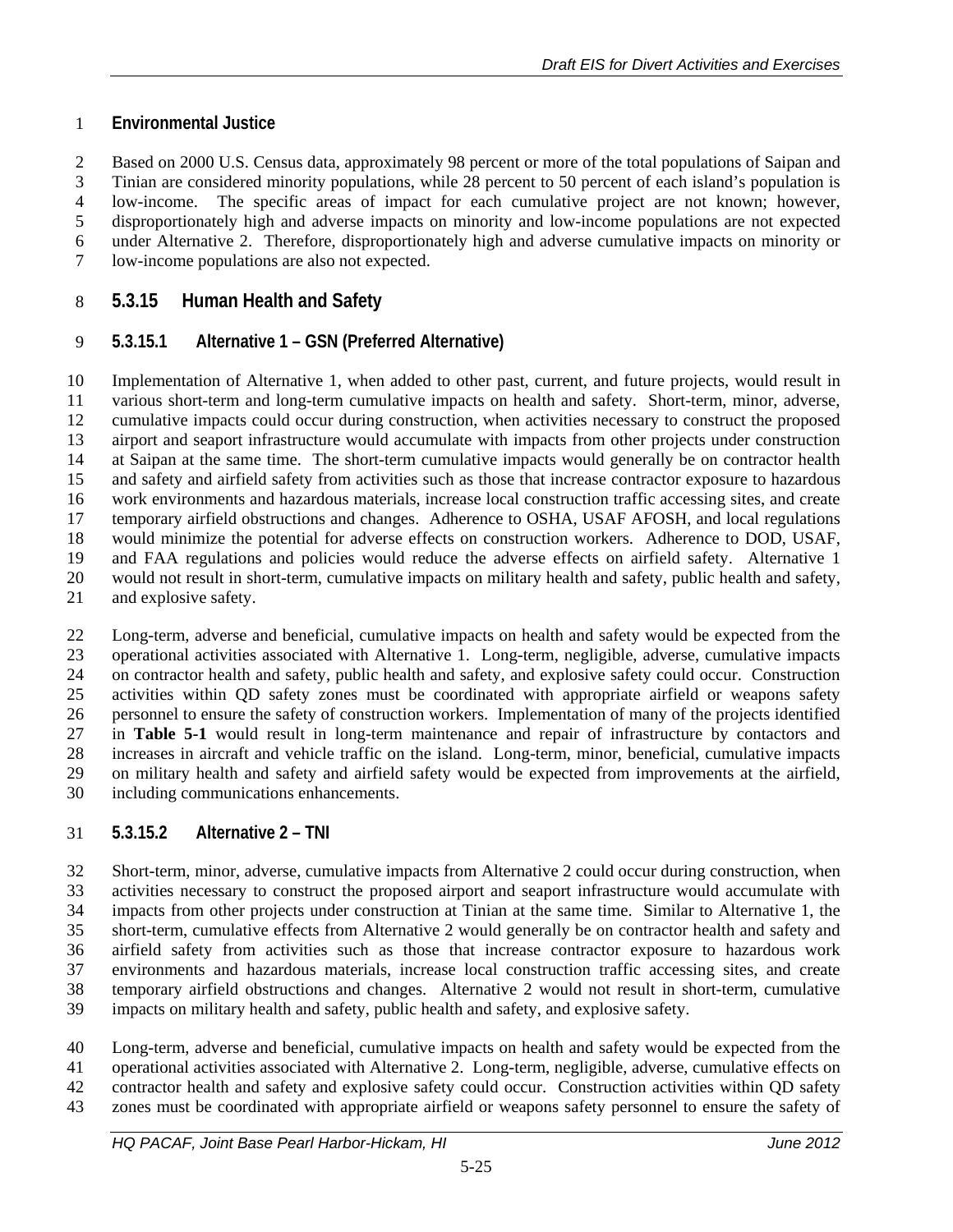1 construction workers. Implementation of many of the projects identified in **Table 5-1** would result in 2 long-term maintenance and repair of infrastructure by contactors and increases in aircraft and vehicle 3 traffic on the island, particularly from casino resort development. Long-term, minor, beneficial, 4 cumulative impacts on military health and safety would be expected from improvements at the airfield, 5 including communications enhancements. Long-term, minor, adverse, cumulative impacts on public 6 health and safety and airfield safety would primarily be associated with the increased air traffic associated 7 with the casino resort development.

## **5.4 Unavoidable Adverse Effects**

9 Unavoidable adverse impacts would result from implementation of any of the alternatives. Minor, adverse impacts on soils, storm water management, vegetation, wildlife, air quality, the noise environment, and traffic congestion would be unavoidable during construction activities but not significant.

## **5.5 Relationship Between Short-Term Uses and Long-Term Productivity**

 Short-term uses of the biophysical components of the human environment include direct impacts, usually related to construction activities, which occur over a period of less than 5 years. Long-term uses of the human environment include those impacts that occur over a period of more than 5 years, including permanent resource loss.

 This EIS identifies potential short-term, adverse impacts on the natural environment as a result of construction activities. These adverse impacts include noise emissions, air emissions, soil erosion, storm water runoff into surface water, and increased traffic. The long-term and essentially permanent loss of vegetation and soil to impervious surfaces would have irreversible and irretrievable impacts on natural resources. However, development of either the GSN or TNI would be expected to increase the long-term economic productivity of either Saipan or Tinian while protecting and preserving historical importance of 24 the islands and their cultural resources.

## **5.6 Irreversible and Irretrievable Commitments of Resources**

 An irreversible or irretrievable commitment of resources refers to impacts on or losses to resources that cannot be reversed or recovered, even after an activity has ended and facilities have been decommissioned. A commitment of resources is related to use or destruction of nonrenewable resources, and the impacts that loss will have on future generations.

 Improvement and periodic use of the airport or airports selected would involve the irreversible and irretrievable commitment of materials, energy, terrestrial biota and soil, landfill space, and human resources. The impacts on these resources would be permanent.

 *Materials***.** Material resources irretrievably used for airport improvements would include steel, concrete, and other building materials. Such materials are not in short supply and would not be expected to limit other unrelated construction activities. The irretrievable use of material resources would not be considered significant.

 *Energy.* Energy resources used for the Proposed Action and airport improvements would be irretrievably lost. These include fossil fuels (e.g., gasoline, diesel, natural gas) and electricity. During construction and utilization of the airport, gasoline and diesel fuel would be used for the operation of construction vehicles, transportation vehicles, and equipment. Overall, consumption of energy resources would not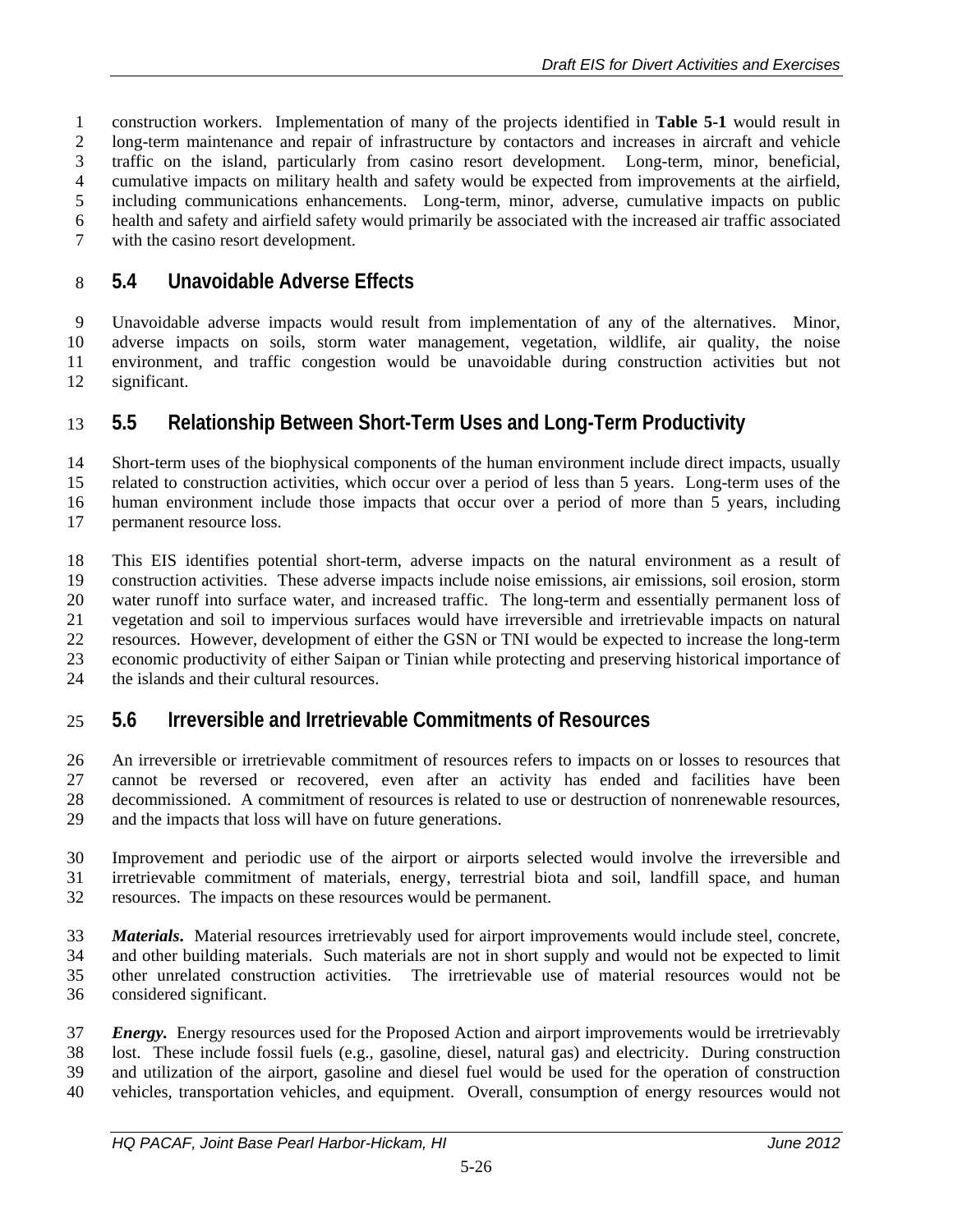1 place a significant demand on their availability in the region. Therefore, no significant impacts would be 2 expected.

3 *Terrestrial Biota and Soils***.** Airport improvements would result in some irretrievable loss of wildlife 4 habitat and soil resources. This result would be a permanent loss or conversion.

5 *Landfill Space.* The generation of construction debris and subsequent disposal of that debris in a landfill 6 would be an irretrievable, adverse impact. Construction contractors would be expected to recycle, to the 7 greatest extent possible, any debris that is generated. Recycling wastes would reduce irretrievable 8 impacts on landfills. However, any waste that is generated by the Proposed Action that is disposed of in a<br>9 landfill would be considered an irretrievable loss of that landfill space. landfill would be considered an irretrievable loss of that landfill space.

10 *Human Resources.* The use of human resources for construction is considered an irretrievable loss only 11 in that it would preclude such personnel from engaging in other work activities. However, the use of 12 human resources represents employment opportunities and is considered beneficial.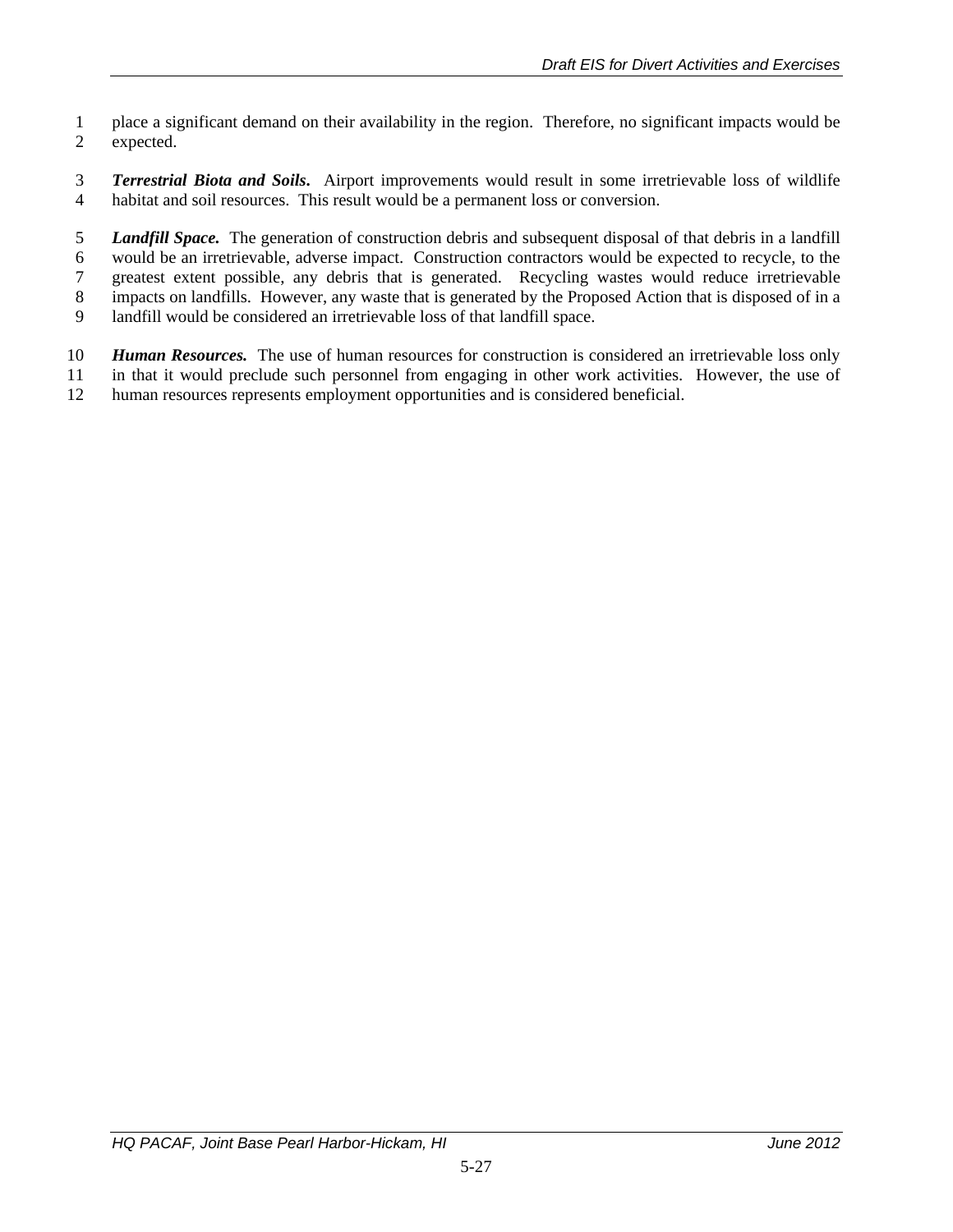### 1 *THIS PAGE INTENTTIONALLY LEFT BLANK*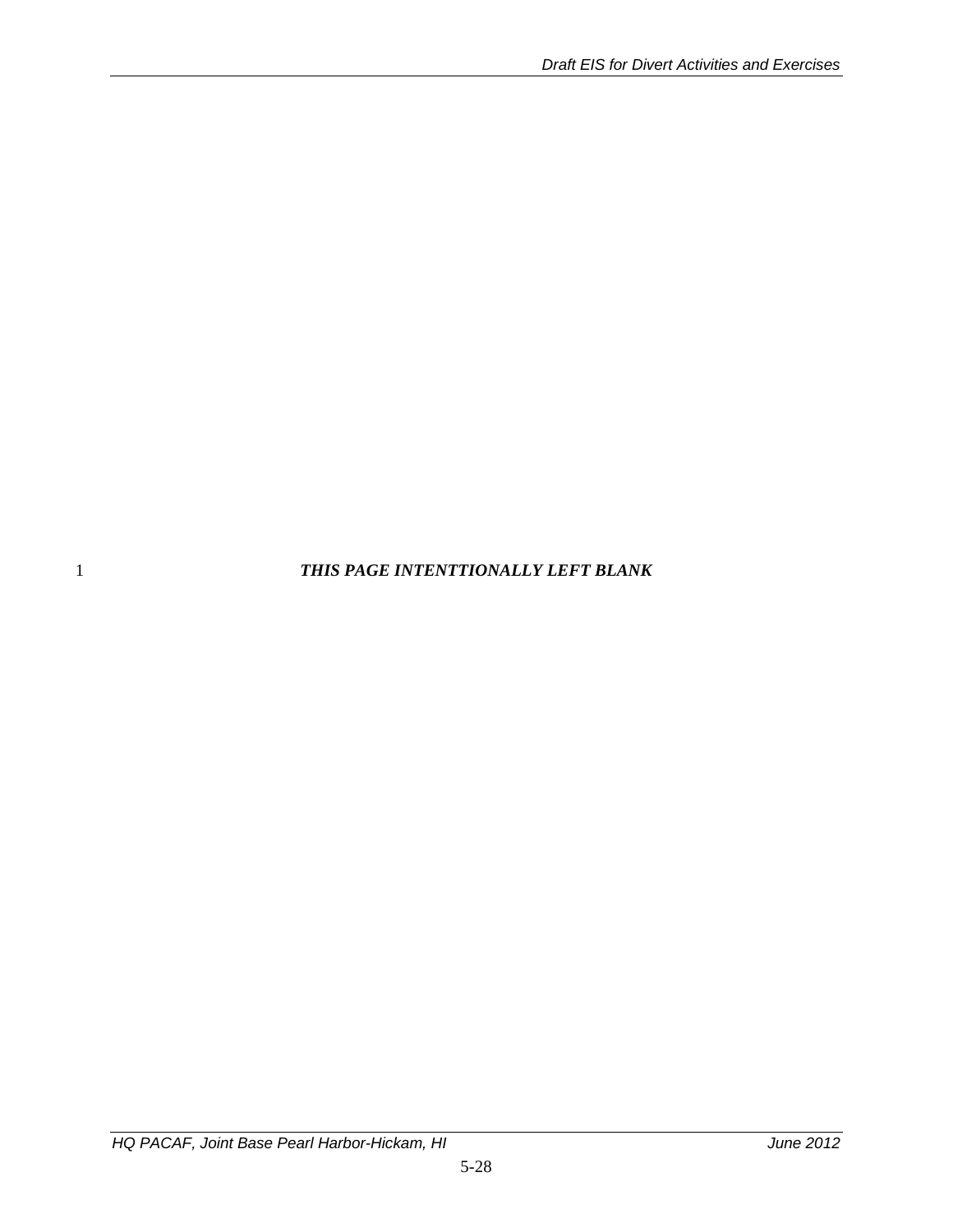# **6. List of Preparers**

2 This EIS has been prepared under the direction of AFCEE and PACAF, USAF. The individuals who 3 assisted in resolving and providing agency guidance for this document are:

- **William H. Bushman**, AFCEE/TDB
- **Maj Russell Davis**, PACAF A5UR
- **Carol Gaudette**, PACAF A7PB
- **Bill Grannis**, PACAF A7AV
- **Mike Hancock**, PACAF A7PB
- **Julie Hong**, PACAF A7PI Support
- **Bernard Marcos**, PACAF A7PB
- **Mark Petersen**, PACAF A7PI
- **Maj Peter Toves**, PACAF A5U
- **Dr. James Wilde**, AFCEE/TDX
- **LtCol Jeremy Zadel**, PACAF A3/5/8/A5US
- This EIS has been prepared by HDR, Inc., under the direction of PACAF, USAF. The individual contractors that contributed to the preparation of this document are listed below.

## **Michelle Bare**

- *Human Health and Safety*
- International Business College
- Antelope Valley Community College
- Years of Experience: 22

## **Louise Baxter**

- *Technical Editor*
- M.P.A. Public Administration
- B.S. Political Science
- Years of Experience: 12

## **Shannon Cauley**

- *Geological Resources and Soils, Water*
- *Resources, Terrestrial Biological Resources*
- B.S. Geology
- USACE Certified Wetland Delineator
- Certified Professional Soil Scientist
- Years of Experience: 28

## **Michael Church**

- *Cultural Resources*
- Ph.D. Anthropology
- Years of Experience: 10

## **Eric Cleveland**

- *Airspace Management and Airport*
- *Operations*
- M.S. Military Arts and Science
- Years of Experience: 17

## **Elaine Dubin**

- *Noise*
- B.S. Earth Science
- Years of Experience: 6

## **Timothy Didlake**

- *Hazardous Materials and Wastes*
- B.S. Earth Sciences
- Years of Experience: 4

## **Matt Edwards, RPA**

- *Cultural Resources*
- Ph.D. Anthropological Archaeology
- M.H.P. Historic Preservation and Public
- Archaeology
- M.A. Anthropological Archaeology
- B.S. Anthropology
- Years of Experience: 15

## **Nicolas Frederick**

- *Recreation*
- M.S. Biology
- B.S. Psychology
- Years of Experience: 2

## **Randy Gallien**

- *Airspace Management and Airport*
- *Operations*
- B.S. Chemistry
- Years of Experience: 35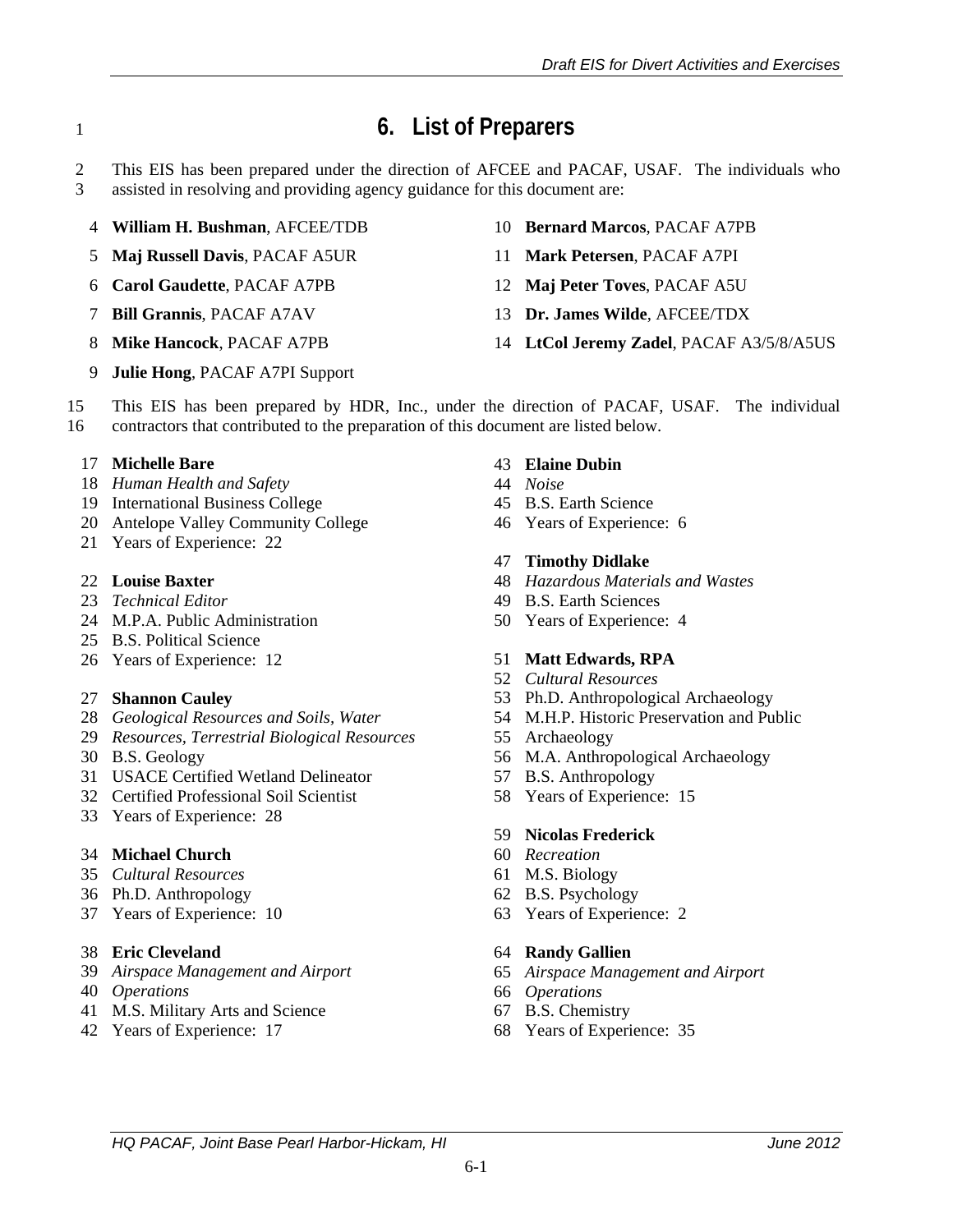#### **Megan Gambone**

- *Terrestrial Biological Resources*
- 3 M.S. Biology
- 4 B.S. Environmental Science
- 5 Years of Experience: 8

#### **Quent Gillard**

- *QA/QC*
- 8 Ph.D. Geography
- 9 Years of Experience: 32

#### **Leigh Hagan**

- *Socioeconomics and Environmental Justice*
- M.E.S.M. Environmental Science and
- Management
- B.S. Biology
- Years of Experience: 7

#### **Jeff Hokanson**

- *Cultural Resources*
- M.A. Anthropology
- Years of Experience: 20

#### **Chris Holdridge**

- *Hazardous Materials and Wastes,*
- *Infrastructure and Utilities, Human Health*
- *and Safety*
- M.S. Environmental Assessment
- B.S. Environmental Science/Chemistry
- Years of Experience: 16

### **Brian Hoppy**

- *QA/QC*
- B.S. Biology
- Certificate of Environmental Management
- Years of Experience: 22

#### **Tara Kramer**

- *Transportation*
- M.S. Transportation Engineering
- B.S. Civil Engineering
- Years of Experience: 12

#### **Ed Lynch**

- *Program Manager, QA/QC*
- J.D.
- B.A. Political Science
- Years of Experience: 34

#### **Sean McCain**

- *Air Quality*
- M.B.A. Business Administration
- B.S. Forestry and Natural Resources
- Management
- Years of Experience: 15

#### **Sean McNeil**

- *Air Quality*
- M.S. Environmental Engineering
- Years of Experience: 4

#### **Darrell Molzan**

- *Noise*
- B.S. Civil Engineering
- Years of Experience: 27

#### **Cheryl Myers**

- *Document Production*
- A.A.S. Nursing
- Years of Experience: 22

#### **Steve Peluso, CHMM, CPEA**

- *Air Quality*
- B.S. Chemical Engineering
- Years of Experience: 24

#### **Tanya Perry**

- *Noise*
- B.S. Environmental Science
- B.A. Communications
- Years of Experience: 11

#### **Max Pinnola**

- *Infrastructure and Utilities*
- M.S. Sustainable Development
- B.A. Environmental Policy and Science
- Years of Experience: 1

#### **Stephen Pyle**

- *Project Manager*
- J.D. with Certification in Environmental Law
- B.S. Natural Resources Management
- Years of Experience: 13

#### **Lisa Richardson**

- *Transportation*
- M.S. Plan Sciences (Community and
- Regional Planning)
- B.S. Civil Engineering
- Years of Experience: 17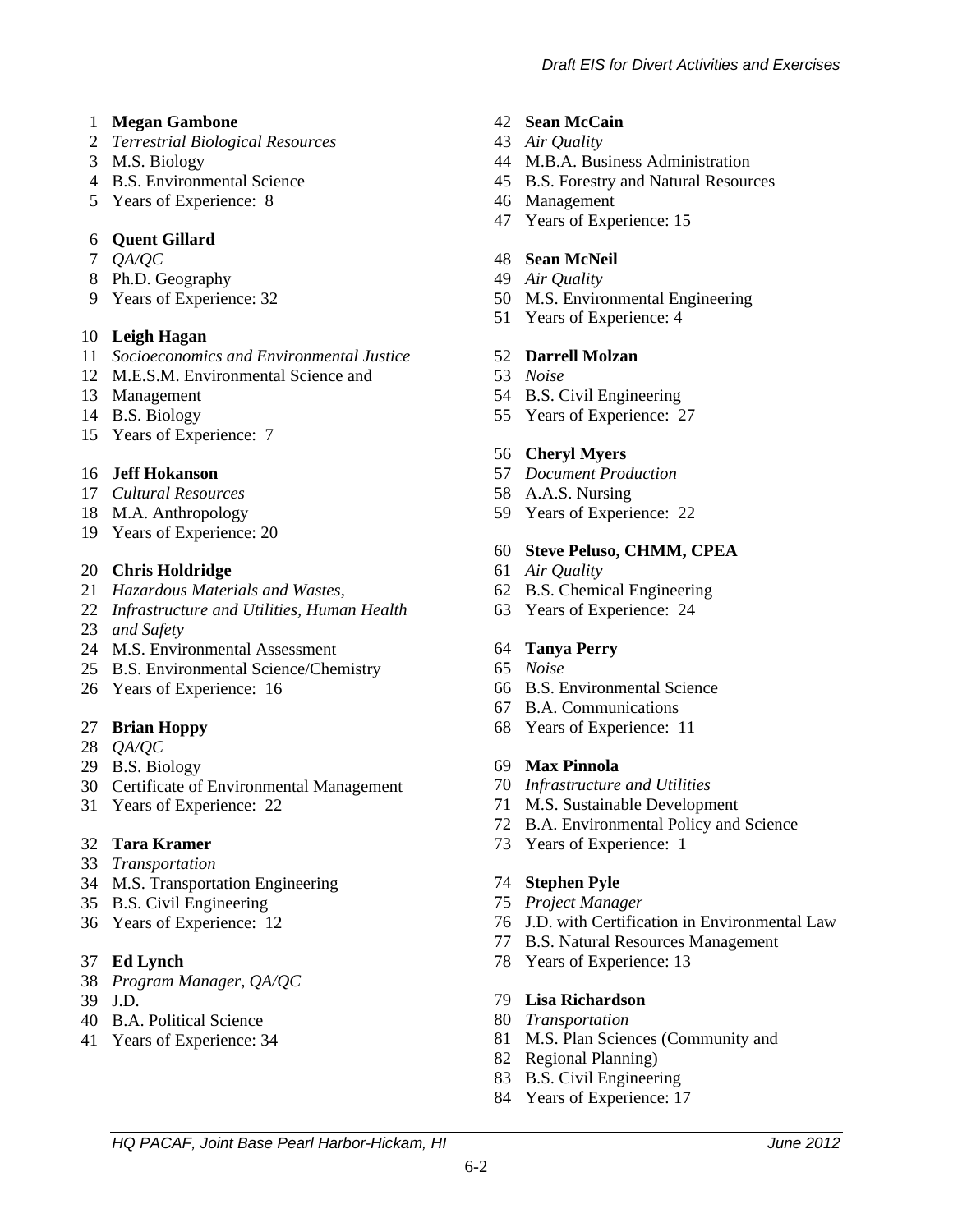#### **Jennifer Rose**

- *Geological Resources and Soils*
- 3 M.S. Environmental Science and Policy
- 4 B.S. Geology
- 5 Years of Experience: 5

#### **Jason Smiley**

- *GIS/Graphics*
- 8 M.S. Geography
- 9 B.S. Education
- Years of Experience: 12

### **Emily Smith**

- *Deputy Project Manager*
- B.A. Biology
- M.R.L.S Natural Resources Law Studies
- Years of Experience: 6

### **Patrick Solomon**

- *Recreation, Land Use and Submerged Land*
- *Use*
- M.S. Geography
- B.A. Geography
- Years of Experience: 18

### **Nicholas Stadille**

- *GIS/Graphics*
- B.S. Geographic Information Science
- Years of Experience: 3

### **Audrey Stuller**

- *Water Resources*
- M.S. Environmental Science and Policy
- B.S. Wildlife Science
- Years of Experience: 6

### **Adam Teepe**

- *Land Use and Submerged Land Use*
- M.S. Environmental Science and
- Management
- B.S. Environmental Geology
- Years of Experience: 8

### **Ryan Thompson**

- *QA/QC*
- B.S. Environmental Policy and Planning
- Years of Experience: 12

#### **Philip Thorson**

- *Marine Biological Resources*
- Ph.D. Biology
- Years of Experience: 30

### **Lauri Watson**

- *Document Management/Production*
- B.S. Environmental Science
- Years of Experience: 10

### **Valerie Whalon**

- *Marine Biological Resources*
- M.S. Fisheries Science
- B.S. Marine Science
- Years of Experience: 17

### **Mary Young**

- *Cumulative Impacts*
- B.S. Environmental Science
- Years of Experience: 10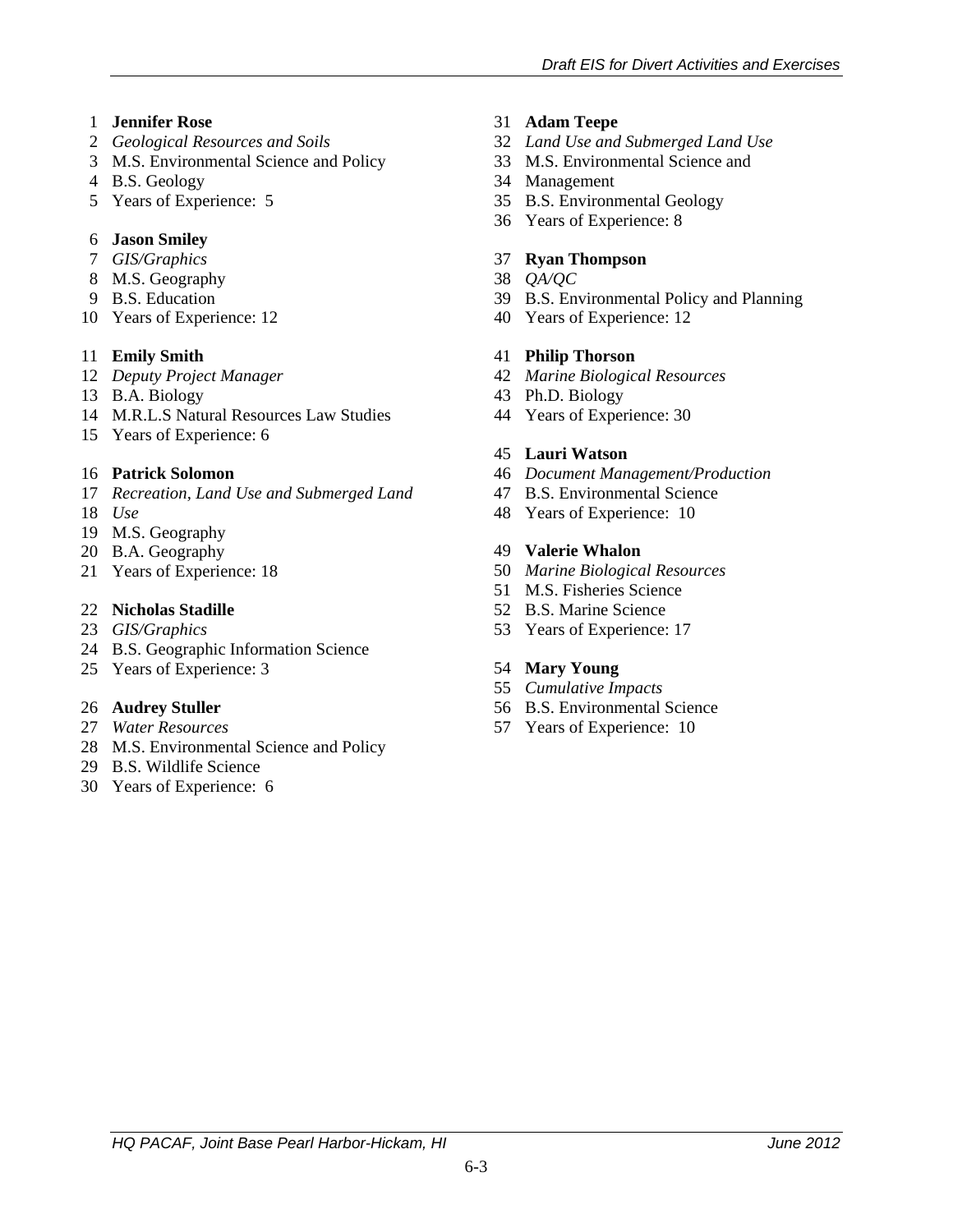### 1 *THIS PAGE INTENTIONALLY LEFT BLANK*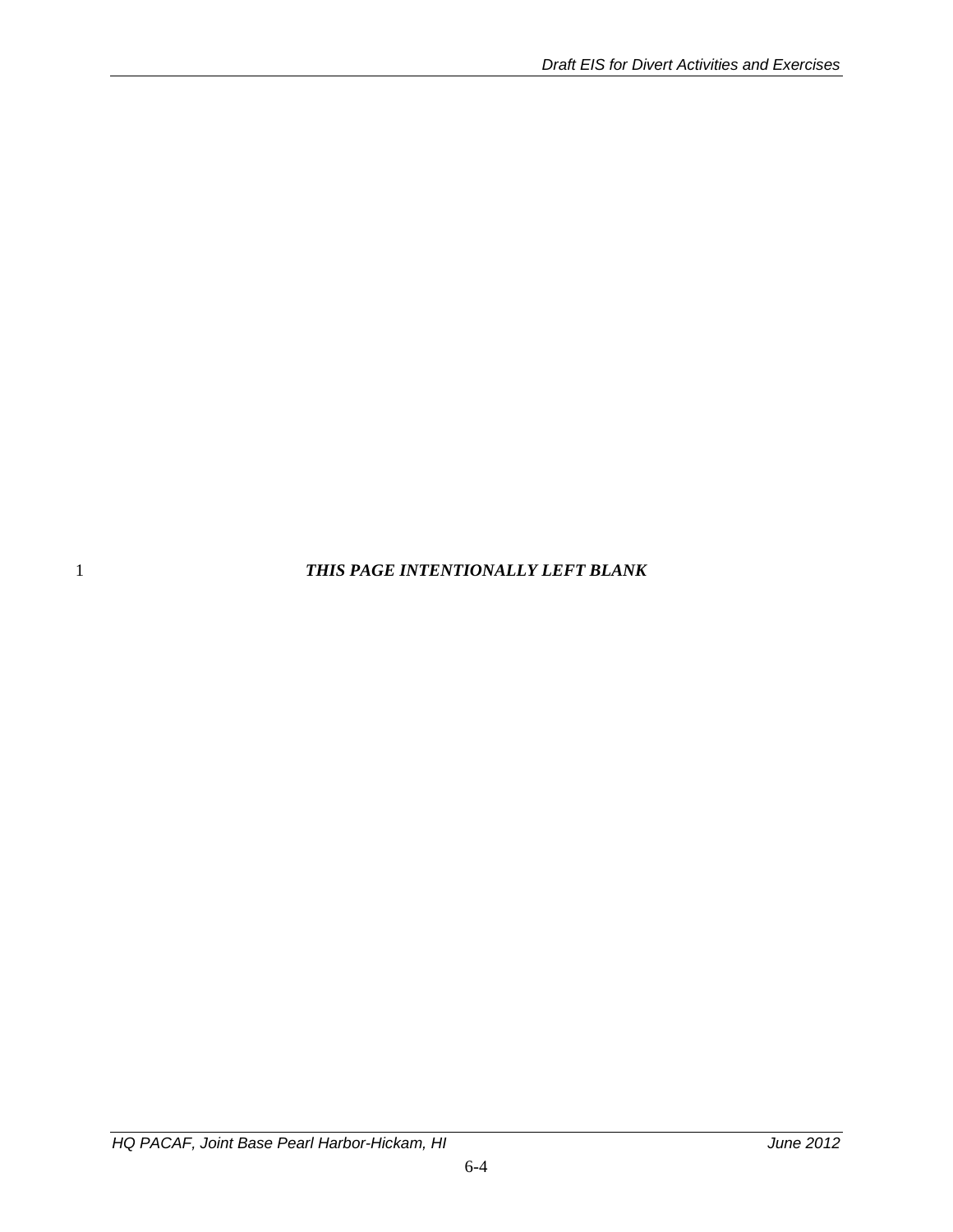# **7. References**

| AECOS and Wil-<br><b>Chee 2009</b>                    | AECOS, Inc. and Wil-Chee Planning, Inc. (Wil-Chee). 2009. Guam and Tinian<br>Wetlands Inventory (Final). September 2009.                                                                                                                                                                               |
|-------------------------------------------------------|--------------------------------------------------------------------------------------------------------------------------------------------------------------------------------------------------------------------------------------------------------------------------------------------------------|
| AFCEE 2009a                                           | Air Force Center for Engineering and the Environment (AFCEE). 2009. Air<br>Emissions Factor Guide to Air Force Mobile Sources, Methods for Estimating<br>Emissions Of Air Pollutants For Mobile Sources at U.S. Air Force Installations.<br>December 2009.                                             |
| AFCEE 2009b                                           | AFCEE. 2009. Air Emission Factors Guide to Air Force Stationary Sources.<br>Methods for Estimating Emissions Of Air Pollutants For Stationary Sources at<br>U.S. Air Force Installations. December 2009.                                                                                               |
| AFCEE/PACAF<br>2010                                   | AFCEE and Pacific Air Forces (PACAF). 2010. Final CNMI Site Survey; Tinian,<br>Rota, and Saipan. October 2010.                                                                                                                                                                                         |
| AirNav.com<br>2012a                                   | AirNav.com. 2012. "Airports on Tinian." Available online:<br><http: airports="" www.airnav.com=""></http:> . Accessed 23 February 2012.                                                                                                                                                                |
| AirNav.com<br>2012b                                   | AirNav.com. 2012. "Francisco C. Ada/Saipan International Airport." FAA<br>Information Effective 9 February 2012. Available online:<br><http: airport="" pgsn="" www.airnav.com="">. Accessed 9 February 2012.</http:>                                                                                  |
| Allen and<br>Kaspari undated                          | Allen, S. and P. Kaspari. Undated. Environmentally Sound Approaches for<br>Stormwater Management on Pacific Island Nations. Undated. Available online:<br><http: cms="" content="" membersonly="" object484pdfenglish.<br="" proceedings="" www.ieca.org="">pdf&gt;. Accessed 11 January 2012.</http:> |
| <b>Bank of Hawaii</b><br>and East-West<br>Center 2003 | Bank of Hawaii and East-West Center. 2003. Commonwealth of the Northern<br>Mariana Islands Economic Report. October 2003. Available online:<br><http: cnmi03.pdf="" fileadmin="" jcc="" pidp="" resources="" www.eastwestcenter.org="">.<br/>Accessed 2 February 2012.</http:>                         |
| Bartol et al. 1999                                    | Bartol, S.M., J.A. Musick and M. Lenhardt. 1999. Auditory evoked potentials of the<br>loggerhead sea turtle (Caretta caretta). Copeia 4:836.                                                                                                                                                           |
| CDA undated                                           | Commonwealth Development Authority (CDA). Undated. "Investing in the<br>Marianas: Health." Available online: <http: health.htm="" www.cda.gov.mp="">.<br/>Accessed 12 February 2012.</http:>                                                                                                           |
| <b>CEEC 2006</b>                                      | Cesar Environmental Economics Consulting (CEEC). 2006. The Economic Value<br>of the Coral Reefs of Saipan, Commonwealth of the Northern Mariana Islands.<br>March 2006. Available Online <http: 22.pdf="" pubs="" www.crm.gov.mp="">. Accessed<br/>11 January 2012.</http:>                            |
| <b>CEQ 1981</b>                                       | Council on Environmental Quality (CEQ). 1981. President's Council on<br>Environmental Quality. Forty Most Asked Questions Concerning CEQ's NEPA<br>Regulations. 23 March 1981. Available online:<br><http: 40="" 40p1.htm="" ceq.hss.doe.gov="" nepa="" regs="">. Accessed 6 March 2012.</http:>       |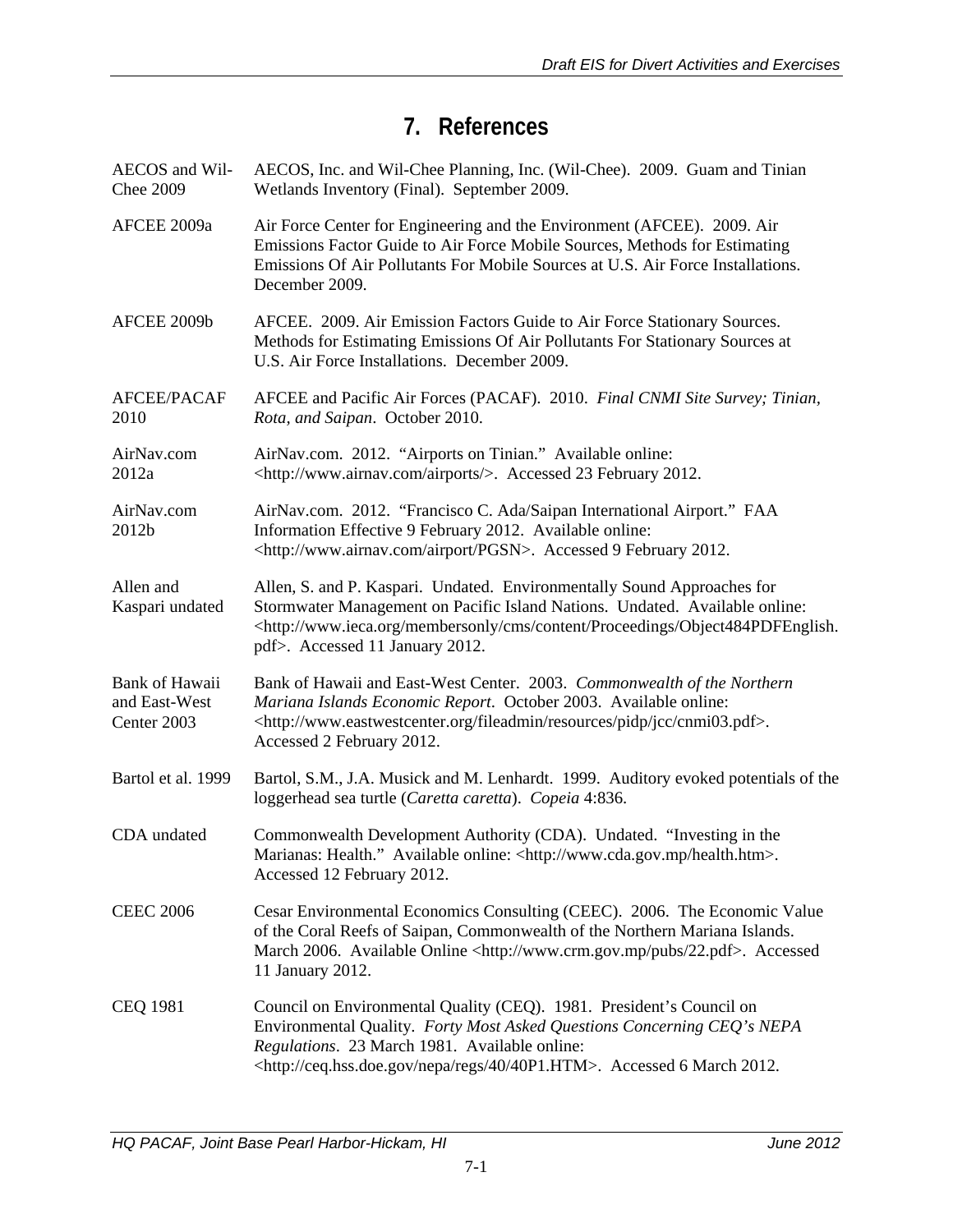| <b>CEQ 1997</b>                               | CEQ. 1997. Environmental Justice Guidance Under the National Environmental<br>Policy Act. 10 December 1997.                                                                                                                                                                                                                                      |
|-----------------------------------------------|--------------------------------------------------------------------------------------------------------------------------------------------------------------------------------------------------------------------------------------------------------------------------------------------------------------------------------------------------|
| <b>CNMI 1988</b>                              | Commonwealth of the Northern Mariana Islands (CNMI). 1988. Building Code.<br>Available online <http: 06="" pdf="" pl06-45.pdf="" public_laws="" www.cnmilaw.org="">.<br/>Accessed 14 February 2012.</http:>                                                                                                                                      |
| <b>CNMI 2009</b>                              | CNMI. 2009. A Strategic Approach Utilizing CNMI's Natural Resources to Provide<br>Complementary Support to DoD Guam. 2009.                                                                                                                                                                                                                       |
| <b>CNMI 2011</b>                              | CNMI. 2011. Commonwealth of the Northern Mariana Islands Initial Technical<br>Assessment. July 2011. Available Online<br><http: 50906.pdf="" docs="" fy11osti="" www.nrel.gov="">. Accessed 10 January 2012.</http:>                                                                                                                             |
| <b>CNMI 2012</b>                              | CNMI. 2012. CNMI Constitution. Available online:<br><http: constitution.htm="" www.cnmilaw.org="">. Accessed 7 February 2012.</http:>                                                                                                                                                                                                            |
| <b>CNMI</b> undated                           | Commonwealth of the Northern Mariana Islands (CNMI). Undated. Alternative<br>Energy Development Programs in the CNMI (Gasification, Geothermal, Wind,<br>Solar). Undated. Available Online: <http: 05="" 05-10-11-<br="" 10="" 2011="" gov.mp="">alternative-energy-development-programs-in-the-cnmi/&gt;. Accessed 11 January<br/>2012.</http:> |
| <b>CNMI CRMO</b><br>2011                      | CNMI Coastal Resources Management Office (CRMO). 2011. Coastal Resources<br>Management Program: Section 309 Assessment and Strategy Report, 2011-2015.<br>Available online: <http: 35.pdf.="" pubs="" www.crm.gov.mp=""> Accessed 3 February<br/>2011.</http:>                                                                                   |
| <b>CNMI CRMO</b><br>2012                      | CNMI CRMO. 2012. Description of Areas of Specific Concerns (APCs). Available<br>online: <http: apc.asp="" permitting="" programs="" www.crm.gov.mp="">. Accessed 7<br/>February 2012.</http:>                                                                                                                                                    |
| <b>CNMI</b><br>Department of<br>Commerce 2002 | CNMI Department of Commerce, Central Statistics Division, Saipan. CNMI<br>Yearbook. 2002                                                                                                                                                                                                                                                         |
| <b>CNMI</b><br>Department of<br>Commerce 2006 | CNMI Department of Commerce. 2006. CNMI Economic Indicators-4th Quarter<br>Issue. 2006. Available online: <http: commerce.gov.mp="" wp-<br="">content/uploads/2011/09/E.I.-4th-QTR-2006.pdf&gt;. Accessed 9 February 2012.</http:>                                                                                                               |
| <b>CNMI</b><br>Department of<br>Commerce 2009 | CNMI Department of Commerce, Commonwealth Economic Development Strategic<br>Planning Commission. 2009. Comprehensive Economic Development Strategic<br>Plan for the U.S. Commonwealth of the Northern Mariana Islands 2009-2014.<br>February 2009.                                                                                               |
| <b>CNMI</b><br>Department of<br>Commerce 2010 | CNMI Department of Commerce. 2010. Economic Indicator, A Quarterly Report,<br>July-September 2010. 2010. Available online: <http: commerce.gov.mp="" wp-<br="">content/uploads/2011/05/EI-2010-Q3.pdf&gt;. Accessed 9 February 2012.</http:>                                                                                                     |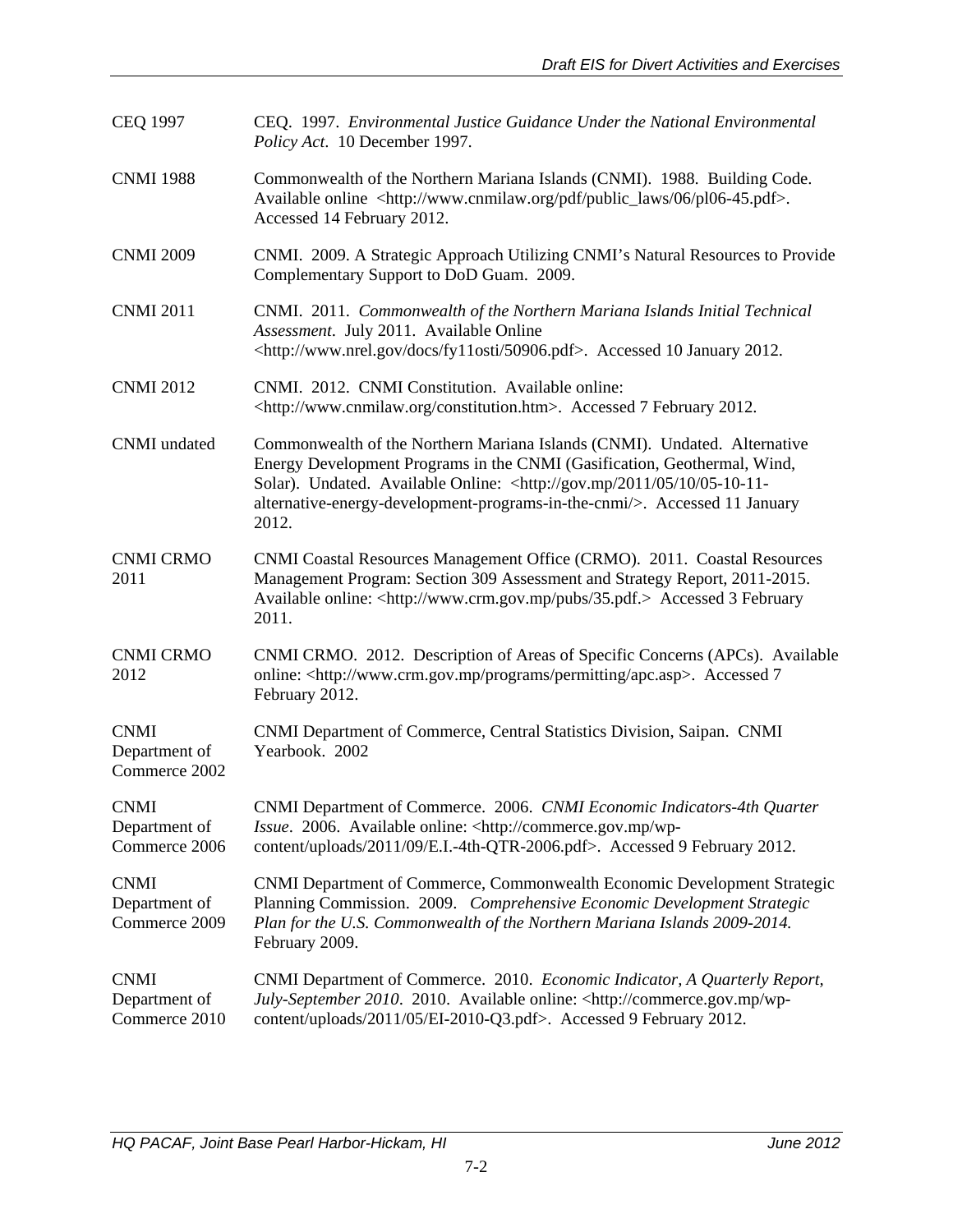| <b>CNMI</b><br>Department of<br>Commerce and<br><b>USDA 2011</b>                        | CNMI Department of Commerce and U.S. Department of Agriculture (USDA).<br>2011. Commonwealth of the Northern Mariana Islands Department of Commerce &<br>United States Department of Agriculture Rural Business Enterprise Grant Economic<br>Restoration Project & Report: Findings and Recommendations. Prepared by Island<br>Training Solutions. Available online: <http: commerce.gov.mp="" wp-<br="">content/uploads/2011/12/2011-CNMI-Economic-Restoration-Report.pdf&gt;. Accessed<br/>2 February 2012.</http:> |
|-----------------------------------------------------------------------------------------|-----------------------------------------------------------------------------------------------------------------------------------------------------------------------------------------------------------------------------------------------------------------------------------------------------------------------------------------------------------------------------------------------------------------------------------------------------------------------------------------------------------------------|
| <b>CNMI</b><br>Department of<br>Commerce,<br><b>Central Statistics</b><br>Division 2000 | CNMI Department of Commerce, Central Statistics Division. 2000. Recent Trends<br>in Population, Labor Force, Employment, and Unemployment, Commonwealth of<br>Northern Mariana Islands, 1973 to 1999. Second Edition. Available online:<br><http: 08="" 1973-1999-cnmi-recent-<br="" 2010="" commerce.gov.mp="" uploads="" wp-content="">Trends.pdf&gt;. Accessed 18 January 2012.</http:>                                                                                                                            |
| <b>CNMI</b><br>Department of<br>Commerce,<br><b>Central Statistics</b><br>Division 2008 | CNMI Department of Commerce, Central Statistics Division. 2008. Report on the<br>2005 CNMI Household, Income, and Expenditures Survey (HIES). 1 April 2008.<br>Available online: <http: 08="" 2005-<br="" 2010="" commerce.gov.mp="" uploads="" wp-content="">HIES-Report-Final-Complete-02.pdf&gt;. Accessed 18 January 2012.</http:>                                                                                                                                                                                |
| <b>CNMI DEQ</b><br>2004a                                                                | CNMI Department of Environmental Quality (DEQ). 2004. Title 65: Division of<br>Environmental Quality, Chapter 65-10: Air Pollution Control Regulations.<br>Published in the Northern Mariana Islands Administrative Code. 2004 edition.                                                                                                                                                                                                                                                                               |
| <b>CNMI DEQ</b><br>2004b                                                                | CNMI DEQ. 2004. Title 65: Division of Environmental Quality, Chapter 65-100:<br>Underground Storage Tank Regulations. Published in the Northern Mariana Islands<br>Administrative Code. 2004 edition.                                                                                                                                                                                                                                                                                                                 |
| <b>CNMI DEQ</b><br>2004c                                                                | CNMI DEQ. 2004. Title 65: Division of Environmental Quality, Chapter 65-70:<br>Pesticide Regulations. Published in the Northern Mariana Islands Administrative<br>Code. 2004 edition.                                                                                                                                                                                                                                                                                                                                 |
| CNMI DEQ 2005                                                                           | CNMI DEQ. 2005. Commonwealth of Northern Mariana Islands Aboveground<br>Storage Tank Regulations. Published in the Commonwealth Register, Volume 27,<br>Number 04, May 18, 2005 at pages 24139 through and including 24165.                                                                                                                                                                                                                                                                                           |
| <b>CNMI DEQ</b><br>2010a                                                                | CNMI DEQ. 2010. Final Commonwealth of the Northern Mariana Islands<br>Integrated 305(b) and 303(d) Water Quality Assessment Report. November 2010.                                                                                                                                                                                                                                                                                                                                                                    |
| <b>CNMI DEQ</b><br>2010b                                                                | CNMI DEQ. 2010. Final Phase I Environmental Site Assessment Report. Lot 028<br>K 11 Parcel "B" CPA Buried Drum Site I Fadang, Saipan. February 2010.<br>Prepared by EA Engineering, Science and Technology, Inc                                                                                                                                                                                                                                                                                                       |
| <b>CNMI DEQ</b><br>undated                                                              | CNMI DEQ. Undated. CPA Buried Drum Site Summary. Available<br>online: <www.deq.gov.mp artdoc="" sec8art96id729.pdf="">. Accessed 8 February<br/>2012.</www.deq.gov.mp>                                                                                                                                                                                                                                                                                                                                                |
| <b>CNMI DLNR</b><br>2000                                                                | CNMI Department of Lands and Natural Resources (DLNR). 2000. Northern<br>Mariana Islands Administrative Code, Chapter 85-30, Division of Fish and Wildlife.<br>Subchapter 85-30.1, Noncommercial Fish and Wildlife Regulations. 2000.                                                                                                                                                                                                                                                                                 |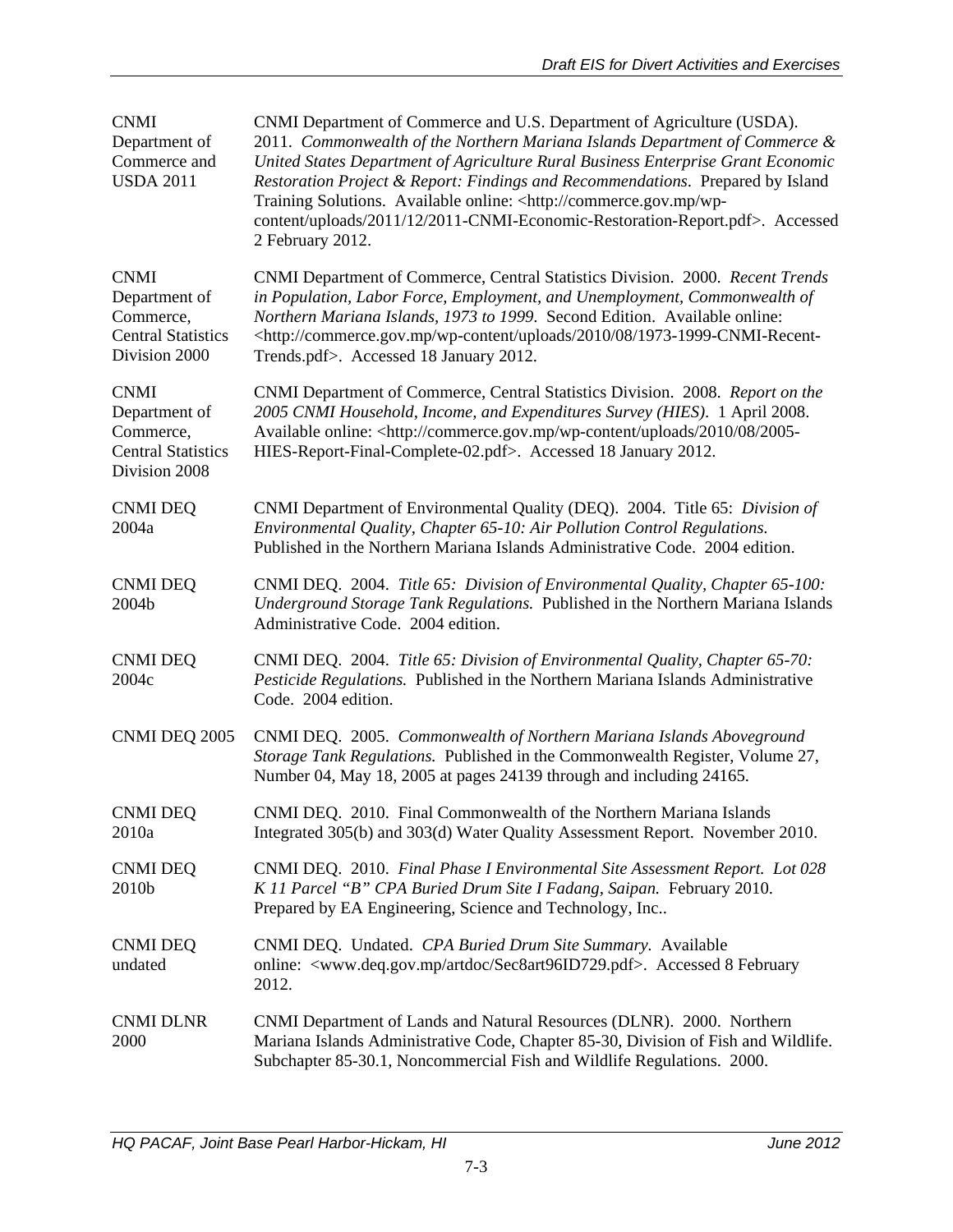| <b>CNMI DPW</b><br>2009                         | CNMI Department of Public Works (DPW). 2009. Comprehensive Highway Master<br>Plan Study 2008. Prepared by Parsons Brinckerhoff. March 2009.                                                                                                   |
|-------------------------------------------------|-----------------------------------------------------------------------------------------------------------------------------------------------------------------------------------------------------------------------------------------------|
| <b>CNMI DPW</b><br>undated                      | CNMI DPW. Undated. General Highway Route Maps of Saipan, Tinian, and Rota.<br>Undated                                                                                                                                                         |
| CNMI DEQ and<br>GEPA 2006 goes<br>here          | CNMI DEQ and Guam Environmental Protection Agency (GEPA). 2006. CNMI<br>and Guam Stormwater Management Manual. October 2006.*move to noted spot on<br>next page                                                                               |
| <b>CNMI</b> House of<br>Representatives<br>2007 | CNMI House of Representatives. 2007. Fifteenth Northern Marianas<br>Commonwealth Legislature, First Day, Third Special Session, 2007. 2007.                                                                                                   |
| <b>CNMI HS&amp;EM</b><br>2012                   | CNMI Office of Homeland Security and Emergency Management (HS&EM). 2012.<br>"Evacuation Safe Zones." Available online:<br><http: evacsafezones.php="" tsunami="" www.cnmihomelandsecurity.gov.mp="">. Accessed<br/>10 February 2012.</http:>  |
| <b>CNMI SWARS</b><br>2010                       | CNMI Statewide Assessment and Resource Strategies Council (SWARS). 2010.<br>Statewide Assessment and Resource Strategies. Available online:<br><http: cnmi.pdf.="" islandforestry="" www.wflccenter.org=""> Accessed 26 January 2012.</http:> |
| <b>CNMI</b> Zoning<br>Board 2008                | CNMI Zoning Board 2008. Saipan Zoning Law of 2008. Available online:<br><http: 170.pdf="" files="" pubs="" userfiles="" www.zoning.gov.mp="">. Accessed 7 February<br/>2012.</http:>                                                          |
| <b>CNMI</b> Zoning<br>Board 2012                | CNMI Zoning Board. 2012. Official Saipan Zoning Map Updated 12/5/08.<br>Available online: <http: 162.pdf="" files="" pubs="" userfiles="" www.zoning.gov.mp="">.<br/>Accessed 7 February 2012.</http:>                                        |
| Cordy 1986                                      | Cordy, R. 1986. Relationships Between the Extent of Social Stratification and<br>Population in Micronesian Polities at European Contact. American Anthropologist<br>88(1):136-142.                                                            |
| <b>CPA 2002</b>                                 | Commonwealth Ports Authority (CPA). 2002. Saipan International Airport Master<br>Plan. April 2002.                                                                                                                                            |
| <b>CPA 2005</b>                                 | CPA. 2005. "Saipan International Airport." Available online:<br><http: spnapt.asp="" www.cpa.gov.mp="">. Accessed January 19, 2012.</http:>                                                                                                   |
| <b>CPA 2006</b>                                 | CPA. 2006. Commonwealth Ports Authority Saipan International<br>Airport. Incinerator and Operations Facilities Subsurface Investigation<br>Report. January 2006. Prepared by Allied Pacific Environmental Consulting.                         |
| <b>CPA 2008</b>                                 | CPA. 2008. Wildlife Hazard Assessment Francisco C. Ada, Saipan International<br>Airport Saipan, Commonwealth of the Northern Mariana Islands. August 2008.                                                                                    |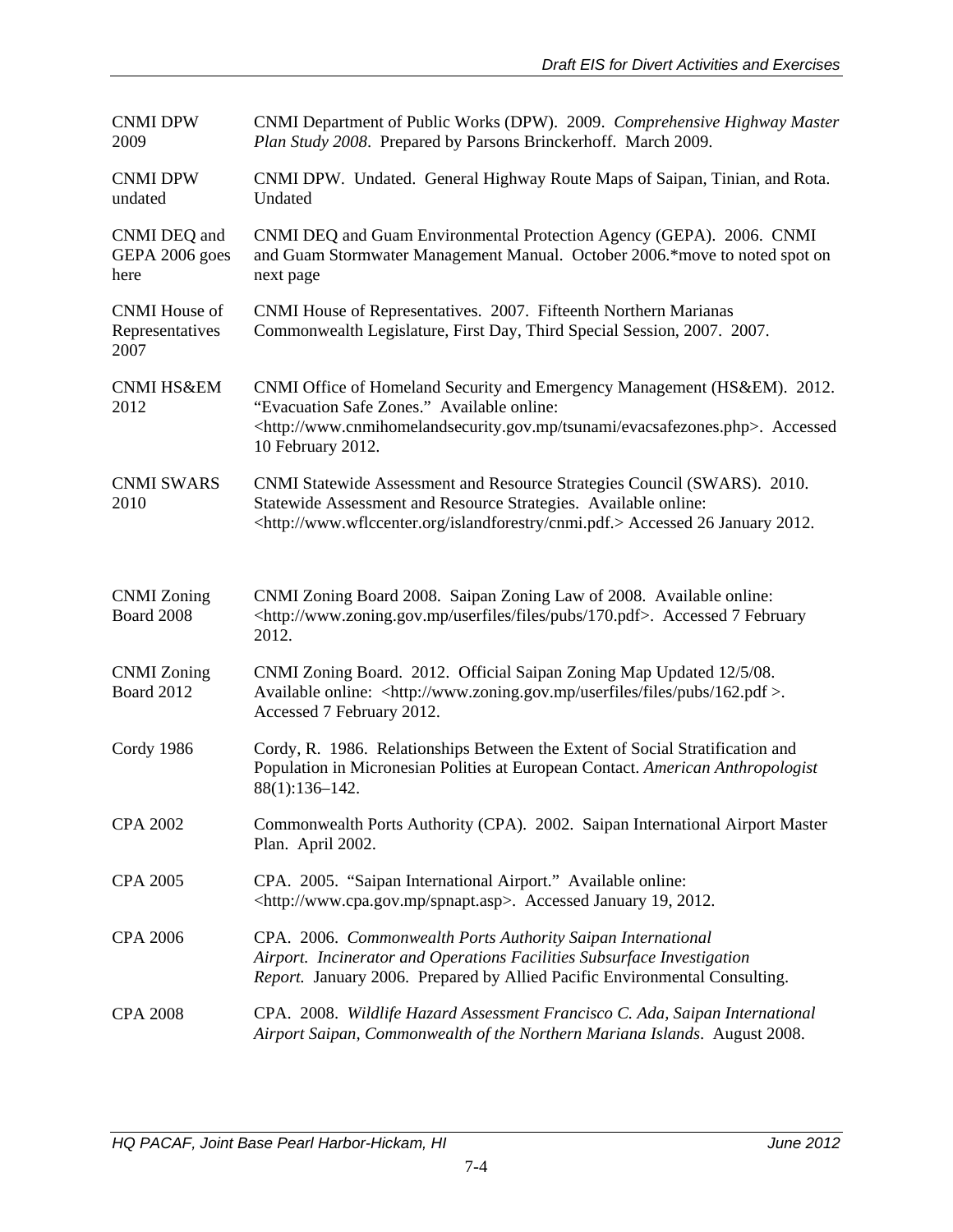| <b>CPA 2010</b>                | CPA. 2010. Report on the Audit of Financial Statements in Accordance with OMB<br>Circular A-133, Year Ended September 30, 2009 and 2008. Prepared by Deloitte &<br>Touche LLC. Available online:<br><http: 2009_audit_report.pdf="" financial="" www.cpa.gov.mp="">. Accessed 12 February<br/>2012.</http:>    |
|--------------------------------|----------------------------------------------------------------------------------------------------------------------------------------------------------------------------------------------------------------------------------------------------------------------------------------------------------------|
| <b>CPA 2011</b>                | CPA. 2011. Saipan International Airport - Land Use and Property Map. July 2011.                                                                                                                                                                                                                                |
| CPA 2012a                      | CPA. 2012. "Port of Saipan." Available online:<br><http: spnprt.asp="" www.cpa.gov.mp="">. Accessed 7 February 2012.</http:>                                                                                                                                                                                   |
| <b>CPA 2012b</b>               | CPA. 2012. "Tinian Harbor." Available online:<br><http: tinprt.asp="" www.cpa.gov.mp="">. Accessed 7 February 2012.</http:>                                                                                                                                                                                    |
| <b>CPA 2012c</b>               | CPA. 2012. "Aircraft Rescue and Firefighting." Available online:<br><http: arff.asp="" cpa.gov.mp="">. Accessed 23 February 2012.</http:>                                                                                                                                                                      |
| CPA 2012d                      | CPA. 2012. Tinian International Airport-Airport Data Sheet. January 2012.                                                                                                                                                                                                                                      |
| CPA undated                    | CPA. Undated. Wildlife Hazard Assessment Tinian International Airport Tinian,<br>Commonwealth of the Northern Mariana Islands. Undated.                                                                                                                                                                        |
| <b>CRS 2011</b>                | Congressional Research Service (CRS). 2011. Japan 2011 Earthquake: U.S.<br>Department of Defense Response. March 2011.                                                                                                                                                                                         |
| Denfeld 1992                   | Denfeld, D.C. 1992. Japanese Fortifications and Other Military Structures in the<br>Central Pacific. Micronesian Archaeological Survey Report No. 9. CNMI Div. of<br>Historic Preservation, Saipan.                                                                                                            |
| Denfeld and<br>Russell 1984    | Denfeld, D., and S.C. Russell. 1984. Home of the Superfort: An Historical and<br>Archaeological Survey of Isley Field. Issue 21 of Report (Micronesian<br>Archaeological Survey). Micronesian Archaeological Survey, Office of the High<br>Commissioner, Trust Territory of the Pacific Islands, Saipan, CNMI. |
| Department of<br>the Army 1997 | Department of the Army. 1997. Army Regulation 200-1. Environmental Protection<br>and Enhancement. 21 February 1997.                                                                                                                                                                                            |
| Deposa 2011a                   | Deposa, Moneth. 2011. "Shortage of nurses plagues hospital." Saipan Tribune. 13<br>June 2011. Available online:<br><http: newsstory.aspx?cat="1&amp;newsID=110222" www.saipantribune.com="">.<br/>Accessed 15 February 2012.</http:>                                                                           |
| Deposa 2011b                   | Deposa, Moneth. 2011. "State of emergency at CHC." Saipan Tribune. 22 July<br>2011. Available online:<br><http: newsstory.aspx?newsid="111248&amp;cat=1" www.saipantribune.com="">.<br/>Accessed 15 February 2012.</http:>                                                                                     |
| Deposa 2011c                   | Deposa, Moneth. 2011. "Rotating docs in charge of Tinian patients-for now."<br>Saipan Tribune. 31 December 2011. Available online:<br><http: newsstory.aspx?newsid="115375&amp;cat=1" www.saipantribune.com="">.<br/>Accessed 15 February 2012.</http:>                                                        |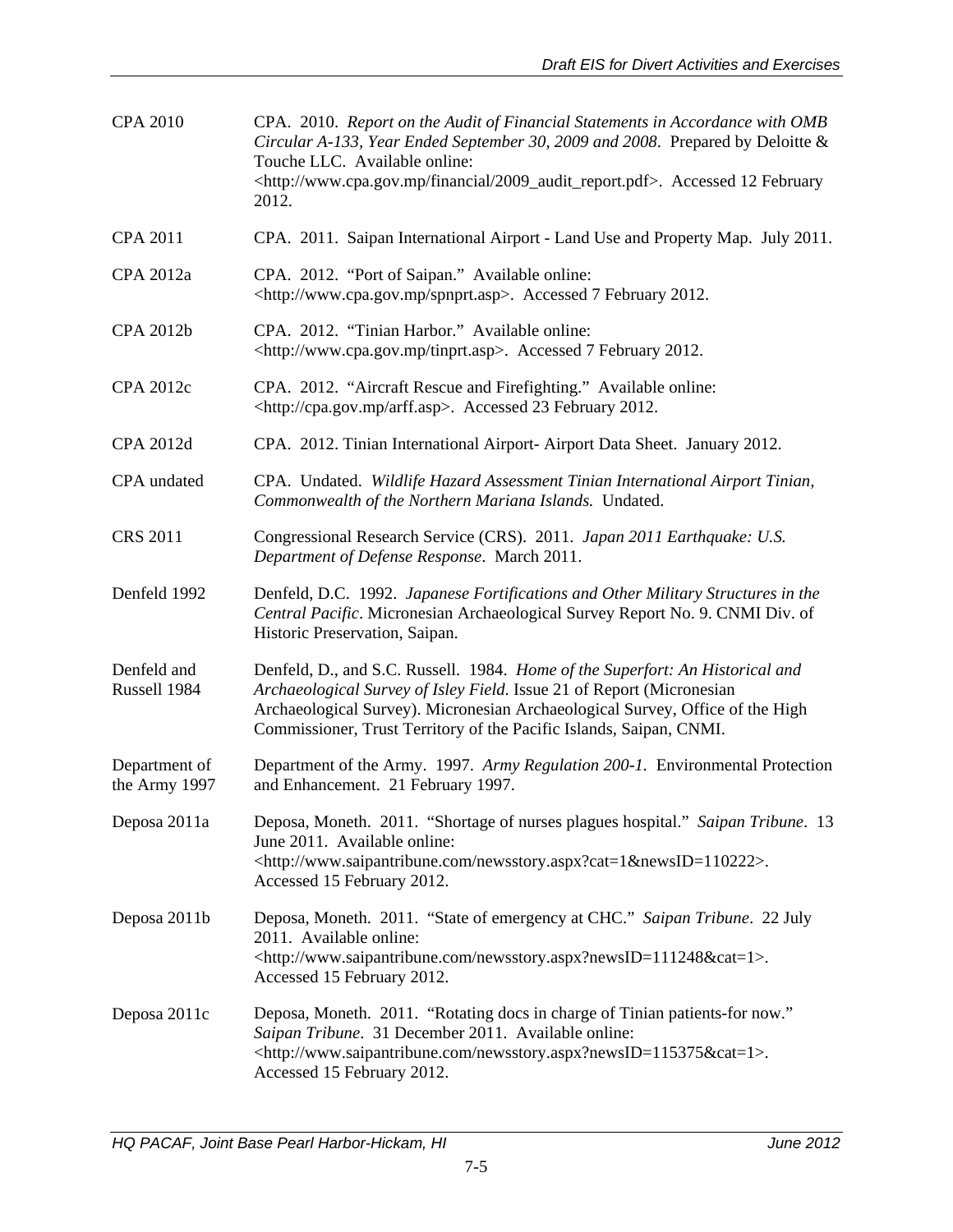| Deposa 2012              | Deposa, Moneth. 2012. "Healthcare corp. wants to hire eight additional doctors."<br>Saipan Tribune. 4 January 2012. Available online:<br><http: newsstory.aspx?newsid="115423&amp;cat=1" www.saipantribune.com="">.<br/>Accessed 15 February 2012.</http:>                                                          |
|--------------------------|---------------------------------------------------------------------------------------------------------------------------------------------------------------------------------------------------------------------------------------------------------------------------------------------------------------------|
| Dickinson et al.<br>2001 | Dickinson, W.R., B.M. Butler, D.R Moore, and M. Swift. 2001. Geologic Sources<br>and Geographic Distribution of Sand Tempers in Prehistoric Potsherds from the<br>Mariana Islands. Geoarchaeology 16(8):827-854.                                                                                                    |
| <b>DOD 2008</b>          | Department of Defense (DOD). 2008. United Facilities Criteria (UFC) 3-260-01<br>Airfield and Heliport Planning and Design. 17 November 2008.                                                                                                                                                                        |
| <b>DOD</b> 2010a         | DOD. 2010. Quadrennial Defense Review. February 2010.                                                                                                                                                                                                                                                               |
| DOD 2010b                | DOD. 2010. Memorandum from Dorothy Robyn (Office of the Under Secretary of<br>Defense) regarding DOD Implementation of Storm Water Requirements under<br>Section 439 of the Energy Independence and Security Act. 19 January 2010.                                                                                  |
| <b>DOD 2012</b>          | DOD. 2012. Sustaining U.S. Global Leadership: Priorities for 21 <sup>st</sup> Century<br>Defense. January 2012.                                                                                                                                                                                                     |
| <b>DON 2005</b>          | Department of the Navy (DON). 2005. Marine resources assessment for the<br>Marianas Operating Area. Prepared for Pacific Division, Naval Facilities<br>Engineering Command, Pearl Harbor, Hawaii under contract number N62470-02-D-<br>9997, CTO 0027. Prepared by Geo-Marine, Inc., Plano, Texas.                  |
| <b>DON 2006</b>          | DON. 2006. "Valiant Shield Provides Valuable Joint Training Among U.S. Military<br>Forces." Available online:<br><http: display.asp?story_id="24224" search="" www.navy.mil="">. Accessed July 19, 2011</http:>                                                                                                     |
| <b>DON 2007</b>          | DON. 2007. Marine mammal and sea turtle survey and density estimates for Guam<br>and the Commonwealth of the Northern Mariana Islands. Contract number N68711-<br>02-D-8043; CTO 0036. Honolulu, Hawaii: Naval Facilities Engineering Command<br>Pacific and Commander, U.S. Pacific Fleet. 2007.                   |
| <b>DON 2010a</b>         | DON. 2010. Mariana Islands Range Complex (MIRC) Environmental Impact<br>Statement (EIS). July 2010.                                                                                                                                                                                                                 |
| <b>DON 2010b</b>         | DON. 2010. Joint Guam Program Office (JGPO) Guam and CNMI Military<br>Relocation EIS. July 2010.                                                                                                                                                                                                                    |
| <b>DON 2010c</b>         | DON. 2010. Update of the Integrated Natural Resources Management Plans for<br>Navy Leased Lands on Tinian and Farallon De Medinilla. Plan Years 2010-2015.<br>29 May 2010.                                                                                                                                          |
| <b>DON 2010d</b>         | DON. 2010. Socioeconomic Impact Assessment Study. Appendix F of Final<br>Environmental Impact Statement - GUAM AND CNMI MILITARY<br>RELOCATION: Relocating Marines from Okinawa, Visiting Aircraft Carrier<br>Berthing, and Army Air and Missile Defense Task Force. Prepared for the Joint<br>Guam Program Office. |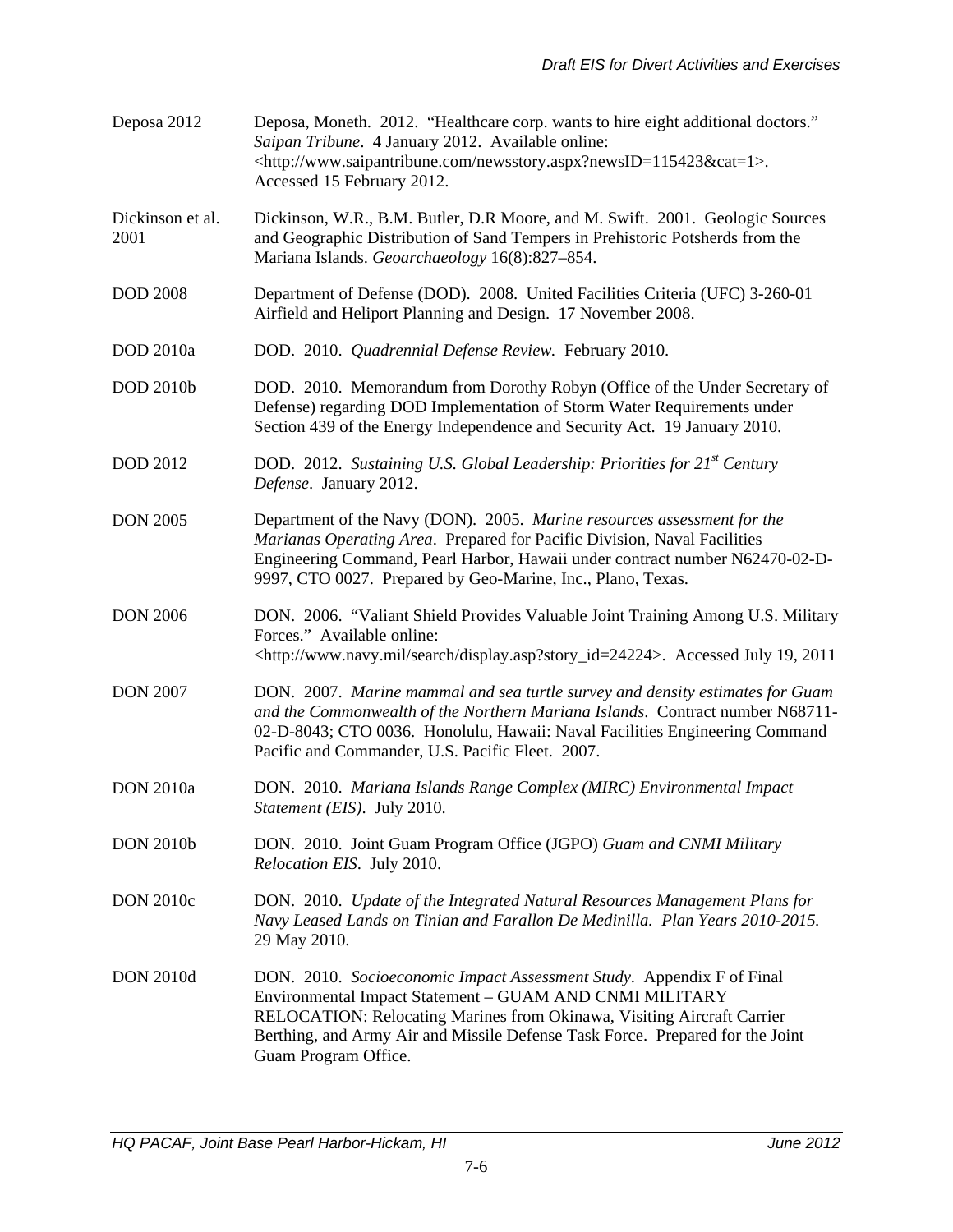| Diesel Service & Supply (DSS). 2011. Approximate Diesel Fuel Consumption<br>Chart. Available online:<br><http: diesel_fuel_consumption.aspx="" www.dieselserviceandsupply.com="">.<br/>Accessed 22 February 2012.</http:> |  |  |  |
|---------------------------------------------------------------------------------------------------------------------------------------------------------------------------------------------------------------------------|--|--|--|
| Environmental Data Resources, Inc. (EDR). 2011. USAF Divert EIS EDR Report for<br>Tinian, CNMI. 9 September 2011.                                                                                                         |  |  |  |
| EDR. 2011. USAF Divert EIS EDR Report for Saipan, CNMI. 9 September 2011.                                                                                                                                                 |  |  |  |
| EQE International. 1998. Typhoon Paka, December 1997. 1998.                                                                                                                                                               |  |  |  |
| Federal Aviation Administration (FAA). 2002. FAAO 8260.3B United States<br>Standards for Terminal Instrument Procedures (TERPS). May 15, 2002.                                                                            |  |  |  |
| FAA. 2008. FAAO JO 7400.2G Procedures for Handling Airspace Matters. 10<br>April 2008.                                                                                                                                    |  |  |  |
| FAA. 2010. FAAO JO 7110.65T Air Traffic Control (ATC). 11 February 2010.                                                                                                                                                  |  |  |  |
| FAA. 2011. FAA Air Traffic Activity System (ATADS) Airport Operations at GSN<br>from 1/2011 to 12/2011. Available at: <http: airport.asp="" aspm.faa.gov="" opsnet="" sys="">.<br/>Accessed 9 February 2012.</http:>      |  |  |  |
| FAA. 2012. Aeronautical Information Manual, Official Guide to Basic Flight<br>Information and ATC Procedures. 2012.                                                                                                       |  |  |  |
| FAA. 2012. Airport Master Record, GSN. 9 February 2012. Available online:<br><http: 5010web="" gsn.pdf="" reports="" www.gcr1.com="">. Accessed 9 February 2012.</http:>                                                  |  |  |  |
| FAA. 2012. FAA Wildlife Strike Database. Saipan International Airport.<br>Available online: <http: default.aspx="" wildlife="" wildlife-mitigation.tc.faa.gov="">.<br/>Accessed February 2012.</http:>                    |  |  |  |
| FAA. 2012. FAA Wildlife Strike Database. Tinian International Airport. Available<br>online: <http: default.aspx="" wildlife="" wildlife-mitigation.tc.faa.gov="">. Accessed<br/>February 2012.</http:>                    |  |  |  |
| FAA. Undated. Air Traffic Management Glossary of Terms. Available online:<br><http: glossary_of_terms="" glossary_of_terms.html="" products="" www.fly.faa.gov="">.<br/>Accessed 6 February 2012.</http:>                 |  |  |  |
| Federal Emergency Management Agency (FEMA). 1991. Flood Insurance Rate<br>Map, Tinian Island. Historic Community Panel Number 750001 0040 B. Effective<br>Date 15 May 1991.                                               |  |  |  |
| Federal Interagency Committee on Noise (FICON). 1992. Federal Agency Review of<br>Selected Airport Noise Analysis Issues. August 1992.                                                                                    |  |  |  |
|                                                                                                                                                                                                                           |  |  |  |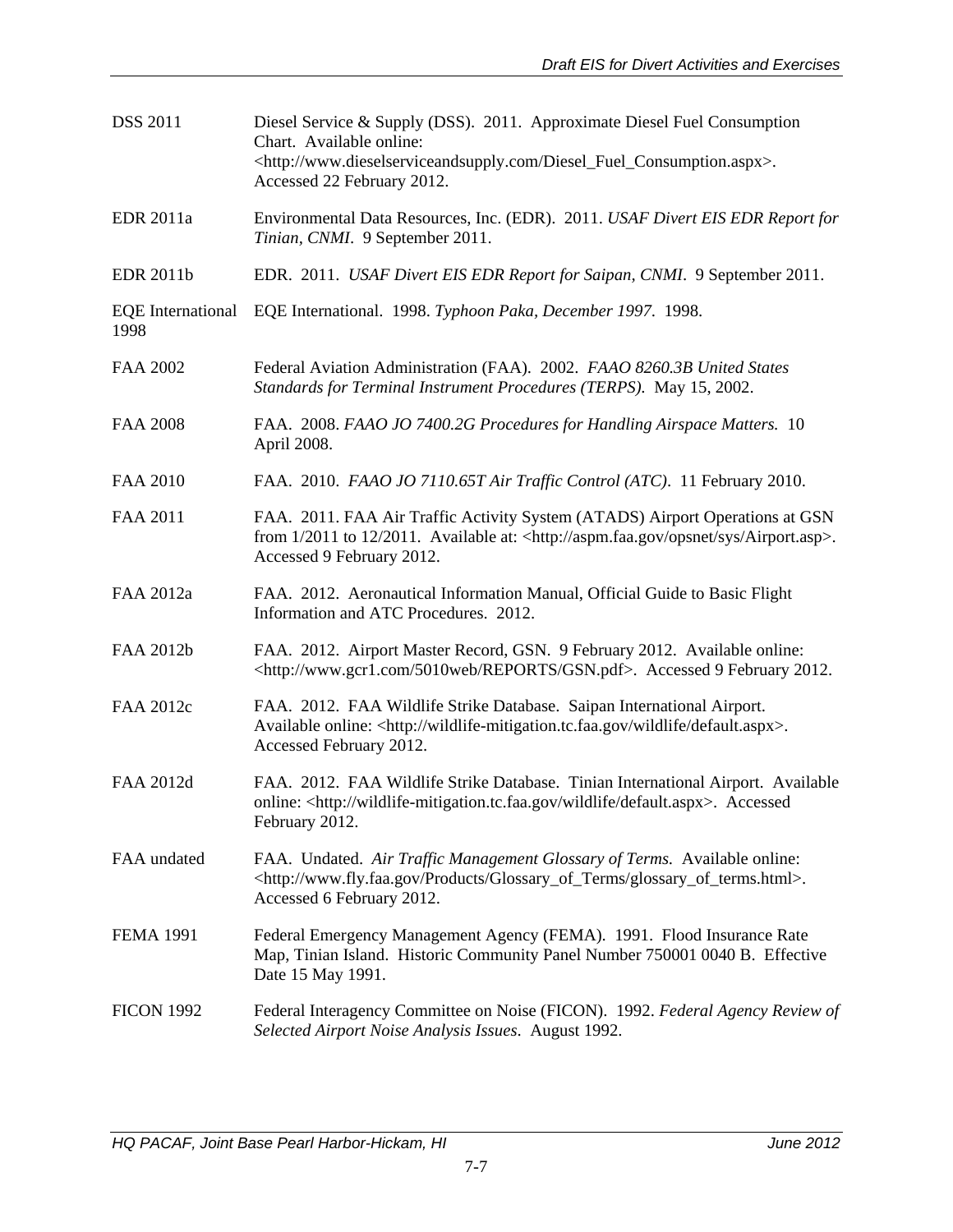| Finegold et al.<br>1994 | Finegold, S.L., H.C. Stanley, and H.E. von Gierke. 1994. Community annoyance<br>and sleep disturbance: Updated Criteria for Assessing the Impacts of General<br>Transportation Noise on People. Noise Control Engineering Journal 42(1): 25–30.<br>January-February 1994.                                                                                                                                                 |  |  |  |
|-------------------------|---------------------------------------------------------------------------------------------------------------------------------------------------------------------------------------------------------------------------------------------------------------------------------------------------------------------------------------------------------------------------------------------------------------------------|--|--|--|
| Fulling et al.<br>2011  | Fulling, G.L., P.H. Thorson, and J. Rivers. 2011. Distribution and abundance<br>estimates for cetaceans in the waters off Guam and the Commonwealth of the<br>Northern Mariana Islands. Pacific Science 65(3):321-343.                                                                                                                                                                                                    |  |  |  |
| Gingerich 2002          | Gingerich, Stephen. 2002. "Geohydrology and Numerical Simulation of Alternative<br>Pumping Distributions and the Effects of Drought on the Ground-Water Flow<br>System of Tinian, Commonwealth of the Northern Mariana Islands U.S. Department<br>of the Interior." Available Online:<br><http: hi.water.usgs.gov="" publications="" pubs="" wri="" wri02-4077.pdf.="">. Accessed 11<br/>January 2012.</http:>            |  |  |  |
| GlobalSecurity<br>2011  | GlobalSecurity. 2011. Andersen Air Force Base. Accessed 19 September 2011.<br>Available online: <http: andersen.htm="" facility="" military="" www.globalsecurity.org="">.</http:>                                                                                                                                                                                                                                        |  |  |  |
| Graves et al.<br>1990   | Graves, M.W., T.L. Hunt, and D. Moore, D. 1990. Ceramic Production in the<br>Marianas Islands: Explaining Change and Diversity in Prehistoric Interaction and<br>Exchange in Exchange, Interaction and Social Complexity in Oceania. Asian<br>Perspectives 29(2):211-233.                                                                                                                                                 |  |  |  |
| Guam PDN 2012           | Guam Pacific Daily News (PDN). 2012. Guam eager for Russia visitors: Visa<br>parole program is now in effect. 15 January 2012.                                                                                                                                                                                                                                                                                            |  |  |  |
| H.R. 1207 2012          | H.R. 1207--112th Congress: Marianas Trench Marine National Monument Visitor<br>Facility Authorization Act of 2011. (2011). In GovTrack.us (database of federal<br>legislation). Retrieved February 8, 2012, from<br><http: bill.xpd?bill="h112-1207" congress="" www.govtrack.us=""></http:>                                                                                                                              |  |  |  |
| Hamano 2011             | Hamano, Aya. 2011. "GDP for American Samoa, the Commonwealth of the<br>Northern Mariana Islands, Guam, and the U.S. Virgin Islands New Statistics for<br>2008-2009 and Revised Statistics for 2002-2007." BEA Briefing. Survey of<br>Current Business. September 2011. Available online:<br><http: 09%20september="" 0911_territories.pdf="" 2011="" pdf="" scb="" www.bea.gov="">.<br/>Accessed 9 February 2012.</http:> |  |  |  |
| <b>HANMI 2012</b>       | Hotel Association of the Northern Mariana Islands (HANMI). 2012. "Welcome<br>page." Available online: <http: www.saipanhotels.org=""></http:> . Accessed 9 February<br>2012.                                                                                                                                                                                                                                              |  |  |  |
| Hazel et al. 2007       | Hazel, J., I.R. Lawler, H. Marsh, and S. Robson. 2007. Vessel speed increases<br>collision risk for the green turtle Chelonia mydas. Endangered Species Research<br>$3:105 - 113.$                                                                                                                                                                                                                                        |  |  |  |
| Herald 1992             | Herald, M. 1992. Northern Mariana Islands: A Change in Course under Its<br>Covenant with the United States. Oregon Law Review 71:127.                                                                                                                                                                                                                                                                                     |  |  |  |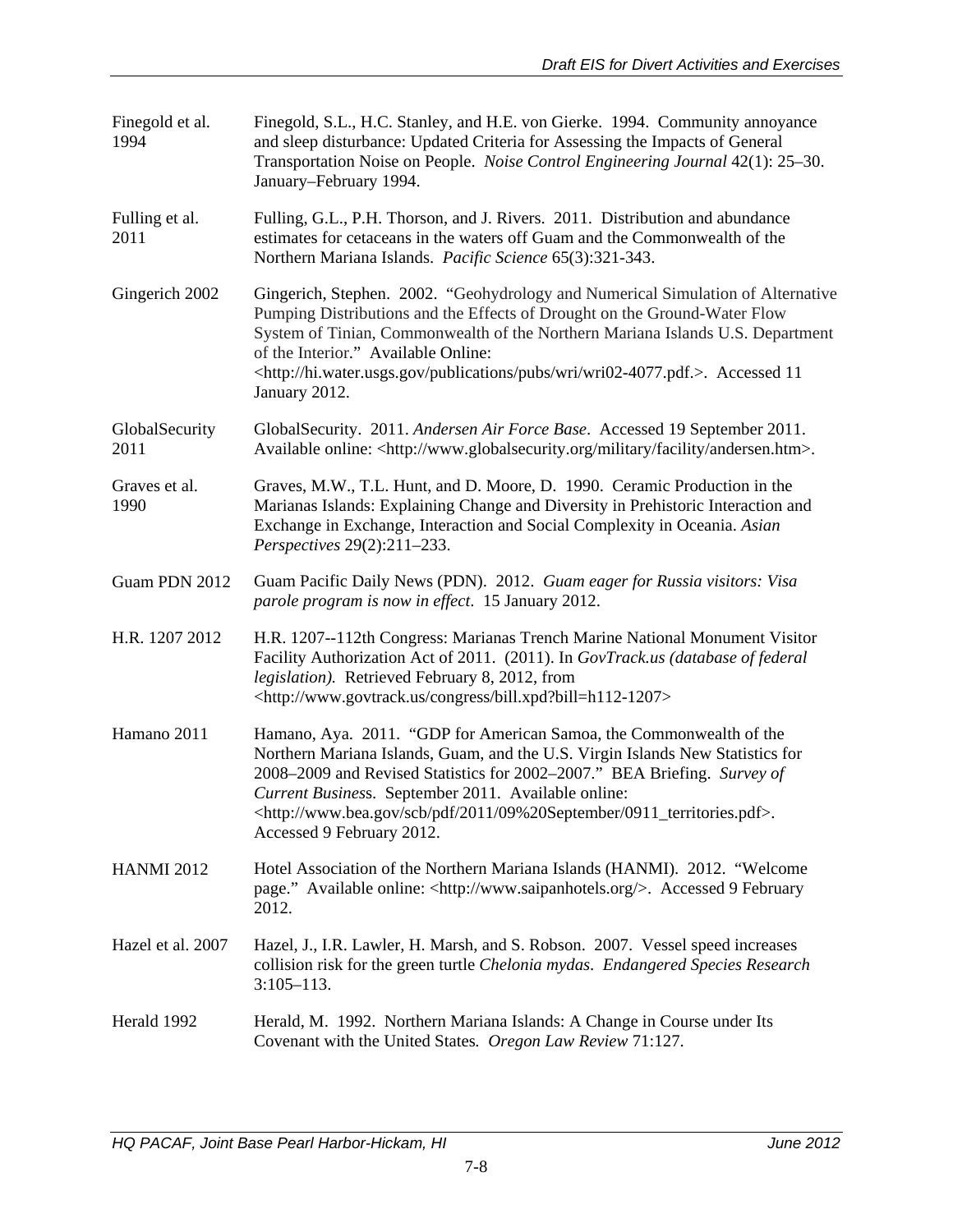| Joint Typhoon<br><b>Warning Center</b><br>1997              | Joint Typhoon Warning Center. 1997. 1997 Annual Tropical Cyclone Report. 1<br>January 1997.                                                                                                                                                                                                                             |  |  |
|-------------------------------------------------------------|-------------------------------------------------------------------------------------------------------------------------------------------------------------------------------------------------------------------------------------------------------------------------------------------------------------------------|--|--|
| Kirch 2002                                                  | Kirch, P.V. 2002. On the Road of the Winds: an Archaeological History of the<br>Pacific Islands Before European Contact. University of California Press, Berkeley.                                                                                                                                                      |  |  |
| Kirch and Ellison<br>1994                                   | Kirch, P.V., and J. Ellison. 1994. Palaeoenvironmental Evidence for Human<br>Colonization of Remote Oceanic Islands. Antiquity 68:310-331.                                                                                                                                                                              |  |  |
| Kolinski 2001                                               | Kolinski, S.P. 2001. Sea turtles and their marine habitats at Tinian and Aguijan,<br>with projections on resident turtle demographics in the southern arc of the<br>Commonwealth of the Northern Mariana Islands. Southwest Fisheries Science<br>Center Administrative Report H-01-06C.                                 |  |  |
| Kolinski et al.<br>2001                                     | Kolinski, S.P., D.M. Parker, L.I. Ilo, and J.K. Ruak. 2001. An assessment of the sea<br>turtles and their marine and terrestrial habitats at Saipan, Commonwealth of the<br>Northern Mariana Islands. Micronesia 34(1):55-72.                                                                                           |  |  |
| Kolinski et al.<br>2004                                     | Kolinski, S.P., L.I. Ilo, and J.M. Manglona. 2004. Green turtles and their marine<br>habitats at Tinian and Aguijan, with projections on resident turtle demographics in<br>the southern arc of the Commonwealth of the Northern Mariana Islands.<br>Micronesica 37: 97-118.                                            |  |  |
| Kretzers 2009                                               | Kretzers, Aurelia. 2009. Personal communication between EA Science and<br>Technology and Ms. Kretzers regarding ASTs at GSN. This interview was<br>conducted as part of the Phase I Environmental Site Assessment Report for Lot 028 K<br>11 Parcel "B" CPA Buried Drum Site I Fadang, Saipan. 24 September 2009.       |  |  |
| Lander et al.<br>2002                                       | Lander, James, Lowell Whiteside, and Paul Hattori. 2002. "The Tsunami History of<br>Guam: 1849 – 1993." Science of Tsunami Hazards. Vol 20, No. 3 pp. 158.<br>Available online: <http: library.lanl.gov="" ts203.pdf="" tsunami="">. Accessed 13 February<br/>2012.</http:>                                             |  |  |
| <b>Lawrence County</b><br><b>Historical Society</b><br>2011 | Lawrence County Historical Society. 2011. "History of Shenango China."<br>Available online: <http: history_of_shenango_china.html="" www.lawrencechs.com="">,<br/>accessed 20 October 2011.</http:>                                                                                                                     |  |  |
| Marianas Variety<br>2012                                    | Marianas Variety. 2012. "Kilili bill requires 60% local hire for federal projects."<br>Press release. 17 February 2012. Available online:<br><http: 2012021644057="" kilili-bill-requires-60-local-<br="" local-news="" www.mvariety.com="">hire-for-federal-projects-44057.php&gt;. Accessed 16 February 2012.</http:> |  |  |
| McCracken<br>undated                                        | McCracken, R.J. Undated. A Preliminary Report on the Soils of Saipan, Mariana<br>Islands. Available online:<br><http: 10125="" 8764="" bitstream="" handle="" scholarspace.manoa.hawaii.edu="" vol7n3-267-<br="">277.pdf?sequence=1&gt;. Accessed 15 February 2012.</http:>                                             |  |  |
| McKibben 1990                                               | McKibben, L.A. 1990. Political Relationship between the United States and Pacific<br>Islands Entities: The Path to Self-Government in the Northern Mariana Islands,<br>Palau, and Guam. Harvard International Law Journal 31:257.                                                                                       |  |  |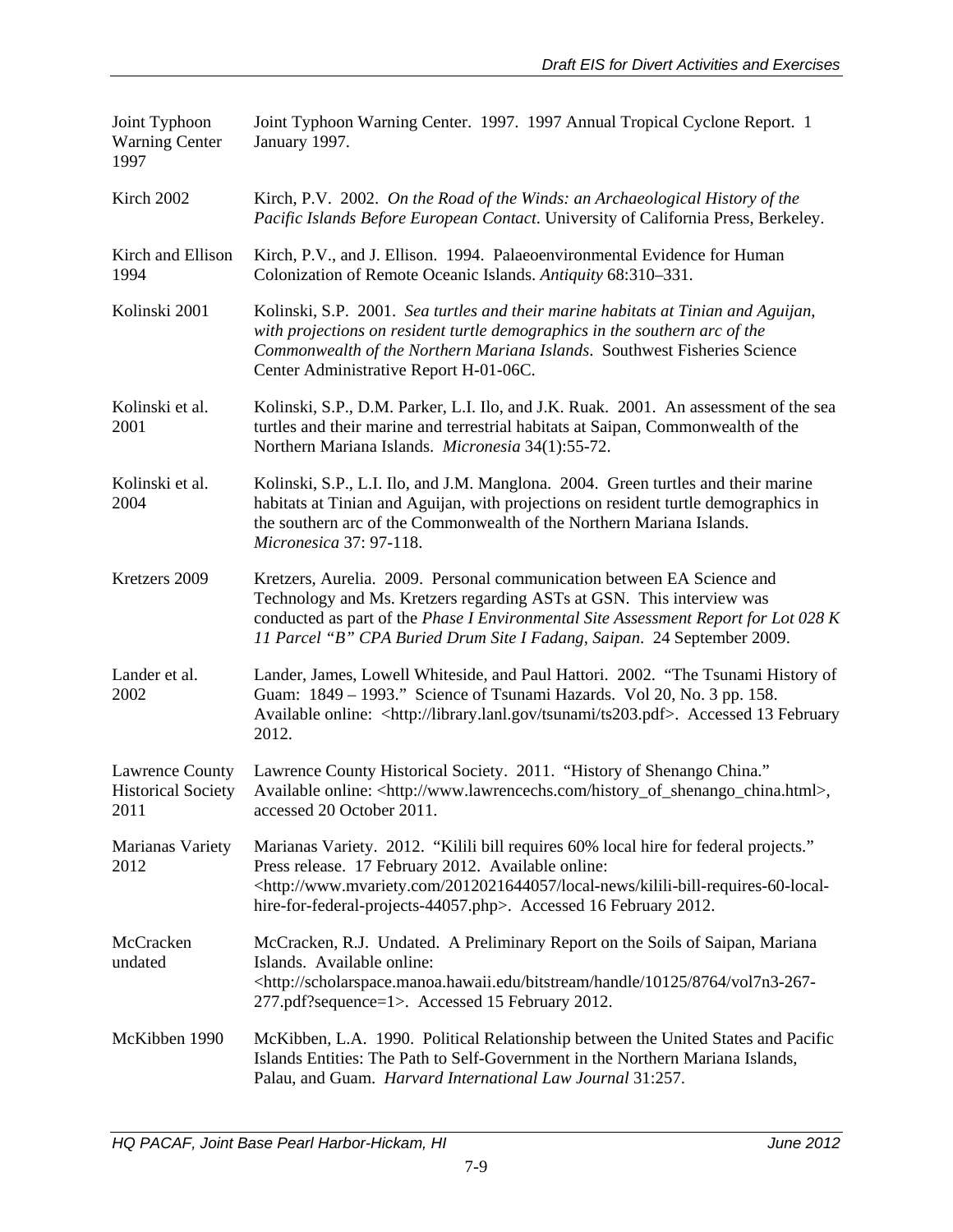| McPhee &<br>Associates and<br>Conway 2009 | Malcolm D. McPhee & Associates and Dick Conway. 2009. Economic Impact of<br>Federal Laws on the Commonwealth of the Northern Mariana Islands. Prepared for<br>the Office of the Governor, The Commonwealth of the Northern Mariana Islands.<br>Available online: <http: 92.pdf="" newsletters="" www.saipanchamber.com="">. Accessed 6<br/>February 2012.</http:>                           |  |  |  |
|-------------------------------------------|---------------------------------------------------------------------------------------------------------------------------------------------------------------------------------------------------------------------------------------------------------------------------------------------------------------------------------------------------------------------------------------------|--|--|--|
| Minton et al.<br>2009                     | Minton, D., V. Brown, K. Dugger, T. Flores, K. Foster, P. Houk, J. Iguel, C. Kessler,<br>S. Kolinski, T. Schils, J. Starmer, N. Suhkraj, M. Tenorio, and M. Trianni. 2009.<br>Marine resource surveys of Tinian, Commonwealth of the Northern Mariana Islands<br>(Volume I). Prepared for Headquarters, United States Army Corps of Engineers.                                              |  |  |  |
| <b>MOMAR 2001</b>                         | Mobil Oil Marianas, Inc. (MOMAR). 2001. Corrective Action Plan For Saipan<br>International Airport Jet A-1 Fuel Release. 21 December 2001.                                                                                                                                                                                                                                                  |  |  |  |
| Mosher and<br>Fancy 2002                  | Mosher, S.M., and S.G. Fancy. 2002. Description of nests, eggs, and nestlings of<br>the endangered Nightingale Reed-warbler on Saipan, Micronesia. Wilson Bulletin<br>$114:1-10.$                                                                                                                                                                                                           |  |  |  |
| <b>MVA 2011</b>                           | Marianas Visitors Authority (MVA). 2011. News Release "\$10,000+ for Grabs at<br>27 <sup>th</sup> Saipan International Fishing Tournament." 18 July 2011.                                                                                                                                                                                                                                   |  |  |  |
| <b>MVA 2012</b>                           | MVA. 2012. "What to do – Sites." Available online:<br><http: wtd.asp?secid="30&amp;wcat_wtypID=1#list" www.mymarianas.com="">. Accessed<br/>14 February 2012.</http:>                                                                                                                                                                                                                       |  |  |  |
| <b>NAVFAC Pacific</b><br>2011             | NAVFAC Pacific. 2011. Final Feasibility Assessment for the Establishment of<br>Special Use Airspace for Marine Corps Training Activities on the Islands of Guam,<br>Tinian, And Pagan. October 2011.                                                                                                                                                                                        |  |  |  |
| <b>NMFS 2010</b>                          | National Marine Fisheries Service (NMFS). 2010. Programmatic Biological<br>Opinion on military readiness activities the U.S. Navy proposes to conduct on the<br>Mariana Islands Range Complex from June 2010 to June 2015 and the Permits<br>Division's proposal to issue regulations to authorize the U.S. Navy to "take" marine<br>mammals incidental to those training activities. 2010. |  |  |  |
| <b>NOAA 2007</b>                          | National Oceanic and Atmospheric Administration (NOAA). 2007. Data Report for<br>Quantifying Pollution Impacts from Puerto Rico Dump on Coral Reef Fisheries in<br>Tanapag Harbor, Saipan. July 2007.                                                                                                                                                                                       |  |  |  |
| <b>NOAA 2011</b>                          | NOAA. 2011. Commonwealth of the Northern Mariana Islands Coastal Resources<br>Management Program. March 2011.                                                                                                                                                                                                                                                                               |  |  |  |
| <b>NPS 1994</b>                           | Naional Park Service (NPS). 1994. Report on Effects of Aircraft Overflights on the<br>National Park. Chapter 5, Effects of Overflights on Wildlife. Available online:<br><http: intro.htm#tableofcontents="" library="" npreport="" www.nonoise.org="">. 24<br/>September 1994.</http:>                                                                                                     |  |  |  |
| <b>NPS 2001</b>                           | NPS. 2001. Special Study North Field Historic District, Tinian, Commonwealth of<br>the Northern Mariana Islands. September 2001.                                                                                                                                                                                                                                                            |  |  |  |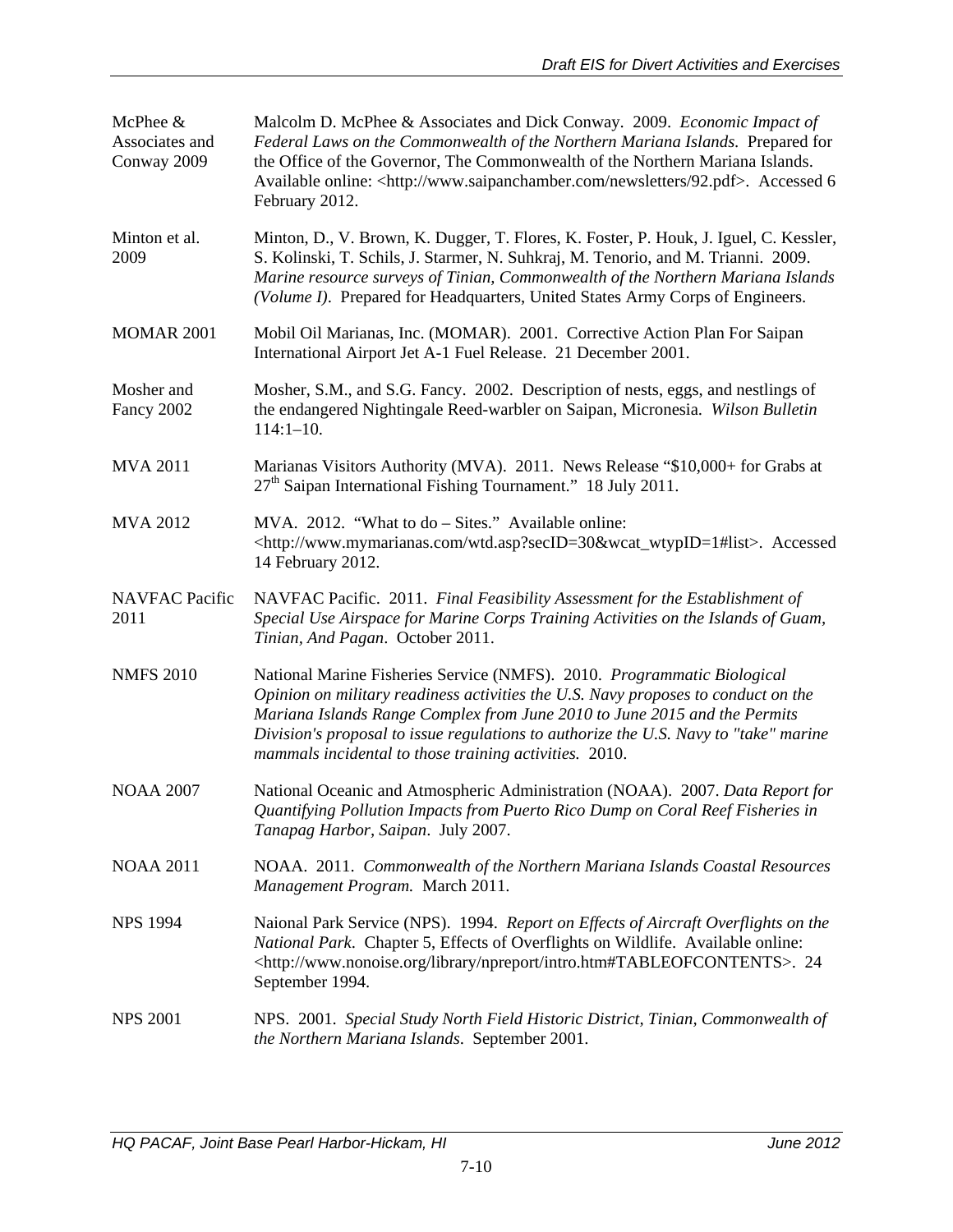| <b>NPS 2006</b>             | NPS. 2006. "Appendix E: Geology Report." In: HaySmith, L., F. L. Klasner, S. H.<br>Stephens, and G. H. Dicus. Pacific Island Network vital signs monitoring plan.<br>Natural Resource Report NPS/PACN/NRR-2006/003 National Park Service, Fort<br>Collins, Colorado. Available online:<br><http: im="" monitoring="" pacn="" pacn_mp_appendix<br="" plan="" science.nature.nps.gov="" units="">E_Geology.pdf.&gt; Accessed 14 February 2012.</http:> |  |  |  |
|-----------------------------|------------------------------------------------------------------------------------------------------------------------------------------------------------------------------------------------------------------------------------------------------------------------------------------------------------------------------------------------------------------------------------------------------------------------------------------------------|--|--|--|
| <b>NPS 2012</b>             | NPS. 2012. "Northern Mariana Islands." Available online:<br><http: list.htm?program="" mp="" state="" www.nps.gov="">. Accessed 14 February 2012.</http:>                                                                                                                                                                                                                                                                                            |  |  |  |
| OMAFRA 2012                 | Ontario Ministry of Agriculture, Food, and Rural Affairs (OMAFRA). 2012. "Soil<br>Management – Other Soil Management Problems." Available online:<br><http: english="" environment="" other.htm#4="" soil="" www.omafra.gov.on.ca="">. Accessed 7<br/>February 2012.</http:>                                                                                                                                                                         |  |  |  |
| Osborne 1947                | Osborne, D. 1947. Archaeology on Guam: A Progress Report. American<br>Anthropologist 49(3):518-524.                                                                                                                                                                                                                                                                                                                                                  |  |  |  |
| <b>PACAF</b><br>undated a   | Pacific Air Forces (PACAF). Undated. "PACAF Fact Sheet". Available online:<br><http: factsheet_print.asp?fsid="164" factsheets="" information="" www.af.mil="">.<br/>Accessed 18 July 2011.</http:>                                                                                                                                                                                                                                                  |  |  |  |
| <b>PACAF</b><br>undated b   | PACAF. Undated. PACAF Mission. Available online:<br><http: main="" welcome.asp="" www.pacaf.af.mil="">. Accessed 23 July 2011.</http:>                                                                                                                                                                                                                                                                                                               |  |  |  |
| <b>PACAF 2007</b>           | PACAF. 2007. "Factsheet, Andersen Air Force Base History." Available online:<br><http: factsheet.asp?id="7063" factsheets="" library="" www.andersen.af.mil="">. Accessed 16<br/>Sep 2011.</http:>                                                                                                                                                                                                                                                   |  |  |  |
| <b>PACAF 2010</b>           | PACAF. 2010. Commonwealth of Northern Mariana Islands Future Capability<br>Assessment Saipan, Tinian, Rota. 6-16 September 2010.                                                                                                                                                                                                                                                                                                                     |  |  |  |
| Pacific RISA<br>undated     | Places: Commonwealth of the Northern Mariana Islands and explanation of Weather<br>Condition Four. Pacific Regional Integrated Sciences and Assessments (Pacific<br>RISA) program. <http: www.pacificrisa.org="">. Accessed 7 March 2012.</http:>                                                                                                                                                                                                    |  |  |  |
| Proactive<br>Investors 2012 | Proactive Investors. 2012. KUTh Energy to develop and supply geothermal power<br>to Saipan. 30 January 2012.                                                                                                                                                                                                                                                                                                                                         |  |  |  |
| Rabago 2011                 | Rabago, Mark. 2011. "CNMI Report - Multimillion CNMI Airline Eyed." Pacific<br>News Center. Last Updated 6 September 2011. Available online:<br><http: index.php?option="com_content&amp;&lt;br" pacificnewscenter.com="">view=article&amp;id=16809:cnmi-report-Thursday&gt;. Accessed 9 February 2012.</http:>                                                                                                                                      |  |  |  |
| Rainbird 1994               | Rainbird, P. 1994. Prehistory in the Northwest Tropical Pacific: the Caroline,<br>Mariana, and Marshall Islands. Journal of World Prehistory 8(3):293-349.                                                                                                                                                                                                                                                                                           |  |  |  |
| Reed 1954                   | Reed, E.K. 1954. Archeology in Guam, 1952: A Status Report. American<br>Anthropologist 56(5):877-879.                                                                                                                                                                                                                                                                                                                                                |  |  |  |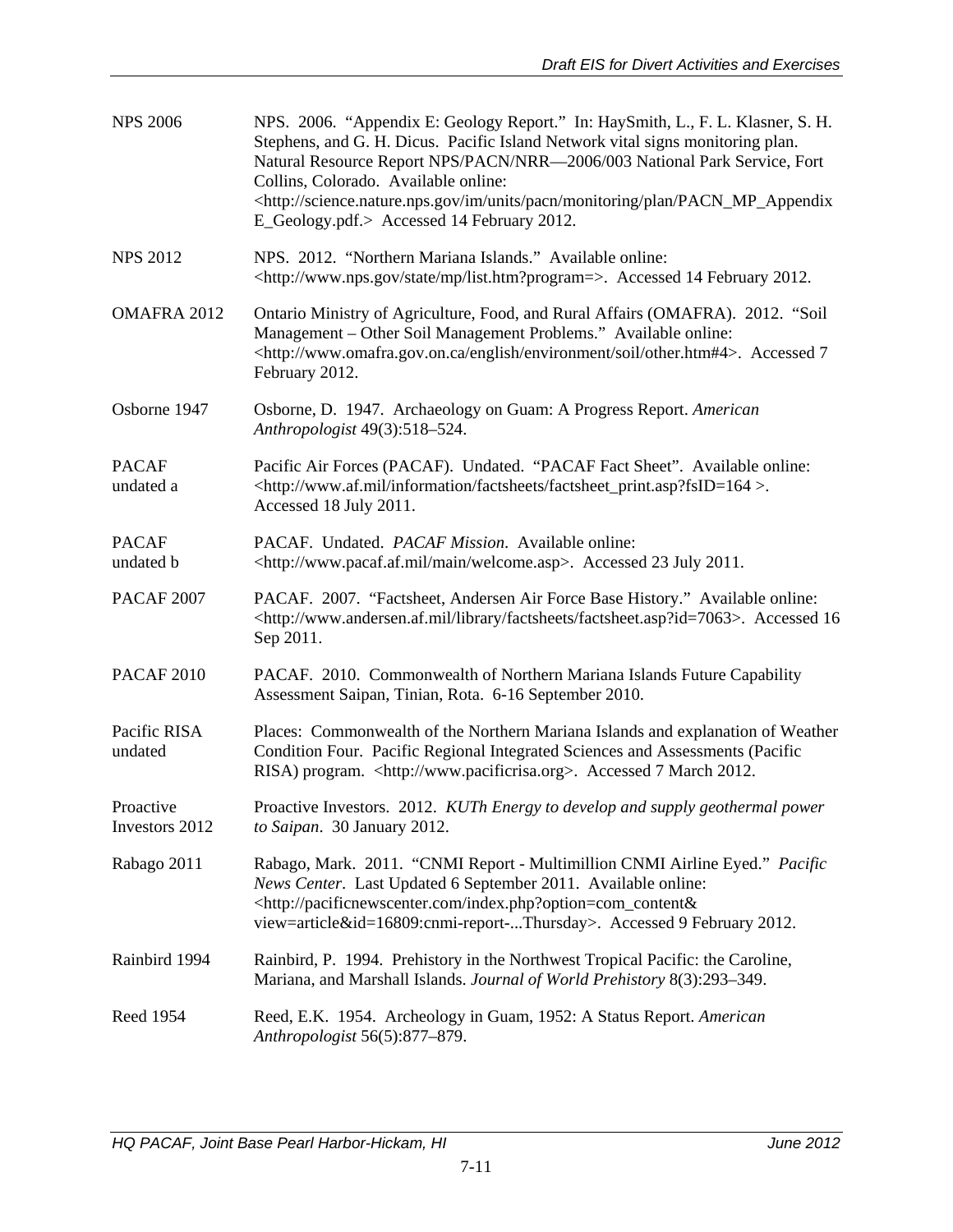| Rodda and<br>Savidge 2007             | Rodda, G.H. and J.A. Savidge. 2007. Biology and impacts of Pacific Island invasive<br>species. Boiga irregularis, the brown treesnake (Reptilia: Colubridae). Pacific<br>Science 61:307-324.                                                                                                                                                                                                                                                         |
|---------------------------------------|------------------------------------------------------------------------------------------------------------------------------------------------------------------------------------------------------------------------------------------------------------------------------------------------------------------------------------------------------------------------------------------------------------------------------------------------------|
| Saipan Chamber<br>of Commerce<br>2011 | Saipan Chamber of Commerce. 2011. The 2011 Survey of Wages & Salaries among<br>Specified Jobs & Organizations in the CNMI. July - September 2011. Available<br>online: <http: docs="" wage_%20and_salary_summary_<br="" www.saipanchamber.com="">Report.pdf&gt;. Accessed 25 January 2012.</http:>                                                                                                                                                   |
| Saipan Tribune<br>2007                | Saipan Tribune. 2007. Tinian MRDC casino project hearing on Tuesday. 11 March<br>2007.                                                                                                                                                                                                                                                                                                                                                               |
| Saipan Tribune<br>2010                | Saipan Tribune. 2010. DPW, Tinian and Rota mayors cited for violating dumpsite<br>rules. 7 September 2010. Available Online:<br><http: newsstory.aspx?cat="1&amp;newsID=102807" saipantribune.com="">. Accessed 11<br/>January 2012.</http:>                                                                                                                                                                                                         |
| Saipan Tribune<br>2011a               | Saipan Tribune. 2011. "Drilling for Geothermal in the Offing." 4 August 2011.<br>Available online: <http: newsstory.aspx?cat="1&lt;br" www.saipantribune.com="">&amp;newsID=111571&gt;. Accessed 10 February 2012.</http:>                                                                                                                                                                                                                           |
| Saipan Tribune<br>2011b               | Saipan Tribune. 2011. \$300M casino investor is now also behind in public land<br>lease payments. 4 May 2011.                                                                                                                                                                                                                                                                                                                                        |
| Saipan Tribune<br>2011c               | Saipan Tribune. 2011. CNMI Senate Floor Leader Shifts Opinion on Casino. 21<br>December 2011.                                                                                                                                                                                                                                                                                                                                                        |
| Saipan Tribune<br>2012                | Saipan Tribune. 2012. Two contracts for CUC green energy underway. 19 January<br>2012.                                                                                                                                                                                                                                                                                                                                                               |
| Schueler 1994                         | Schueler, T.R. 1994. The Importance of Imperviousness. Watershed Protection<br>Techniques. 1(3): 100-111.                                                                                                                                                                                                                                                                                                                                            |
| Secretary of the<br>Interior 2010     | The Secretary of the Interior. 2010. Report on the Alien Worker Population in the<br>Commonwealth of the Northern Mariana Islands. April 2010. Available online:<br><http: 042810_final_cnmi_report.pdf="" oia="" pdf="" reports="" www.doi.gov="">.<br/>Accessed 25 January 2012.</http:>                                                                                                                                                           |
| Shin 2007                             | Shin, Jong Soon. 2007. Commonwealth of the Northern Mariana Islands Business<br>Opportunities Report. Prepared for the United States Department of the Interior<br>Office of Insular Affairs. Updated July 2007. Originally written by Tomas Kandl in<br>September 2004. Available online:<br><http: cnmi%202007%20business%<br="" oia="" pdf="" reports="" www.doi.gov="">20Opportunities%20Report_FINAL.pdf&gt;. Accessed 25 January 2012.</http:> |
| SkyVector 2012                        | SkyVector. 2012. Airports in Guam. Available online:<br><http: airports="" guam="" skyvector.com="">. Accessed 25 January 2012.</http:>                                                                                                                                                                                                                                                                                                              |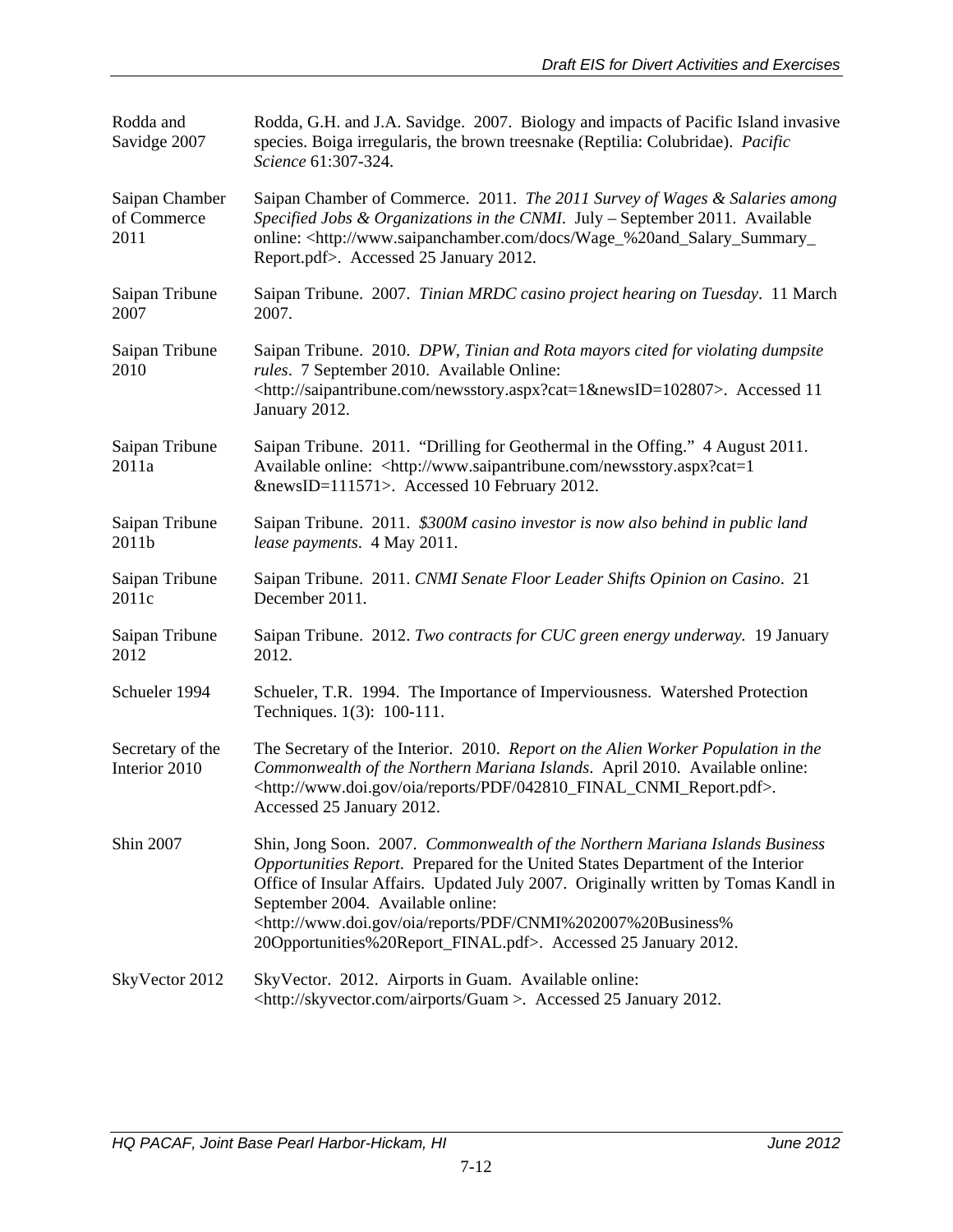| <b>SPC-SDP 2011</b>                                                       | Secretariat of the Pacific Community, Statistics for Development (SPC-SDP). 2011.<br>"Pacific Island Populations - Estimates and projections of demographic indicators for<br>selected years." Updated May 2011. Available online:<br><http: index.php?option="com_docman&amp;task=&lt;br" sdp="" www.spc.int="">cat_view&amp;gid=28&amp;Itemid=42&amp;limitstart=10⟨=en&gt;. Accessed 6 February<br/>2012.</http:> |  |  |  |
|---------------------------------------------------------------------------|---------------------------------------------------------------------------------------------------------------------------------------------------------------------------------------------------------------------------------------------------------------------------------------------------------------------------------------------------------------------------------------------------------------------|--|--|--|
| Spoehr 1957                                                               | Spoehr, A. 1957. Marianas Prehistory: Archaeological Survey and Excavations on<br>Saipan, Tinian and Rota. Fieldiana: Anthropology 48.                                                                                                                                                                                                                                                                              |  |  |  |
| <b>Star Marianas</b><br>2012                                              | Star Marianas Air. 2012. Interview with Robert Christian and Shaun Christian, Star<br>Marianas Air and Edward Lynch, HDR.                                                                                                                                                                                                                                                                                           |  |  |  |
| <b>TANKS 4.0.9d</b><br>2012a                                              | TANKS 4.0.9d. 2012. Emissions Summary Report- 50k BBL Tank. Accessed<br>February 20, 2012.                                                                                                                                                                                                                                                                                                                          |  |  |  |
| <b>TANKS 4.0.9d</b><br>2012b                                              | TANKS 4.0.9d. 2012. Emissions Summary Report- 100k BBL Tank. Accessed<br>February 20, 2012.                                                                                                                                                                                                                                                                                                                         |  |  |  |
| <b>TANKS 4.0.9d</b><br>2012c                                              | TANKS 4.0.9d. 2012. Emissions Summary Report- 10k BBL Tank. Accessed<br>February 20, 2012.                                                                                                                                                                                                                                                                                                                          |  |  |  |
| Thompson and<br>Hornbostel 1932                                           | Thompson, L., and G. Hornbostel. 1932 Archaeology of the Marianas Islands. The<br>Museum, Honolulu.                                                                                                                                                                                                                                                                                                                 |  |  |  |
| Tinian<br>Department of<br>Commerce,<br><b>Statistics Section</b><br>2001 | Tinian Department of Commerce, Statistics Section. 2001. Tinian 2000 Statistical<br>Yearbook. Draft 2: 25 July 2001. Available online: <http: commerce.gov.mp="" wp-<br="">content/uploads/2010/08/Tinian-Yearbook-2000.pdf &gt;. Accessed 6 February 2012.</http:>                                                                                                                                                 |  |  |  |
| <b>U.S Army</b><br>Engineer 1994                                          | U.S. Army Engineer District Pacific Ocean Division (U.S. Army<br>Engineer). 1994. DERP-FUDS Inventory Project Report for Tinian Asphalt Drum<br>Dump Site, Site No. H09CN0013. 28 January 1994.                                                                                                                                                                                                                     |  |  |  |
| U.S. Census<br>Bureau 2000a                                               | U.S. Census Bureau. 2000. Census 2000. Commonwealth of the Northern Mariana<br>Islands Summary File. Selected housing related data. Accessed via American<br>FactFinder. Available online: <http: factfinder2.census.gov="" main.html="">. Accessed<br/>7 and 10 February 2012.</http:>                                                                                                                             |  |  |  |
| U.S. Census<br>Bureau 2000b                                               | U.S. Census Bureau. 2000. Census 2000. Commonwealth of the Northern Mariana<br>Islands Summary File. Selected ethnicity, race, and poverty related data. Accessed<br>via American FactFinder. Available online:<br><http: factfinder2.census.gov="" main.html="">. Accessed 12 and 15 February 2012.</http:>                                                                                                        |  |  |  |
| U.S. Census<br>Bureau 2000c                                               | U.S. Census Bureau. 2000. PBG082. Poverty Status In 1999 Of Families By<br>Family Type. Commonwealth of the Northern Mariana Islands Summary File.<br>Available online: <http: factfinder2.census.gov="" main.html="">. Accessed 7 February<br/>2012.</http:>                                                                                                                                                       |  |  |  |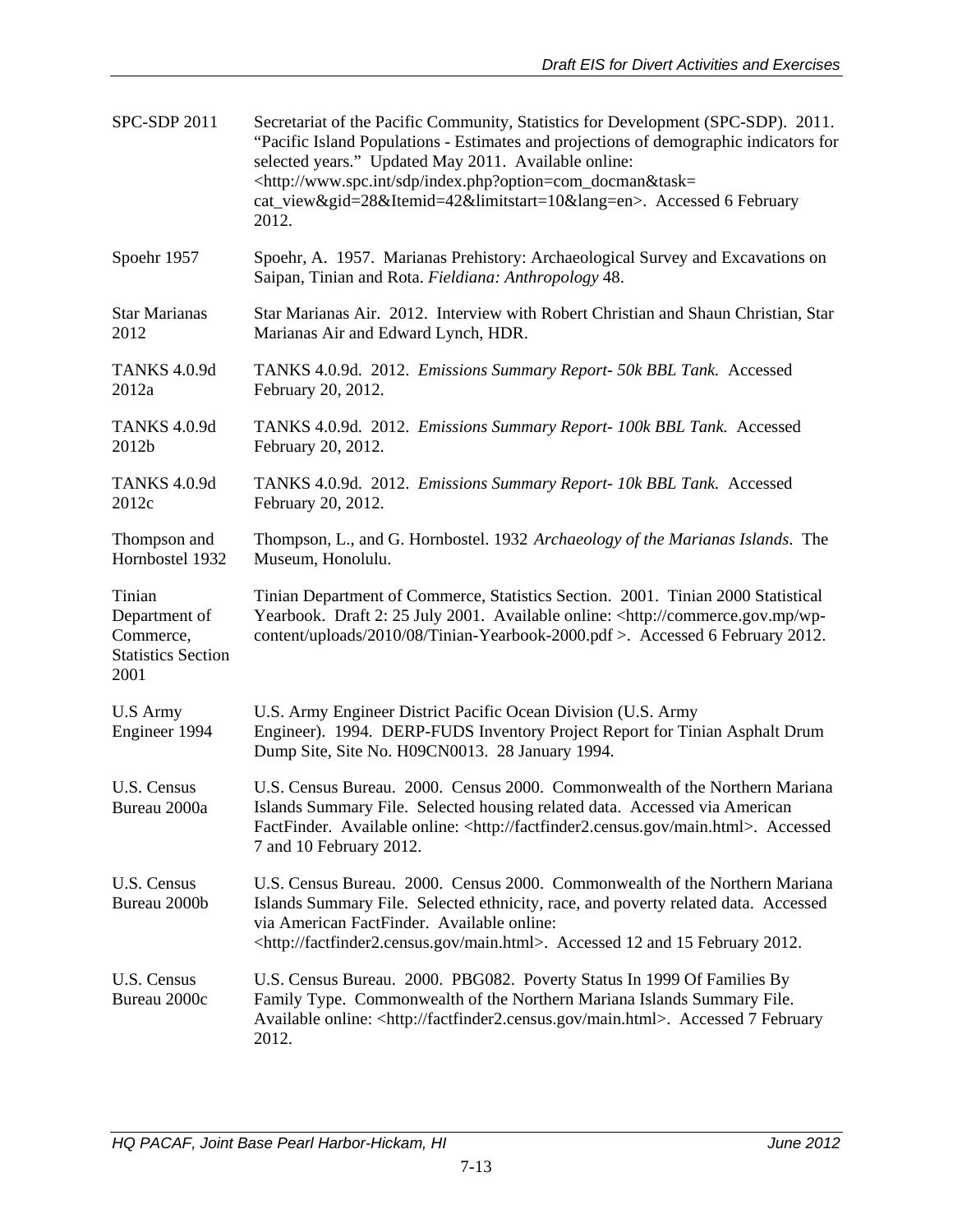| U.S. Census<br>Bureau 2003                                     | U.S. Census Bureau. 2003. Population and Housing Profile: 2000. May 2003.<br>Available Online: <http: cen2000="" cnmiprofile.pdf="" island="" prod="" www.census.gov="">.<br/>Accessed 11 January 2012.</http:>                                                                                                                                                                      |  |  |  |
|----------------------------------------------------------------|--------------------------------------------------------------------------------------------------------------------------------------------------------------------------------------------------------------------------------------------------------------------------------------------------------------------------------------------------------------------------------------|--|--|--|
| U.S. Census<br>Bureau 2010a                                    | U.S. Census Bureau. 2010. "Poverty Thresholds 1999." Last revised 16 September<br>2010. Available online:<br><http: data="" hhes="" poverty="" thresh99.html="" threshld="" www="" www.census.gov="">. Accessed<br/>7 February 2012.</http:>                                                                                                                                         |  |  |  |
| U.S. Census<br>Bureau 2010b                                    | U.S. Census Bureau. 2010. Population of the Commonwealth of the Northern<br>Mariana Islands: 2000 and 2010. Census 2000 for the Commonwealth of the<br>Northern Mariana Islands and the 2010 Census for the Commonwealth of the<br>Northern Mariana Islands. Available online:<br><http: 2010.census.gov="" cb11cn178_cnmi.xls="" news="" xls="">. Accessed 25 January 2012.</http:> |  |  |  |
| U.S. Census<br>Bureau 2010c                                    | U.S. Census Bureau. 2010. Population of the Commonwealth of the Northern<br>Mariana Islands by Village: 2010. 2010 Census for the Commonwealth of the<br>Northern Mariana Islands. Available online:<br><http: 2010.census.gov="" cnmi_village_pop_counts.xls="" news="" xls="">. Accessed 25<br/>January 2012.</http:>                                                              |  |  |  |
| U.S. Census<br>Bureau 2011                                     | U.S. Census Bureau. 2011. Geography Area Series: County Business Patterns for<br>Puerto Rico and the Island Areas: 2009. Release date 30 June 2011. Available<br>online: <http: cbpnaic="" cbpsect.pl="" censtats.census.gov="" cgi-bin="" pr="">. Accessed 9<br/>February 2012.</http:>                                                                                             |  |  |  |
| U.S. Census<br><b>Bureau</b><br>International<br>Programs 2012 | U.S. Census Bureau, International Programs. 2012. "Annual Growth Rate." Data<br>for 1990-2010. International Data Base. Last Revised 26 January 2012. Available<br>online: <http: <br="" data="" idb="" international="" population="" www.census.gov="">informationGateway.php&gt;. Accessed 10 February 2012.</http:>                                                              |  |  |  |
| <b>U.S. GAO 2000</b>                                           | U.S. Government Accountability Office (GAO). 2000. Northern Mariana Islands<br>Garment and Tourist Industries Play a Dominant Role in the Commonwealth's<br>Economy. GAO/RCED/GGD-00-79. February 2000. Available online:<br><http: 2000="" archive="" r200079.pdf="" www.gao.gov="">. Accessed 9 February 2012.</http:>                                                             |  |  |  |
| <b>U.S. GAO 2008</b>                                           | U.S. GAO. 2008. Commonwealth of the Northern Mariana Islands: Managing<br>Potential Economic Impact of Applying U.S. Immigration Law Requires Coordinated<br>Federal Decisions and Additional Data. GAO-08-791. Available online:<br><http: d08791.pdf="" new.items="" www.gao.gov="">. Accessed 11 February 2012.</http:>                                                           |  |  |  |
| <b>U.S. GAO 2010</b>                                           | U.S. GAO. 2010. American Samoa And Commonwealth Of The Northern Mariana<br>Islands: Wages, Employment, Employer Actions, Earnings, and Worker Views Since<br>Minimum Wage Increases Began. GAO-10-333. April 2010. Available online:<br><http: d10333.pdf="" new.items="" www.gao.gov="">. Accessed 25 January 2012.</http:>                                                         |  |  |  |
| U.S. GAO 2011a                                                 | U.S. GAO. 2011. American Samoa And Commonwealth Of The Northern Mariana<br>Islands: Employment, Earnings, and Status of Key Industries Since Minimum Wage<br>Increases Began. GAO-11-427. June 2011. Available online:<br><http: d11427.pdf="" new.items="" www.gao.gov="">. Accessed 9 February 2012.</http:>                                                                       |  |  |  |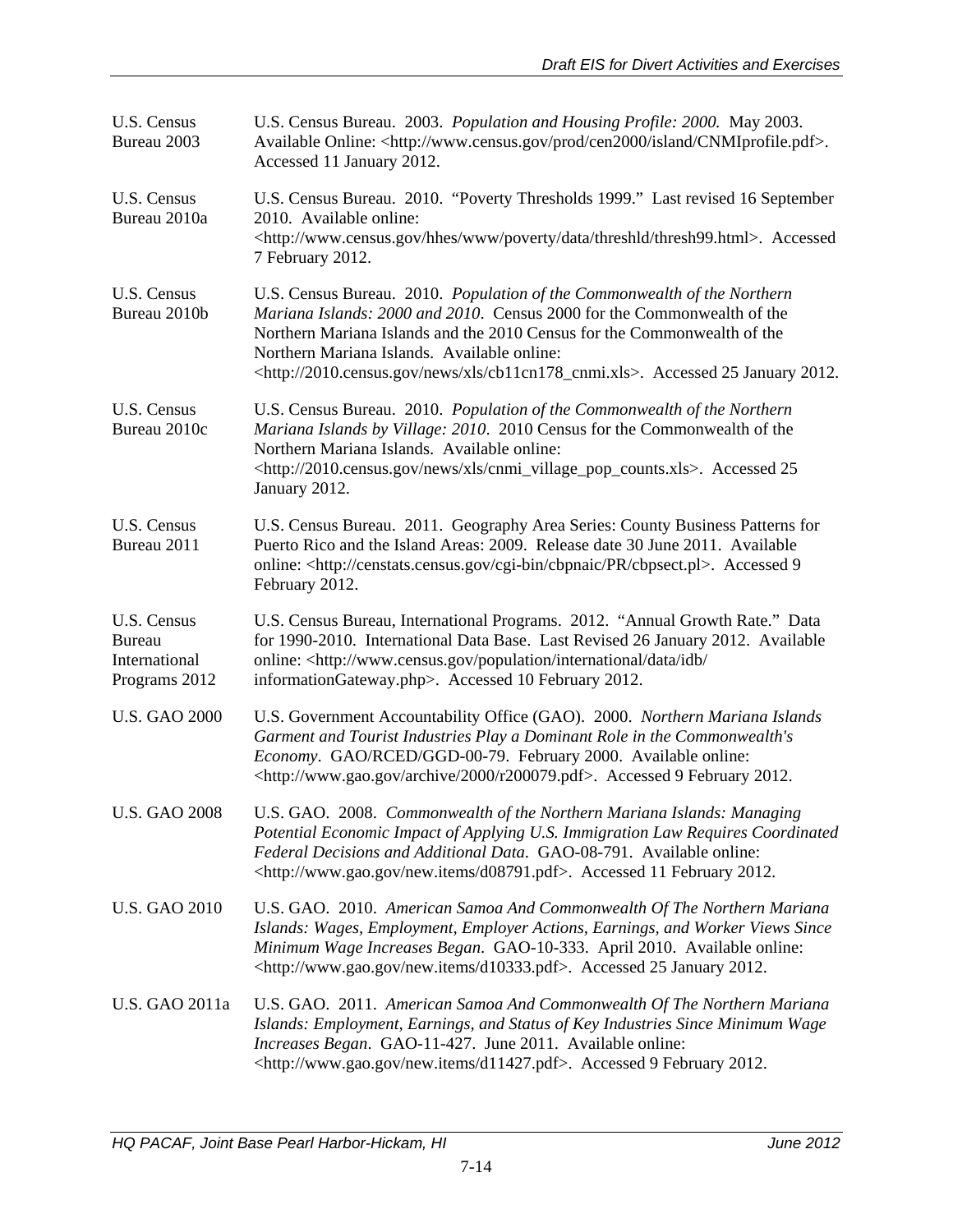| U.S. GAO 2011b                    | U.S. GAO. 2011. Commonwealth Of the Northern Mariana Islands: Status of<br>Transition to Federal Immigration Law. Statement of David Gootnick, Director<br>International Affairs and Trade. Testimony Before the Fisheries, Wildlife, Oceans,<br>and Insular Affairs Subcommittee, Committee on Natural Resources, House of<br>Representatives. GAO-11-805T. 11 July 2011. Available online:<br><http: 126631.pdf="" 130="" assets="" www.gao.gov="">. Accessed 10 February 2012.</http:> |  |  |  |
|-----------------------------------|-------------------------------------------------------------------------------------------------------------------------------------------------------------------------------------------------------------------------------------------------------------------------------------------------------------------------------------------------------------------------------------------------------------------------------------------------------------------------------------------|--|--|--|
| University of<br><b>Guam 2002</b> | University of Guam. 2002. Karst Geology and Hydrology of Tinian and Rota<br>(Luta), CNMI: A Preliminary Report. September 2002.                                                                                                                                                                                                                                                                                                                                                           |  |  |  |
| University of<br>Hawaii 2010a     | University of Hawaii. 2010. Soils of Saipan: Properties and Diversity. Available<br>online: <http: marianasgrazingacademy.org="" pdf's="" soils="" soils_saipan_2010_<br="">notes.pdf&gt;. Accessed 25 January 2012.</http:>                                                                                                                                                                                                                                                              |  |  |  |
| University of                     | University of Hawaii. 2010. Soils of Tinian: Properties and Diversity. Available                                                                                                                                                                                                                                                                                                                                                                                                          |  |  |  |
| Hawaii 2010b                      | online:<br><http: pdf's="" soils="" soils_tinian_2010_notes.pdf="" www.marianasgrazingacademy.org=""><br/>Accessed 13 February 2012.</http:>                                                                                                                                                                                                                                                                                                                                              |  |  |  |
| University of<br>Illinois 2008    | University of Illinois. 2008. Classification of Soils. Available online<br><http: courses.nres.uiuc.edu="" lec%207%20and%208%20soil%20<br="" lectures="" nres201="">Classification%20Fa.%2008p2.pdf&gt;. Accessed 7 February 2012.</http:>                                                                                                                                                                                                                                                |  |  |  |
| <b>Urick 1972</b>                 | Urick R.J. 1972. Noise signature of an aircraft in level flight over a hydrophone in<br>the sea. Journal of the Acoustical Society of America 52:993-999.                                                                                                                                                                                                                                                                                                                                 |  |  |  |
| <b>USACE 1987</b>                 | U.S. Army Corps of Engineers (USACE). 1987. Wetlands Delineation Manual.<br>Technical Report Y-87-1, USAEWES Environmental Laboratory, Vicksburg,<br>Mississippi. Available from: National Technical Information Service, 5285 Port<br>Royal Road, Springfield, Virginia 22161.                                                                                                                                                                                                           |  |  |  |
| <b>USAF 1987</b>                  | U.S. Air Force (USAF). 1987. Environmental Impact Analysis Process for FEA<br>Construction and Operation of Revised PACBAR III Radar Station, Saipan, CNMI.<br>25 June 1987.                                                                                                                                                                                                                                                                                                              |  |  |  |
| <b>USAF 1997</b>                  | USAF. 1997. Guide for Environmental Justice Analysis with the Environmental<br>Impact Analysis Process (EIAP). November 1997.                                                                                                                                                                                                                                                                                                                                                             |  |  |  |
| <b>USAF 2006</b>                  | USAF. 2006. Environmental Impact Statement (EIS), Establishment and Operation<br>of an Intelligence, Surveillance, Reconnaissance (ISR), and Strike Capability,<br>Anderson Air Force Base, Guam. July 2006.                                                                                                                                                                                                                                                                              |  |  |  |
| <b>USAF 2011</b>                  | USAF. 2011. AFI 91-202 The United States Mishap Prevention Program. August<br>05, 2011.                                                                                                                                                                                                                                                                                                                                                                                                   |  |  |  |
| <b>USAF</b> undated               | USAF. Undated. "Andersen Air Force Base Mission." Available online:<br><http: main="" welcome.asp="" www.andersen.af.mil="">. Accessed 18 July 2011.</http:>                                                                                                                                                                                                                                                                                                                              |  |  |  |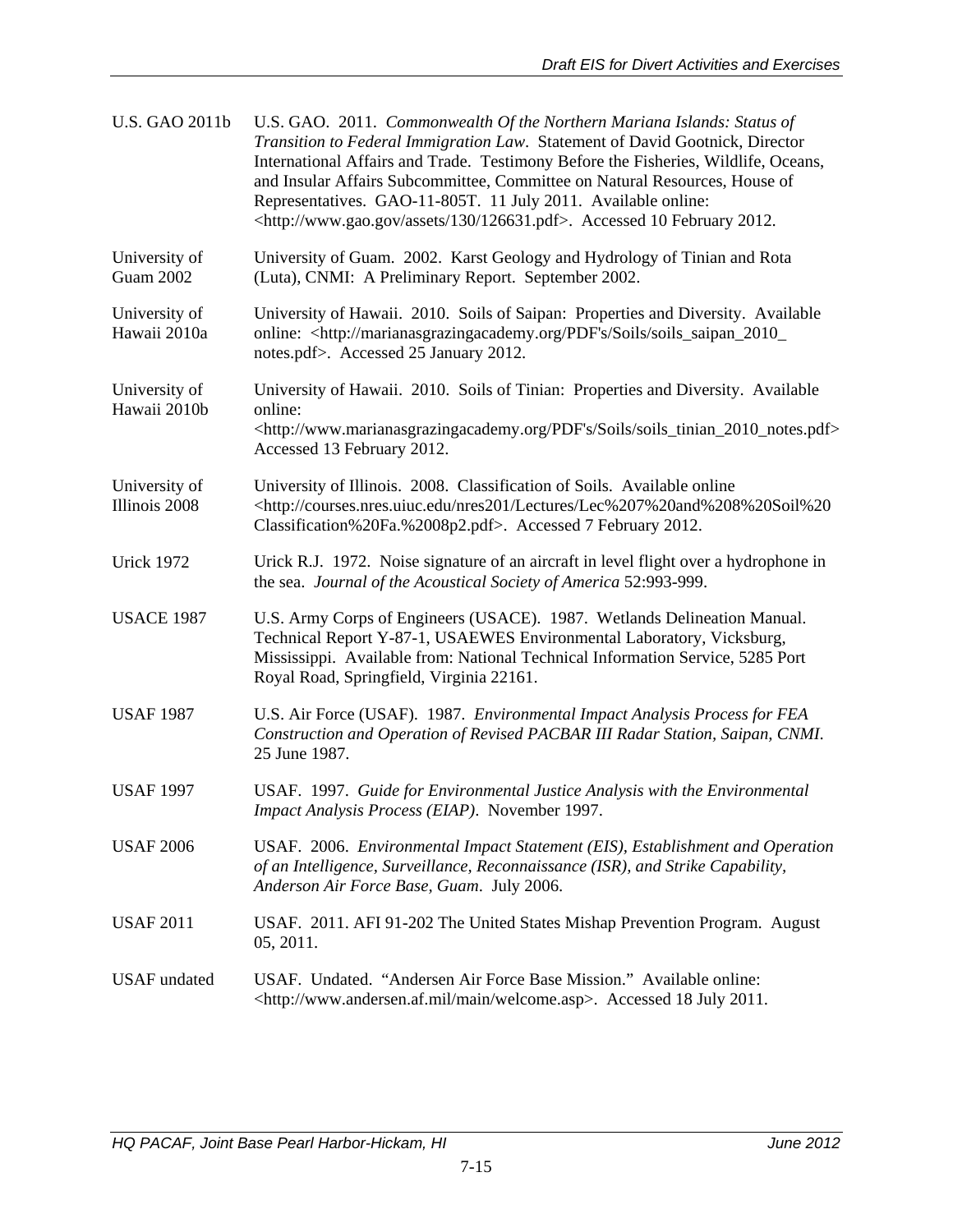| <b>USDA NRCS</b><br>1988a            | U.S. Department of Agriculture (USDA), Natural Resources Conservation Service<br>(NRCS). 1988. General Soil Map: Island of Saipan. Available online:<br><http: 0="" gsm_saipan.pdf.="" manuscripts="" pb645="" soildatamart.nrcs.usda.gov="">.<br/>Accessed 26 January 2012.</http:> |  |  |  |
|--------------------------------------|--------------------------------------------------------------------------------------------------------------------------------------------------------------------------------------------------------------------------------------------------------------------------------------|--|--|--|
| <b>USDA NRCS</b><br>1988b            | USDA NRCS. 1988. General Soil Map, Islands of Tinian and Aguijan. Available<br>online: <http: australia="" maps="" tinian_soil_1988.jpg.="" www.lib.utexas.edu=""> Accessed<br/>13 February 2012.</http:>                                                                            |  |  |  |
| <b>USDA NRCS</b><br>1989             | USDA NRCS. 1989. Soil Survey of the Islands of Aguijan, Rota, Saipan, and<br>Tinian, Commonwealth of the Northern Mariana Islands. Available online:<br><http: 0="" aguijan.pdf="" manuscripts="" pb645="" soildatamart.nrcs.usda.gov="">. Accessed 25<br/>January 2012.</http:>     |  |  |  |
| USDA-WS 2008a                        | USDA-Wildlife Services (WS). 2008. Wildlife Hazard Assessment: Francisco C.<br>Ada, Saipan International Airport. Saipan, Commonwealth of the Northern Mariana<br>Islands. August 2008.                                                                                              |  |  |  |
| USDA-WS<br>2008b                     | USDA-WS. 2008. Wildlife Hazard Assessment: Tinian International Airport.<br>Tinian, Commonwealth of the Northern Mariana Islands. August 2008.                                                                                                                                       |  |  |  |
| <b>USDOI</b> and<br><b>NOAA 2006</b> | U.S. Department of the Interior (USDOI) and National Oceanographic and<br>Atmospheric Administration (NOAA). 2006. The Economic Value of the Coral<br>Reefs of Saipan, Commonwealth of the Northern Mariana Islands. March 2006.                                                     |  |  |  |
| <b>USDOI-OIA</b><br>1999             | USDOI, Office of Insular Affairs (OIA). 1999. A Report on the State of the Islands.<br>1999.                                                                                                                                                                                         |  |  |  |
| <b>USDOI-OIA</b><br>2005             | USDOI-OIA. 2005. Review of Brown Treesnake Problems and Control Programs:<br>Report of Observation and Recommendations. March 2005                                                                                                                                                   |  |  |  |
| <b>USDOI-OIA</b><br>2008             | USDOI-OIA. 2008. Report on the State Of The Islands. Chapter 3: Commonwealth<br>Of The Northern Mariana Islands. Last updated 12 March 2008. Available online:<br><http: ch3a.html="" oia="" stateisland="" www.doi.gov="">. Accessed 12 February 2012.</http:>                      |  |  |  |
| <b>USDOI-OIA</b><br>2011             | USDOI-OIA. 2011. "Commonwealth of the Northern Mariana Islands, Insular Area<br>Summary for the Northern Mariana Islands." Available online:<br><http: cnmipage.htm="" islandpages="" oia="" www.doi.gov="">. Accessed 13 February 2012.</http:>                                     |  |  |  |
| <b>USEPA 1971</b>                    | U.S. Environmental Protection Agency (USEPA). 1971. Noise from Construction<br>Equipment and Operations, Building Equipment, and Home Appliances. 31<br>December 1971.                                                                                                               |  |  |  |
| <b>USEPA 1972</b>                    | USEPA. 1972. Noise Control Act of 1972. 27 October, 1972. Available online:<br><http: air="" noise="" noise_control_act_of_1972.pdf="" www.epa.gov="">. Accessed 6<br/>February 2012.</http:>                                                                                        |  |  |  |
| <b>USEPA 1974</b>                    | USEPA. 1974. Information on Levels of Environmental Noise Requisite to Protect<br>Public Health and Welfare with an Adequate Margin of Safety. Publication No.<br>550/9-74-004, Washington D.C. March 1974.                                                                          |  |  |  |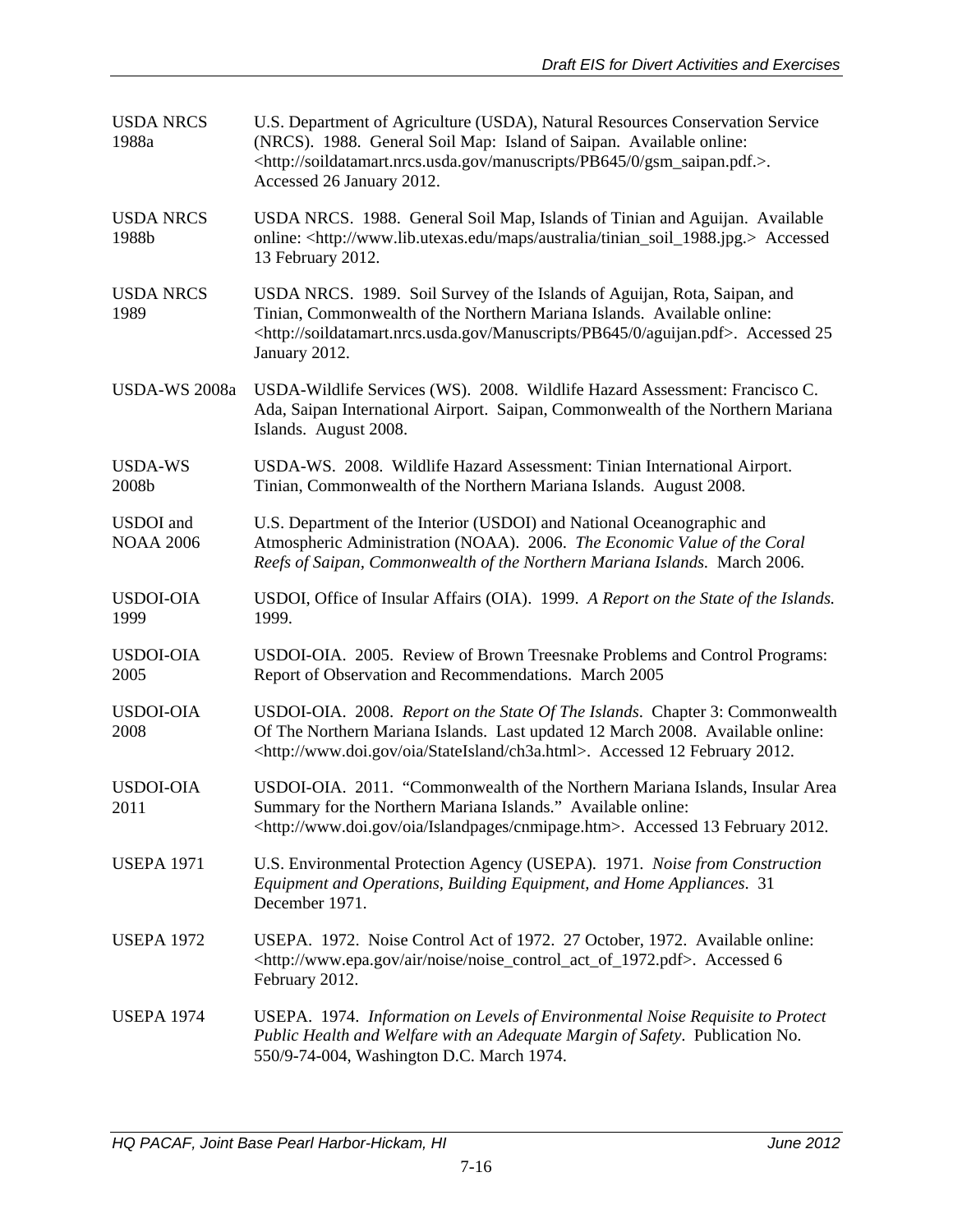USEPA 1981a USEPA. 1981. "Noise and its Measurement." January 1981. Available online: *<http://nonoise.org/epa/Roll19/roll19doc49.pdf>*. Accessed 3 March 2010. USEPA 1981b USEPA. 1981. Noise Effects Handbook. A Desk Reference to Health and Welfare Effects of Noise. Office of Noise Abatement and Control. October 19*7*9, Revised July 1981. Available online: *<http://nonoise.org/epa/Roll7/roll7doc27.pdf>*. Accessed 3 March 2010. USEPA 1992 USEPA. 1992. *Procedures for Emission Inventory Preparation Printed on Recycled Paper Volume IV: Mobile Sources*. December 1992. USEPA 2008 USEPA. 2008. Emission Factors & AP 42, Compilation of Air Pollutant Emission Factors, Chapter 5 Petroleum Industry, Subchapter 5.2 transportation and Marketing of Petroleum Liquids. June 2008. USEPA 2009 USEPA. 2009. *Estimating 2003 Building-Related Construction and Demolition Materials Amounts*. March 2009. USEPA 2011a USEPA. 2011. *National Ambient Air Quality Standards (NAAQS)*. Available online: <http://www.epa.gov/air/criteria.html.> Accessed on 23 January 2012. USEPA 2011b USEPA. 2011. P*acific Southwest, Region 9, EPA Pacific Islands Program*. 4 August 2011. USEPA 2012a USEPA. 2012. Title 40: Protection of Environment, Chapter I - Environmental Protection Agency, Subchapter C - Air Programs, Part 81 - Designation of Areas for Air Quality Planning Purposes, Subpart C - Section 07 Attainment Status Designations, Section 81.354 - Northern Mariana Islands. 7/1/11 Edition USEPA 2012b USEPA. 2012. National Pollution Discharge Elimination System. 16 February 2012. Available online <http://www.epa.gov/npdes/pubs/cgp2012\_finalpermit.pdf>. Accessed 19 March 2012. USFWS 1998a U.S. Fish and Wildlife Service (USFWS). 1998. Biological Opinion of the U.S. Fish and Wildlife Service for Airport Improvements at the Tinian International Airport Commonwealth of the Northern Mariana Islands (1-2-98-F=06LTG). 21 August 1998. USFWS 1998b USFWS. 1998. Recovery plan for the nightingale reed-warbler, *Acrocephalus luscinia*. U.S. Fish and Wildlife Service, Portland, Oregon. USFWS 2004 USFWS. 2004. Final rule to remove the Tinian monarch from the federal list of endangered and threatened wildlife. Federal Register 69 (182): 56367-56373. USFWS 2005 USFWS. 2005. Nightingale Reed-warbler (Acrocephalus luscinia): 5-Year Review Summary and Evaluation. U.S. Fish and Wildlife Service, Pacific Islands Fish and Wildlife Office Honolulu, Hawaii. USFWS 2006 USFWS. 2006. Biological Opinion for Proposed Rehabilitation of Runway 07/25 and Relocation of Water Catchment Reservoir, Saipan International Airport, Saipan, Commonwealth of the Northern Mariana Islands (Log number 1-2-2006-F-741). 11 October 2006.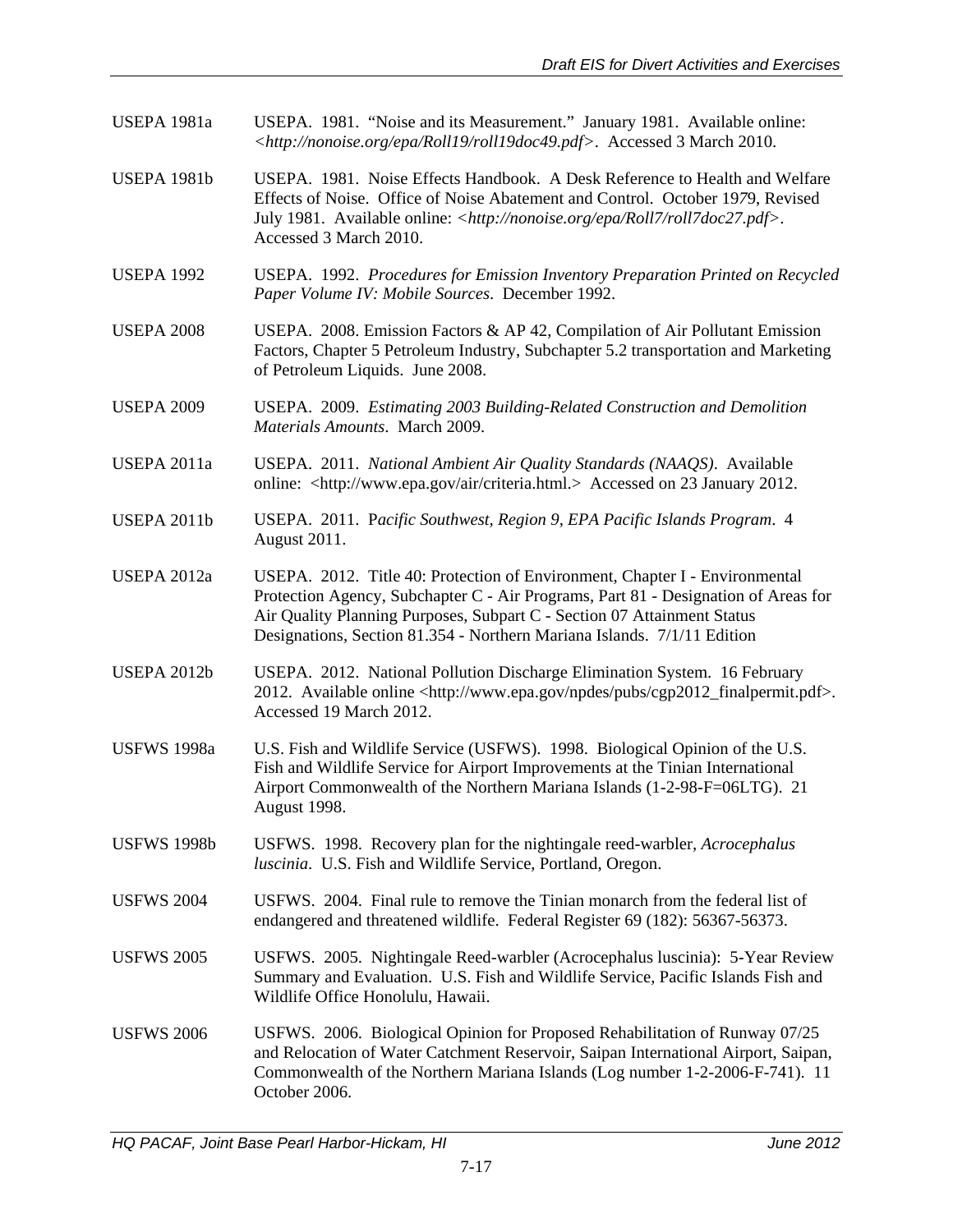| <b>USFWS 2012</b>     | USFWS. 2012. Managing Natural Resource Pathways. Hazard Analysis and<br>Critical Control Points (HACCP). U.S. Fish & Wildlife Service through a<br>partnership with the University of Texas -Arlington. Available online:<br><http: www.haccp-nrm.org=""></http:> . Accessed February 2012.                   |  |  |  |
|-----------------------|---------------------------------------------------------------------------------------------------------------------------------------------------------------------------------------------------------------------------------------------------------------------------------------------------------------|--|--|--|
| <b>USGS 1999</b>      | U.S. Geologic Survey (USGS). 1999. Topographic Map of the Island of Tinian.<br>Available online: <http: maps="" pacific_islands="" topo="" txu-oclc-<br="" www.lib.utexas.edu="">060797124x-tinian.jpg&gt;. Accessed 13 February 2012.</http:>                                                                |  |  |  |
| <b>USGS 2003</b>      | USGS. 2003. Ground-Water Resources of Saipan, Commonwealth of the Northern<br>Marianas Islands. Available online <http: <br="" htdocs="" pubs.usgs.gov="" wri="" wri034178="">wrir03-4178.html&gt;. Accessed 25 January 2012.</http:>                                                                         |  |  |  |
| <b>USGS 2006</b>      | USGS. 2006. Northern Mariana Islands Volcanic Activity. Available online:<br><http: cnmi="" hvo.wr.usgs.gov=""></http:> . Accessed 10 February 2012.                                                                                                                                                          |  |  |  |
| <b>USGS 2009a</b>     | USGS. 2009. Influence of Stormwater and Wastewater Discharges on the<br>Distribution and Abundance of Heavy Metals in Sediments from Saipan Lagoon.<br>November 2009. Available online:<br><http: 09grants="" 2009gu162b.pdf="" progress="" water.usgs.gov="" wrri="">. Accessed 11<br/>January 2012.</http:> |  |  |  |
| <b>USGS 2009b</b>     | USGS. 2009. Estimated Use of Water in the United States in 2005. Circular 1344.                                                                                                                                                                                                                               |  |  |  |
| <b>USGS 2010</b>      | USGS. 2010. "USGS Earthquake Hazards Program." Available online<br><http: earthquake.usgs.gov="" earthquakes="" quakes="" recenteqsww="" us2010zxcf.php="">.<br/>Accessed 13 February 2012.</http:>                                                                                                           |  |  |  |
| <b>USGS 2012</b>      | USGS. 2012. Northern Mariana Islands Recent Status Report, Updates, and<br>Information releases. Available online:<br><http: activity="" index.php="" nmi="" volcanoes.usgs.gov="">. Accessed 10 February 2012.</http:>                                                                                       |  |  |  |
| <b>USPACOM 1999</b>   | U.S. Pacific Command. 1999. Final Environmental Impact Statement of the<br>Military Training in the Marianas. Volume Two, Appendices. June 1999.                                                                                                                                                              |  |  |  |
| Weatherspark<br>2012a | Weatherspark. 2012. Average weather conditions over a typical year for Saipan<br>Island. Available online: <http: www.weatherspark.com="">. Accessed 7 March 2012.</http:>                                                                                                                                    |  |  |  |
| Weatherspark<br>2012b | Weatherspark. 2012. Average weather conditions over a typical year for Tinian<br>Island. Available online: <http: www.weatherspark.com="">. Accessed 7 March<br/>2012.</http:>                                                                                                                                |  |  |  |
| Wiles et al. 2003     | Wiles, G.J., J. Bart, R.E. Beck Jr., and C.F. Aguon. 2003. Impacts of the Brown<br>Treesnake: Patterns of Decline and Species Persistence in Guam's Avifauna.<br>Conservation Biology. 17 (5): 1350-1360. October 2003.                                                                                       |  |  |  |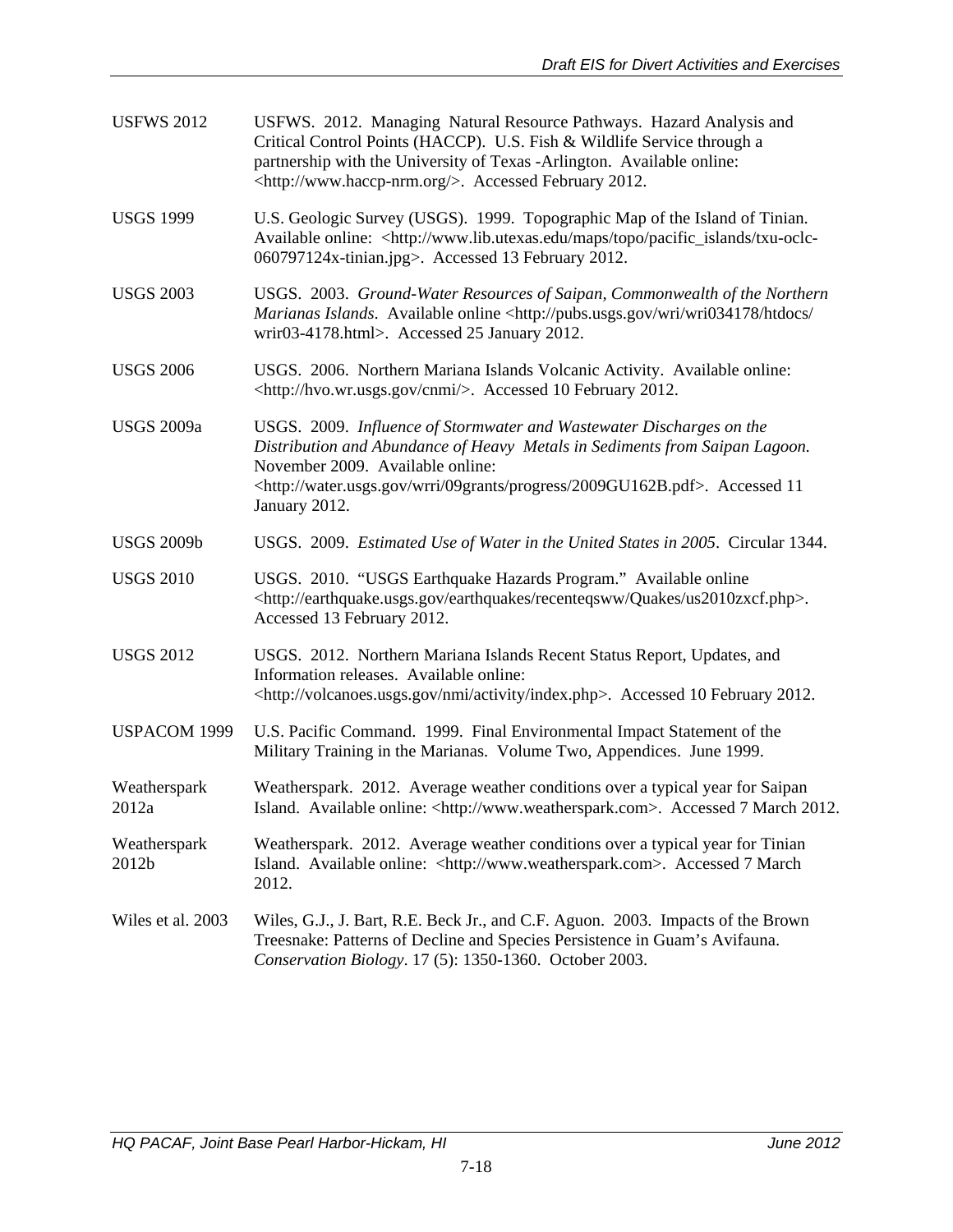# **8. Acronyms and Index**

# **8.1 Acronyms and Abbreviations**

| $\mu g/m^3$  | micrograms per cubic meter        | <b>BEAR</b>     | <b>Basic Expeditionary Airfield</b> |
|--------------|-----------------------------------|-----------------|-------------------------------------|
| A5U          | Strategy, Policy, and             |                 | Resources                           |
|              | <b>Requirements Division</b>      | <b>BFOL</b>     | <b>Bomber Forward Operating</b>     |
| <b>ACHP</b>  | Advisory Council on Historic      |                 | Location                            |
|              | Preservation                      | <b>BGRT</b>     | <b>Business Gross Revenue Tax</b>   |
| ACM          | Asbestos-Containing Material      | <b>BMP</b>      | <b>Best Management Practice</b>     |
| <b>ADT</b>   | average daily traffic             | C&D             | <b>Construction and Development</b> |
| <b>AFB</b>   | Air Force Base                    | CAA             | Clean Air Act                       |
| <b>AFH</b>   | Air Force Handbook                | <b>CEDS</b>     | Comprehensive Economic              |
| AFI          | Air Force Instruction             |                 | Development Strategic               |
| <b>AFMAN</b> | Air Force Manual                  | <b>CEO</b>      | Council on Environmental            |
| <b>AFOSH</b> | Air Force Occupational and        |                 | Quality                             |
|              | <b>Environmental Safety, Fire</b> | <b>CERAP</b>    | FAA Center Radar Approach           |
|              | Protection, and Health            |                 | Control                             |
| <b>AFPD</b>  | Air Force Policy Directive        | <b>CFR</b>      | Code of Federal Regulations         |
| <b>AGE</b>   | Aerospace Ground Equipment        | CGP             | <b>Construction General Permit</b>  |
| <b>AGL</b>   | <b>Above Ground Level</b>         | <b>CHC</b>      | Commonwealth Health Center          |
| AIP          | <b>Agreed Implementation Plan</b> | ChST            | <b>Chamorro Standard Time</b>       |
| <b>ALSF</b>  | approach lighting system with     | cm              | centimeters                         |
|              | sequenced flashing                | <b>CMC</b>      | <b>Commonwealth Code</b>            |
| <b>AMC</b>   | Air Mobility Command              | <b>CNMI</b>     | Commonwealth of the                 |
| <b>AMDTF</b> | U.S. Army Air and Missile         |                 | Northern Mariana Islands            |
|              | <b>Defense Task Force</b>         | CO              | carbon monoxide                     |
| <b>AOR</b>   | Area of Responsibility            | CO <sub>2</sub> | carbon dioxide                      |
| <b>APC</b>   | Area of Particular Concern        | <b>CPA</b>      | <b>Commonwealth Ports</b>           |
| <b>APE</b>   | area of potential effect          |                 | Authority                           |
| <b>AQCR</b>  | air quality control region        | <b>CRM</b>      | <b>Coastal Resources</b>            |
| <b>ARFF</b>  | Airport Rescue and                |                 | Management                          |
|              | Firefighting                      | <b>CTAF</b>     | <b>Common Traffic Advisory</b>      |
| <b>ARTA</b>  | Aircraft Rescue Training Area     |                 | Frequency                           |
| <b>ARTCC</b> | Air Route Traffic Control         | <b>CUC</b>      | <b>Commonwealth Utilities</b>       |
|              | Center                            |                 | Corporation                         |
| <b>AST</b>   | <b>Aboveground Storage Tank</b>   | <b>CWA</b>      | Clean Water Act                     |
| <b>ATC</b>   | Air Traffic Control               | <b>CZ</b>       | clear zones                         |
| <b>ATCAA</b> | Air Traffic Control Assigned      | <b>CZMA</b>     | <b>Coastal Zone Management Act</b>  |
|              | Airspace                          | <b>DAWR</b>     | Division of Aquatic and             |
| AWI          | Air Wing Instruction              |                 | <b>Wildlife Resources</b>           |
| <b>BAMS</b>  | <b>Broad Area Maritime</b>        | dBA             | A-weighted decibel                  |
|              | Surveillance                      | <b>DDESB</b>    | Department of Defense               |
| <b>BASH</b>  | Bird/Wildlife Aircraft Strike     |                 | <b>Explosive Safety Board</b>       |
|              | Hazard                            | <b>DEQ</b>      | Division of Environmental           |
| bbl(s)       | barrel(s)                         |                 | Quality                             |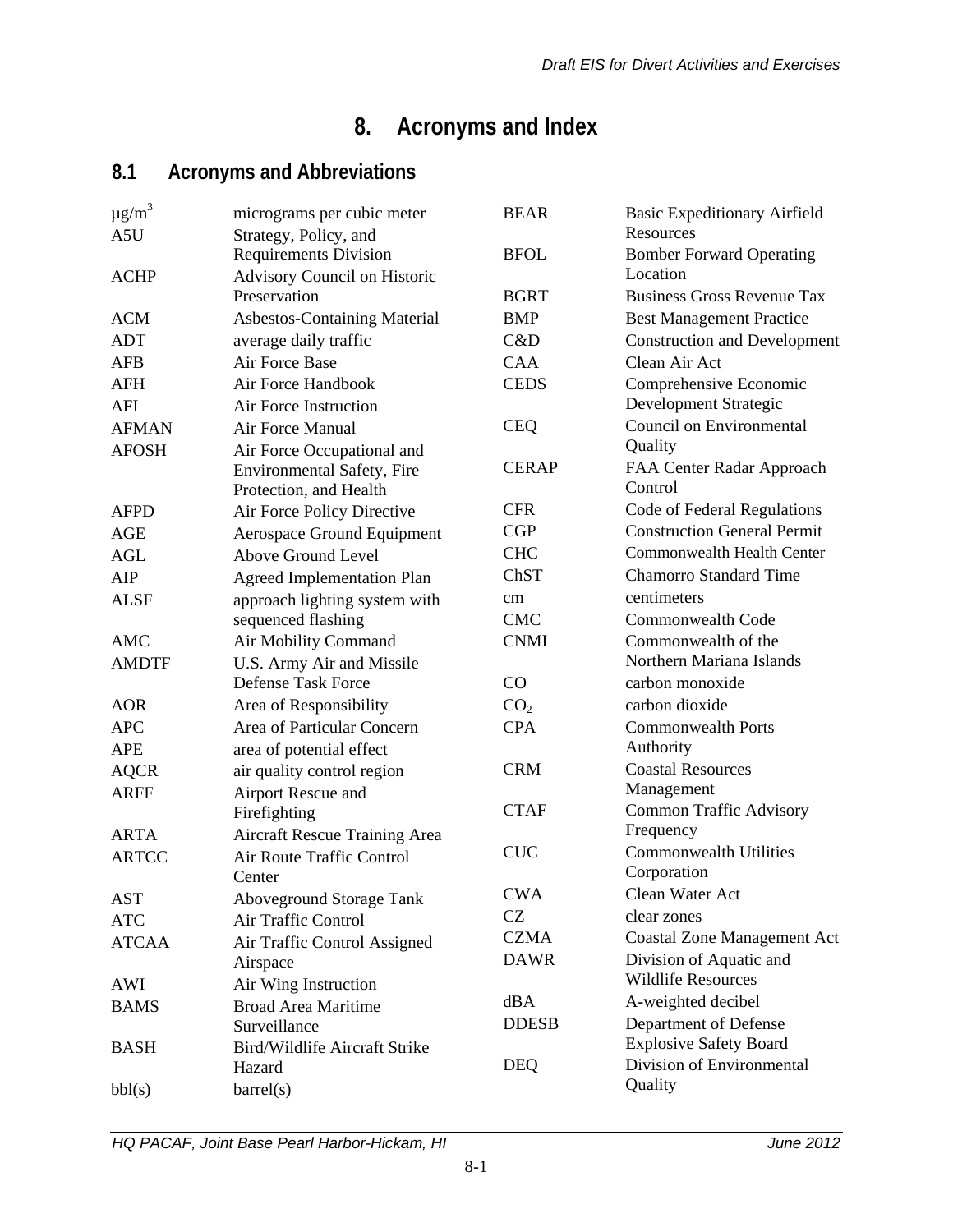| <b>DLNR</b> | Department of Lands and<br><b>Natural Resources</b>  | <b>GATR</b>  | <b>Guam Aviation Training</b><br>Relocation           |
|-------------|------------------------------------------------------|--------------|-------------------------------------------------------|
| <b>DME</b>  | <b>Distance Measuring</b><br>Equipment               | <b>GEPA</b>  | <b>Guam Environmental</b><br>Protection Agency        |
| <b>DNL</b>  | Day-Night Average Sound                              | <b>GHG</b>   | greenhouse gas                                        |
|             | Level                                                | gph          | gallons per hour                                      |
| <b>DOD</b>  | Department of Defense                                | gpm          | gallons per minute                                    |
| <b>DOI</b>  | Department of the Interior                           | <b>GRO</b>   | Rota International Airport                            |
| <b>DON</b>  | Department of the Navy                               | <b>GSN</b>   | Francisco C. Ada Saipan                               |
| <b>DOT</b>  | Department of Transportation                         |              | <b>International Airport</b>                          |
| <b>DPL</b>  | Department of Public Lands                           | <b>GUM</b>   | A.B. Won Pat International                            |
| <b>DPS</b>  | Department of Public Safety                          |              | Airport                                               |
| <b>DPW</b>  | Department of Public Works                           | <b>GVW</b>   | gross vehicle weight                                  |
| <b>DRMO</b> | Defense Reutilization and<br><b>Marketing Office</b> | <b>HACCP</b> | Hazard Analysis and Critical<br><b>Control Points</b> |
| <b>ECM</b>  | Earth-Covered Magazine                               | HE           | <b>Harvest Eagle</b>                                  |
| <b>ECU</b>  | <b>Environmental Control Unit</b>                    | HF           | <b>Harvest Falcon</b>                                 |
| <b>EIAP</b> | <b>Environmental Impact</b><br>Analysis Process      | <b>HIES</b>  | Household, Income, and<br><b>Expenditures Survey</b>  |
| <b>EIS</b>  | <b>Environmental Impact</b>                          | <b>HIRL</b>  | Runway Edge Lights, High                              |
|             | Statement                                            |              | Intensity                                             |
| <b>EISA</b> | Energy Independence and                              | <b>HPO</b>   | <b>Historic Preservation Office</b>                   |
|             | Security Act                                         | <b>HSV</b>   | <b>Hydrant Servicing Vehicle</b>                      |
| <b>ELG</b>  | <b>Effluent Limitation Guideline</b>                 | <b>HUD</b>   | Department of Housing and                             |
| <b>EMUA</b> | <b>Exclusive Military Use Area</b>                   |              | <b>Urban Development</b>                              |
| EO          | <b>Executive Order</b>                               | <b>IBB</b>   | U.S. Government International                         |
| <b>ERS</b>  | <b>Economic Restoration Summit</b>                   |              | <b>Broadcasting Bureau</b>                            |
| <b>ESA</b>  | <b>Endangered Species Act</b>                        | <b>IBD</b>   | <b>Inhabited Building Distance</b>                    |
| <b>ESCP</b> | Erosion-and-sediment-control                         | <b>ICE</b>   | <b>Internal Combustion Engines</b>                    |
|             | plan                                                 | <b>IFR</b>   | <b>Instrument Flight Rules</b>                        |
| <b>ETL</b>  | <b>Engineering Technical Letter</b>                  | <b>IICEP</b> | Interagency and                                       |
| <b>FAA</b>  | <b>Federal Aviation</b>                              |              | Intergovernmental                                     |
|             | Administration                                       |              | Coordination for                                      |
| FAR         | <b>Federal Aviation Regulation</b>                   |              | <b>Environmental Planning</b>                         |
| <b>FDM</b>  | Farrallon de Medinilla                               | <b>ILS</b>   | <b>Instrument Landing System</b>                      |
| <b>FEMA</b> | <b>Federal Emergency</b>                             | <b>INRMP</b> | <b>Integrated Natural Resources</b>                   |
|             | <b>Management Agency</b>                             |              | Management Plan                                       |
| <b>FIR</b>  | <b>Flight Information Region</b>                     | <b>IO</b>    | <b>Isolated Occurrences</b>                           |
| <b>FIRM</b> | Flood Insurance Rate Map                             | ISR/Strike   | Intelligence, Surveillance,                           |
| <b>FOD</b>  | foreign object debris                                |              | Reconnaissance, and Strike                            |
| <b>FPPA</b> | <b>Farmland Protection Policy</b>                    | J4           | Joint Region Marianas                                 |
|             | Act                                                  |              | <b>Regional Engineer</b>                              |
| <b>FR</b>   | <b>Federal Register</b>                              | JDF          | Japanese Defense Force                                |
| $ft^2$      | square feet                                          | <b>JGPO</b>  | Joint Guam Program Office                             |
| $ft^3$      | cubic feet                                           | <b>JLOTS</b> | Joint Logistics Over the Shore                        |
| ${\rm FY}$  | <b>Fiscal Year</b>                                   | <b>JSF</b>   | Joint Strike Fighter                                  |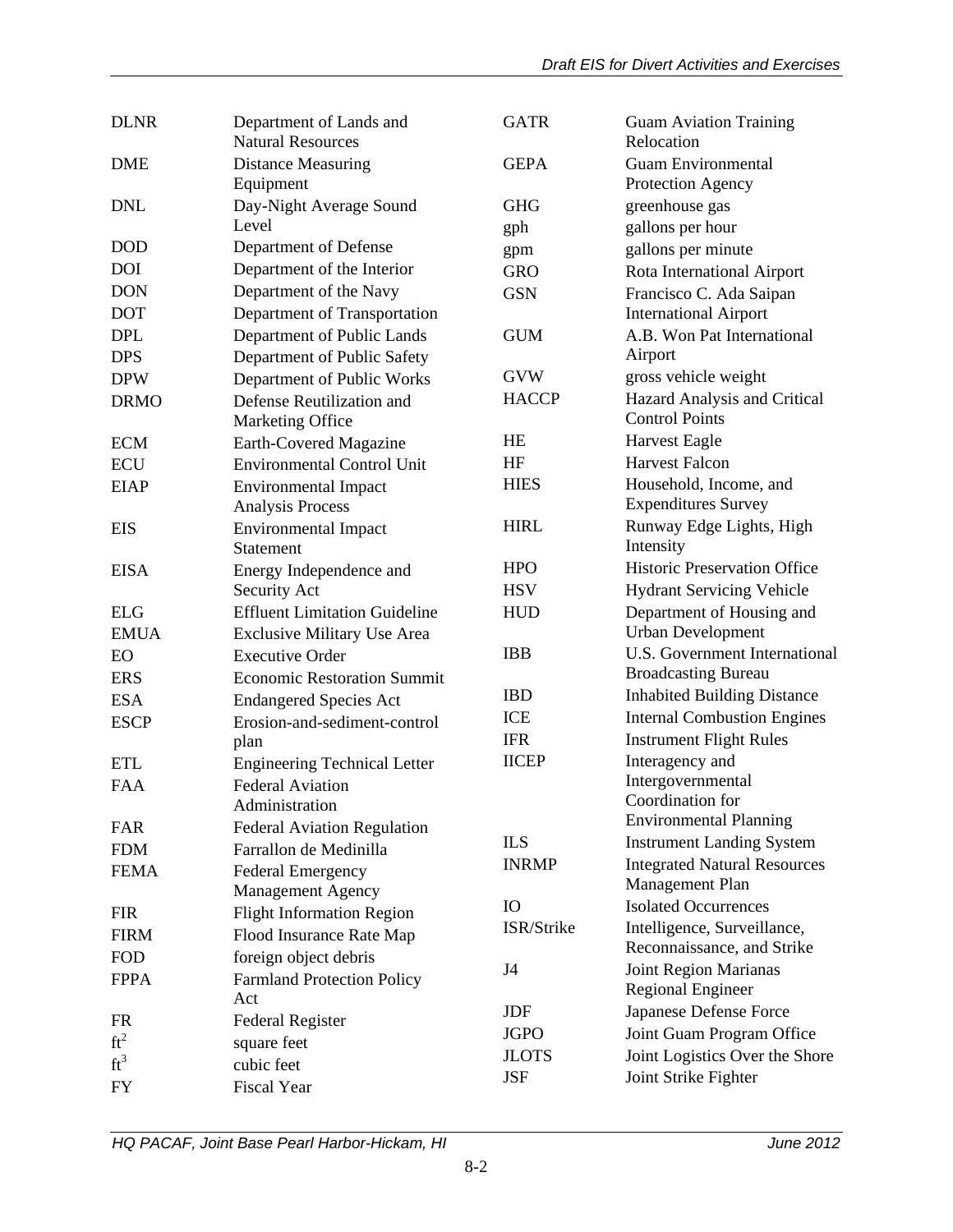| <b>JTREG</b>     | Joint Region Marianas                   | <b>MWh</b>      | <b>Megawatt Hours</b>                                     |
|------------------|-----------------------------------------|-----------------|-----------------------------------------------------------|
| <b>MARIANAS</b>  |                                         | <b>NAAQS</b>    | National Ambient Air Quality                              |
| kg               | kilogram                                |                 | <b>Standards</b>                                          |
| km               | kilometers                              | <b>NAVAID</b>   | Navigational Aid                                          |
| $\mbox{km}^2$    | square kilometers                       | <b>NAVAIR</b>   | Naval Air Warfare                                         |
| kV               | kilovolt                                | <b>NAVFAC</b>   | Naval Facilities Engineering                              |
| kVA              | kilovolt-ampere                         | PAC             | Command, Pacific                                          |
| kW               | kilowatt                                | <b>NDB</b>      | Non-Directional Beacon                                    |
| LBA              | Leaseback Area                          | <b>NEO</b>      | non-combatant evacuation                                  |
| <b>LBP</b>       | Lead-based Paint                        |                 | operation                                                 |
| <b>LFB</b>       | low flyby                               | <b>NEPA</b>     | National Environmental Policy                             |
| <b>LFP</b>       | low flight pattern                      |                 | Act                                                       |
| <b>LOC</b>       | Localizer                               | <b>NEW</b>      | Net Explosive Weight                                      |
| LOS              | level of service                        | <b>NHLS</b>     | National Historic Landmark                                |
| <b>LTO</b>       | landing and takeoff                     |                 | System                                                    |
| <b>MAJCOM</b>    | Major Command                           | <b>NHPA</b>     | National Historic Preservation                            |
| <b>MALSR</b>     | Medium Intensity Approach               |                 | Act                                                       |
|                  | Lighting System with Runway             | <b>NKK</b>      | Nanyo Kohatsu Kabushiki<br>Kaisha                         |
|                  | <b>Alignment Indicator Lights</b>       | <b>NM</b>       | nautical miles                                            |
| <b>MARFORPAC</b> | Marine Corps Forces Pacific             | $NM^2$          |                                                           |
| <b>MBTA</b>      | Migratory Bird Treaty Act               |                 | square nautical miles<br><b>National Marine Fisheries</b> |
| $mg/m^3$         | milligrams per cubic meter              | <b>NMFS</b>     | Service                                                   |
| mi <sup>2</sup>  | square miles                            | NO <sub>2</sub> | nitrogen dioxide                                          |
| <b>MIMC</b>      | Military Integration                    | <b>NOA</b>      | Notice of Availability                                    |
|                  | <b>Management Committee</b>             | <b>NOAA</b>     | National Oceanic and                                      |
| <b>MIRC</b>      | Mariana Island Range                    |                 | Atmospheric Administration                                |
|                  | Complex                                 | <b>NOI</b>      | Notice of Intent                                          |
| <b>MIRL</b>      | Runway Edge Lights, Medium              | <b>NOTAM</b>    | Notice to Airmen                                          |
|                  | Intensity                               | <b>NPDES</b>    | National Pollutant Discharge                              |
| <b>MITT</b>      | Mariana Islands Training and<br>Testing |                 | <b>Elimination System</b>                                 |
| <b>MLA</b>       | Military Lease Area                     | <b>NRCS</b>     | <b>Natural Resources</b>                                  |
| mm               | millimeters                             |                 | <b>Conservation Service</b>                               |
| <b>MMPA</b>      | <b>Marine Mammal Protection</b>         | <b>NRHP</b>     | National Register of Historic                             |
|                  | Act                                     |                 | Places                                                    |
| <b>MOA</b>       | Memorandum of Agreement                 | <b>NRIS</b>     | National Register Information                             |
| <b>MOUT</b>      | Military Operations in Urban            |                 | System                                                    |
|                  | Terrain                                 | <b>NSPS</b>     | <b>New Source Performance</b>                             |
| mph              | miles per hour                          |                 | <b>Standards</b>                                          |
| <b>MRDC</b>      | Marianas Report Development             | $O_3$           | ozone                                                     |
|                  | Co.                                     | <b>OEIS</b>     | Overseas Environmental                                    |
| MS4              | <b>Municipal Separate Storm</b>         |                 | <b>Impact Statement</b>                                   |
|                  | Sewer System                            | <b>OFZ</b>      | <b>Obstacle Free Zone</b>                                 |
| <b>MSDS</b>      | Material Safety Data Sheet              | <b>OPA</b>      | Oil Pollution Act                                         |
| <b>MSWF</b>      | Marpi Solid Waste Facility              | <b>OSHA</b>     | Occupational Safety and                                   |
| MW               | Megawatts                               |                 | <b>Health Administration</b>                              |
|                  |                                         | P.L.            | Public Law                                                |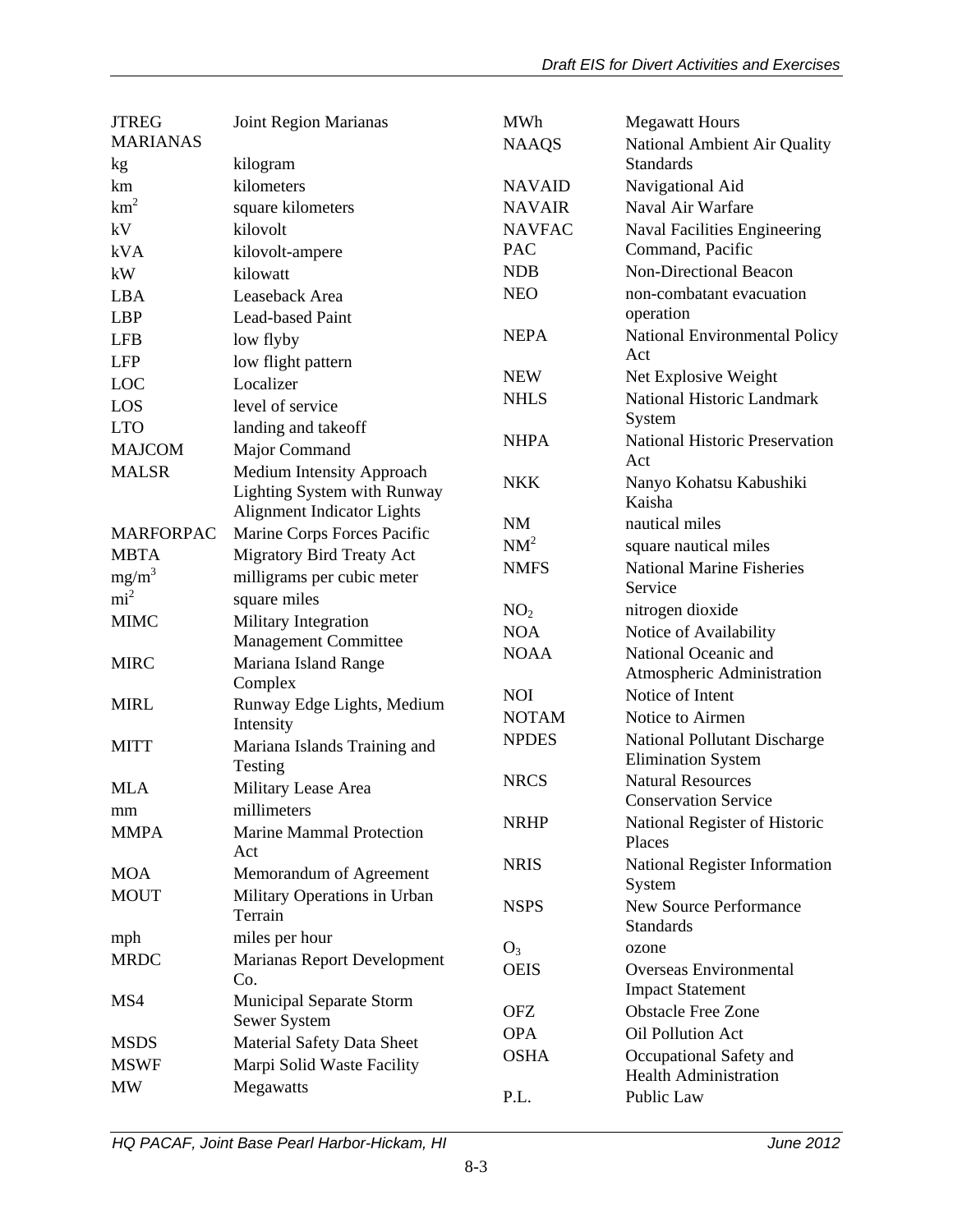| PA           | Programmatic Agreement                       | <b>SMS</b>      | <b>Safety Management System</b>                   |
|--------------|----------------------------------------------|-----------------|---------------------------------------------------|
| <b>PACAF</b> | Pacific Air Forces                           | SO <sub>2</sub> | sulfur dioxide                                    |
| <b>PAPI</b>  | precision approach path<br>indicator         | <b>SPCC</b>     | Spill Prevention, Control, and<br>Countermeasures |
| Pb           | lead                                         | SQG             | <b>Small Quantity Generator</b>                   |
| <b>PCB</b>   | polychlorinated biphenyl                     | <b>SSPP</b>     | Strategic Sustainability                          |
| pCi/L        | picocuries per liter                         |                 | Performance Plan                                  |
| $PM_{10}$    | Particulate Matter 10 microns                | <b>SUA</b>      | Special Use Airspace                              |
|              | in diameter                                  | <b>SWPPP</b>    | <b>Storm Water Pollution</b>                      |
| $PM_{2.5}$   | Particulate Matter 2.5 microns               |                 | Prevention Plan                                   |
|              | in diameter                                  | <b>TERPS</b>    | Terminal instrument                               |
| <b>PMIC</b>  | Pacific Marine Industrial                    |                 | procedures                                        |
|              | Corporation                                  | <b>TGO</b>      | touch and go                                      |
| ppb          | parts per billion                            | <b>TIM</b>      | Time-in-mode                                      |
| <b>PPE</b>   | <b>Personal Protection Equipment</b>         | <b>TMDL</b>     | <b>Total Maximum Daily Load</b>                   |
| ppm          | parts per million                            | TNI             | <b>Tinian International Airport</b>               |
| <b>PSD</b>   | <b>Federal Prevention of</b>                 | <b>TPH</b>      | Total Petroleum Hydrocarbon                       |
|              | <b>Significant Deterioration</b>             | tpy             | Tons per year                                     |
| <b>PTR</b>   | <b>Public Traffic Route</b>                  | <b>TSA</b>      | <b>Transportation Security</b>                    |
| <b>PVASI</b> | <b>Pulsating Visual Approach</b>             |                 | Administration                                    |
|              | Slope Indicator                              | <b>TSCA</b>     | <b>Toxic Substances Control Act</b>               |
| QD           | Quantity-Distance                            | U.S.C.          | <b>United States Code</b>                         |
| <b>QDR</b>   | Quadrennial Defense Review                   | <b>UFC</b>      | Unified Facilities Criteria                       |
| <b>RCRA</b>  | <b>Resource Conservation and</b>             | <b>UNICOM</b>   | universal communication                           |
|              | Recovery Act                                 | <b>USACE</b>    | U.S. Army Corps of Engineers                      |
| <b>REIL</b>  | Runway End Identifier Lights                 | <b>USAF</b>     | U.S. Air Force                                    |
| <b>ROD</b>   | Record of Decision                           | <b>USDA-WS</b>  | U.S. Department of                                |
| <b>ROPU</b>  | <b>Reverse Osmosis Purification</b>          |                 | Agriculture-Wildlife Services                     |
|              | Unit                                         | <b>USEPA</b>    | <b>U.S. Environmental Protection</b>              |
| <b>RPZ</b>   | <b>Runway Protection Zone</b>                |                 | Agency                                            |
| <b>RSA</b>   | Runway Safety Area                           | <b>USFJ</b>     | United States Forces Japan                        |
| <b>RT</b>    | <b>Revenue Tons</b>                          | <b>USFWS</b>    | U.S. Fish and Wildlife Service                    |
| SAF/IE       | Assistant Secretary of the Air               | <b>USGS</b>     | U.S. Geological Survey                            |
|              | Force for Installations,                     | <b>USMC</b>     | U.S. Marine Corps                                 |
|              | <b>Environment and Logistics</b>             | $yds^3$         | cubic yards                                       |
| <b>SARS</b>  | severe acute respiratory<br>syndrome         | <b>VASI</b>     | Visual Approach Slope<br>Indicator                |
| <b>SCC</b>   | Source classification codes                  | <b>VFR</b>      | <b>Visual Flight Rules</b>                        |
| <b>SDC</b>   | <b>Secondary Distribution Center</b>         | <b>WHA</b>      | <b>Wildlife Hazard Assessments</b>                |
| <b>SDWA</b>  | Safe Drinking Water Act                      | <b>WHMP</b>     | Wildlife Hazard Management                        |
| <b>SEL</b>   | Sound Exposure Level                         |                 | Plan                                              |
| <b>SHPO</b>  | <b>State Historic Preservation</b><br>Office | <b>WTO</b>      | World Trade Organization                          |
| <b>SIP</b>   | <b>State Implementation Plan</b>             |                 |                                                   |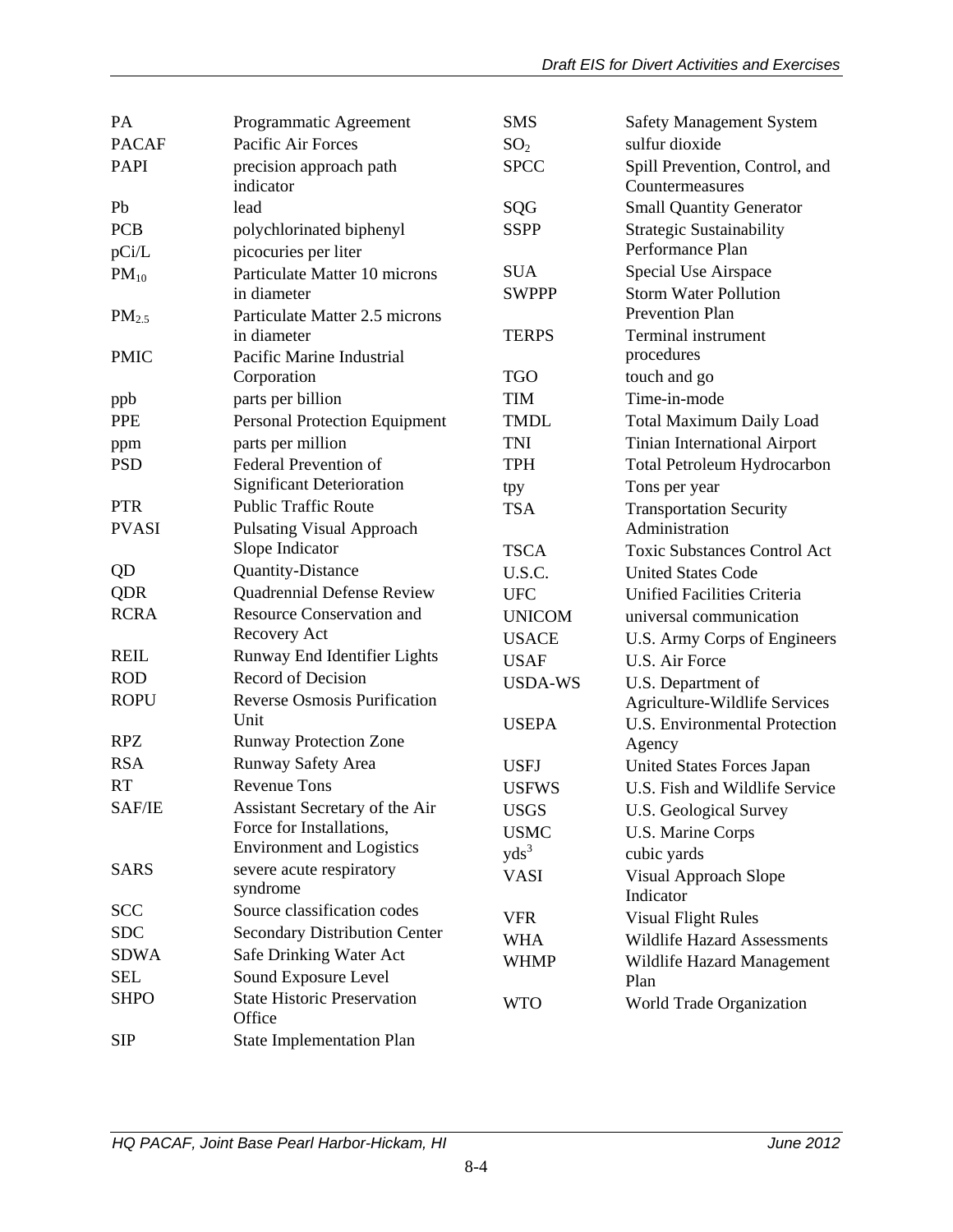### **8.2 Index**

− **A** −

- adverse impact, ES-11, ES-12, ES-13, ES-14, ES-15, ES-16, ES-17, ES-18, ES-19, ES-20, ES-21, ES-23, ES-24, 1-8, 3-62, 4-1, 4-2, 4-3, 4-6, 4-9, 4-18, 4-19, 4-20, 4-24, 4-28, 4-29, 4-30, 4-31, 4-33, 4-35, 4-36, 4-37, 4-38, 4-39, 4-40, 4-41, 4-42, 4-44, 4-45, 4-46, 4-47, 4-48, 4-49, 4-50, 4-51, 4-53, 4-54, 4-55, 4-56, 4-58, 4-59, 4-60, 4-61, 4-62, 4-63, 4-65, 4-66, 4-67, 4-68, 4-69, 4-70, 4-71, 4-72, 4-73, 4-74, 4-75, 4-77, 4-78, 4-79, 4-81, 4-82, 4-84, 4-85, 4-86, 4-87, 4-88, 4-89, 4-90, 4-91, 4-92, 4-93, 4-94, 4-95, 4-96, 4-97, 4-98, 4-99, 4-100, 4-101, 4-102, 4-103, 4-104, 4-105, 4-106, 4-107, 4-108, 4-109, 4-110, 4-111, 4-112, 4-113, 4-114, 4-115, 4-116, 4-117, 4-118, 4-119, 4-120, 4-121, 4-122, 4-123, 4-124, 5-12, 5-13, 5-14, 5-15, 5-16, 5-18, 5-19, 5-21, 5-23, 5-24, 5-25, 5-26, 5-27 air quality, ES-12, ES-22, 1-17, 3-7, 3-8, 3-10, 3-11, 3-95, 4-29, 4-30, 4-31, 4-32, 4-33, 4-35, 4-36, 4-37, 4-38, 4-39, 4-40, 4-41, 4-42, 4-43, 4-111, 4-118, 5-11, 5-26 aircraft, ES-5, ES-6, ES-7, ES-8, ES-9, ES-12, ES-22, ES-24, 1-1, 1-3, 1-4, 1-5, 1-10, 1-14, 2-1, 2-2, 2-3, 2-4, 2-5, 2-6, 2-7, 2-9, 2-11, 2-12, 2-14, 2-16, 2-20, 2-25, 2-26, 2-30, 2-31, 2-35, 2-42, 2-43, 2-46, 3-1, 3-2, 3-3, 3-4, 3-6, 3-7, 3-11, 3-12, 3-13, 3-14, 3-16, 3-17, 3-19, 3-20, 3-21, 3-22, 3-23, 3-46, 3-47, 3-56, 3-57, 3-68, 3-82, 3-83, 3-84, 3-86, 3-87, 3-88, 3-89, 3-90, 3-92, 3-93, 3-94, 3-95, 3-106, 3-112, 3-113, 3-114, 4-1, 4-3, 4-6, 4-9, 4-10, 4-12, 4-16, 4-17, 4-18, 4-19, 4-20, 4-22, 4-24, 4-28, 4-29, 4-31, 4-32, 4-33, 4-35, 4-43, 4-44, 4-45, 4-46, 4-47, 4-48, 4-49, 4-50, 4-53, 4-55, 4-56, 4-57, 4-60, 4-61, 4-62, 4-63, 4-65, 4-66, 4-67, 4-68, 4-69, 4-72, 4-73, 4-74, 4-75, 4-76, 4-77, 4-78, 4-85, 4-86, 4-88, 4-89, 4-91, 4-92, 4-93, 4-94, 4-95, 4-98, 4-99, 4-101, 4-102, 4-104, 4-105, 4-106, 4-107, 4-109, 4-111, 4-112, 4-113, 4-115, 4-118, 4-119, 4-120, 4-121, 4-122, 4-123, 4-124, 5-2, 5-4, 5-5, 5-6, 5-8, 5-9, 5-10, 5-12, 5-13, 5-16, 5-17, 5-18, 5-21, 5-24, 5-25, 5-26 aircraft hangar, 2-1, 2-3, 2-16, 2-35, 3-88, 3-93, 4-45, 4-48, 4-76, 4-77, 4-88, 4-89, 4-93, 4-105, 4-112
- aircraft operations, ES-6, ES-7, ES-22, 2-4, 2-7, 2-20, 2-25, 2-26, 2-35, 2-43, 3-3, 3-4, 3-6, 3-7, 3-87, 3-106, 3-113, 3-114, 4-3, 4-6, 4-9, 4-10, 4-17, 4-19, 4-20, 4-22, 4-24, 4-29, 4-31, 4-32, 4-33, 4-44, 4-62, 4-66, 4-95, 4-98, 4-99, 4-101, 4-102, 4-105, 4-115, 4-121, 4-122, 4-123, 5-9, 5-10
- airfield, ES-3, ES-6, ES-7, ES-8, ES-9, ES-13, ES-19, ES-21, ES-22, ES-28, 1-6, 1-10, 2-1, 2-2, 2-3, 2-4, 2-5, 2-6, 2-7, 2-8, 2-9, 2-11, 2-12, 2-14, 2-16, 2-25, 2-26, 2-30, 2-31, 2-35, 2-43, 2-46, 3-7, 3-11, 3-12, 3-13, 3-16, 3-17, 3-18, 3-20, 3-22, 3-23, 3-26, 3-35, 3-36, 3-41, 3-43, 3-44, 3-45, 3-46, 3-47, 3-48, 3-51, 3-55, 3-56, 3-57, 3-59, 3-61, 3-66, 3-68, 3-71, 3-83, 3-86, 3-87, 3-88, 3-92, 3-94, 3-112, 4-3, 4-6, 4-17, 4-19, 4-29, 4-31, 4-33, 4-43, 4-44, 4-45, 4-46, 4-47, 4-48, 4-49, 4-62, 4-66, 4-74, 4-75, 4-77, 4-86, 4-88, 4-91, 4-92, 4-95, 4-98, 4-99, 4-101, 4-104, 4-105, 4-121, 4-122, 4-123, 5-6, 5-9, 5-11, 5-12, 5-13, 5-19, 5-22, 5-25
- airport, ES-1, ES-3, ES-5, ES-6, ES-7, ES-9, ES-13, ES-25, ES-26, ES-27, 1-1, 1-4, 1-6, 1-14, 2-1, 2-2, 2-3, 2-4, 2-5, 2-6, 2-7, 2-8, 2-9, 2-10, 2-12, 2-20, 2-25, 2-26, 2-30, 2-31, 2-35, 2-43, 2-46, 3-1, 3-2, 3-3, 3-4, 3-7, 3-12, 3-13, 3-14, 3-15, 3-16, 3-17, 3-19, 3-20, 3-22, 3-25, 3-26, 3-28, 3-35, 3-45, 3-46, 3-51, 3-56, 3-57, 3-63, 3-66, 3-68, 3-69, 3-74, 3-75, 3-82, 3-83, 3-86, 3-88, 3-89, 3-90, 3-91, 3-93, 3-95, 3-107, 3-112, 4-3, 4-4, 4-6, 4-7, 4-10, 4-17, 4-18, 4-20, 4-22, 4-24, 4-25, 4-29, 4-33, 4-40, 4-43, 4-45, 4-46, 4-47, 4-49, 4-50, 4-53, 4-57, 4-60, 4-66, 4-67, 4-69, 4-70, 4-71, 4-72, 4-73, 4-74, 4-75, 4-76, 4-77, 4-78, 4-84, 4-85, 4-94, 4-96, 4-97, 4-99, 4-102, 4-104, 4-105, 4-107, 4-109, 4-111, 4-112, 4-113, 4-114, 4-115, 4-119, 4-120, 4-124, 5-3, 5-5, 5-7, 5-9, 5-10, 5-11, 5-12, 5-16, 5-17, 5-18, 5-19, 5-21, 5-22, 5-24, 5-25, 5-26
- Andersen AFB, ES-3, ES-6, ES-8, ES-9, ES-11, 1-3, 1-4, 1-5, 1-6, 1-10, 2-5, 2-7, 2-8, 2-9, 2-10, 2-46, 3-11, 4-29, 4-43, 4-44, 4-50, 4-53, 4-57, 4-67, 4-69, 4-73, 4-75, 4-78, 4-85, 4-88, 4-93, 4-94, 4-107, 4-120, 4-124, 5-1, 5-2, 5-6, 5-10, 5-12
- apron, ES-6, 2-2, 2-4, 2-14, 2-16, 2-20, 2-26, 2-31, 2-35, 2-43, 3-12, 3-17, 3-23, 3-28, 3-29, 3-36, 3-37, 3-39, 3-44, 3-51, 3-69, 3-83, 3-84,

*HQ PACAF, Joint Base Pearl Harbor-Hickam, HI June 2012*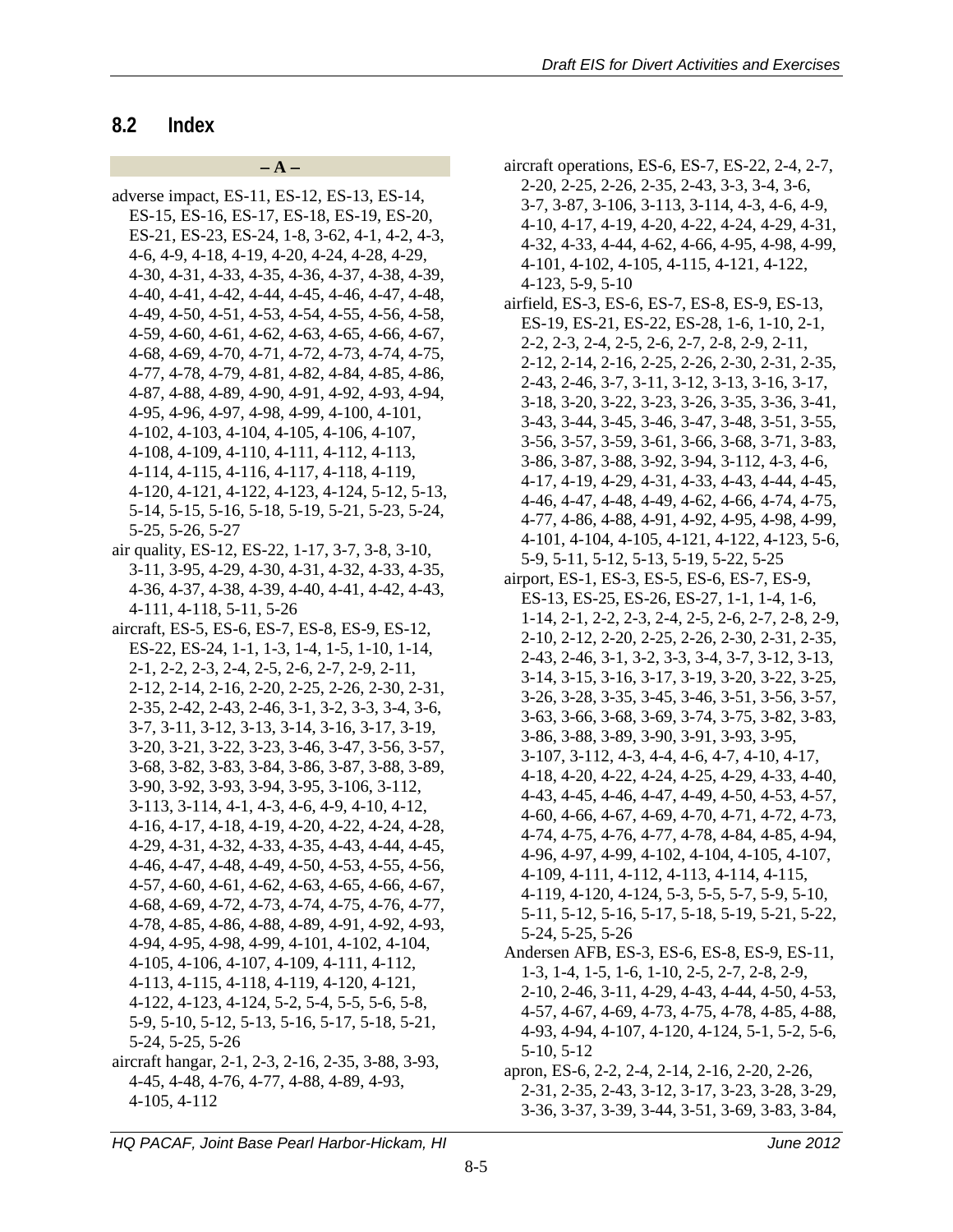3-88, 3-92, 4-33, 4-44, 4-47, 4-52, 4-56, 4-59, 4-64, 4-76, 4-77, 4-86, 4-91, 4-95, 4-101, 4-122, 4-123, 5-12 aquifer, 3-30, 3-34, 3-36, 4-55, 4-56, 4-57, 5-14, 5-15 archaeological, ES-24, 3-62, 3-66, 3-68, 3-69, 4-71, 4-72, 4-73, 5-17, 5-18 archaeological resources, 3-62, 3-68, 5-18 architectural, 3-62, 4-30, 4-39, 4-70, 5-18 Arm/Disarm Pad, 2-3, 2-16, 2-18, 2-24, 2-31, 2-36, 2-42, 3-87, 4-47, 4-52 asbestos, ES-18, 3-81, 3-85, 3-87, 3-113, 4-87, 4-91

#### − **B** −

barrier reef, 3-25, 3-26, 3-69, 3-71 BEAR kit, 2-20, 2-24, 2-26, 2-30, 2-39, 2-43, 2-46, 3-90, 4-2, 4-17, 4-29, 4-33, 4-36, 4-40, 4-45, 4-48, 4-49, 4-51, 4-74, 4-75, 4-81, 4-89, 4-95, 4-97, 4-98, 4-99, 4-100, 4-101, 4-102, 4-103, 4-105, 4-106, 4-112, 4-113, 4-122, 4-123 bedrock, 3-24 billeting, ES-6, ES-7, ES-9, 2-1, 2-4, 2-5, 2-7, 2-20, 2-26, 2-35, 2-43, 2-47, 4-17, 4-29, 4-33, 4-36, 4-46, 4-51, 4-74, 4-81, 4-93, 4-96, 4-102, 4-113 biological, ES-15, 1-10, 1-13, 3-20, 3-22, 3-31, 3-37, 3-60, 3-113, 4-52, 4-58, 4-67, 4-68, 4-69, 5-6 bird species, 3-43, 3-44, 3-55, 3-58, 4-59, 4-63 Bird/Aircraft Strike Hazard (BASH), 3-20

brackish, 2-46, 3-25, 3-26, 3-30, 3-34

#### − **C** −

- canopy, 3-41, 3-53 Clean Air Act (CAA), ES-5, 3-7 Clean Water Act (CWA), 1-8, 1-13 clearing, 2-20, 2-39, 3-12, 3-31, 3-33, 3-83, 4-54, 4-64, 5-13, 5-14 coastal zone, 1-12, 3-72, 3-74, 3-75, 3-76, 4-76, 4-77, 4-78 Commonwealth of the Northern Mariana Islands (CNMI), ES-1, 1-1 communication, ES-4, ES-19, ES-26, 1-14, 1-15, 1-16, 3-1, 3-13, 3-15, 3-22, 3-105, 4-59, 4-62, 4-97
- conservation, ES-11, 3-20, 3-22, 3-32, 3-33, 3-74, 5-17

construction, ES-10, ES-12, ES-13, ES-14, ES-15, ES-16, ES-17, ES-18, ES-19, ES-20, ES-21, ES-22, ES-23, ES-24, ES-25, ES-26, ES-28, 1-6, 1-8, 1-10, 1-13, 1-14, 2-1, 2-4, 2-9, 2-20, 2-24, 2-30, 2-35, 2-39, 2-42, 3-1, 3-2, 3-23, 3-24, 3-31, 3-32, 3-33, 3-34, 3-35, 3-39, 3-60, 3-63, 3-66, 3-68, 3-84, 3-90, 3-93, 3-96, 3-100, 3-104, 3-112, 4-1, 4-2, 4-3, 4-17, 4-18, 4-29, 4-30, 4-31, 4-37, 4-38, 4-39, 4-40, 4-41, 4-43, 4-44, 4-45, 4-46, 4-47, 4-48, 4-49, 4-50, 4-51, 4-52, 4-53, 4-54, 4-55, 4-56, 4-57, 4-58, 4-59, 4-60, 4-61, 4-62, 4-63, 4-64, 4-65, 4-67, 4-68, 4-70, 4-71, 4-72, 4-73, 4-74, 4-76, 4-77, 4-78, 4-79, 4-80, 4-81, 4-82, 4-83, 4-84, 4-85, 4-86, 4-87, 4-88, 4-89, 4-90, 4-91, 4-92, 4-93, 4-94, 4-95, 4-96, 4-97, 4-98, 4-99, 4-100, 4-101, 4-102, 4-103, 4-104, 4-105, 4-106, 4-107, 4-108, 4-109, 4-110, 4-111, 4-114, 4-115, 4-116, 4-117, 4-118, 4-121, 4-122, 4-123, 5-1, 5-2, 5-3, 5-4, 5-5, 5-6, 5-7, 5-8, 5-9, 5-10, 5-11, 5-12, 5-13, 5-14, 5-15, 5-16, 5-17, 5-18, 5-19, 5-21, 5-22, 5-23, 5-24, 5-25, 5-26, 5-27 contaminant, 3-10, 3-30, 3-82

- contamination, ES-18, 3-82, 3-83, 3-84, 3-85, 3-86, 3-87, 4-52, 4-55, 4-56, 4-87, 4-89, 4-91, 4-94, 5-14, 5-21
- coral reef, 3-28, 3-30, 3-32, 3-33, 3-35, 3-71, 3-90, 3-91

#### − **D** −

Dandan, 3-3, 3-6, 3-29, 3-35, 3-47, 3-102, 4-6, 4-7, 4-9, 4-12, 4-16, 4-111 dBA, 3-1, 3-2, 3-3, 3-4, 3-6, 3-7, 4-1, 4-2, 4-3, 4-4, 4-6, 4-7, 4-9, 4-10, 4-12, 4-16, 4-18, 4-19, 4-20, 4-22, 4-24, 4-25, 4-28, 4-74, 4-111, 4-120, 5-11 decibel, 3-1 degradation, 3-49, 3-90, 3-91, 4-52, 4-58 demolition, 3-2, 3-31, 3-85, 3-87, 3-112, 4-30, 4-31, 4-39, 4-66, 4-71, 4-72, 4-87, 4-88, 4-91, 4-92 Department of Environmental Quality (DEQ), 1-16 diesel, 3-27, 3-82, 3-83, 3-86, 3-88, 3-93, 3-94, 4-37, 4-40, 4-86, 4-89, 4-90, 4-93, 4-95, 4-96, 4-99, 4-101, 4-102, 4-122, 4-123, 5-26 discharge, 1-13, 3-31, 3-32, 3-33, 3-35, 3-37, 3-91, 4-96, 4-103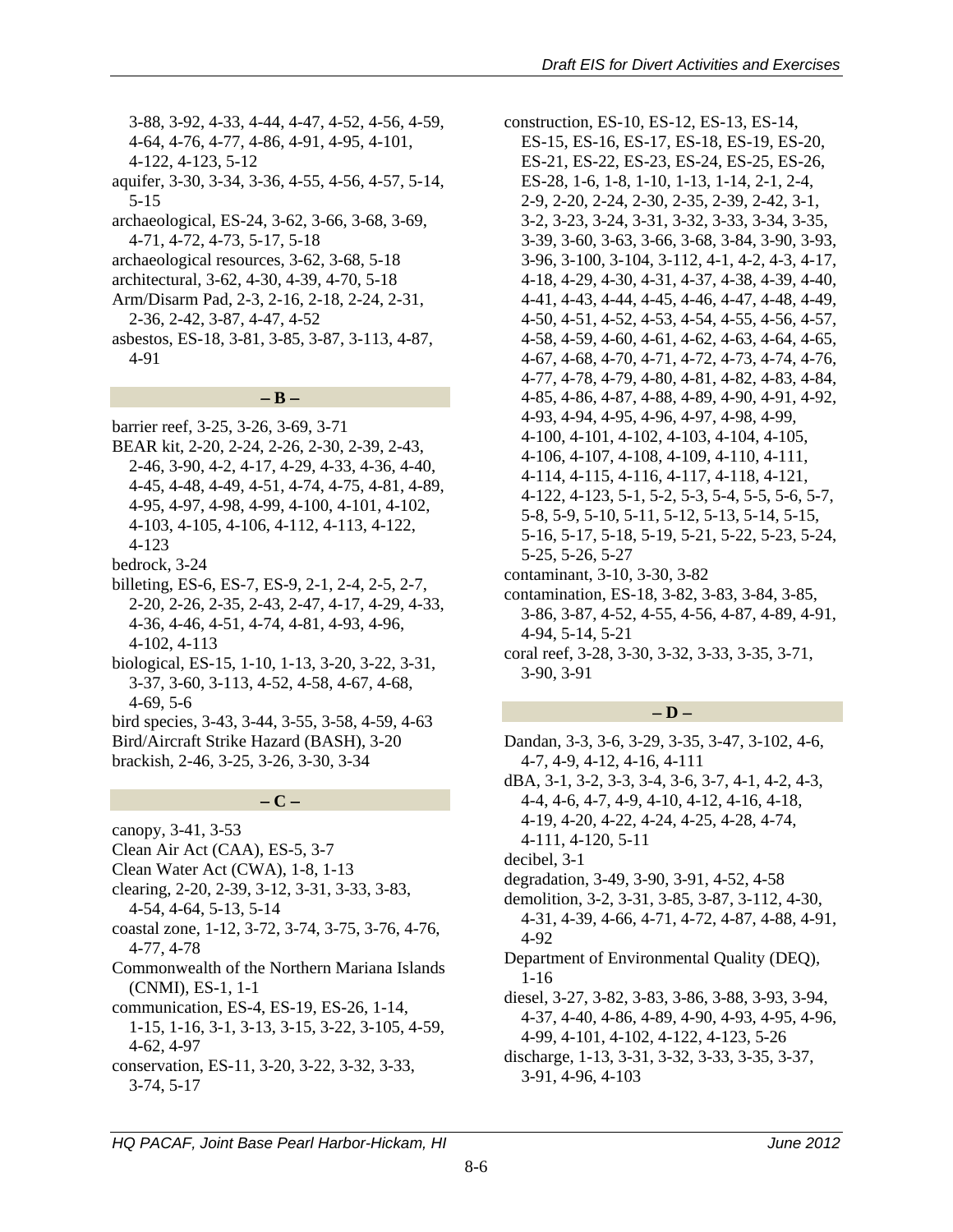- disturbance, ES-12, 3-1, 3-31, 3-41, 3-47, 3-66, 4-30, 4-39, 4-51, 4-52, 4-57, 4-58, 4-59, 4-61, 4-63, 4-71, 4-72, 4-76, 4-85, 4-86, 4-87, 4-88, 4-90, 4-91, 4-92, 5-14, 5-17
- divert, ES-3, ES-5, ES-6, ES-7, ES-8, ES-9, ES-13, 1-5, 1-6, 1-11, 2-1, 2-2, 2-4, 2-5, 2-6, 2-7, 2-8, 2-9, 2-11, 2-14, 2-20, 2-25, 2-26, 2-30, 2-31, 2-35, 2-42, 2-46, 3-11, 3-13, 3-14, 3-16, 3-88, 3-93, 3-113, 4-29, 4-31, 4-43, 4-44, 4-50, 4-53, 4-57, 4-60, 4-67, 4-69, 4-73, 4-74, 4-75, 4-78, 4-85, 4-94, 4-98, 4-101, 4-107, 4-111, 4-120, 4-122, 4-123, 4-124, 5-10, 5-17, 5-18

drinking water, 3-30, 3-36, 4-54, 4-55

ecosystem, 4-60

electrical, ES-19, ES-26, 2-20, 3-84, 3-85, 3-87, 3-88, 3-89, 3-93, 4-89, 4-93, 4-95, 4-99, 4-101, 4-102, 4-105, 4-107, 5-22

− **E** −

- emergency, ES-7, ES-9, ES-13, ES-21, 1-5, 2-5, 2-7, 2-8, 2-9, 2-12, 2-20, 2-25, 2-35, 2-43, 2-46, 3-11, 3-13, 3-14, 3-30, 3-35, 3-95, 3-108, 3-113, 4-40, 4-44, 4-50, 4-71, 4-74, 4-85, 4-86, 4-89, 4-91, 4-93, 4-98, 4-121, 4-124, 5-8, 5-9
- emissions, ES-12, ES-22, 3-8, 3-10, 3-11, 3-81, 4-29, 4-30, 4-31, 4-32, 4-33, 4-34, 4-35, 4-36, 4-37, 4-38, 4-39, 4-40, 4-41, 5-11, 5-26
- endangered, 1-12, 3-37, 3-39, 3-49, 3-51, 3-57, 3-58, 3-60, 3-61, 4-58, 4-60, 5-16
- Energy Independence and Security Act (EISA), 3-32
- environmental justice, ES-20, 3-96, 3-97, 4-111, 4-118, 4-121
- erosion, ES-23, 3-24, 3-25, 3-31, 3-32, 3-33, 4-50, 4-51, 4-52, 4-54, 4-55, 4-96, 4-97, 4-103, 5-14, 5-15, 5-26
- eutrophication, 3-35
- excavating, 3-31, 4-54
- exercise, ES-3, 1-6, 1-12, 1-14, 2-1, 2-2, 2-4, 2-6, 2-7, 2-8, 2-11, 2-14, 2-20, 2-25, 2-26, 2-30, 2-31, 2-35, 2-42, 4-3, 4-19, 4-31, 4-46, 4-49, 4-74, 4-75, 4-112, 4-119, 5-17

#### − **F** −

farmland, 3-24, 3-26, 3-29 fauna, 3-41, 3-53 fish, 1-12, 1-13, 3-20, 3-22, 3-32, 3-33, 3-58

- flight, ES-7, ES-8, 1-3, 2-7, 2-11, 3-2, 3-4, 3-13, 3-15, 3-20, 3-22, 3-46, 3-88, 3-92, 4-3, 4-6, 4-9, 4-19, 4-20, 4-22, 4-24, 4-32, 4-63, 4-109, 4-112, 4-119
- flood zone, ES-14, 3-35, 3-37, 4-55, 4-56
- floodplain, 3-34
- footprint, 3-32, 3-97, 4-51, 5-13
- forest, 3-39, 3-45, 3-48, 3-49, 3-50, 3-51, 3-53, 3-57, 3-58, 3-59, 3-71, 3-73, 4-58, 4-60, 4-62, 4-63, 4-65, 4-66
- fuel, ES-6, ES-7, ES-8, ES-14, ES-19, ES-25, ES-26, 1-4, 2-1, 2-4, 2-6, 2-7, 2-9, 2-10, 2-11, 2-16, 2-20, 2-24, 2-25, 2-26, 2-35, 2-39, 2-43, 2-46, 3-1, 3-14, 3-19, 3-23, 3-25, 3-26, 3-27, 3-28, 3-35, 3-36, 3-37, 3-39, 3-43, 3-51, 3-63, 3-76, 3-82, 3-83, 3-84, 3-86, 3-88, 3-89, 3-90, 3-92, 3-93, 3-94, 3-97, 3-101, 3-111, 4-2, 4-17, 4-18, 4-29, 4-32, 4-33, 4-34, 4-35, 4-36, 4-37, 4-38, 4-40, 4-41, 4-42, 4-43, 4-44, 4-45, 4-46, 4-48, 4-49, 4-51, 4-52, 4-54, 4-55, 4-56, 4-58, 4-59, 4-63, 4-64, 4-74, 4-75, 4-76, 4-77, 4-78, 4-79, 4-81, 4-82, 4-84, 4-85, 4-86, 4-87, 4-89, 4-90, 4-91, 4-93, 4-95, 4-96, 4-99, 4-100, 4-101, 4-102, 4-105, 4-109, 4-110, 4-111, 4-112, 4-113, 4-116, 4-117, 4-118, 4-119, 4-120, 4-122, 4-123, 5-4, 5-8, 5-10, 5-11, 5-12, 5-13, 5-14, 5-15, 5-17, 5-18, 5-19, 5-20, 5-21, 5-22, 5-26
- fuel tank, ES-6, 2-4, 2-9, 2-10, 2-11, 2-16, 2-20, 2-24, 2-25, 2-26, 2-35, 2-39, 2-43, 3-14, 3-26, 3-35, 3-39, 3-43, 3-51, 3-63, 3-89, 4-2, 4-18, 4-33, 4-40, 4-41, 4-45, 4-48, 4-54, 4-55, 4-56, 4-58, 4-59, 4-63, 4-64, 4-76, 4-77, 4-78, 4-81, 4-84, 4-95, 4-101, 4-109, 4-111, 4-112, 4-116, 4-118, 4-119, 5-13
- fueling, 2-1, 2-20, 2-35, 3-14, 3-17, 3-19, 3-23, 3-88, 3-89, 4-46, 4-102

− **G** −

- geology, ES-13, 3-24, 3-25, 3-27, 3-28, 4-50, 4-52, 4-53, 5-14 geothermal, 3-26, 5-3, 5-7, 5-22 grading, ES-13, ES-23, 2-30, 3-31, 3-33, 4-30,
	- 4-39, 4-51, 4-52, 4-54, 4-59, 4-62, 5-14
- greenhouse gas (GHG), 3-10
- groundwater, ES-14, 23, 3-25, 3-27, 3-28, 3-30, 3-33, 3-34, 3-36, 3-84, 3-90, 3-91, 3-94, 4-50, 4-53, 4-54, 4-55, 4-56, 4-87, 4-100, 4-106, 5-14, 5-15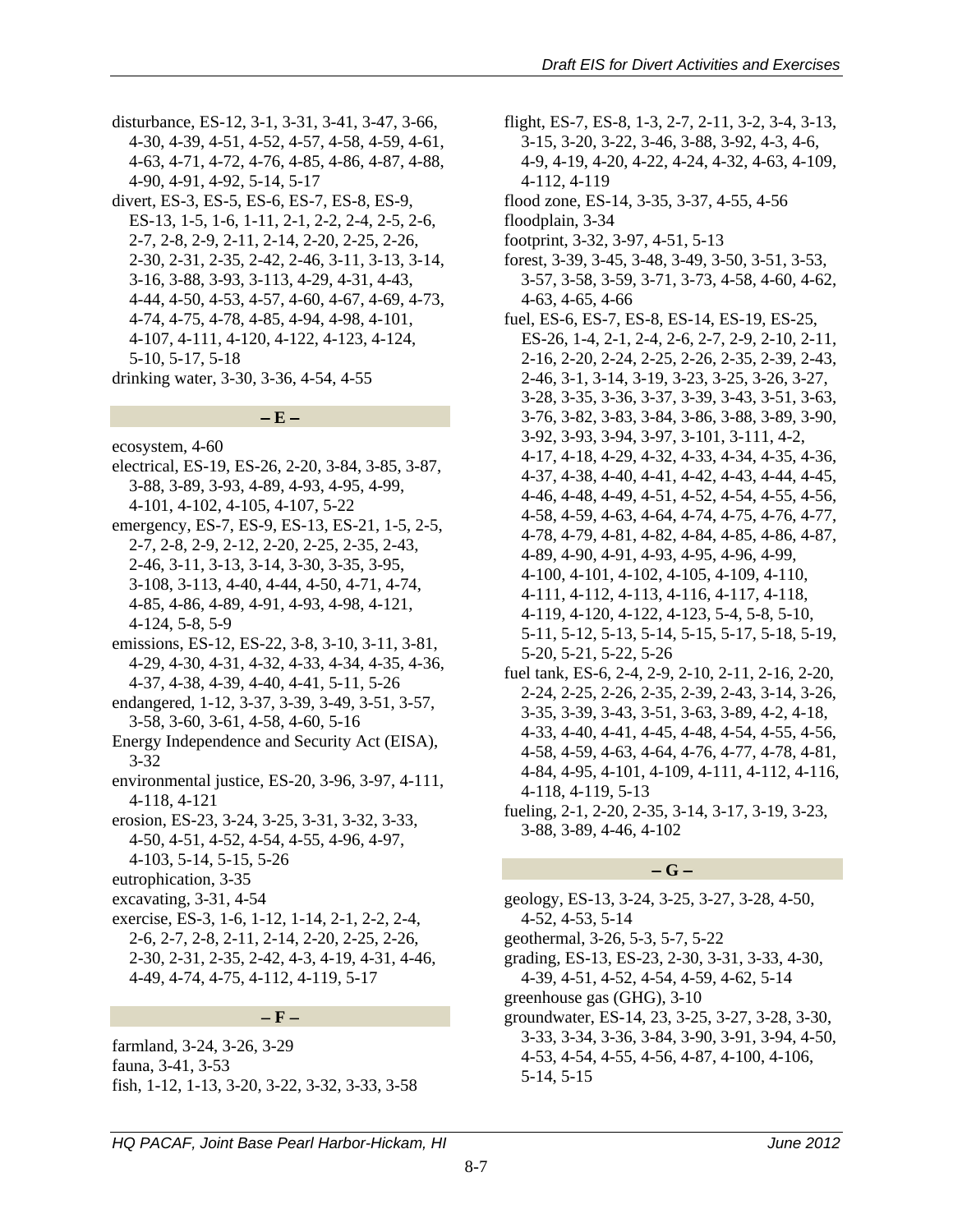Guam, ES-1, ES-2, ES-3, ES-4, ES-7, ES-9, ES-11, 1-1, 1-2, 1-3, 1-4, 1-10, 1-15, 1-16, 2-7, 2-9, 2-46, 3-14, 3-16, 3-19, 3-20, 3-21, 3-22, 3-27, 3-28, 3-29, 3-33, 3-50, 3-58, 3-59, 3-62, 3-69, 3-71, 3-86, 3-91, 3-95, 3-106, 4-29, 4-43, 4-44, 4-50, 4-53, 4-57, 4-60, 4-61, 4-64, 4-65, 4-67, 4-69, 4-73, 4-75, 4-78, 4-85, 4-94, 4-107, 4-108, 4-109, 4-114, 4-115, 4-116, 4-121, 4-124, 5-1, 5-2, 5-3, 5-5, 5-6, 5-10, 5-11, 5-13, 5-15, 5-24

#### − **H** −

- habitat, ES-24, 1-12, 2-10, 2-11, 3-41, 3-44, 3-45, 3-47, 3-48, 3-49, 3-50, 3-51, 3-53, 3-56, 3-58, 3-59, 3-60, 3-61, 4-52, 4-57, 4-58, 4-59, 4-60, 4-61, 4-62, 4-63, 4-64, 4-65, 4-66, 4-67, 5-15, 5-27
- hangar, ES-6, 2-3, 2-16, 2-35, 3-46, 4-96, 4-102, 5-2, 5-6, 5-12, 5-13
- harbor, ES-11, 2-6, 2-9, 2-10, 2-11, 2-24, 2-25, 2-39, 2-43, 3-1, 3-41, 3-74, 3-93, 5-1, 5-9, 5-18
- hazard, 3-26, 3-30, 3-36, 3-57, 3-74, 3-81, 3-112, 4-56, 5-3, 5-7, 5-8, 5-11, 5-18
- hazardous, ES-6, ES-18, ES-25, ES-28, 1-14, 2-1, 2-3, 2-8, 2-16, 2-31, 2-35, 3-13, 3-15, 3-16, 3-31, 3-81, 3-82, 3-83, 3-86, 3-87, 3-88, 3-92, 3-95, 3-112, 3-113, 4-43, 4-45, 4-47, 4-52, 4-55, 4-56, 4-76, 4-77, 4-85, 4-86, 4-88, 4-89, 4-90, 4-91, 4-92, 4-93, 4-94, 4-95, 4-101, 4-109, 4-112, 4-113, 4-114, 4-116, 4-119, 5-3, 5-7, 5-8, 5-12, 5-14, 5-21, 5-25
- Hazardous Cargo Pad, 2-3, 2-16, 2-18, 2-24, 2-31, 2-36, 2-42, 3-14, 4-45, 4-47, 4-52
- hazardous material, ES-18, ES-25, ES-28, 3-81, 3-82, 3-83, 3-86, 3-113, 4-52, 4-55, 4-56, 4-85, 4-86, 4-88, 4-90, 4-92, 4-93, 4-94, 5-21, 5-25
- hazardous waste, ES-18, ES-25, 3-81, 3-82, 3-83, 3-86, 3-95, 4-86, 4-88, 4-89, 4-90, 4-91, 4-92, 4-93, 4-94, 4-109, 4-113, 4-116, 4-119, 5-21
- health hazard, 4-53, 4-87, 4-89, 4-92, 4-94
- herbaceous species, 3-41, 3-53
- historic, ES-16, ES-24, 1-4, 1-13, 2-11, 3-62, 3-63, 3-66, 3-68, 3-69, 3-71, 3-72, 3-100, 3-107, 4-69, 4-70, 4-71, 4-72, 4-116, 5-17, 5-18
- historic district, ES-24, 3-62, 3-63, 4-70, 5-17

hotel, 3-20, 3-107, 4-17, 4-79, 4-108, 4-110, 4-111, 4-113, 4-115, 4-117, 4-120, 5-9

housing, ES-20, 27, 3-2, 3-96, 3-103, 4-75, 4-107, 4-108, 4-109, 4-111, 4-112, 4-115, 4-116, 4-118, 5-6, 5-23, 5-24

- human health, ES-21, 3-8, 3-34, 3-81, 3-95, 3-96, 4-76, 4-85, 4-107, 4-124
- humanitarian, ES-3, ES-5, ES-7, ES-8, ES-9, 1-1, 1-4, 1-5, 1-6, 2-1, 2-2, 2-3, 2-4, 2-5, 2-6, 2-7, 2-8, 2-9, 2-14, 2-20, 2-25, 2-26, 2-31, 2-35, 2-42, 2-46, 3-11, 3-13, 3-88, 3-93, 4-29, 4-31, 4-43, 4-50, 4-53, 4-57, 4-67, 4-69, 4-73, 4-75, 4-78, 4-85, 4-94, 4-107, 4-111, 4-120, 4-122, 4-123, 4-124
- hydrant, ES-6, 2-2, 2-4, 2-6, 3-14, 3-17, 3-39, 3-43, 3-51, 3-83, 3-88, 3-89, 3-90, 3-92, 3-94, 4-45, 4-48, 4-52, 4-59, 4-64, 4-89, 4-93, 4-96, 4-100, 4-106, 4-111, 4-112, 4-118 hydrology, 3-32, 3-51, 3-58, 4-54, 4-56

− **I** −

- impervious, ES-14, ES-23, 2-24, 2-42, 3-91, 4-52, 4-54, 4-56, 4-97, 4-100, 4-103, 4-106, 5-14, 5-15, 5-26
- impervious surface, ES-14, ES-23, 2-24, 2-42, 4-52, 4-54, 4-56, 4-97, 4-100, 4-103, 4-106, 5-14, 5-15, 5-26
- infrastructure, ES-3, ES-5, ES-6, ES-8, ES-9, ES-19, ES-26, 1-4, 1-5, 1-6, 1-10, 2-1, 2-2, 2-7, 2-8, 2-9, 2-11, 2-12, 2-16, 2-20, 2-30, 2-35, 2-46, 2-47, 3-1, 3-16, 3-87, 3-88, 3-89, 3-91, 3-92, 3-93, 3-94, 3-95, 3-99, 3-100, 3-109, 4-3, 4-19, 4-29, 4-30, 4-39, 4-43, 4-50, 4-53, 4-57, 4-67, 4-69, 4-73, 4-75, 4-76, 4-78, 4-85, 4-86, 4-87, 4-89, 4-90, 4-91, 4-93, 4-94, 4-95, 4-96, 4-98, 4-99, 4-101, 4-102, 4-105, 4-107, 4-112, 4-113, 4-119, 4-120, 4-124, 5-2, 5-5, 5-6, 5-7, 5-8, 5-9, 5-21, 5-22, 5-23, 5-25, 5-26
- introduced species, 3-41, 4-58, 4-63 invasive species, 1-9, 4-57, 4-60, 4-61, 4-62, 4-64, 4-65

#### − **J** −

jet fuel, ES-6, ES-7, ES-13, ES-22, 2-1, 2-4, 2-6, 2-9, 2-11, 2-16, 2-25, 2-26, 2-35, 2-43, 3-82, 3-83, 3-84, 3-89, 3-94, 4-33, 4-46, 4-48, 4-49, 4-87, 4-89, 4-91, 4-95, 4-96, 4-99, 4-101, 4-102, 4-105, 4-107, 5-12, 5-21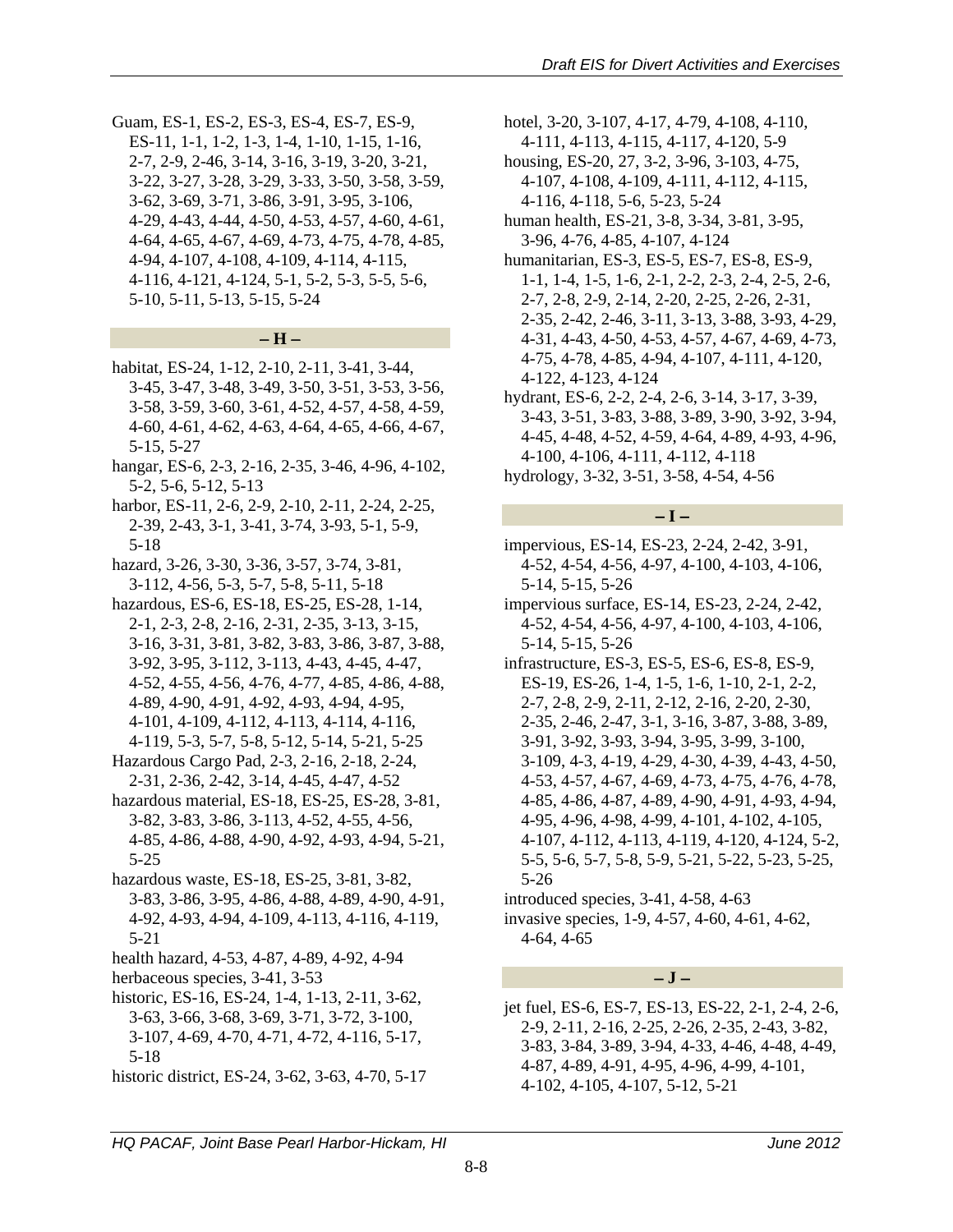joint military exercises, ES-7, ES-9, 2-1, 2-4, 2-5, 2-6, 2-25, 2-26, 2-43, 2-46, 3-11, 3-13, 3-14, 3-88, 3-93, 4-3, 4-6, 4-9, 4-19, 4-20, 4-24, 4-29, 4-31, 4-33, 4-43, 4-46, 4-49, 4-50, 4-53, 4-57, 4-67, 4-69, 4-73, 4-75, 4-78, 4-81, 4-84, 4-85, 4-94, 4-107, 4-111, 4-120, 4-124

#### − **L** −

- lagoon, 3-69, 3-90
- lake, 3-25, 3-48
- Lake Susupe, 3-25, 3-26, 3-48
- land use, ES-17, ES-25, 1-10, 3-2, 3-4, 3-24, 3-72, 3-73, 3-74, 3-75, 4-2, 4-4, 4-7, 4-12, 4-20, 4-28, 4-76, 4-77, 4-78, 4-112, 4-113, 5-5, 5-19, 5-24
- landfill, 3-57, 3-84, 3-91, 3-92, 3-95, 4-87, 4-92, 4-98, 4-101, 5-26, 5-27
- landslide, 3-27
- laws, ES-5, 1-7, 1-12, 3-19, 3-72, 3-85, 3-96, 3-98, 4-53, 5-14
- limestone, 3-24, 3-25, 3-26, 3-27, 3-28, 3-29, 3-34, 3-35, 3-36, 3-41, 3-58, 3-94, 4-52, 4-55, 4-56, 4-58, 4-62, 4-63, 4-65, 4-66
- liquefaction, 3-27, 3-30
- liquid fuel, ES-19, 3-14, 3-82, 3-87, 3-92, 4-35, 4-86, 4-89, 4-90, 4-93, 4-95, 4-96, 4-102

local economy, 4-109, 4-110, 4-112, 4-113, 4-115, 4-116, 4-117, 4-119, 5-23, 5-24

− **M** −

- maintenance facility, ES-6, 2-1, 2-3, 2-16, 2-35, 3-44, 3-88, 3-93, 4-45, 4-48, 4-59, 4-76, 4-77, 4-88, 4-89, 4-93, 4-96, 4-102, 4-105, 4-111, 4-112, 4-118
- Marine Mammal Protection Act (MMPA), ES-5, 1-8, 3-60
- marine mammals, ES-15, ES-24, 1-8, 3-60, 4-67, 4-68, 4-69, 5-16
- Marpo Heights, 3-7, 3-102, 4-20, 4-24, 4-25, 4-28
- military exercises, ES-25, 2-1, 2-6, 2-25, 2-42, 2-46, 3-11, 3-15, 4-3, 4-4, 4-6, 4-9, 4-12, 4-19, 4-20, 4-24, 4-28, 4-29, 4-31, 4-43, 4-46, 4-49, 4-67, 4-68, 4-69, 4-74, 4-111, 4-112, 4-113, 4-118, 4-119, 4-120
- military operations, ES-22, 1-4, 2-46, 3-4, 3-6, 3-20, 3-22, 3-88, 4-57
- minority, ES-20, ES-27, 1-8, 3-96, 3-97, 3-109, 3-111, 4-107, 4-111, 4-114, 4-118, 4-120, 5-24, 5-25
- MIRC, ES-1, ES-7, ES-8, ES-9, ES-11, ES-24, 1-3, 1-10, 1-11, 2-5, 2-6, 2-7, 2-8, 2-9, 2-10, 2-11, 2-25, 2-42, 2-46, 3-11, 3-13, 3-14, 4-31, 4-46, 4-49, 5-1, 5-2, 5-5, 5-6, 5-9, 5-11, 5-12, 5-16, 5-18, 5-19
- mitigation, ES-11, 1-8, 1-10, 4-46, 4-49, 4-61, 4-70, 4-71, 4-114, 5-1, 5-6, 5-15

munitions, ES-6, ES-21, 1-4, 2-1, 2-2, 2-3, 2-5, 2-16, 2-31, 3-13, 3-14, 3-51, 3-113, 3-114, 4-44, 4-47, 4-64, 4-76, 4-77, 4-105, 4-112, 4-114, 4-122, 4-124, 5-12

#### − **N** −

- National Historic Landmark, ES-16, 3-66, 3-69, 4-70, 4-71
- native species, 4-97, 4-103
- native vegetation, 3-41, 5-15, 5-16
- natural gas, ES-19, 3-87, 3-89, 3-94, 4-95, 4-99, 4-102, 4-105, 4-107, 5-22, 5-23, 5-26
- navigational aids (NAVAIDS), 3-13
- nightingale reed warbler, 2-11, 3-41, 3-43, 3-46, 3-48, 3-49, 3-50, 4-59, 4-60, 4-61, 4-62, 4-63, 5-15
- No Action Alternative, ES-9, ES-10, ES-12, ES-13, ES-14, ES-15, ES-16, ES-17, ES-18, ES-19, ES-20, ES-21, 1-16, 2-1, 2-46, 2-47, 4-29, 4-43, 4-50, 4-53, 4-57, 4-66, 4-67, 4-69, 4-73, 4-75, 4-78, 4-85, 4-94, 4-107, 4-120, 4-121, 4-124
- noise, ES-12, ES-14, ES-15, ES-16, ES-20, ES-22, ES-24, ES-25, ES-27, 1-10, 2-26, 3-1, 3-2, 3-3, 3-4, 3-6, 3-7, 3-112, 3-113, 4-1, 4-2, 4-3, 4-4, 4-6, 4-7, 4-9, 4-10, 4-12, 4-16, 4-17, 4-18, 4-19, 4-20, 4-22, 4-24, 4-25, 4-28, 4-29, 4-57, 4-58, 4-59, 4-61, 4-62, 4-63, 4-64, 4-66, 4-67, 4-68, 4-69, 4-74, 4-75, 4-111, 4-114, 4-118, 4-120, 5-6, 5-9, 5-10, 5-11, 5-15, 5-16, 5-19, 5-24, 5-26
- noise contour, 3-2, 3-4, 3-7, 4-3, 4-4, 4-6, 4-7, 4-10, 4-12, 4-16, 4-19, 4-20, 4-22, 4-24, 4-25, 4-28, 4-67, 4-68, 4-69, 5-10, 5-11
- noise level, ES-12, ES-20, ES-24, ES-27, 2-26, 3-1, 3-2, 3-4, 3-6, 3-7, 4-1, 4-2, 4-4, 4-6, 4-7, 4-9, 4-10, 4-12, 4-17, 4-18, 4-20, 4-22, 4-24, 4-25, 4-28, 4-29, 4-59, 4-63, 4-66, 4-67, 4-68, 4-74, 4-75, 4-111, 4-114, 4-118, 4-120, 5-10, 5-15, 5-16, 5-19
- nonnative, 3-39, 3-43, 3-48, 3-53, 3-58, 4-57

*HQ PACAF, Joint Base Pearl Harbor-Hickam, HI June 2012*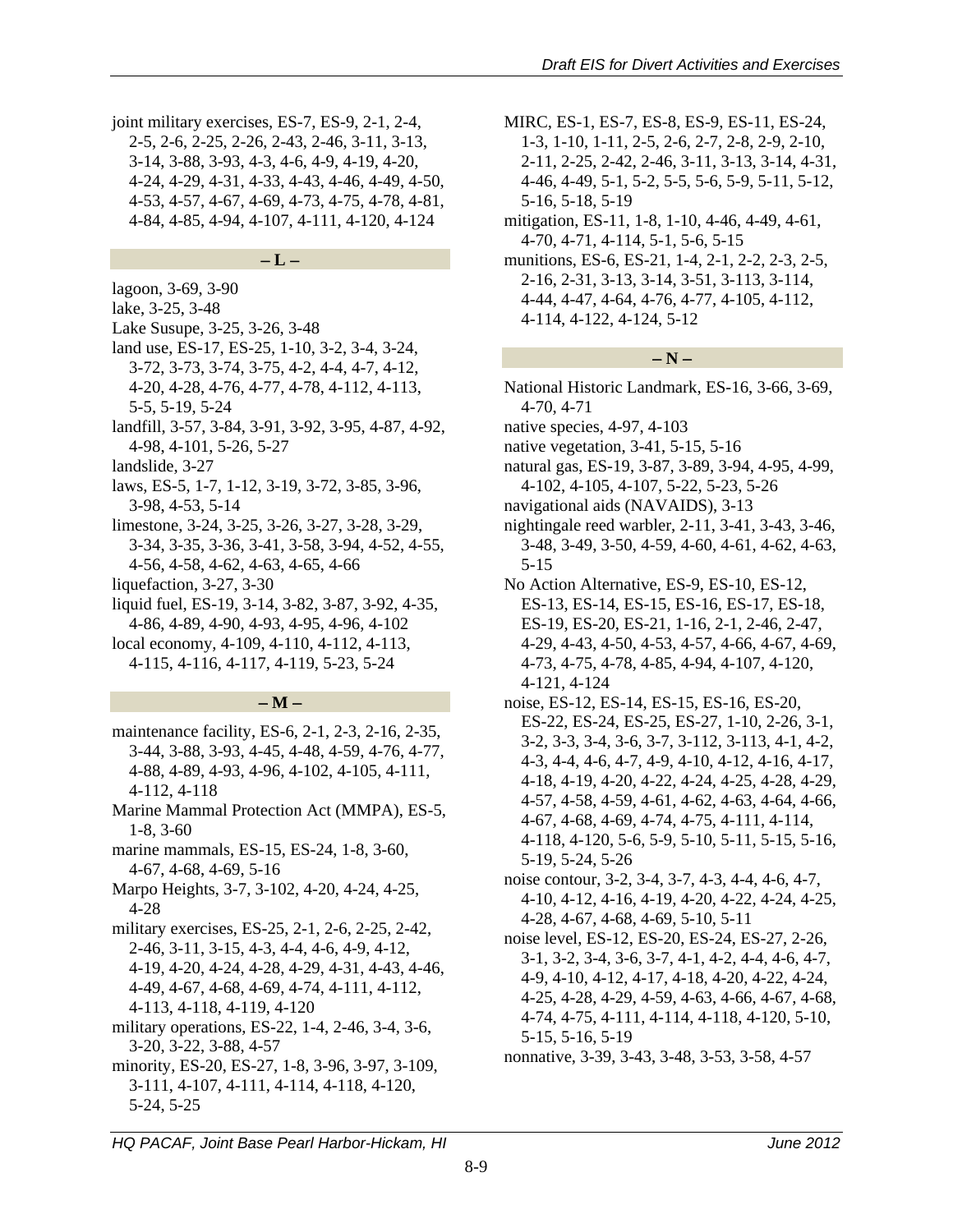4-107, 4-110, 4-111, 4-114, 4-117, 4-118,

#### − **O** −

Occupational Safety and Health Administration (OSHA), 3-1, 3-112

#### − **P** −

paleontology, 3-24 park, 3-12, 3-39, 3-41, 3-69, 3-71, 3-73, 3-74, 3-92, 4-58 particulate, 3-8, 4-30, 4-34, 4-36, 4-39, 4-40 permeable, 3-25, 3-28, 3-32, 3-34, 3-36, 3-91 permit, 1-8, 1-13, 2-9, 3-10, 3-11, 3-31, 3-32, 3-33, 3-73, 3-74, 4-30, 4-31, 4-33, 4-35, 4-37, 4-38, 4-39, 4-40, 4-41, 4-43, 4-47, 4-52, 4-53, 4-54, 4-55, 4-78, 4-93, 4-95, 4-96, 4-97, 4-103, 4-116, 5-3 personnel, ES-5, ES-6, ES-7, ES-8, ES-9, ES-21, ES-24, 1-1, 1-3, 1-4, 1-5, 1-10, 1-14, 2-1, 2-3, 2-4, 2-5, 2-7, 2-12, 2-20, 2-25, 2-26, 2-30, 2-35, 2-43, 2-46, 3-7, 3-20, 3-22, 3-35, 3-47, 3-56, 3-76, 3-82, 3-86, 3-90, 3-108, 3-112, 3-113, 3-114, 4-17, 4-29, 4-33, 4-43, 4-50, 4-53, 4-57, 4-64, 4-65, 4-67, 4-69, 4-71, 4-73, 4-74, 4-75, 4-76, 4-78, 4-79, 4-81, 4-83, 4-84, 4-85, 4-88, 4-89, 4-92, 4-93, 4-94, 4-99, 4-100, 4-103, 4-106, 4-107, 4-111, 4-112, 4-113, 4-114, 4-117, 4-118, 4-119, 4-120, 4-121, 4-123, 4-124, 5-2, 5-5, 5-6, 5-17, 5-18, 5-23, 5-25, 5-27 pesticides, ES-18, 3-81, 3-82, 3-85, 3-86, 4-88, 4-90, 4-92, 4-94, 5-21 petroleum, ES-1, ES-14, ES-18, ES-25, 1-3, 3-31, 3-82, 3-83, 3-84, 3-86, 4-55, 4-56, 4-86, 4-89, 4-90, 4-93, 4-95, 4-102, 5-15, 5-21 physiography, 3-24 plan, 1-4, 1-9, 1-10, 2-12, 2-16, 2-30, 2-31, 2-35, 2-39, 3-20, 3-22, 3-30, 3-32, 3-33, 3-76, 3-83, 3-95, 4-45, 4-49, 4-52, 4-55, 4-56, 4-60, 4-61, 4-62, 4-64, 4-65, 4-70, 4-77, 4-95, 4-97, 4-103, 4-109, 4-115, 5-2, 5-3, 5-6, 5-8 point source, 1-13, 3-31, 3-35 pollutant, ES-22, 3-8, 3-9, 3-32, 4-29, 4-30, 4-32, 4-34, 4-39, 4-97, 4-103, 5-11 pollution, 3-8, 3-10, 3-11, 3-31, 3-32, 3-33, 3-35, 3-37, 3-90, 3-95, 4-34, 4-61, 5-14, 5-15 population, ES-9, ES-20, ES-27, 2-12, 2-25, 2-30, 2-43, 3-2, 3-4, 3-7, 3-44, 3-45, 3-56, 3-60, 3-61, 3-69, 3-87, 3-93, 3-94, 3-95, 3-96, 3-97, 3-98, 3-100, 3-101, 3-106, 3-109, 3-111, 3-112, 4-4, 4-12, 4-17, 4-28, 4-29, 4-58, 4-60,

4-120, 5-20, 5-22, 5-23, 5-24, 5-25 porous, 3-25, 3-26, 3-28, 3-29, 3-35, 3-36, 3-91 port, ES-7, ES-8, ES-19, 2-6, 2-7, 2-9, 2-10, 2-11, 2-43, 3-22, 3-25, 3-26, 3-28, 3-29, 3-76, 3-87, 3-88, 3-94, 3-100, 4-17, 4-29, 4-30, 4-39, 4-58, 4-60, 4-72, 4-77, 4-78, 4-95, 4-98, 4-101, 4-105, 4-109, 4-112, 4-116, 4-119, 5-4, 5-9 potable water, 2-46, 3-32, 3-89, 3-93, 3-94, 3-100, 4-96, 4-100 precipitation, 3-30, 3-31, 3-33, 3-36, 3-57, 3-59, 3-90, 3-94, 4-54, 4-56 prehistoric, ES-24, 3-62, 3-63, 3-66, 3-71, 4-70, 4-71, 4-72, 5-17 project area, 1-3, 1-13, 3-36, 3-49, 3-51, 3-58, 3-63, 3-66, 3-68, 3-85, 3-96, 3-101, 4-54, 4-56, 4-57, 4-59, 4-60, 4-62, 4-63, 4-64, 4-65, 4-66, 4-67, 4-69, 4-73, 4-75, 4-78, 4-85, 4-95, 4-99, 4-102, 4-105, 4-118, 4-121, 4-124, 5-15, 5-16, 5-18 proposed action, ES-3, ES-5, ES-10, 1-9, 1-10, 1-11, 1-16, 2-1, 3-23, 3-60, 3-72, 3-76, 3-78, 3-79, 3-82, 3-96, 3-97, 4-1, 4-50, 4-53, 4-54, 4-58, 4-73, 4-75, 4-76, 4-79, 4-80, 4-81, 4-82, 4-84, 4-85, 4-121, 5-1, 5-2, 5-5, 5-10, 5-12, 5-13 public land, 3-73, 3-74, 3-75, 4-77, 4-78, 4-117, 5-9

public service, ES-20, ES-27, 3-96, 3-108, 4-110, 4-113, 4-117, 4-120, 5-23

#### − **R** −

rainwater, 2-30, 3-25, 3-28, 3-36, 3-90, 4-52, 4-54, 4-100, 5-14, 5-15 ramp, 2-14, 2-16, 2-20, 2-25, 2-26, 2-35, 2-43, 3-12, 3-17, 3-39, 3-76, 3-84, 4-34, 4-47, 4-59, 4-86, 4-91 receptor, 3-1, 4-24 recreation, 1-1, 1-13, 3-4, 3-32, 3-33, 3-68, 3-74, 3-105, 3-109, 4-4, 4-12, 4-75 recycle, 2-30, 4-100, 5-27 reef, 3-24, 3-25, 3-28, 3-61, 3-72, 3-74 refueling, ES-9, ES-26, 1-10, 2-2, 2-4, 2-5, 2-6, 2-20, 2-25, 2-35, 2-43, 2-47, 3-12, 3-14, 3-17, 3-19, 3-83, 3-90, 4-46, 4-49, 4-55, 4-56, 4-86, 4-87, 4-89, 4-91, 4-93, 4-100, 5-2, 5-4, 5-6, 5-8, 5-10, 5-12, 5-22 regulation, 1-7, 3-81 remediate, 3-84, 4-85, 4-87, 4-91

4-61, 4-65, 4-99, 4-100, 4-101, 4-105, 4-106,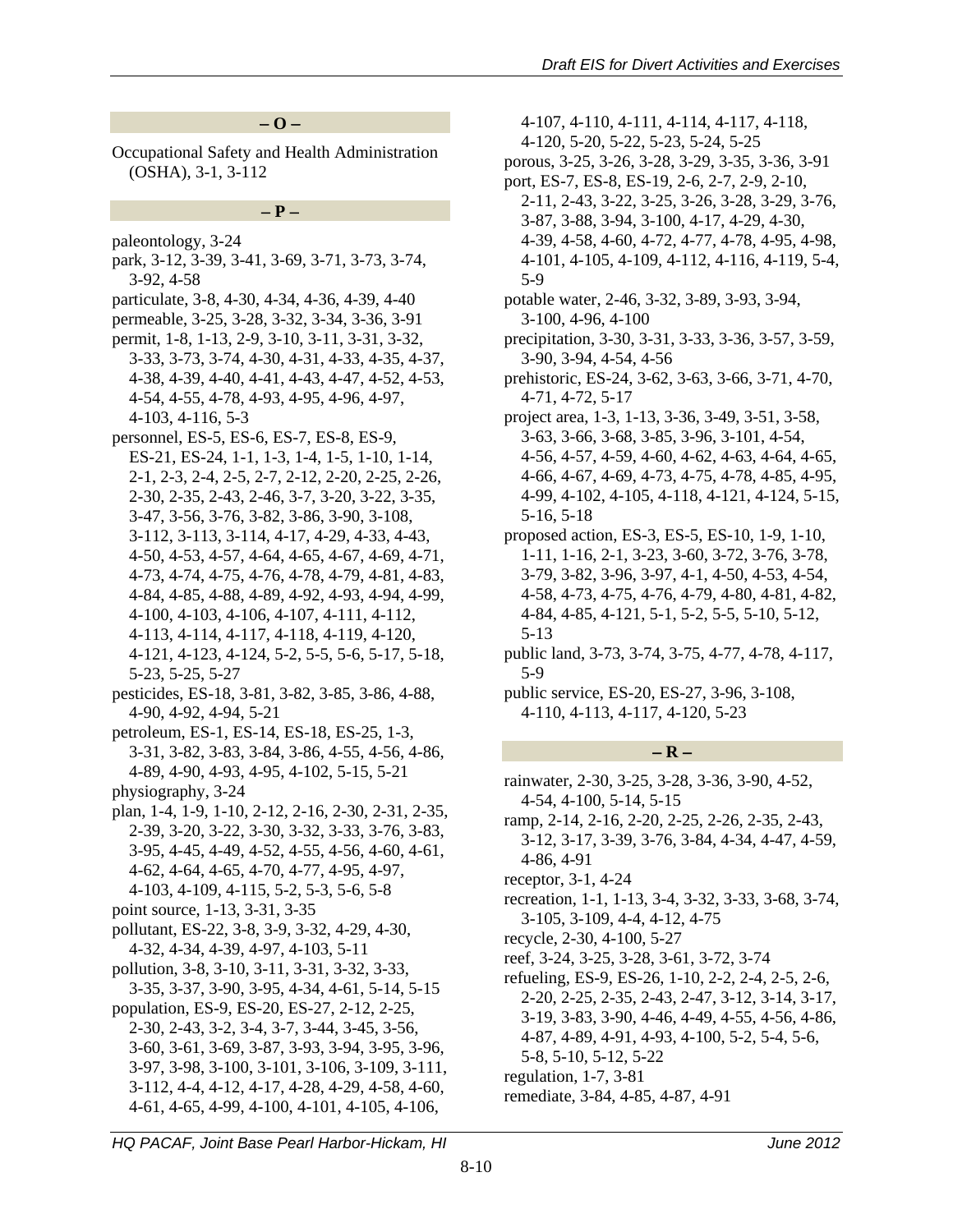resident, 3-45, 3-46, 3-55, 3-56, 3-57, 3-60, 3-61, 4-67, 4-79, 4-83 retention basin, 3-35, 3-46, 3-47, 3-48 rivers, 1-13, 3-30, 3-32, 3-33 Rota, ES-1, ES-4, ES-7, ES-9, 1-1, 1-3, 1-4, 1-10, 1-15, 2-7, 2-9, 2-10, 2-46, 3-16, 3-20, 3-50, 3-55, 3-58, 3-59, 3-62, 3-74, 3-106, 4-108, 4-115, 5-5

- route, 1-1, 2-16, 3-19, 3-22, 3-25, 3-26, 3-28, 3-29, 3-83, 3-101, 4-74, 4-75, 4-79, 4-80, 4-81, 4-82, 4-83, 4-84, 4-85, 4-116, 4-122, 4-123, 5-20, 5-21
- runoff, ES-14, 3-30, 3-31, 3-34, 3-35, 3-36, 3-37, 3-53, 3-90, 3-91, 3-94, 4-51, 4-54, 4-55, 4-56, 4-96, 4-97, 4-100, 4-103, 4-106, 5-14, 5-26
- runway, ES-6, ES-10, ES-13, ES-21, 1-14, 2-1, 2-2, 2-11, 2-12, 2-14, 2-16, 2-30, 2-31, 2-35, 2-46, 2-47, 3-3, 3-4, 3-12, 3-13, 3-14, 3-16, 3-17, 3-18, 3-21, 3-22, 3-35, 3-36, 3-37, 3-45, 3-46, 3-47, 3-48, 3-51, 3-53, 3-57, 3-69, 3-71, 3-87, 3-88, 3-92, 3-94, 3-95, 3-107, 3-112, 3-113, 3-114, 4-3, 4-4, 4-7, 4-18, 4-19, 4-20, 4-44, 4-45, 4-46, 4-47, 4-48, 4-50, 4-51, 4-52, 4-54, 4-55, 4-56, 4-58, 4-63, 4-76, 4-77, 4-84, 4-98, 4-104, 4-105, 4-107, 4-108, 4-109, 4-110, 4-112, 4-114, 4-115, 4-116, 4-117, 4-119, 4-120, 4-124, 5-12

safety, ES-6, ES-21, ES-28, 1-8, 1-14, 2-3, 2-9, 2-14, 2-16, 2-31, 3-8, 3-13, 3-14, 3-20, 3-30, 3-34, 3-45, 3-46, 3-47, 3-56, 3-81, 3-92, 3-108, 3-109, 3-112, 3-113, 3-114, 4-43, 4-45, 4-49, 4-76, 4-87, 4-91, 4-114, 4-121, 4-122, 4-123, 4-124, 5-3, 5-4, 5-7, 5-8, 5-20, 5-21, 5-25

− **S** −

Saipan Harbor, 3-41, 4-74

- San Jose, ES-24, 3-7, 3-68, 3-71, 3-72, 3-73, 3-76, 3-93, 3-101, 3-102, 3-108, 4-20, 4-24, 4-25, 4-28, 4-74, 5-8, 5-18, 5-21
- sanitary sewer, ES-19, 3-35, 3-87, 4-96, 4-100
- sea turtle, ES-15, ES-24, 3-50, 3-58, 3-59, 3-60, 3-61, 4-65, 4-66, 4-67, 4-68, 5-16
- seaport, ES-24, ES-26, 2-16, 2-20, 2-25, 2-35, 2-43, 3-35, 3-71, 3-82, 3-84, 3-85, 3-86, 3-87, 3-88, 3-89, 3-90, 3-91, 3-93, 3-94, 3-95, 3-113, 3-114, 4-35, 4-79, 4-81, 4-84, 4-86, 4-87, 4-89, 4-91, 4-96, 4-100, 4-102, 4-103,

4-109, 4-112, 4-116, 4-119, 5-9, 5-16, 5-19, 5-22, 5-25

- security, 1-4, 1-5, 1-13, 1-14, 2-14, 2-31, 3-20, 3-46, 3-109, 4-44, 4-47, 4-110, 4-111, 4-112, 4-113, 4-117, 4-118, 4-119, 4-120
- sediment, 3-30, 3-31, 3-33, 4-50, 4-52, 4-54, 4-97, 4-103, 5-14
- sedimentation, ES-23, 3-31, 3-35, 4-51, 4-52, 4-55, 4-96, 4-97, 4-103, 5-14, 5-15
- sewer, ES-19, 2-26, 3-90, 3-91, 3-92, 4-51, 4-96, 4-100, 4-102, 5-3, 5-8
- shorebird, 3-43, 3-44, 3-45, 3-47, 3-55, 3-56
- significant impact, ES-12, 1-9, 4-6, 4-9, 4-24, 4-31, 4-33, 4-35, 4-37, 4-38, 4-40, 4-42, 4-43, 4-53, 5-24, 5-27
- socioeconomics, ES-20, 4-121
- soil, ES-1, ES-13, ES-23, 1-3, 3-24, 3-26, 3-27, 3-29, 3-30, 3-31, 3-32, 3-82, 3-83, 3-84, 3-85, 3-87, 3-94, 4-50, 4-51, 4-52, 4-53, 4-54, 4-55, 4-87, 4-88, 4-91, 4-92, 5-14, 5-15, 5-26, 5-27
- solid waste, ES-19, ES-26, 2-46, 3-81, 3-84, 3-87, 3-90, 3-92, 3-95, 4-94, 4-97, 4-98, 4-101, 4-104, 4-106, 4-107, 5-22, 5-23
- species, ES-24, 1-8, 1-9, 1-12, 3-20, 3-37, 3-39, 3-41, 3-43, 3-45, 3-46, 3-47, 3-48, 3-51, 3-53, 3-55, 3-56, 3-57, 3-58, 3-60, 3-61, 3-74, 3-82, 3-85, 3-87, 4-57, 4-58, 4-59, 4-60, 4-61, 4-62, 4-63, 4-64, 4-65, 4-66, 4-67, 5-16
- storm water, ES-19, ES-26, 3-31, 3-32, 3-33, 3-35, 3-36, 3-46, 3-47, 3-48, 3-49, 3-87, 3-90, 3-91, 3-94, 3-95, 4-51, 4-52, 4-54, 4-55, 4-56, 4-61, 4-96, 4-97, 4-100, 4-103, 4-106, 4-107, 5-14, 5-15, 5-22, 5-23, 5-26
- Storm Water Pollution Prevention Plan (SWPPP), 3-31
- strata, 3-25
- stream, 3-33, 3-36
- strike, 1-1, 2-8, 2-9, 3-20, 3-46, 3-56, 4-62, 4-66, 5-6, 5-10
- submerged land, 3-73, 3-74, 3-75, 3-76, 5-19

surface flow, 3-30

- surface water, 1-13, 3-28, 3-30, 3-31, 3-35, 3-36, 3-48, 3-58, 4-54, 4-55, 4-56, 4-97, 4-103, 5-26
- Susupe Marsh, 3-25

− **T** −

Tanapag, 3-25, 3-84, 3-88, 3-91 tangantangan forest, 3-39, 3-41, 3-51, 3-53, 3-58